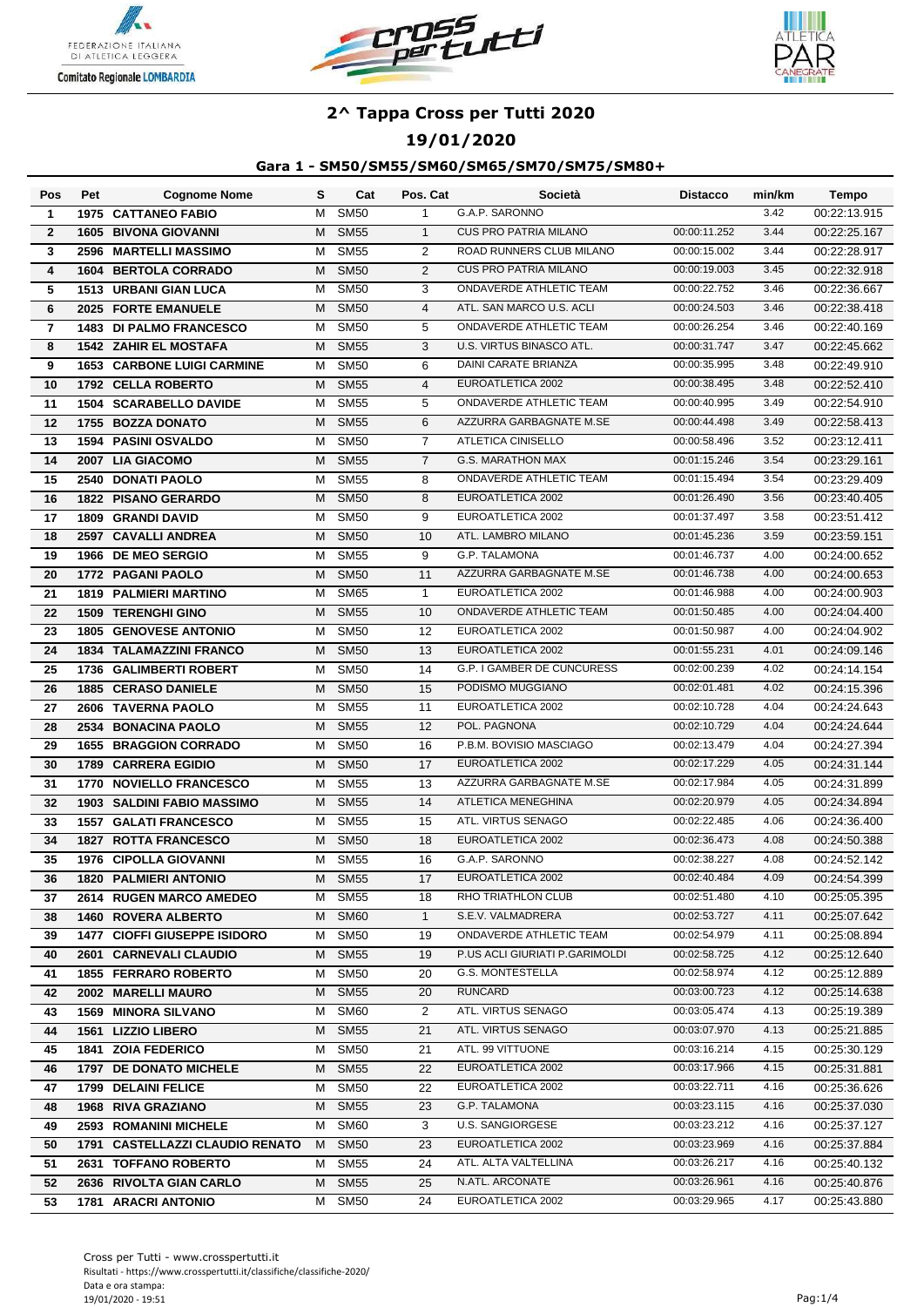





### **19/01/2020**

| 54  | <b>1796 CONTI CIRINO</b>            |   | M SM60           | 4              | EUROATLETICA 2002             | 00:03:30.213 | 4.17 | 00:25:44.128 |
|-----|-------------------------------------|---|------------------|----------------|-------------------------------|--------------|------|--------------|
| 55  | <b>1788 CALDARA WALTER</b>          | м | SM60             | 5              | EUROATLETICA 2002             | 00:03:31.966 | 4.17 | 00:25:45.881 |
| 56  | 2019 MUSSI GIOVANNI BATTISTA        | M | <b>SM50</b>      | 25             | <b>RUNCARD</b>                | 00:03:41.965 | 4.19 | 00:25:55.880 |
| 57  | <b>1568 MICHELI LUCA</b>            | M | <b>SM50</b>      | 26             | ATL. VIRTUS SENAGO            | 00:03:43.467 | 4.19 | 00:25:57.382 |
| 58  | <b>1666 MANZOLI VILLIAM MICHELE</b> | M | <b>SM50</b>      | 27             | P.B.M. BOVISIO MASCIAGO       | 00:03:46.714 | 4.20 | 00:26:00.629 |
| 59  | 2604 MUTTI BRUNO VALERIO            | м | <b>SM50</b>      | 28             | EUROATLETICA 2002             | 00:03:46.717 | 4.20 | 00:26:00.632 |
| 60  | <b>1475 CERRI NATALE LUIGI</b>      | м | <b>SM50</b>      | 29             | ONDAVERDE ATHLETIC TEAM       | 00:03:49.463 | 4.20 | 00:26:03.378 |
| 61  | <b>1979 CARRETTONI WALTER</b>       | м | <b>SM50</b>      | 30             | RUNNING SARONNO               | 00:03:51.464 | 4.20 | 00:26:05.379 |
| 62  | <b>1813 MARIANI MARCO</b>           | м | <b>SM50</b>      | 31             | EUROATLETICA 2002             | 00:03:52.215 | 4.21 | 00:26:06.130 |
| 63  | <b>1587 AUTIERO SALVATORE</b>       | м | <b>SM50</b>      | 32             | ATLETICA CINISELLO            | 00:03:53.712 | 4.21 | 00:26:07.627 |
| 64  | 1777 BUZZINI GIORGIO                | м | <b>SM50</b>      | 33             | ATL. MUGGIO'                  | 00:03:54.713 | 4.21 | 00:26:08.628 |
| 65  | <b>1592 LOSCIALE CARLO</b>          | м | SM60             | 6              | ATLETICA CINISELLO            | 00:03:55.212 | 4.21 | 00:26:09.127 |
| 66  | 1771 ORLANDO DOMENICO               | м | <b>SM60</b>      | $\overline{7}$ | AZZURRA GARBAGNATE M.SE       | 00:03:59.711 | 4.22 | 00:26:13.626 |
| 67  | <b>1667 MARIANI VALTER</b>          | м | <b>SM65</b>      | $\overline{2}$ | P.B.M. BOVISIO MASCIAGO       | 00:04:04.959 | 4.23 | 00:26:18.874 |
| 68  | <b>1563 LOCATI MARCO EGIDIO</b>     | м | <b>SM55</b>      | 26             | ATL. VIRTUS SENAGO            | 00:04:07.212 | 4.23 | 00:26:21.127 |
| 69  | 2655 chiarelli luca                 | м | <b>SM50</b>      | 34             | ROAD RUNNERS CLUB MILANO      | 00:04:07.964 | 4.23 | 00:26:21.879 |
| 70  | 1566 MAFFEZZINI GIACOMO             | м | <b>SM55</b>      | 27             | ATL. VIRTUS SENAGO            | 00:04:18.708 | 4.25 | 00:26:32.623 |
| 71  | 2595 LAZZARI GIUSEPPE               | м | SM60             | 8              | ROAD RUNNERS CLUB MILANO      | 00:04:20.707 | 4.25 | 00:26:34.622 |
| 72  | 1697 PELLEGRINELLI LIONELLO LUIGI   | M | <b>SM65</b>      | 3              | ATL. AMBROSIANA               | 00:04:25.456 | 4.26 | 00:26:39.371 |
| 73  | <b>1651 RUZZON MARCO</b>            | м | <b>SM50</b>      | 35             | SEZ. ATL. ORATORIO CORNAREDO  | 00:04:33.953 | 4.27 | 00:26:47.868 |
| 74  | 1839 VILLA GUIDO                    | м | <b>SM50</b>      | 36             | EUROATLETICA 2002             | 00:04:34.455 | 4.28 | 00:26:48.370 |
| 75  | <b>1894 TOMASELLI LUIGI</b>         | M | SM65             | 4              | GRUPPO PODISTICO MELZO A.S.D. | 00:04:34.955 | 4.28 | 00:26:48.870 |
| 76  | 1794 CHIOVENDA GIANNI               | м | SM60             | 9              | EUROATLETICA 2002             | 00:04:35.720 | 4.28 | 00:26:49.635 |
| 77  | <b>1505 SPADONE ETTORE REVES</b>    | м | <b>SM50</b>      | 37             | ONDAVERDE ATHLETIC TEAM       | 00:04:37.702 | 4.28 | 00:26:51.617 |
| 78  | 2609 BORZONE MARCO                  | M | <b>SM50</b>      | 38             | QT8-RUN                       | 00:04:38.454 | 4.28 | 00:26:52.369 |
| 79  | 1818 ORLANDO ANGELO MICHELE         | м | SM60             | 10             | EUROATLETICA 2002             | 00:04:40.952 | 4.29 | 00:26:54.867 |
| 80  | <b>1599 SPAVENTATO ANTONIO</b>      | М | <b>SM60</b>      | 11             | <b>ATLETICA CINISELLO</b>     | 00:04:43.951 | 4.29 | 00:26:57.866 |
| 81  | 2637 BESATI ROBERTO                 | м | <b>SM55</b>      | 28             | RUNNING SARONNO               | 00:04:44.961 | 4.29 | 00:26:58.876 |
| 82  | 1826 RIVA PAOLO                     | М | <b>SM55</b>      | 29             | EUROATLETICA 2002             | 00:04:47.197 | 4.30 | 00:27:01.112 |
| 83  | 1816 MININI ROBERTO                 | м | <b>SM60</b>      | 12             | EUROATLETICA 2002             | 00:04:47.447 | 4.30 | 00:27:01.362 |
| 84  | <b>1590 FUMAGALLI ROBERTO</b>       | м | <b>SM50</b>      | 39             | <b>ATLETICA CINISELLO</b>     | 00:04:47.449 | 4.30 | 00:27:01.364 |
| 85  | <b>2546 COMELLI ANTONIO</b>         | м | <b>SM55</b>      | 30             | POL. TEAM BRIANZA LISSONE     | 00:04:57.442 | 4.31 | 00:27:11.357 |
| 86  | 1699 KIRCHHOFF RALF                 | м | <b>SM60</b>      | 13             | S.CLUB LIB. SESTO             | 00:05:03.945 | 4.32 | 00:27:17.860 |
| 87  | 2612 GENNARO MASSIMILIANO           | м | <b>SM50</b>      | 40             | RHO TRIATHLON CLUB            | 00:05:04.196 | 4.33 | 00:27:18.111 |
| 88  | <b>1500 PREVITALI LIONELLO</b>      | м | <b>SM55</b>      | 31             | ONDAVERDE ATHLETIC TEAM       | 00:05:07.196 | 4.33 | 00:27:21.111 |
| 89  | 1784 BOCCADELLI MARCO               | м | <b>SM50</b>      | 41             | EUROATLETICA 2002             | 00:05:12.208 | 4.34 | 00:27:26.123 |
| 90  | <b>1647 COLOMBINI SILVANO</b>       | М | <b>SM55</b>      | 32             | SEZ. ATL. ORATORIO CORNAREDO  | 00:05:16.697 | 4.35 | 00:27:30.612 |
| 91  | <b>1814 MASTROMONACO LUIGI</b>      | M | SM55             | 33             | EUROATLETICA 2002             | 00:05:19.196 | 4.35 | 00:27:33.111 |
| 92  | <b>1586 ALBERGHINI GIANCARLO</b>    | М | <b>SM55</b>      | 34             | ATLETICA CINISELLO            | 00:05:22.195 | 4.36 | 00:27:36.110 |
| 93  | <b>1549 BASSANI RUDY</b>            | м | SM70             | $\mathbf{1}$   | ATL. VIRTUS SENAGO            | 00:05:22.946 | 4.36 | 00:27:36.861 |
| 94  | <b>1891 PETROSILLO PAOLO</b>        | M | <b>SM55</b>      | 35             | PODISMO MUGGIANO              | 00:05:25.944 | 4.36 | 00:27:39.859 |
| 95  | <b>1866 LOSI MASSIMO</b>            | м | SM55             | 36             | <b>MARATHON CLUB SEVESO</b>   | 00:05:29.693 | 4.37 | 00:27:43.608 |
| 96  | 2547 ASTUTI ENZO                    | М | <b>SM55</b>      | 37             | ATL. VIRTUS SENAGO            | 00:05:35.943 | 4.38 | 00:27:49.858 |
| 97  | <b>1597 SCRIGNOLI FABRIZIO</b>      | м | <b>SM50</b>      | 42             | ATLETICA CINISELLO            | 00:05:37.693 | 4.38 | 00:27:51.608 |
| 98  | <b>1499 PALMENTA VINCENZO</b>       | М | <b>SM55</b>      | 38             | ONDAVERDE ATHLETIC TEAM       | 00:05:38.196 | 4.38 | 00:27:52.111 |
| 99  | <b>1508 TAVECCHIA LUIGI</b>         | M | SM65             | 5              | ONDAVERDE ATHLETIC TEAM       | 00:05:48.943 | 4.40 | 00:28:02.858 |
| 100 | <b>1493 LATTUADA MAURIZIO</b>       | M | SM <sub>50</sub> | 43             | ONDAVERDE ATHLETIC TEAM       | 00:05:50.198 | 4.40 | 00:28:04.113 |
| 101 | 2564 BARBIERI RICCARDO              | M | SM60             | 14             | ATLETICA CINISELLO            | 00:05:55.195 | 4.41 | 00:28:09.110 |
| 102 | <b>1461 GATTINONI RUBEN</b>         | M | <b>SM50</b>      | 44             | TEAM PASTURO ASD              | 00:05:58.946 | 4.42 | 00:28:12.861 |
| 103 | <b>1459 INVERNIZZI MAURIZIO</b>     | м | <b>SM55</b>      | 39             | S.E.V. VALMADRERA             | 00:06:00.445 | 4.42 | 00:28:14.360 |
| 104 | 1492 IZZO PASQUALE                  | M | <b>SM55</b>      | 40             | ONDAVERDE ATHLETIC TEAM       | 00:06:10.692 | 4.44 | 00:28:24.607 |
| 105 | 1767 LONIGRO MAURIZIO               | м | <b>SM55</b>      | 41             | AZZURRA GARBAGNATE M.SE       | 00:06:12.208 | 4.44 | 00:28:26.123 |
| 106 | 1510 TOSELLO MARCO                  | M | <b>SM50</b>      | 45             | ONDAVERDE ATHLETIC TEAM       | 00:06:17.440 | 4.45 | 00:28:31.355 |
| 107 | <b>1573 TARENGHI COSTANTINO</b>     | M | SM55             | 42             | ATL. VIRTUS SENAGO            | 00:06:19.194 | 4.45 | 00:28:33.109 |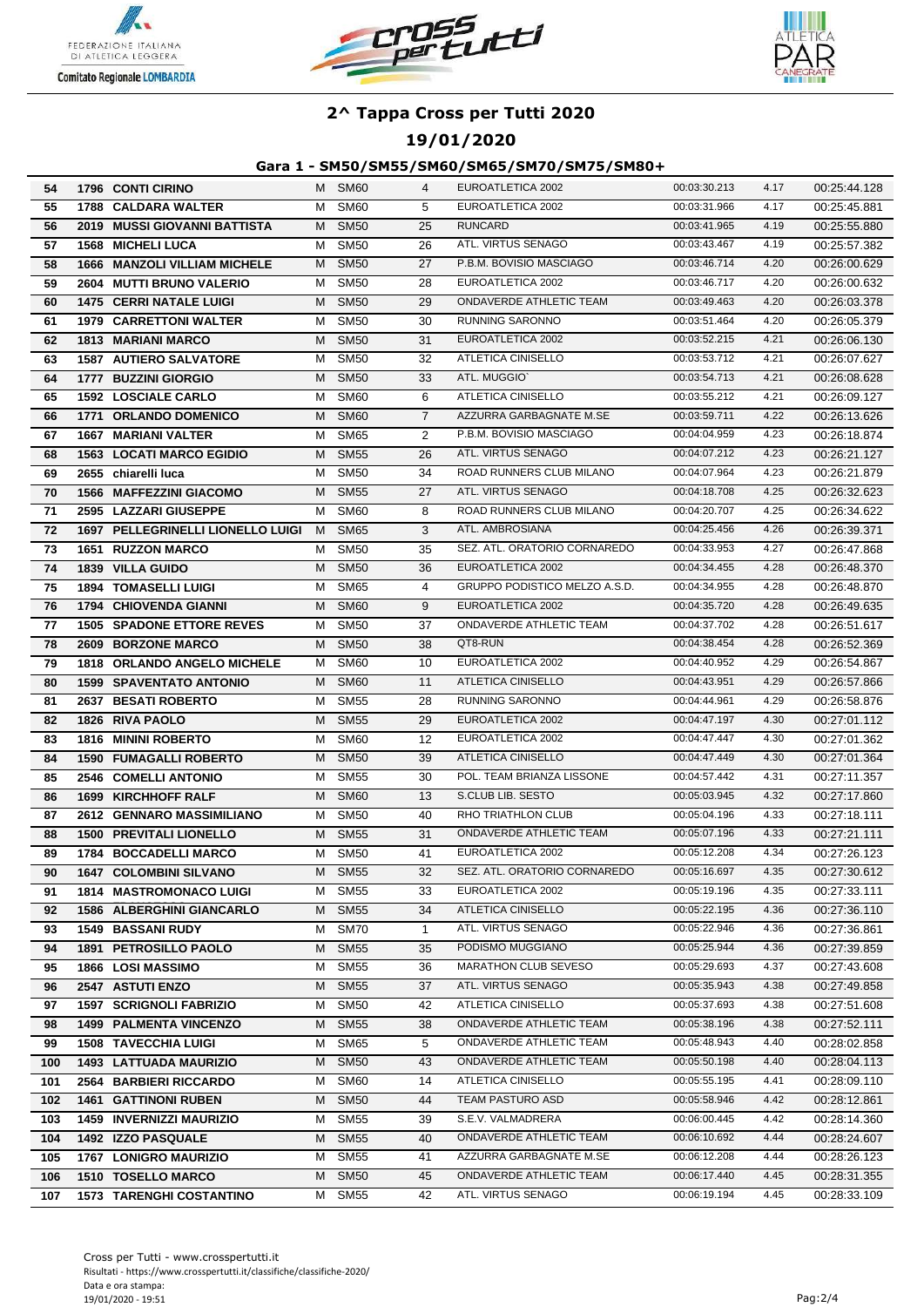





### **19/01/2020**

| 108        | 1462 RAVASI ABBONDIO                             |        | M SM50              | 46             | <b>TEAM PASTURO ASD</b>                       | 00:06:22.692                 | 4.46         | 00:28:36.607                 |
|------------|--------------------------------------------------|--------|---------------------|----------------|-----------------------------------------------|------------------------------|--------------|------------------------------|
| 109        | <b>1685 FALLEA ANTONIO</b>                       | м      | <b>SM65</b>         | 6              | ATLETICA P.A.R. CANEGRATE                     | 00:06:24.442                 | 4.46         | 00:28:38.357                 |
| 110        | <b>1786 BONAFFINI GIOVANNI</b>                   | м      | <b>SM55</b>         | 43             | EUROATLETICA 2002                             | 00:06:28.444                 | 4.47         | 00:28:42.359                 |
| 111        | 1985 SANTORO ROCCO                               | м      | <b>SM65</b>         | $\overline{7}$ | <b>RUNNING SARONNO</b>                        | 00:06:34.946                 | 4.48         | 00:28:48.861                 |
| 112        | 1458 FUOCO VINCENZO                              | м      | <b>SM55</b>         | 44             | S.E.V. VALMADRERA                             | 00:06:35.199                 | 4.48         | 00:28:49.114                 |
| 113        | 2581 MONTANI ROBERTO                             | M      | <b>SM55</b>         | 45             | SEZ. ATL. ORATORIO CORNAREDO                  | 00:06:37.196                 | 4.48         | 00:28:51.111                 |
| 114        | <b>1488 GARAVAGLIA PIERGIORGIO</b>               | М      | <b>SM55</b>         | 46             | ONDAVERDE ATHLETIC TEAM                       | 00:06:39.446                 | 4.48         | 00:28:53.361                 |
| 115        | 1737 LEOPIZZI MARIO                              | M      | SM60                | 15             | G.P. I GAMBER DE CUNCURESS                    | 00:06:43.694                 | 4.49         | 00:28:57.609                 |
| 116        | <b>1478 CISLAGHI MARCO</b>                       | M      | <b>SM50</b>         | 47             | ONDAVERDE ATHLETIC TEAM                       | 00:06:45.695                 | 4.49         | 00:28:59.610                 |
| 117        | 2635 FICILI ANGELO                               | м      | <b>SM50</b>         | 48             | N.ATL. ARCONATE                               | 00:06:55.952                 | 4.51         | 00:29:09.867                 |
| 118        | <b>2545 SQUILLACE LUIGI</b>                      | М      | <b>SM65</b>         | 8              | ONDAVERDE ATHLETIC TEAM                       | 00:06:58.192                 | 4.52         | 00:29:12.107                 |
| 119        | <b>1554 FERRAIOLI LORENZO</b>                    | м      | <b>SM60</b>         | 16             | ATL. VIRTUS SENAGO                            | 00:07:02.941                 | 4.52         | 00:29:16.856                 |
| 120        | 1732 BORGHESI ALDO                               | М      | <b>SM75</b>         | $\mathbf{1}$   | ROAD RUNNERS CLUB MILANO                      | 00:07:03.446                 | 4.52         | 00:29:17.361                 |
| 121        | 1514 ZANOVELLO FABIO                             | м      | <b>SM55</b>         | 47             | ONDAVERDE ATHLETIC TEAM                       | 00:07:06.190                 | 4.53         | 00:29:20.105                 |
| 122        | <b>1600 TRENTAROSSI GIUSEPPE</b>                 | м      | <b>SM70</b>         | $\overline{2}$ | ATLETICA CINISELLO                            | 00:07:06.693                 | 4.53         | 00:29:20.608                 |
| 123        | <b>1468 ANNICHINI LUIGI</b>                      | м      | <b>SM50</b>         | 49             | ONDAVERDE ATHLETIC TEAM                       | 00:07:06.694                 | 4.53         | 00:29:20.609                 |
| 124        | <b>1588 CONTI ANGELO</b>                         | м      | SM <sub>60</sub>    | 17             | ATLETICA CINISELLO                            | 00:07:12.439                 | 4.54         | 00:29:26.354                 |
| 125        | 1480 CONSOLO MICHELE                             | M      | <b>SM55</b>         | 48             | ONDAVERDE ATHLETIC TEAM                       | 00:07:16.439                 | 4.55         | 00:29:30.354                 |
| 126        | <b>1951 BRACCIA GIANMICHELE</b>                  | м      | <b>SM50</b>         | 50             | ASD LAVORATORI INTESA SANPAOLO                | 00:07:18.446                 | 4.55         | 00:29:32.361                 |
| 127        | 2645 CALAMONICI RAFFAELE                         | M      | <b>SM65</b>         | 9              | AZZURRA GARBAGNATE M.SE                       | 00:07:23.201                 | 4.56         | 00:29:37.116                 |
| 128        | 1854 FAE' GIUSEPPE                               |        | M SM70              | 3              | G.S. MONTESTELLA                              | 00:07:24.946                 | 4.56         | 00:29:38.861                 |
| 129        | <b>1862 EVANGELISTA PIETRO</b>                   | M      | SM55                | 49             | ATLETICRALS2-TEATRO ALLA SCALA                | 00:07:27.198                 | 4.56         | 00:29:41.113                 |
| 130        | 1981 DEGL'INNOCENTI ANDREA                       | M      | <b>SM50</b>         | 51             | RUNNING SARONNO                               | 00:07:32.444                 | 4.57         | 00:29:46.359                 |
| 131        | <b>1582 MINETTI EDILIO</b>                       | м      | <b>SM70</b>         | 4              | ATHLETIC CLUB VILLASANTA                      | 00:07:36.445                 | 4.58         | 00:29:50.360                 |
| 132        | 2607 ZUCCHELLI RINO PAOLO                        | М      | <b>SM65</b>         | 10             | EUROATLETICA 2002                             | 00:07:38.696                 | 4.58         | 00:29:52.611                 |
| 133        | <b>1672 ROCCA FERNANDO</b>                       | м      | <b>SM80</b>         | $\mathbf{1}$   | P.B.M. BOVISIO MASCIAGO                       | 00:07:40.198                 | 4.59         | 00:29:54.113                 |
| 134        | <b>2548 BARI EMANUELE BENIAMI</b>                | М      | <b>SM50</b>         | 52             | ATL. VIRTUS SENAGO                            | 00:07:43.699                 | 4.59         | 00:29:57.614                 |
| 135        | <b>1502 ROMANELLI SALVATORE</b>                  | м      | <b>SM55</b>         | 50             | ONDAVERDE ATHLETIC TEAM                       | 00:07:46.444                 | 5.00         | 00:30:00.359                 |
| 136        | <b>1516 ATTANASIO ALBERTO</b>                    | м      | SM <sub>60</sub>    | 18             | POL. TEAM BRIANZA LISSONE                     | 00:07:51.192                 | 5.00         | 00:30:05.107                 |
| 137        | 1484 FENU VALERIO                                | м      | <b>SM55</b>         | 51             | ONDAVERDE ATHLETIC TEAM                       | 00:07:52.692                 | 5.01         | 00:30:06.607                 |
| 138        | 1735 CHIEFFO LORENZO                             | м      | <b>SM60</b>         | 19             | LA MICHETTA                                   | 00:07:54.195                 | 5.01         | 00:30:08.110                 |
| 139        | <b>1491 GUSELLA TIZIANO</b>                      | м      | SM60                | 20             | ONDAVERDE ATHLETIC TEAM                       | 00:07:58.688                 | 5.02         | 00:30:12.603                 |
| 140        | 2542 PICCO ANTONIO                               | M      | <b>SM50</b>         | 53             | ONDAVERDE ATHLETIC TEAM                       | 00:08:30.187                 | 5.07         | 00:30:44.102                 |
| 141        | 2559 PETTENA' GIOVANNI                           | м      | SM55                | 52             | ATL. U.S. NERVIANESE 1919                     | 00:08:33.436                 | 5.07         | 00:30:47.351                 |
| 142        | 1548 BALDO MARCO                                 | м      | <b>SM50</b>         | 54             | ATL. VIRTUS SENAGO                            | 00:08:34.439                 | 5.08         | 00:30:48.354                 |
| 143        | <b>1589 CONTI GIUSEPPE</b>                       | м      | <b>SM70</b>         | 5              | <b>ATLETICA CINISELLO</b>                     | 00:08:36.687                 | 5.08         | 00:30:50.602                 |
| 144        | 2662 FRAQUELLI GIANCARLO                         | M      | <b>SM55</b>         | 53             | ATL. CENTRO LARIO                             | 00:08:39.435                 | 5.08         | 00:30:53.350                 |
| 145        | 1868 VAZZOLA EMANUELE                            | M      | <b>SM50</b>         | 55             | <b>MARATHON CLUB SEVESO</b>                   | 00:08:44.436                 | 5.09         | 00:30:58.351                 |
| 146        | <b>1444 DINARDO ANDREA</b>                       | М      | <b>SM65</b>         | 11             | BERGAMO STARS ATLETICA                        | 00:08:44.940                 | 5.09         | 00:30:58.855                 |
| 147        | 1984 GRECO PAOLO                                 | м      | SM <sub>60</sub>    | 21             | <b>RUNNING SARONNO</b>                        | 00:08:47.443                 | 5.10         | 00:31:01.358                 |
| 148        | <b>1470 BORSATTO GIUSEPPE</b>                    | М      | <b>SM55</b>         | 54             | ONDAVERDE ATHLETIC TEAM                       | 00:08:57.683                 | 5.11         | 00:31:11.598                 |
| 149        | 1991 COLOMBO MARCO                               | м      | <b>SM50</b>         | 56             | <b>RUNCARD</b>                                | 00:09:20.423                 | 5.15         | 00:31:34.338                 |
| 150        | <b>1812 MARCHI MARCO</b>                         | M      | <b>SM65</b>         | 12             | EUROATLETICA 2002                             | 00:09:24.425                 | 5.16         | 00:31:38.340                 |
| 151        | 2654 STROPENI OSVALDO                            | M      | SM65                | 13             | S.E.V. VALMADRERA                             | 00:09:28.173                 | 5.17         | 00:31:42.088                 |
| 152        | 2639 COLOMBO CLAUDIO                             |        | M SM60              | 22             | RUNCARD                                       | 00:09:43.920                 | 5.19         | 00:31:57.835                 |
| 153        | <b>1512 TUCCI GIUSEPPE</b>                       | M      | SM50                | 57             | ONDAVERDE ATHLETIC TEAM                       | 00:10:07.666                 | 5.23         | 00:32:21.581                 |
| 154        | 2644 POZZOLI PIETRO PAOLO                        | M      | <b>SM55</b>         | 55             | <b>MARATHON CLUB SEVESO</b>                   | 00:10:16.163                 | 5.25         | 00:32:30.078                 |
| 155        | 1739 GRILLO GIUSEPPE                             | M      | SM60                | 23             | ATL. LAMBRO MILANO                            | 00:10:19.413                 | 5.25         | 00:32:33.328                 |
| 156        | <b>1556 FUMAGALLI PAOLO</b>                      | M      | <b>SM55</b>         | 56             | ATL. VIRTUS SENAGO<br>ONDAVERDE ATHLETIC TEAM | 00:10:25.421<br>00:10:29.910 | 5.26<br>5.27 | 00:32:39.336                 |
| 157<br>158 | <b>1498 OLIVIERI ANTONIO</b><br>2566 SEI ANTONIO | M<br>M | SM60<br><b>SM70</b> | 24<br>6        | ATLETICA CINISELLO                            | 00:10:35.409                 | 5.28         | 00:32:43.825<br>00:32:49.324 |
| 159        | 2553 BROCCO SILVIO                               | м      | <b>SM55</b>         | 57             | ATL. U.S. NERVIANESE 1919                     | 00:11:16.159                 | 5.35         | 00:33:30.074                 |
| 160        | <b>1817 MODAFFERI DOMENICO</b>                   | М      | <b>SM55</b>         | 58             | EUROATLETICA 2002                             | 00:11:28.161                 | 5.37         | 00:33:42.076                 |
| 161        | <b>1598 SGARLATO GIUSEPPE</b>                    |        | M SM55              | 59             | ATLETICA CINISELLO                            | 00:11:34.410                 | 5.38         | 00:33:48.325                 |
|            |                                                  |        |                     |                |                                               |                              |              |                              |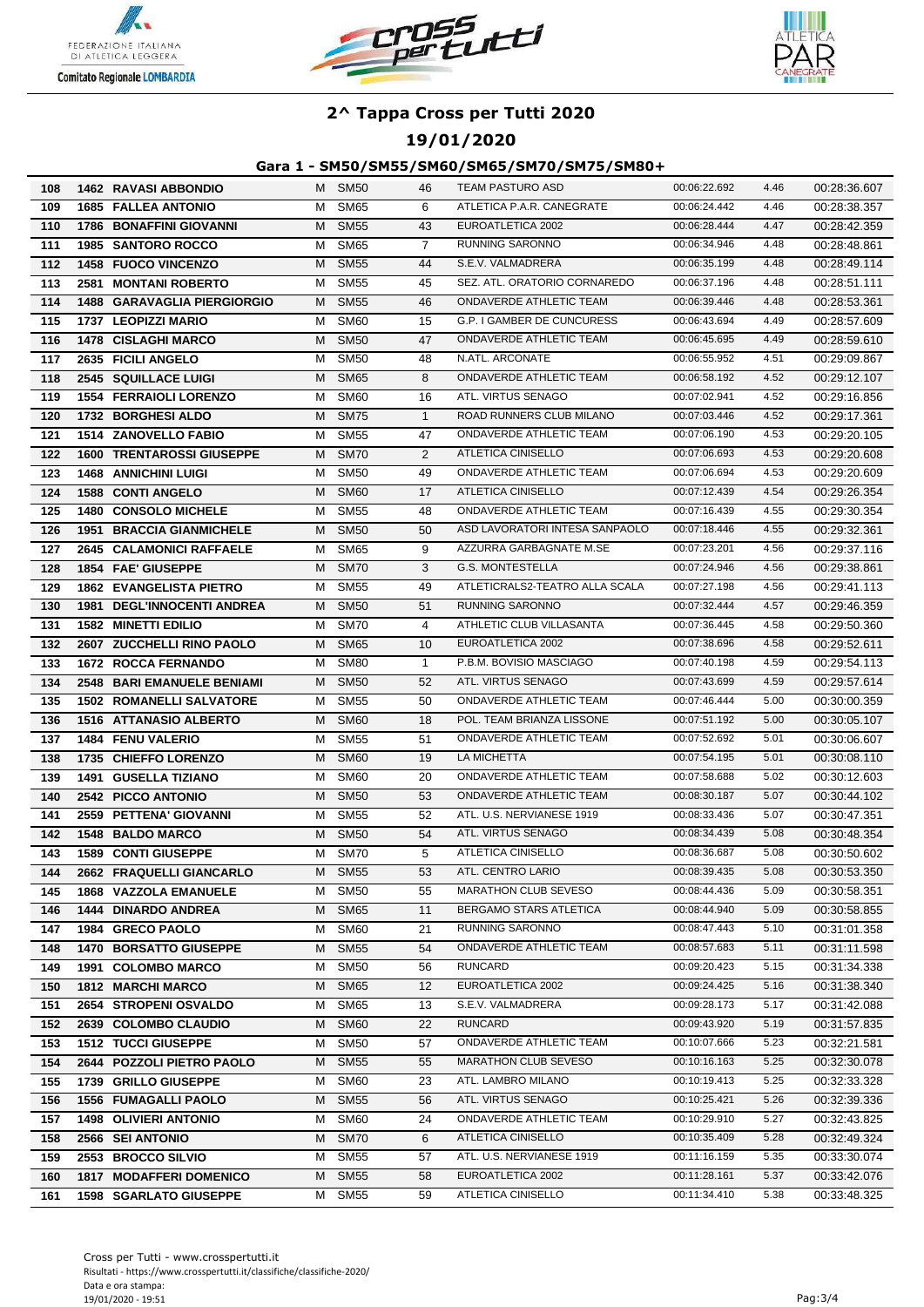





### **19/01/2020**

| 162 |      | 1865 FIGLIUOLO ROCCO                | м | SM <sub>65</sub> | 14 | MARATHON CLUB SEVESO          | 00:11:47.158 | 5.40 | 00:34:01.073 |
|-----|------|-------------------------------------|---|------------------|----|-------------------------------|--------------|------|--------------|
| 163 |      | <b>2005 BOTTON ANTONIO</b>          | м | <b>SM75</b>      |    | <b>MARATHON CLUB SEVESO</b>   | 00:13:17.898 | 5.55 | 00:35:31.813 |
| 164 |      | 2646 DEL MONACO STEFANO             | м | SM <sub>55</sub> | 60 | AZZURRA GARBAGNATE M.SE       | 00:14:14.898 | 6.04 | 00:36:28.813 |
| 165 |      | 1810 IACOBONI OSCAR                 | м | SM <sub>80</sub> |    | EUROATLETICA 2002             | 00:15:05.893 | 6.13 | 00:37:19.808 |
| 166 |      | <b>1853 CANNILLO RENATO MASSIMO</b> | м | SM <sub>60</sub> | 25 | G.S. MONTESTELLA              | 00:15:25.890 | 6.16 | 00:37:39.805 |
| 167 | 1893 | <b>TASSELLO GIROLAMO</b>            | м | <b>SM75</b>      |    | GRUPPO PODISTICO MELZO A.S.D. | 00:16:05.637 | 6.23 | 00:38:19.552 |
| 168 | 2563 | SIMONE ALDO ANTONIO                 | м | <b>SM70</b>      |    | ATL, U.S. NERVIANESE 1919     | 00:17:28.364 | 6.37 | 00:39:42.279 |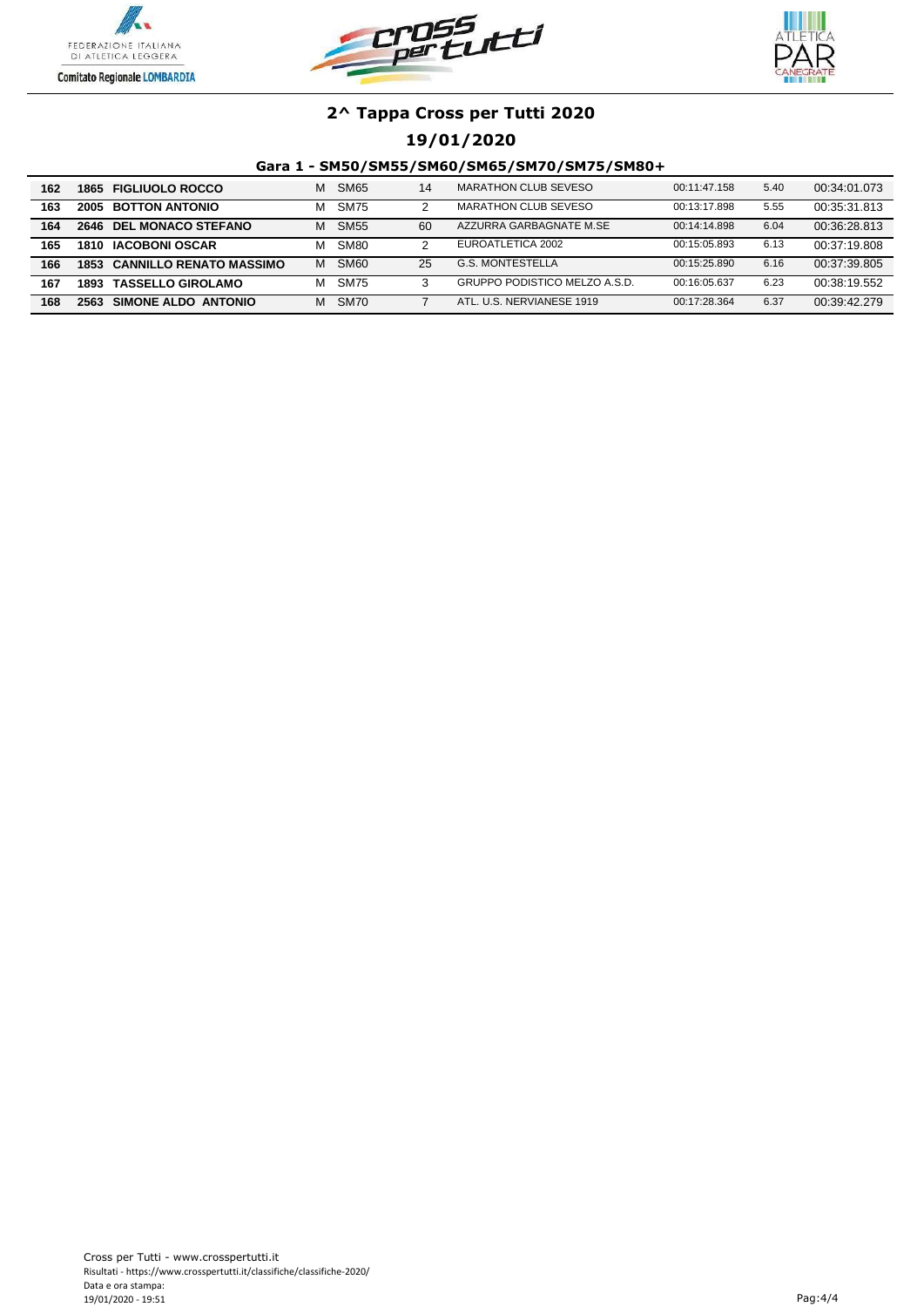





### **19/01/2020**

### **Gara 2 - PM/SM/SM35/SM40/SM45**

| Pos            | Pet | <b>Cognome Nome</b>                 | s | Cat                    | Pos. Cat       | Società                        | <b>Distacco</b> | min/km | Tempo        |
|----------------|-----|-------------------------------------|---|------------------------|----------------|--------------------------------|-----------------|--------|--------------|
| $\mathbf{1}$   |     | 2538 MELLONI EDOARDO                | м | $\overline{\text{SM}}$ | $\mathbf{1}$   | <b>CUS PRO PATRIA MILANO</b>   |                 | 3.08   | 00:18:52.738 |
| $\mathbf{2}$   |     | <b>1602 AYACHI AYMEN</b>            | м | <b>SM</b>              | 2              | <b>CUS PRO PATRIA MILANO</b>   | 00:00:08.247    | 3.10   | 00:19:00.985 |
| 3              |     | <b>1544 PREVITALI THOMAS</b>        | м | <b>PM</b>              | $\mathbf{1}$   | U.S. ATL. VEDANO               | 00:00:38.249    | 3.15   | 00:19:30.987 |
| 4              |     | 1721 NERVI ANDREA                   | м | <b>SM</b>              | 3              | N.ATL. FANFULLA LODIGIANA      | 00:00:43.249    | 3.15   | 00:19:35.987 |
| 5              |     | 2570 DALLU' FILIPPO                 | м | <b>PM</b>              | $\overline{2}$ | <b>CUS PRO PATRIA MILANO</b>   | 00:00:47.749    | 3.16   | 00:19:40.487 |
| 6              |     | <b>1718 BORGNIS ENRICO</b>          | М | <b>PM</b>              | 3              | N.ATL. FANFULLA LODIGIANA      | 00:00:48.500    | 3.16   | 00:19:41.238 |
| $\overline{7}$ |     | 2039 GANDINI FILIPPO                | М | PM                     | $\overline{4}$ | NUOVA ATLETICA ASTRO           | 00:00:49.499    | 3.17   | 00:19:42.237 |
| 8              |     | 2567 ASTOLFI ANDREA                 | м | <b>SM</b>              | $\overline{4}$ | <b>CUS PRO PATRIA MILANO</b>   | 00:00:52.748    | 3.17   | 00:19:45.486 |
| 9              |     | <b>1627 ROGNONI DARIO</b>           | м | <b>SM45</b>            | $\mathbf{1}$   | <b>CUS PRO PATRIA MILANO</b>   | 00:00:58.247    | 3.18   | 00:19:50.985 |
| 10             |     | <b>1874 MAESTRELLI RICCARDO</b>     | м | <b>SM</b>              | 5              | DK RUNNERS MILANO              | 00:01:05.749    | 3.19   | 00:19:58.487 |
| 11             |     | 1617 JAMMEH IBRAHIM                 | м | <b>PM</b>              | 5              | <b>CUS PRO PATRIA MILANO</b>   | 00:01:08.354    | 3.20   | 00:20:01.384 |
| 11             |     | <b>1455 BONACINA MICHELE</b>        | м | <b>SM</b>              | 6              | POL. PAGNONA                   | 00:01:12.502    | 3.20   | 00:20:05.240 |
| 12             |     | 2568 CANAL CACERES HAROLD           | м | <b>PM</b>              | 6              | <b>CUS PRO PATRIA MILANO</b>   | 00:01:19.755    | 3.22   | 00:20:12.493 |
| 13             |     | <b>1638 CASTROVINCI FEDERICO</b>    | м | <b>PM</b>              | $\overline{7}$ | PRO SESTO ATL.                 | 00:01:24.508    | 3.22   | 00:20:17.246 |
| 14             |     | 2044 BRIGO MASSIMILIANO             | м | <b>SM40</b>            | $\mathbf{1}$   | P.B.M. BOVISIO MASCIAGO        | 00:01:26.758    | 3.23   | 00:20:19.496 |
| 15             |     | 2048 FONTANA GIUSEPPE               | м | <b>PM</b>              | 8              | <b>DAINI CARATE BRIANZA</b>    | 00:01:34.757    | 3.24   | 00:20:27.495 |
| 16             |     | <b>1465 CATTANEO MAURO</b>          | м | <b>SM40</b>            | $\overline{2}$ | <b>MARATHON CREMONA</b>        | 00:01:55.747    | 3.28   | 00:20:48.485 |
| 17             |     | 2625 VILLA VINICIO                  | M | <b>SM</b>              | 7              | <b>ALMOSTHERE ASD</b>          | 00:02:01.496    | 3.29   | 00:20:54.234 |
| 18             |     | 2656 NICOLARDI FRANCESCO FLORIA     | M | <b>SM</b>              | 8              | RASCHIANI TRIATHLON PAVESE     | 00:02:03.746    | 3.29   | 00:20:56.484 |
| 19             |     | 1872 FEZZA MATTIA                   | м | <b>SM35</b>            | $\mathbf{1}$   | DK RUNNERS MILANO              | 00:02:16.989    | 3.31   | 00:21:09.727 |
| 20             |     | <b>1641 FEDERICI ANDREA</b>         | М | <b>PM</b>              | 9              | PRO SESTO ATL.                 | 00:02:19.238    | 3.31   | 00:21:11.976 |
| 21             |     | <b>1487 FUSE' GABRIELE</b>          | м | <b>SM40</b>            | 3              | <b>ONDAVERDE ATHLETIC TEAM</b> | 00:02:19.489    | 3.32   | 00:21:12.227 |
| 22             |     | <b>1700 BASSANI FRANCESCO</b>       | м | <b>SM</b>              | 9              | NUOVA ATLETICA ASTRO           | 00:02:26.991    | 3.33   | 00:21:19.729 |
| 23             |     | <b>1474 CASSANI ENEA</b>            | м | $\overline{\text{SM}}$ | 10             | ONDAVERDE ATHLETIC TEAM        | 00:02:29.741    | 3.33   | 00:21:22.479 |
| 24             |     | <b>1842 BASILICO ANTONIO</b>        | м | <b>SM45</b>            | 2              | <b>FRIESIAN TEAM</b>           | 00:02:37.492    | 3.35   | 00:21:30.230 |
| 25             |     | <b>1693 PESSINA FABIO</b>           | м | <b>SM35</b>            | 2              | ATLETICA P.A.R. CANEGRATE      | 00:02:38.342    | 3.35   | 00:21:31.080 |
| 26             |     | 2638 AFELTRA SEBASTIANO             | м | <b>SM35</b>            | 3              | ANTONIANA RUNNERS OPES         | 00:02:38.493    | 3.35   | 00:21:31.231 |
| 27             |     | <b>1485 FERRARIO MARCO</b>          | м | <b>SM45</b>            | 3              | ONDAVERDE ATHLETIC TEAM        | 00:02:39.244    | 3.35   | 00:21:31.982 |
| 28             |     | 1952 BELLANDI ANDREA                | м | <b>SM</b>              | 11             | ATL. CENTO TORRI PAVIA         | 00:02:40.240    | 3.35   | 00:21:32.978 |
| 29             |     | <b>1886 CERAULO EMILIANO</b>        | м | <b>SM45</b>            | 4              | PODISMO MUGGIANO               | 00:02:45.487    | 3.36   | 00:21:38.225 |
| 30             |     | 1464 GATTI MARCO                    | м | <b>SM35</b>            | $\overline{4}$ | ZEROTRIUNO TRIATHLON TEAM COMO | 00:02:56.230    | 3.38   | 00:21:48.968 |
| 31             |     | 2626 PESSINA MARCO                  | М | <b>SM</b>              | 12             | ATHLETIC ELITE TRACK AND FIELD | 00:03:02.986    | 3.39   | 00:21:55.724 |
| 32             |     | 1930 ZENNA FILIPPO                  | М | <b>PM</b>              | 10             | <b>TEAM-A LOMBARDIA</b>        | 00:03:08.724    | 3.40   | 00:22:01.462 |
| 33             |     | <b>1565 LUSHA KLODIAN</b>           | м | <b>SM</b>              | 13             | ATL. VIRTUS SENAGO             | 00:03:10.724    | 3.40   | 00:22:03.462 |
| 34             |     | 2632 CATTANEO RICCARDO              | м | <b>SM35</b>            | 5              | PRO PATRIA A.R.C. BUSTO A.     | 00:03:12.725    | 3.40   | 00:22:05.463 |
| 35             |     | 1668 MILO GERARDO                   | M | SM45                   | 5              | P.B.M. BOVISIO MASCIAGO        | 00:03:14.976    | 3.41   | 00:22:07.714 |
| 36             |     | <b>1722 TOMASONI GIANMARCO</b>      |   | M PM                   | 11             | N.ATL. FANFULLA LODIGIANA      | 00:03:20.226    | 3.42   | 00:22:12.964 |
| 37             |     | 1659 FINOLEZZI ALESSIO              | М | SM <sub>35</sub>       | 6              | P.B.M. BOVISIO MASCIAGO        | 00:03:21.476    | 3.42   | 00:22:14.214 |
| 38             |     | <b>1973 FONNESU FRANCO</b>          | M | SM45                   | 6              | ATL. SAN MARCO U.S. ACLI       | 00:03:28.975    | 3.43   | 00:22:21.713 |
| 39             |     | 1639 CRESPI LUCA                    |   | M SM                   | 14             | PRO SESTO ATL.                 | 00:03:39.473    | 3.45   | 00:22:32.211 |
| 40             |     | 2670 RAZIONALE MARCO                |   | M SM                   | 15             | ATLETICA P.A.R. CANEGRATE      | 00:03:45.471    | 3.46   | 00:22:38.209 |
| 41             |     | <b>1496 NISLI ALESSANDRO</b>        |   | M SM45                 | $\overline{7}$ | ONDAVERDE ATHLETIC TEAM        | 00:03:45.721    | 3.46   | 00:22:38.459 |
| 42             |     | 2571 LUCCHISANI MATTEO              |   | M SM40                 | 4              | <b>CUS PRO PATRIA MILANO</b>   | 00:03:49.720    | 3.47   | 00:22:42.458 |
| 43             |     | <b>1575 VIVACE LUIGI ALESSANDRO</b> | M | SM40                   | 5              | ATL. VIRTUS SENAGO             | 00:03:55.219    | 3.47   | 00:22:47.957 |
| 44             |     | <b>1644 TERRAGNI NICOLO'</b>        |   | M SM                   | 16             | PRO SESTO ATL.                 | 00:03:58.471    | 3.48   | 00:22:51.209 |
| 45             |     | <b>1612 GALANTI ALBERTO</b>         |   | M SM                   | 17             | <b>CUS PRO PATRIA MILANO</b>   | 00:03:59.973    | 3.48   | 00:22:52.711 |
| 46             |     | <b>1808 GOTTARDI RICCARDO</b>       | M | <b>SM35</b>            | $\overline{7}$ | EUROATLETICA 2002              | 00:04:02.972    | 3.49   | 00:22:55.710 |
| 47             |     | <b>1695 VIGNATI DAVIDE</b>          | M | SM                     | 18             | ATLETICA P.A.R. CANEGRATE      | 00:04:03.973    | 3.49   | 00:22:56.711 |
| 48             |     | 1698 ALBINI LORENZO                 |   | M SM45                 | 8              | S.CLUB LIB. SESTO              | 00:04:06.474    | 3.49   | 00:22:59.212 |
| 49             |     | 1776 TEODORO IVAN                   | M | SM40                   | 6              | AZZURRA GARBAGNATE M.SE        | 00:04:09.725    | 3.50   | 00:23:02.463 |
| 50             |     | 2045 CUTRUPI DANIELE ALESSIO        | M | <b>SM</b>              | 19             | DAINI CARATE BRIANZA           | 00:04:12.736    | 3.50   | 00:23:05.474 |
| 51             |     | 2562 SEMINATI STEVEN                | М | SM35                   | 8              | ATL. U.S. NERVIANESE 1919      | 00:04:15.977    | 3.51   | 00:23:08.715 |
| 52             |     | 2555 COLOMBO ANDREA                 |   | M SM35                 | 9              | ATL. U.S. NERVIANESE 1919      | 00:04:16.978    | 3.51   | 00:23:09.716 |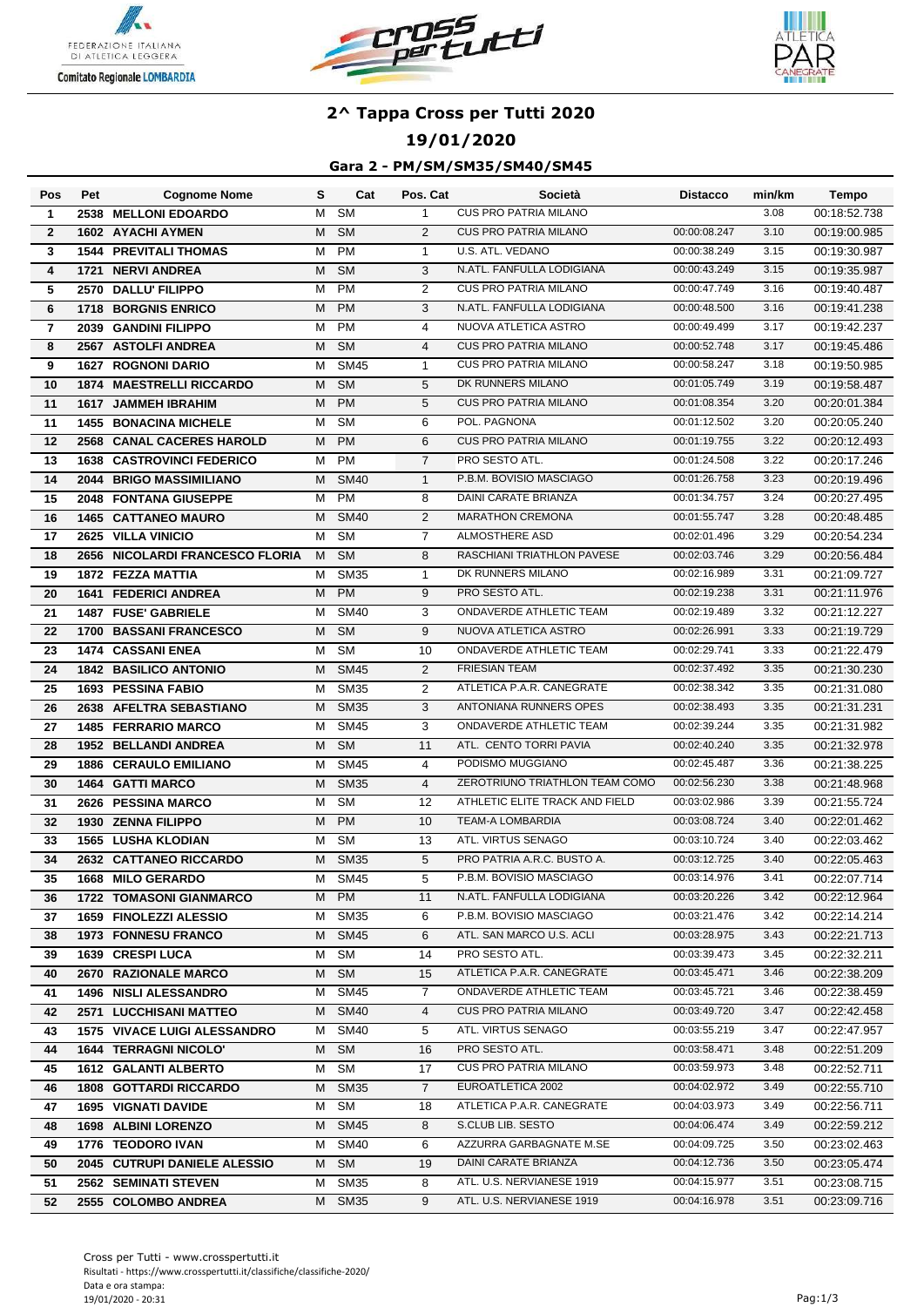





## **19/01/2020**

### **Gara 2 - PM/SM/SM35/SM40/SM45**

| 53  | <b>1970 MORONI MARCO</b>       |   | M SM40      | 7  | PRO PATRIA A.R.C. BUSTO A.       | 00:04:27.989 | 3.53 | 00:23:20.727 |
|-----|--------------------------------|---|-------------|----|----------------------------------|--------------|------|--------------|
| 54  | <b>1990 BALLABIO DARIO</b>     | м | <b>SM45</b> | 9  | <b>RUNCARD</b>                   | 00:04:29.232 | 3.53 | 00:23:21.970 |
| 55  | <b>1469 BALZAROTTI MANUEL</b>  | M | <b>SM</b>   | 20 | <b>ONDAVERDE ATHLETIC TEAM</b>   | 00:04:33.226 | 3.54 | 00:23:25.964 |
| 56  | 2556 COLOMBO MARCO             | м | <b>SM35</b> | 10 | ATL. U.S. NERVIANESE 1919        | 00:04:36.475 | 3.54 | 00:23:29.213 |
| 57  | 2046 ROBAZZA SERGIO            | м | <b>SM45</b> | 10 | <b>RUNNERS DESIO</b>             | 00:04:37.725 | 3.55 | 00:23:30.463 |
| 58  | <b>1481 DARGENIO PAOLO</b>     | м | <b>SM35</b> | 11 | ONDAVERDE ATHLETIC TEAM          | 00:04:38.729 | 3.55 | 00:23:31.467 |
| 59  | 2671 Sorgiovanni Giorgio       | м | PM          | 12 | LA FENICE                        | 00:04:38.974 | 3.55 | 00:23:31.712 |
| 60  | 1447 CANNIZZARO FABRIZIO       | М | <b>SM40</b> | 8  | POLISPORTIVA CRAL BPB A.S.D.     | 00:04:39.976 | 3.55 | 00:23:32.714 |
| 61  | <b>1643 SQUINZI EUGENIO</b>    | М | PM          | 13 | PRO SESTO ATL.                   | 00:04:40.729 | 3.55 | 00:23:33.467 |
| 62  | <b>1546 AIROLDI STEFANO</b>    | М | <b>SM45</b> | 11 | ATL. VIRTUS SENAGO               | 00:04:41.985 | 3.55 | 00:23:34.723 |
| 63  | 2608 DELL'ACQUA GIORGIO        | м | <b>SM45</b> | 12 | BETTI'S GRUP RUN                 | 00:04:49.477 | 3.57 | 00:23:42.215 |
| 64  | 1765 GRILLO GIANCARLO          | M | <b>SM40</b> | 9  | AZZURRA GARBAGNATE M.SE          | 00:04:49.729 | 3.57 | 00:23:42.467 |
| 65  | 2658 MASTRAPASQUA SALVATORE    | м | <b>SM45</b> | 13 | ATL. O.S.A. SARONNO LIB.         | 00:04:53.228 | 3.57 | 00:23:45.966 |
| 66  | 1916 LIVORNO GABRIELE          | М | <b>PM</b>   | 14 | TEAM-A LOMBARDIA                 | 00:04:57.231 | 3.58 | 00:23:49.969 |
| 67  | <b>1533 PISCIONE MATTEO</b>    | м | <b>SM35</b> | 12 | POL. TEAM BRIANZA LISSONE        | 00:04:58.980 | 3.58 | 00:23:51.718 |
| 68  | 2647 SCAFUTI RENATO            | м | <b>SM45</b> | 14 | EUROATLETICA 2002                | 00:04:59.481 | 3.58 | 00:23:52.219 |
| 69  | <b>1763 FORNONI ANDREA</b>     | м | <b>SM40</b> | 10 | AZZURRA GARBAGNATE M.SE          | 00:05:03.232 | 3.59 | 00:23:55.970 |
| 70  | 2550 CIARFAGLIA DOMENICO       | м | <b>SM</b>   | 21 | ATL. VIRTUS SENAGO               | 00:05:04.234 | 3.59 | 00:23:56.972 |
| 71  | 2643 DONNO STEFANO             | М | <b>SM</b>   | 22 | <b>BUCCELLA RUNNERS VIGEVANO</b> | 00:05:08.130 | 4.00 | 00:24:00.868 |
| 72  | <b>1559 LA PORTA CRISTIAN</b>  | м | <b>SM35</b> | 13 | ATL. VIRTUS SENAGO               | 00:05:16.736 | 4.01 | 00:24:09.474 |
| 73  | 2573 UCCELLI ANDREA            | м | <b>SM40</b> | 11 | <b>CUS PRO PATRIA MILANO</b>     | 00:05:20.236 | 4.02 | 00:24:12.974 |
| 74  | 2029 BANFI MICHELE             |   | M SM        | 23 | FREE-ZONE                        | 00:05:21.986 | 4.02 | 00:24:14.724 |
| 75  | 1758 CASTELLO CARLO            | м | <b>SM40</b> | 12 | AZZURRA GARBAGNATE M.SE          | 00:05:24.488 | 4.02 | 00:24:17.226 |
| 76  | 2580 D'ANDREA LORENZO          |   | M PM        | 15 | SEZ. ATL. ORATORIO CORNAREDO     | 00:05:24.991 | 4.02 | 00:24:17.729 |
| 77  | <b>1895 ERBA EDOARDO</b>       | м | <b>SM40</b> | 13 | MONZA MARATHON TEAM - A.S.D.     | 00:05:26.987 | 4.03 | 00:24:19.725 |
| 78  | <b>1486 FILIPPUCCI ANDREA</b>  | М | <b>SM45</b> | 15 | ONDAVERDE ATHLETIC TEAM          | 00:05:28.493 | 4.03 | 00:24:21.231 |
| 79  | <b>1645 CASAZZA CLAUDIO</b>    | м | <b>SM45</b> | 16 | SEZ. ATL. ORATORIO CORNAREDO     | 00:05:32.237 | 4.04 | 00:24:24.975 |
| 80  | <b>1884 SALVADOR IVAN</b>      | м | <b>SM35</b> | 14 | TEAM 3 ESSE                      | 00:05:33.987 | 4.04 | 00:24:26.725 |
| 81  | 1940 BELLENZIER DANIELE        | м | <b>SM45</b> | 17 | ATLETICA DESIO ASD               | 00:05:37.488 | 4.05 | 00:24:30.226 |
| 82  | <b>1942 BRUNATI MARIO</b>      | М | <b>SM45</b> | 18 | ATLETICA DESIO ASD               | 00:05:39.989 | 4.05 | 00:24:32.727 |
| 83  | <b>1897 BALBO GIOVANNI</b>     | М | <b>SM35</b> | 15 | POL. CIRCOLO GIOVANILE BRESSO    | 00:05:44.738 | 4.06 | 00:24:37.476 |
| 84  | <b>1494 MILANESI ROBERTO</b>   | М | <b>SM40</b> | 14 | ONDAVERDE ATHLETIC TEAM          | 00:05:46     | 4.06 | 00:24:38.738 |
| 85  | <b>1596 ROSSINI UMBERTO</b>    | м | <b>SM</b>   | 24 | <b>ATLETICA CINISELLO</b>        | 00:05:49.740 | 4.07 | 00:24:42.478 |
| 86  | <b>1896 VASONE LUCA</b>        | М | SM          | 25 | MONZA MARATHON TEAM - A.S.D.     | 00:05:51.990 | 4.07 | 00:24:44.728 |
| 87  | <b>1824 RIGA MASSIMO</b>       | м | <b>SM45</b> | 19 | EUROATLETICA 2002                | 00:05:53.492 | 4.07 | 00:24:46.230 |
| 88  | <b>1473 CASARINI MARCO</b>     | M | <b>SM45</b> | 20 | ONDAVERDE ATHLETIC TEAM          | 00:05:55.993 | 4.08 | 00:24:48.731 |
| 89  | 2600 MELEGARI MASSIMILIANO     | M | <b>SM40</b> | 15 | AZZURRA GARBAGNATE M.SE          | 00:06:00.741 | 4.08 | 00:24:53.479 |
| 90  | 1943 COLOMBO CLAUDIO           |   | M SM45      | 21 | ATLETICA DESIO ASD               | 00:06:03.491 | 4.09 | 00:24:56.229 |
| 91  | <b>1829 SCALESE VITO</b>       | М | SM45        | 22 | EUROATLETICA 2002                | 00:06:05.241 | 4.09 | 00:24:57.979 |
| 92  | 2587 FARINA MARCO              | М | <b>SM</b>   | 26 | NUOVA ATLETICA ASTRO             | 00:06:05.500 | 4.09 | 00:24:58.238 |
| 93  | <b>1888 D'ELIA PASQUALE</b>    | м | SM45        | 23 | PODISMO MUGGIANO                 | 00:06:07.241 | 4.09 | 00:24:59.979 |
| 94  | <b>1778 CAPITANI LORENZO</b>   | M | <b>SM45</b> | 24 | ATL. MUGGIO'                     | 00:06:14.989 | 4.11 | 00:25:07.727 |
| 95  | <b>1507 STRINGHETTI MAURO</b>  | м | <b>SM40</b> | 16 | ONDAVERDE ATHLETIC TEAM          | 00:06:17.488 | 4.11 | 00:25:10.226 |
| 96  | <b>1982 DEVALLE FABIO</b>      | M | <b>SM35</b> | 16 | RUNNING SARONNO                  | 00:06:21.985 | 4.12 | 00:25:14.723 |
| 97  | 1795 CIMIERI MARIO             | м | <b>SM45</b> | 25 | EUROATLETICA 2002                | 00:06:29.980 | 4.13 | 00:25:22.718 |
| 98  | 2616 ADAMO FRANCESCO           | M | SM          | 27 | ATLETICA MENEGHINA               | 00:06:32.228 | 4.14 | 00:25:24.966 |
| 99  | 2621 FARINA FRANCESCO          |   | M PM        | 16 | <b>TEAM-A LOMBARDIA</b>          | 00:06:38.224 | 4.15 | 00:25:30.962 |
| 100 | 1986 SARACINO ROBERTO VINCENZO |   | M SM40      | 17 | RUNNING SARONNO                  | 00:06:39.479 | 4.15 | 00:25:32.217 |
| 101 | 1467 AIRAGHI ANGELO            |   | M SM45      | 26 | ONDAVERDE ATHLETIC TEAM          | 00:06:48.469 | 4.16 | 00:25:41.207 |
| 102 | 2663 Murru Emanuele            |   | M SM45      | 27 | <b>RUNCARD</b>                   | 00:06:50.720 | 4.17 | 00:25:43.458 |
| 103 | <b>1987 ROSSI KOSTIA</b>       | M | SM40        | 18 | CARDATLETICA                     | 00:06:50.975 | 4.17 | 00:25:43.713 |
| 104 | 1495 MOTTI GUIDO               | M | <b>SM45</b> | 28 | ONDAVERDE ATHLETIC TEAM          | 00:06:52.972 | 4.17 | 00:25:45.710 |
| 105 | 1779 FILIPPINI NICOLA          | м | SM45        | 29 | ATL. MUGGIO`                     | 00:06:55.973 | 4.18 | 00:25:48.711 |
| 106 | <b>1974 GRANDINI EROS</b>      |   | M SM45      | 30 | ATL. SAN MARCO U.S. ACLI         | 00:07:01.236 | 4.18 | 00:25:53.974 |
|     |                                |   |             |    |                                  |              |      |              |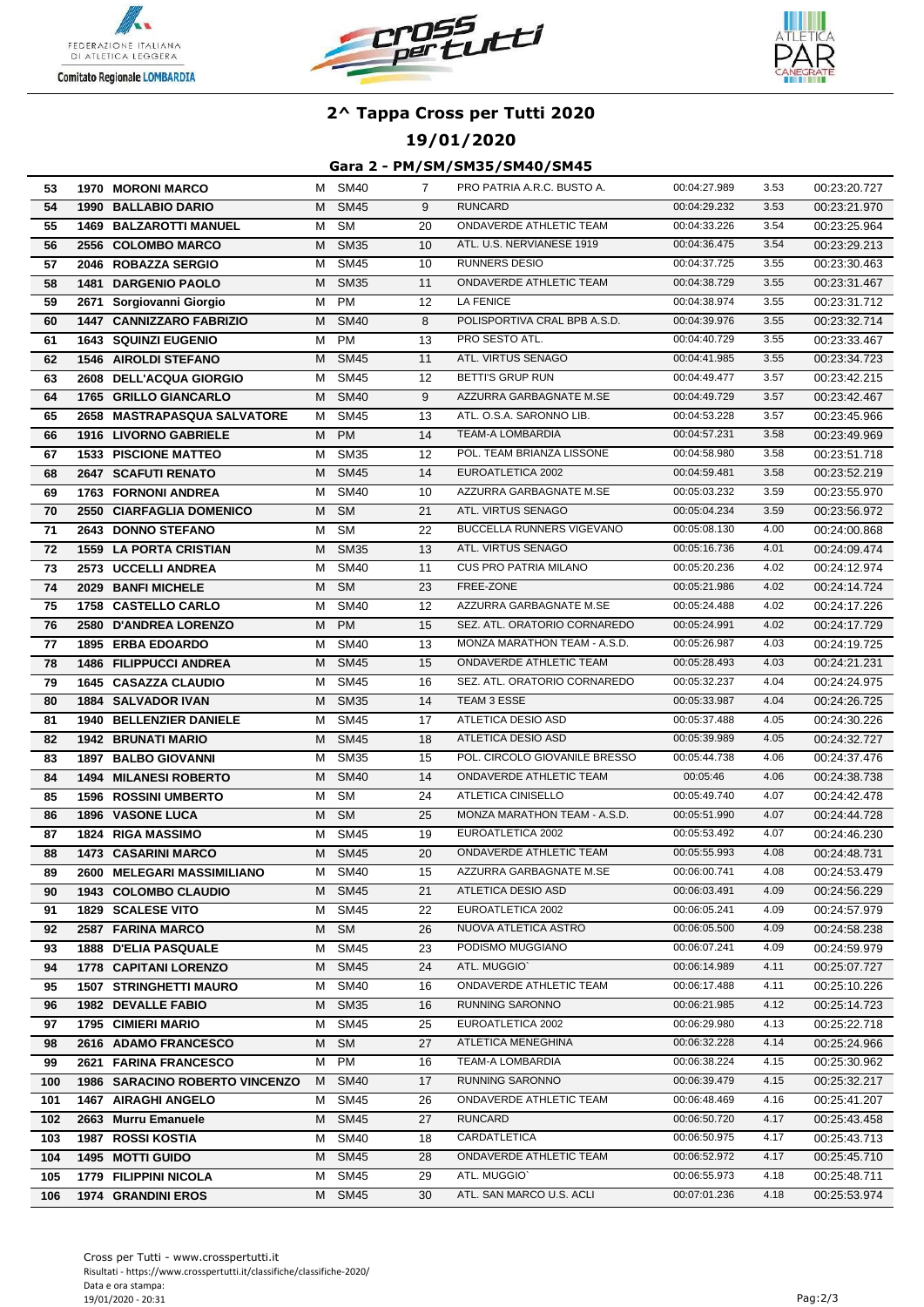





## **19/01/2020**

### **Gara 2 - PM/SM/SM35/SM40/SM45**

| 107 | <b>1983 GALLUS FABIO</b>       | M | <b>SM45</b>            | 31 | RUNNING SARONNO                | 00:07:02.474 | 4.19 | 00:25:55.212 |
|-----|--------------------------------|---|------------------------|----|--------------------------------|--------------|------|--------------|
| 108 | 2619 MANGALAVITI ENRICO        | M | $\overline{\text{SM}}$ | 28 | <b>ATLETICA MENEGHINA</b>      | 00:07:02.477 | 4.19 | 00:25:55.215 |
| 109 | <b>1883 CALABRETTI ANTONIO</b> | м | <b>SM40</b>            | 19 | TEAM 3 ESSE                    | 00:07:02.478 | 4.19 | 00:25:55.216 |
| 110 | <b>1550 BASSANI PAOLO</b>      | M | <b>SM35</b>            | 17 | ATL. VIRTUS SENAGO             | 00:07:03.483 | 4.19 | 00:25:56.221 |
| 111 | <b>1831 SORIANO CARMINE</b>    | м | <b>SM45</b>            | 32 | EUROATLETICA 2002              | 00:07:03.741 | 4.19 | 00:25:56.479 |
| 112 | <b>1836 TEORA DANIELE</b>      |   | M SM45                 | 33 | EUROATLETICA 2002              | 00:07:05.226 | 4.19 | 00:25:57.964 |
| 113 | 2028 SQUILLANTE EMILIANO       | м | <b>SM35</b>            | 18 | FREE-ZONE                      | 00:07:26.976 | 4.23 | 00:26:19.714 |
| 114 | <b>1595 REANI GIANMARCO</b>    | M | <b>SM45</b>            | 34 | ATLETICA CINISELLO             | 00:07:30.974 | 4.23 | 00:26:23.712 |
| 115 | 2661 LODI FRANCESCO            | м | <b>SM40</b>            | 20 | CITTA' DI OPERA                | 00:07:36.973 | 4.24 | 00:26:29.711 |
| 116 | <b>1524 FORMILLO PAOLO</b>     | M | <b>SM40</b>            | 21 | POL. TEAM BRIANZA LISSONE      | 00:07:41.721 | 4.25 | 00:26:34.459 |
| 117 | <b>1652 TERRANEO FABIO</b>     |   | M SM45                 | 35 | SEZ. ATL. ORATORIO CORNAREDO   | 00:07:45.470 | 4.26 | 00:26:38.208 |
| 118 | 2561 ROSSETTI MASSIMO          | M | <b>SM45</b>            | 36 | ATL. U.S. NERVIANESE 1919      | 00:07:50.219 | 4.27 | 00:26:42.957 |
| 119 | 2554 BRUGIOLI STEFANO          | м | <b>SM40</b>            | 22 | ATL. U.S. NERVIANESE 1919      | 00:07:52.719 | 4.27 | 00:26:45.457 |
| 120 | 2611 BIGNAMI IGOR              | M | <b>SM40</b>            | 23 | RHO TRIATHLON CLUB             | 00:07:59.968 | 4.28 | 00:26:52.706 |
| 121 | 2676 CORNACCHIA LUCA GIOVANNI  | м | <b>SM45</b>            | 37 | P&C PODISMOECAZZEGGIO          | 00:08:12.227 | 4.30 | 00:27:04.965 |
| 122 | 2657 NEGRETTI MICHELE          | M | <b>SM40</b>            | 24 | <b>CUS PRO PATRIA MILANO</b>   | 00:08:18.220 | 4.31 | 00:27:10.958 |
| 123 | <b>1497 OLGIATI ALESSANDRO</b> | м | <b>SM45</b>            | 38 | ONDAVERDE ATHLETIC TEAM        | 00:08:18.221 | 4.31 | 00:27:10.959 |
| 124 | 1479 COLOMBO MICHELE           | M | <b>SM45</b>            | 39 | ONDAVERDE ATHLETIC TEAM        | 00:08:34.958 | 4.34 | 00:27:27.696 |
| 125 | 2686 Bernorio Alessandro       | м | <b>SM45</b>            | 40 | AVIS MARATHON VERBANIA         | 00:08:37.708 | 4.35 | 00:27:30.446 |
| 126 | <b>1696 CANGEMI ENZO</b>       | М | <b>SM45</b>            | 41 | ATL. AMBROSIANA                | 00:08:43.956 | 4.36 | 00:27:36.694 |
| 127 | 2617 CAGLIO ALESSANDRO         | м | <b>PM</b>              | 17 | ATLETICA MENEGHINA             | 00:08:45.959 | 4.36 | 00:27:38.697 |
| 128 | 1506 SPAZZADESCHI RICCARDO     | M | <b>SM45</b>            | 42 | <b>ONDAVERDE ATHLETIC TEAM</b> | 00:09:04.207 | 4.39 | 00:27:56.945 |
| 129 | 2071 CATTANEO ROBERTO          | M | <b>SM45</b>            | 43 | POL. TEAM BRIANZA LISSONE      | 00:09:17.958 | 4.41 | 00:28:10.696 |
| 130 | 2572 MANFREDOTTI DAVIDE        | м | <b>SM35</b>            | 19 | <b>CUS PRO PATRIA MILANO</b>   | 00:09:19.968 | 4.42 | 00:28:12.706 |
| 131 | 2565 LAVORGNA SEBASTIANO       | м | <b>SM45</b>            | 44 | ATLETICA CINISELLO             | 00:09:22.209 | 4.42 | 00:28:14.947 |
| 132 | 2552 AIROLDI MATTEO            | M | <b>SM35</b>            | 20 | ATL. U.S. NERVIANESE 1919      | 00:09:50.201 | 4.47 | 00:28:42.939 |
| 133 | 2669 Abalsamo Alessio          | M | <b>SM</b>              | 29 | <b>RUNCARD</b>                 | 00:10:39.203 | 4.55 | 00:29:31.941 |
| 134 | 2648 BANFI ANDREA ALESSANDR    | M | <b>SM35</b>            | 21 | <b>ASD CASTELRAIDER</b>        | 00:10:54.441 | 4.57 | 00:29:47.179 |
| 135 | 2557 DELLA VEDOVA LORENZO      | M | <b>SM40</b>            | 25 | ATL. U.S. NERVIANESE 1919      | 00:11:33.928 | 5.04 | 00:30:26.666 |
| 136 | <b>1677 CATTANEO CLAUDIO</b>   | M | <b>SM45</b>            | 45 | AICS ATL. BIASSONO             | 00:12:56.440 | 5.18 | 00:31:49.178 |
| 137 | 1901 GENGA NICCOLO             | м | $\overline{\text{SM}}$ | 30 | <b>ATLETICA MENEGHINA</b>      | 00:13:09.191 | 5.20 | 00:32:01.929 |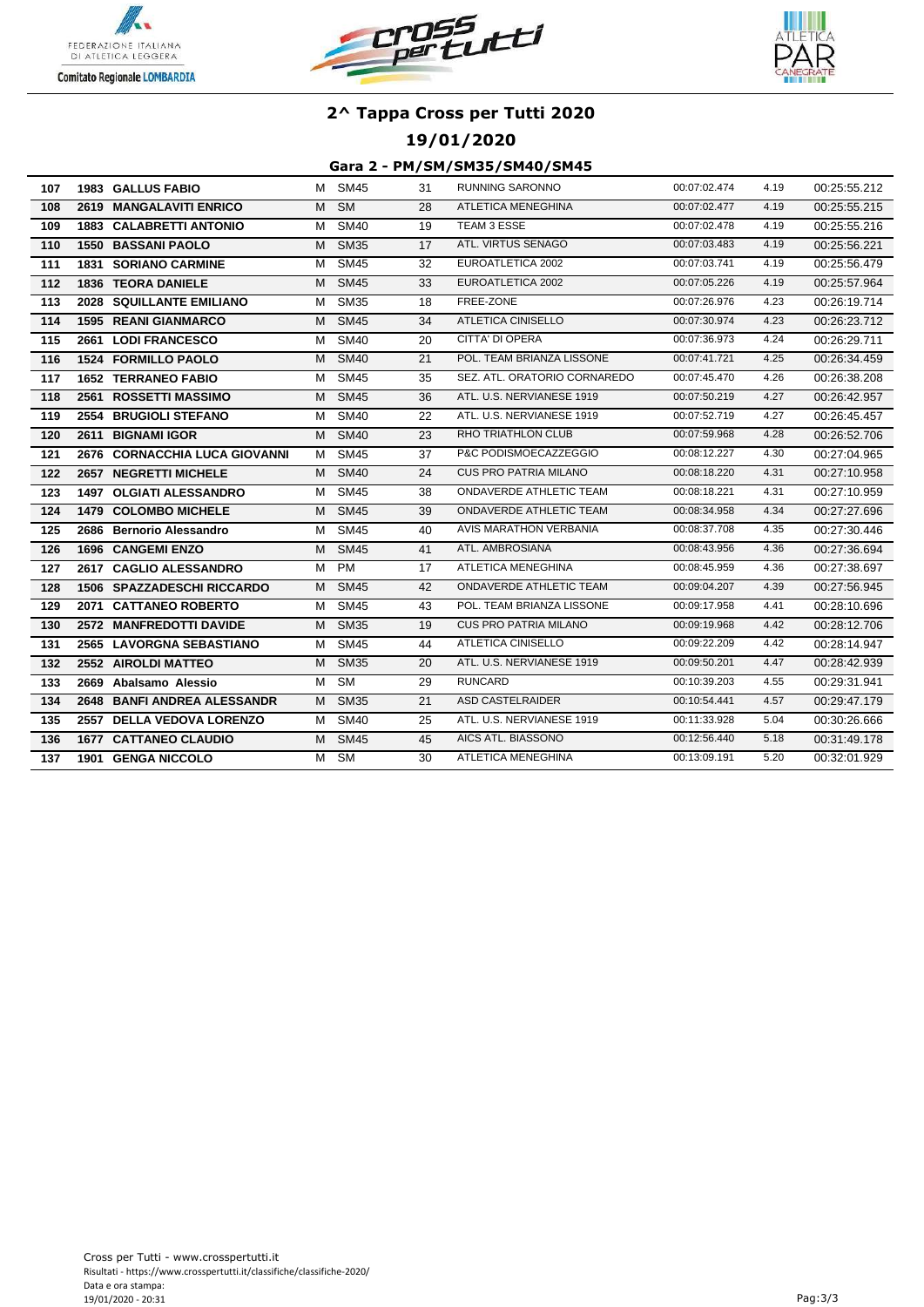





## **19/01/2020**

### **Gara 3 - AF/JF/PF/SF/SF35/SF40/SF45/SF50/SF55/SF60/SF65/SF70/SF75+**

| Pos            | Pet  | <b>Cognome Nome</b>               | s  | Cat                      | Pos. Cat       | Società                      | <b>Distacco</b> | min/km | Tempo        |
|----------------|------|-----------------------------------|----|--------------------------|----------------|------------------------------|-----------------|--------|--------------|
| $\mathbf{1}$   |      | 2640 AQDEIR NAJLA                 | F  | $S$ F                    | $\mathbf{1}$   | <b>BRACCO ATLETICA</b>       |                 | 3.43   | 00:14:54.296 |
| $\overline{2}$ |      | <b>1859 GANDOLFI SARA</b>         | F  | <b>JF</b>                | $\mathbf{1}$   | ATL. GISA                    | 00:00:02.750    | 3.44   | 00:14:57.046 |
| 3              |      | 2535 BONACINA CARLOTTA            | F  | PF                       | $\mathbf{1}$   | POL. PAGNONA                 | 00:00:23.746    | 3.49   | 00:15:18.042 |
| 4              |      | <b>1450 FRIGERIO ANNA</b>         | F  | PF                       | 2              | FREE-ZONE                    | 00:00:32.254    | 3.51   | 00:15:26.550 |
| 5              |      | 1720 MARSIGLIANI SUSANNA          | F  | <b>JF</b>                | 2              | N.ATL. FANFULLA LODIGIANA    | 00:00:40.990    | 3.53   | 00:15:35.286 |
| 6              |      | <b>1611 FAVARO ARIANNA</b>        | F  | PF                       | 3              | <b>CUS PRO PATRIA MILANO</b> | 00:00:44.992    | 3.54   | 00:15:39.288 |
| 7              |      | <b>1517 BIANUCCI ALLEGRA</b>      | F  | JF                       | 3              | POL. TEAM BRIANZA LISSONE    | 00:00:46.743    | 3.55   | 00:15:41.039 |
| 8              |      | 1519 CEDDIA LAURA                 | F  | AF                       | $\mathbf{1}$   | POL. TEAM BRIANZA LISSONE    | 00:00:47.491    | 3.55   | 00:15:41.787 |
| 9              |      | 2579 TARASCHI NAUSICAA            | F  | SF                       | $\overline{2}$ | PRO SESTO ATL.               | 00:00:53.240    | 3.56   | 00:15:47.536 |
| 10             |      | <b>1457 CAIRONI NICOLE</b>        | F  | <b>SF35</b>              | $\mathbf{1}$   | ATL. O.S.G. GUANZATE         | 00:01:03.738    | 3.59   | 00:15:58.034 |
| 11             |      | 1637 BONO DEBORA                  | F  | <b>JF</b>                | $\overline{4}$ | PRO SESTO ATL.               | 00:01:06.490    | 4.00   | 00:16:00.786 |
| 12             | 1921 | <b>MONDONICO DANIELA</b>          | F. | <b>PF</b>                | $\overline{4}$ | <b>TEAM-A LOMBARDIA</b>      | 00:01:08.486    | 4.00   | 00:16:02.782 |
| 13             |      | 2569 CANTU' GIORGIA               | F  | PF                       | 5              | <b>CUS PRO PATRIA MILANO</b> | 00:01:08.995    | 4.00   | 00:16:03.291 |
| 14             |      | <b>1663 GUFFANTI NADIA</b>        | F  | <b>SF50</b>              | $\mathbf{1}$   | P.B.M. BOVISIO MASCIAGO      | 00:01:10.236    | 4.01   | 00:16:04.532 |
| 15             |      | 2590 CIMNAGHI MARTINA MARIA       | F  | JF                       | 5              | <b>U.S. SANGIORGESE</b>      | 00:01:12.485    | 4.01   | 00:16:06.781 |
| 16             |      | 2624 MARCHIANO' ELVIRA            | F  | <b>SF35</b>              | 2              | <b>MILANO ATLETICA</b>       | 00:01:19.485    | 4.03   | 00:16:13.781 |
| 17             |      | 2584 TOPPI GIORGIA                | F  | JF                       | 6              | P.B.M. BOVISIO MASCIAGO      | 00:01:22.986    | 4.04   | 00:16:17.282 |
| 18             |      | 1843 BERMEJO BLAYA ROCIO          | F  | <b>SF</b>                | 3              | <b>FRIESIAN TEAM</b>         | 00:01:24.488    | 4.04   | 00:16:18.784 |
| 19             |      | 1660 GHEZZI ROBERTA               | F  | <b>SF55</b>              | $\mathbf{1}$   | P.B.M. BOVISIO MASCIAGO      | 00:01:34.487    | 4.07   | 00:16:28.783 |
| 20             |      | 2613 MAURI ELENA                  | F  | <b>SF45</b>              | $\mathbf{1}$   | RHO TRIATHLON CLUB           | 00:01:35.991    | 4.07   | 00:16:30.287 |
| 21             |      | <b>1631 TRIACA FRANCESCA</b>      | F  | AF                       | 2              | <b>CUS PRO PATRIA MILANO</b> | 00:01:36.743    | 4.07   | 00:16:31.039 |
| 22             |      | <b>1938 PASQUALE SILVIA MARIA</b> | F  | $S$ F                    | $\overline{4}$ | ASD ORTICA TEAM MILANO       | 00:02:02.725    | 4.14   | 00:16:57.021 |
| 23             |      | <b>1823 PREATONI RAFFAELLA</b>    | F  | <b>SF40</b>              | $\mathbf{1}$   | EUROATLETICA 2002            | 00:02:07.976    | 4.15   | 00:17:02.272 |
| 24             |      | <b>1571 SANDRI STEFANIA</b>       | F  | <b>SF40</b>              | 2              | ATL. VIRTUS SENAGO           | 00:02:09.475    | 4.15   | 00:17:03.771 |
| 25             |      | 2630 LOCATELLI MATILDE            | F  | AF                       | 3              | RASCHIANI TRIATHLON PAVESE   | 00:02:11.220    | 4.16   | 00:17:05.516 |
| 26             |      | 2634 PIERANGELI ISABELLA          | F  | <b>AF</b>                | $\overline{4}$ | <b>CUS INSUBRIA</b>          | 00:02:13.220    | 4.16   | 00:17:07.516 |
| 27             |      | <b>1928 TERRANI CECILIA</b>       | F  | AF                       | 5              | <b>TEAM-A LOMBARDIA</b>      | 00:02:17.220    | 4.17   | 00:17:11.516 |
| 28             |      | 2058 CORBANI FRANCESCA            | F  | $S$ F                    | 5              | C.U.S. PARMA                 | 00:02:26.719    | 4.20   | 00:17:21.015 |
| 29             |      | 1992 NAGNI ROBERTA                | F  | <b>SF45</b>              | $\overline{2}$ | <b>RUNCARD</b>               | 00:02:27.972    | 4.20   | 00:17:22.268 |
| 30             |      | 1552 COZZI STEFANIA               | F  | <b>SF40</b>              | 3              | ATL. VIRTUS SENAGO           | 00:02:30.468    | 4.21   | 00:17:24.764 |
| 31             |      | 2674 RUSSO DANIELA                | F  | <b>SF45</b>              | 3              | EUROATLETICA 2002            | 00:02:31.219    | 4.21   | 00:17:25.515 |
| 32             |      | 1723 BARBIERI ARIANNA             | F  | PF                       | 6              | <b>BRACCO ATLETICA</b>       | 00:02:37.469    | 4.22   | 00:17:31.765 |
| 33             |      | <b>1657 DI STEFANO VALENTINA</b>  | F  | <b>SF35</b>              | 3              | P.B.M. BOVISIO MASCIAGO      | 00:02:45.472    | 4.24   | 00:17:39.768 |
| 34             |      | <b>1674 SOLIMAN MARTINA</b>       | F  | <b>SF</b>                | 6              | P.B.M. BOVISIO MASCIAGO      | 00:02:52.973    | 4.26   | 00:17:47.269 |
| 35             |      | 2576 RICCI COSTANZA               | F  | $\overline{\mathsf{JF}}$ | $\overline{7}$ | ATL. RICCARDI MILANO 1946    | 00:02:57.221    | 4.27   | 00:17:51.517 |
| 36             |      | 1463 RIBEIRO DE OLIVEIRA FABIOLA  | F  | SF40                     | 4              | TEAM PASTURO ASD             | 00:03:00.470    | 4.28   | 00:17:54.766 |
| 37             |      | 1713 RAVAGLIOLI GIULIA            |    | F JF                     | 8              | ATL. VIS NOVA GIUSSANO       | 00:03:04.718    | 4.29   | 00:17:59.014 |
| 38             |      | 1714 SANTAMBROGIO ELISA           |    | F AF                     | 6              | ATL. VIS NOVA GIUSSANO       | 00:03:07.217    | 4.30   | 00:18:01.513 |
| 39             |      | <b>1583 MOTTA FEDERICA</b>        | F. | <b>SF40</b>              | 5              | ATHLETIC CLUB VILLASANTA     | 00:03:15.465    | 4.32   | 00:18:09.761 |
| 40             |      | <b>1537 TAGLIABUE MATILDE</b>     | F. | AF                       | 7              | POL. TEAM BRIANZA LISSONE    | 00:03:17.962    | 4.33   | 00:18:12.258 |
| 41             |      | 1730 MELNYCHUK VERONIKA           | F. | AF                       | 8              | U.S. SANGIORGESE             | 00:03:18.713    | 4.33   | 00:18:13.009 |
| 42             |      | <b>1838 VERGA GIUSEPPINA</b>      | F. | <b>SF55</b>              | 2              | EUROATLETICA 2002            | 00:03:19.965    | 4.33   | 00:18:14.261 |
| 43             |      | 1762 FONTI JESSICA                | F  | SF                       | $\overline{7}$ | AZZURRA GARBAGNATE M.SE      | 00:03:36.717    | 4.37   | 00:18:31.013 |
| 44             |      | <b>1917 MALVESTITI MIRIAM</b>     | F. | JF                       | 9              | TEAM-A LOMBARDIA             | 00:03:40.968    | 4.38   | 00:18:35.264 |
| 45             |      | <b>1438 MANZONI ALICE</b>         |    | F AF                     | 9              | CLUB PANTERA ROSA            | 00:03:41.118    | 4.38   | 00:18:35.414 |
| 46             |      | 2592 GATTI LUCIA                  |    | F JF                     | 10             | U.S. SANGIORGESE             | 00:03:52.472    | 4.41   | 00:18:46.768 |
| 47             |      | 1875 MALTAGLIATI LAURA            | F. | SF35                     | 4              | DK RUNNERS MILANO            | 00:03:59.482    | 4.43   | 00:18:53.778 |
| 48             |      | 2668 LIZIER REBECCA               |    | F JF                     | 11             | NUOVA ATLETICA ASTRO         | 00:03:59.621    | 4.43   | 00:18:53.917 |
| 49             |      | <b>1830 SOKOLOVA MARIYA</b>       | F. | SF45                     | 4              | EUROATLETICA 2002            | 00:04:01.719    | 4.44   | 00:18:56.015 |
| 50             |      | 2623 ROMEO ILARIA                 |    | F AF                     | 10             | TEAM-A LOMBARDIA             | 00:04:05.717    | 4.45   | 00:19:00.013 |
| 51             |      | 2059 CASSOLA BARBARA              | F. | SF45                     | 5              | POL. OLONIA                  | 00:04:06.967    | 4.45   | 00:19:01.263 |
| 52             |      | <b>1828 ROTTA REBECCA</b>         | F. | JF                       | 12             | EUROATLETICA 2002            | 00:04:07.719    | 4.45   | 00:19:02.015 |
| 53             |      | 2541 MYROLYUBOVA ANASTASIYA       |    | F SF                     | 8              | ONDAVERDE ATHLETIC TEAM      | 00:04:10.466    | 4.46   | 00:19:04.762 |
|                |      |                                   |    |                          |                |                              |                 |        |              |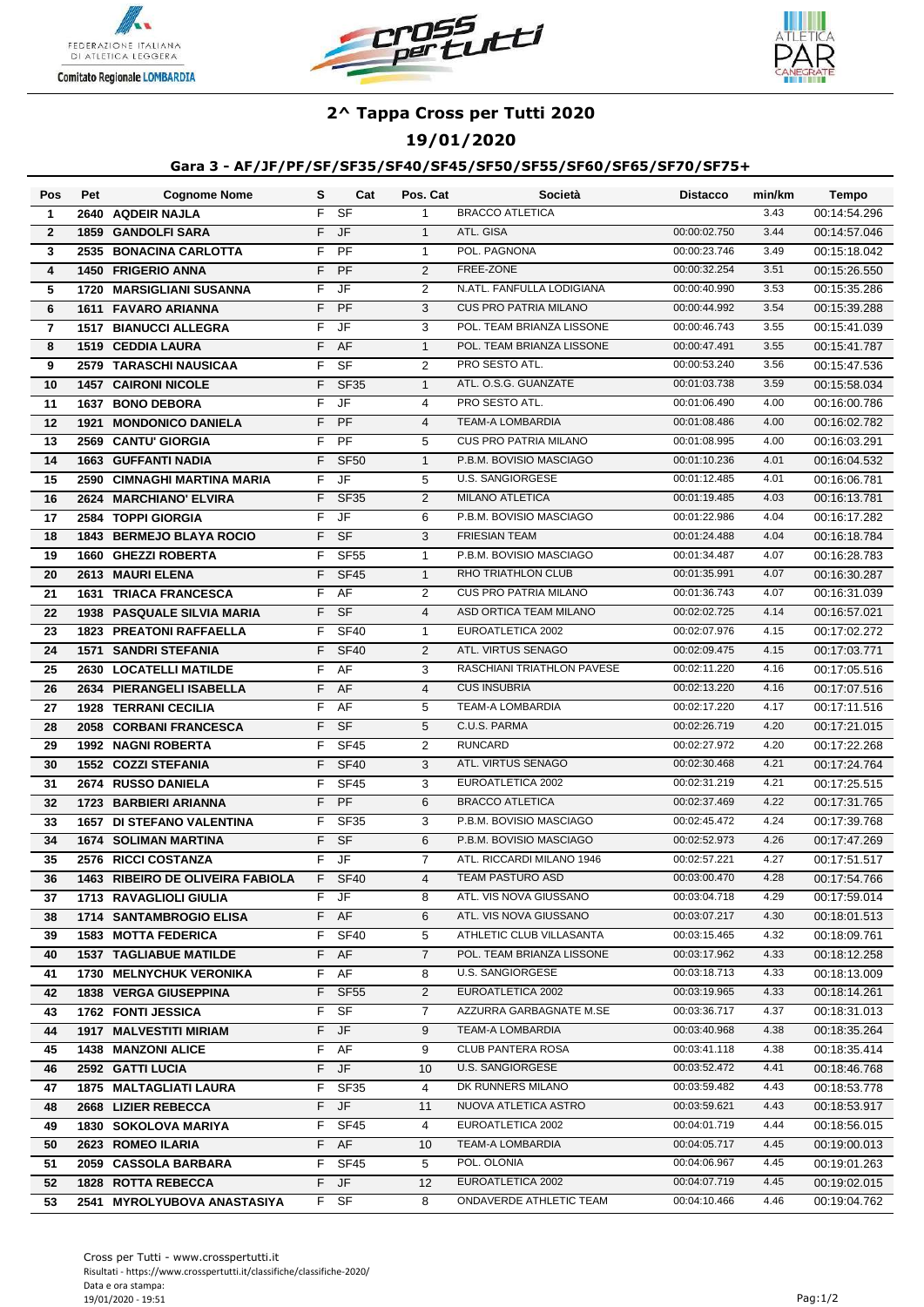





**19/01/2020**

### **Gara 3 - AF/JF/PF/SF/SF35/SF40/SF45/SF50/SF55/SF60/SF65/SF70/SF75+**

| 54 | 1664 LEGNAZZI ANGELA MARIA         |    | F SF50           | $\overline{2}$ | P.B.M. BOVISIO MASCIAGO       | 00:04:12.216 | 4.46 | 00:19:06.512 |
|----|------------------------------------|----|------------------|----------------|-------------------------------|--------------|------|--------------|
| 55 | <b>1642 MERONI TIZIANA</b>         |    | F SF45           | 6              | PRO SESTO ATL.                | 00:04:18.465 | 4.48 | 00:19:12.761 |
| 56 | 1967 DUCA FRANCESCA                | F. | SF45             | $\overline{7}$ | <b>G.P. TALAMONA</b>          | 00:04:33.969 | 4.52 | 00:19:28.265 |
| 57 | 2603 MORETTI BIANCA SAVIANA        |    | $F$ AF           | 11             | EUROATLETICA 2002             | 00:04:38.724 | 4.53 | 00:19:33.020 |
| 58 | <b>1754 BARBIERI LAURA</b>         | F. | <b>SF40</b>      | 6              | AZZURRA GARBAGNATE M.SE       | 00:04:39.472 | 4.53 | 00:19:33.768 |
| 59 | <b>1530 MORELLI EMANUELA</b>       | F. | <b>SF35</b>      | 5              | POL. TEAM BRIANZA LISSONE     | 00:04:40.474 | 4.53 | 00:19:34.770 |
| 60 | 1711 NESPOLI BARBARA               | F. | <b>SF45</b>      | 8              | ATL. VIS NOVA GIUSSANO        | 00:04:41.478 | 4.53 | 00:19:35.774 |
| 61 | <b>1679 CARONNI DANNICA</b>        | F. | <b>SF40</b>      | $\overline{7}$ | ATLETICA P.A.R. CANEGRATE     | 00:04:49.217 | 4.55 | 00:19:43.513 |
| 62 | 1815 MAZZOLA SARA                  | F. | - SF             | 9              | EUROATLETICA 2002             | 00:04:59.715 | 4.58 | 00:19:54.011 |
| 63 | 1704 AIROLDI CHIARA                | F. | AF               | 12             | ATL. VIS NOVA GIUSSANO        | 00:05:12.214 | 5.01 | 00:20:06.510 |
| 64 | <b>1593 PAPALIA ANTONIA</b>        | F. | <b>SF50</b>      | 3              | <b>ATLETICA CINISELLO</b>     | 00:05:12.716 | 5.01 | 00:20:07.012 |
| 65 | <b>1572 TAGLI TIZIANA</b>          | F. | <b>SF40</b>      | 8              | ATL. VIRTUS SENAGO            | 00:05:16.464 | 5.02 | 00:20:10.760 |
| 66 | 1856 FRANCESCHETTI FEDERICA        | F. | <b>SF40</b>      | 9              | <b>G.S. MONTESTELLA</b>       | 00:05:19.225 | 5.03 | 00:20:13.521 |
| 67 | 2081 PASTORIO ELISA                |    | F PF             | $\overline{7}$ | <b>RUNCARD</b>                | 00:05:22.466 | 5.04 | 00:20:16.762 |
| 68 | 2627 RIGILLO MARGHERITA            |    | F SF             | 10             | FORTI E LIBERI MONZA 1878 ASD | 00:05:28.469 | 5.05 | 00:20:22.765 |
| 69 | 1709 DE BENEDITTIS CHIARA          |    | F AF             | 13             | ATL. VIS NOVA GIUSSANO        | 00:05:32.219 | 5.06 | 00:20:26.515 |
| 70 | <b>1924 ROSSI GIORGIA</b>          |    | F AF             | 14             | <b>TEAM-A LOMBARDIA</b>       | 00:05:33.971 | 5.07 | 00:20:28.267 |
| 71 | 1978 AZZANI PATRIZIA               | F. | <b>SF55</b>      | 3              | RUNNING SARONNO               | 00:05:34.733 | 5.07 | 00:20:29.029 |
| 72 | <b>1998 TRICARICO SARA</b>         | F. | <b>SF45</b>      | 9              | <b>ATLETICA CINISELLO</b>     | 00:05:36.722 | 5.07 | 00:20:31.018 |
| 73 | <b>1476 CIANI ANGELA RAFFAELLA</b> | F. | <b>SF45</b>      | 10             | ONDAVERDE ATHLETIC TEAM       | 00:05:37.224 | 5.07 | 00:20:31.520 |
| 74 | 1482 DI MATTEO DIANA               | F. | <b>SF55</b>      | $\overline{4}$ | ONDAVERDE ATHLETIC TEAM       | 00:05:49.725 | 5.11 | 00:20:44.021 |
| 75 | 2575 BESSI COSTANZA                | F. | AF               | 15             | ATL. RICCARDI MILANO 1946     | 00:05:54.225 | 5.12 | 00:20:48.521 |
| 76 | 1783 BARIANI SIBILLA               | F  | SF <sub>60</sub> | $\mathbf{1}$   | EUROATLETICA 2002             | 00:06:14.969 | 5.17 | 00:21:09.265 |
| 77 | <b>1441 POMA CATERINA</b>          | F. | AF               | 16             | <b>CLUB PANTERA ROSA</b>      | 00:06:18.968 | 5.18 | 00:21:13.264 |
| 78 | <b>1551 BONDANINI LUCIA</b>        | F. | <b>SF55</b>      | 5              | ATL. VIRTUS SENAGO            | 00:06:19.971 | 5.18 | 00:21:14.267 |
| 79 | 2591 DELLAVEDOVA MARTINA           |    | F JF             | 13             | <b>U.S. SANGIORGESE</b>       | 00:06:20.719 | 5.18 | 00:21:15.015 |
| 80 | <b>1867 SALA ANNA MARIA</b>        |    | F SF65           | $\mathbf{1}$   | MARATHON CLUB SEVESO          | 00:06:21.974 | 5.19 | 00:21:16.270 |
| 81 | 1759 CATTI GAIA CAROLINA           |    | F JF             | 14             | AZZURRA GARBAGNATE M.SE       | 00:06:24.718 | 5.19 | 00:21:19.014 |
| 82 | 2543 PINI ELENA                    | F. | <b>SF55</b>      | 6              | ONDAVERDE ATHLETIC TEAM       | 00:06:42.729 | 5.24 | 00:21:37.025 |
| 83 | <b>1913 FUSCALDI IRENE MARIA</b>   | F. | JF               | 15             | <b>TEAM-A LOMBARDIA</b>       | 00:06:49.968 | 5.26 | 00:21:44.264 |
| 84 | <b>1490 GIGANTE GIOVANNA</b>       |    | F SF40           | 10             | ONDAVERDE ATHLETIC TEAM       | 00:07:04.718 | 5.29 | 00:21:59.014 |
| 85 | <b>1564 LOCATI ANTONELLA</b>       | F. | <b>SF50</b>      | 4              | ATL. VIRTUS SENAGO            | 00:07:12.971 | 5.31 | 00:22:07.267 |
| 86 | <b>1980 CERIANI MARINA</b>         | F. | <b>SF55</b>      | $\overline{7}$ | <b>RUNNING SARONNO</b>        | 00:07:28.468 | 5.35 | 00:22:22.764 |
| 87 | <b>1567 MARCHESE TERESA</b>        | F. | <b>SF40</b>      | 11             | ATL. VIRTUS SENAGO            | 00:07:41.204 | 5.38 | 00:22:35.500 |
| 88 | 2588 FARINA ANNA                   |    | F JF             | 16             | ATL. VIS NOVA GIUSSANO        | 00:07:47.950 | 5.40 | 00:22:42.246 |
| 89 | 1892 DEDE' WILMA                   | F. | SF65             | $\overline{2}$ | GRUPPO PODISTICO MELZO A.S.D. | 00:07:48.212 | 5.40 | 00:22:42.508 |
| 90 | 1717 TALAMONA EMMA                 | F. | AF               | 17             | ATL. VIS NOVA GIUSSANO        | 00:07:52.449 | 5.41 | 00:22:46.745 |
| 91 | 1774 PIERI KATIA                   |    | F JF             | 17             | AZZURRA GARBAGNATE M.SE       | 00:08:21.448 | 5.48 | 00:23:15.744 |
| 92 | 1553 D'ANTONA LETIZIA              |    | F SF45           | 11             | ATL. VIRTUS SENAGO            | 00:08:34.706 | 5.52 | 00:23:29.002 |
| 93 | 1591 GEROSA LIDIA                  |    | F SF65           | 3              | ATLETICA CINISELLO            | 00:08:39.197 | 5.53 | 00:23:33.493 |
| 94 | 2558 DELLAVEDOVA SILVIA            |    | F JF             | 18             | ATL. U.S. NERVIANESE 1919     | 00:09:40.698 | 6.08 | 00:24:34.994 |
| 95 | <b>1555 FERRAIOLI FRANCESCA</b>    |    | F SF             | 11             | ATL. VIRTUS SENAGO            | 00:10:36.192 | 6.22 | 00:25:30.488 |
| 96 | 2549 BARI EMMA                     |    | F AF             | 18             | ATL. VIRTUS SENAGO            | 00:11:11.686 | 6.31 | 00:26:05.982 |
| 97 | 1712 NESPOLI MARTA                 |    | F SF40           | 12             | ATL. VIS NOVA GIUSSANO        | 00:11:39.921 | 6.38 | 00:26:34.217 |
| 98 | 2618 CASINI PATRIZIA               |    | F SF45           | 12             | ATLETICA MENEGHINA            | 00:13:41.897 | 7.09 | 00:28:36.193 |
| 99 | <b>1614 GERMANI ELEONORA</b>       |    | F JF             | 19             | <b>CUS PRO PATRIA MILANO</b>  | 00:19:03.349 | 8.29 | 00:33:57.645 |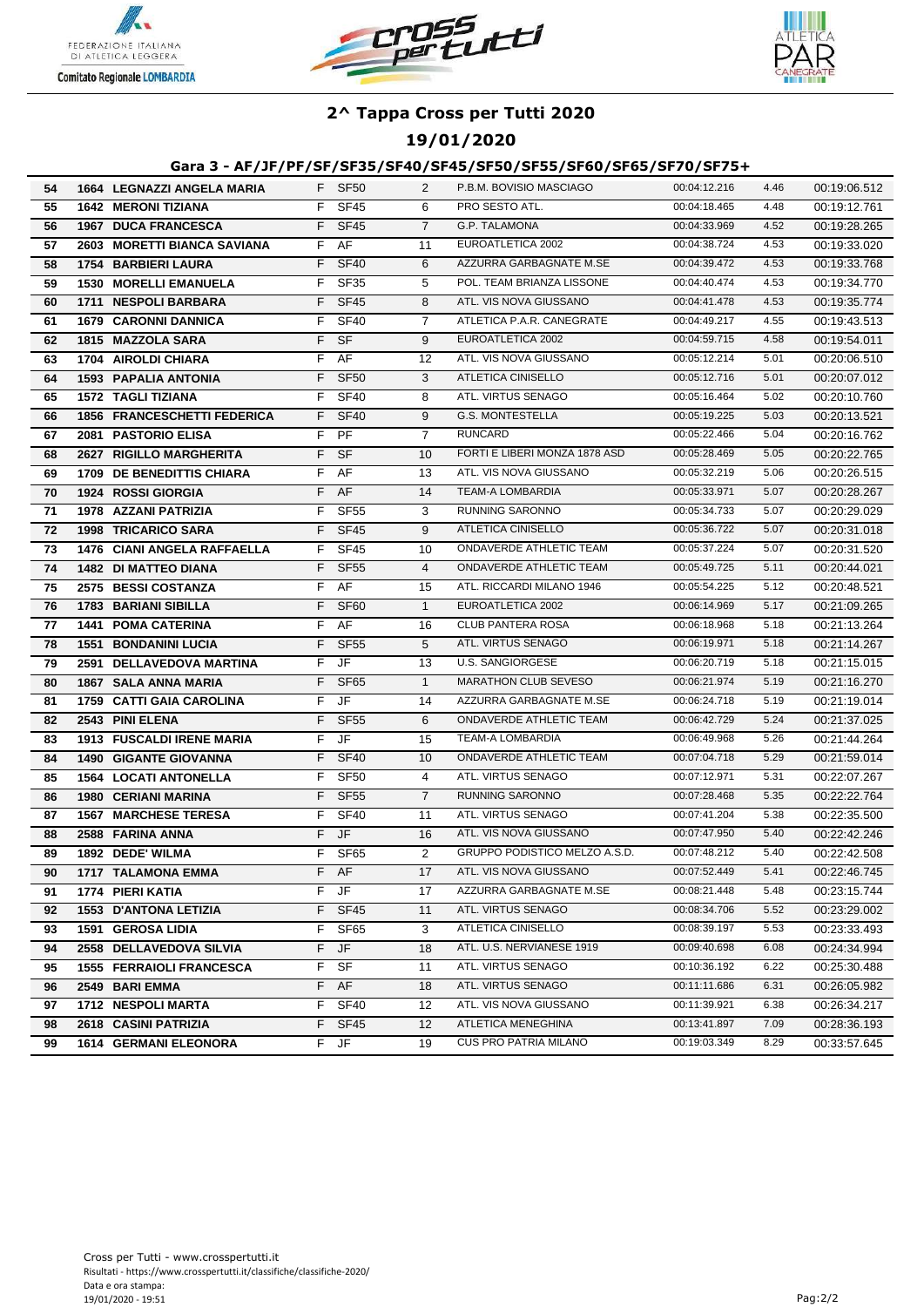





## **19/01/2020**

#### **Gara 4 - AM/JM**

| Pos            | Pet  | <b>Cognome Nome</b>                           | s      | Cat       | Pos. Cat       | Società                       | <b>Distacco</b>              | min/km | Tempo                        |
|----------------|------|-----------------------------------------------|--------|-----------|----------------|-------------------------------|------------------------------|--------|------------------------------|
| $\mathbf{1}$   |      | 2689 POLIZZI LUCA                             | M      | JM        | $\mathbf{1}$   | ATLETICA DESIO ASD            |                              | 3.14   | 00:12:58.750                 |
| $\mathbf{2}$   | 1731 | <b>ZANZOTTERA MARCO</b>                       | м      | <b>JM</b> | 2              | <b>U.S. SANGIORGESE</b>       | 00:00:01.988                 | 3.15   | 00:13:00.738                 |
| 3              | 2586 | <b>CIPRIANI LORENZO</b>                       | м      | <b>JM</b> | 3              | NUOVA ATLETICA ASTRO          | 00:00:19.236                 | 3.19   | 00:13:17.986                 |
| 4              | 1529 | <b>MOLGORA THOMAS</b>                         | M      | <b>JM</b> | $\overline{4}$ | POL. TEAM BRIANZA LISSONE     | 00:00:27.484                 | 3.21   | 00:13:26.234                 |
| 5              |      | <b>1964 GILARDI GUGLIELMO</b>                 | М      | <b>JM</b> | 5              | RASCHIANI TRIATHLON PAVESE    | 00:00:31.484                 | 3.22   | 00:13:30.234                 |
| 6              |      | <b>1926 SIRONI LUCA</b>                       | M      | <b>JM</b> | 6              | <b>TEAM-A LOMBARDIA</b>       | 00:00:41.987                 | 3.25   | 00:13:40.737                 |
| $\overline{7}$ |      | 1615 HABBOUBI ANWAR                           | м      | <b>JM</b> | $\overline{7}$ | <b>CUS PRO PATRIA MILANO</b>  | 00:00:49.739                 | 3.27   | 00:13:48.489                 |
| 8              |      | <b>1607 CANTU' LEONARDO</b>                   | м      | AM        | $\mathbf{1}$   | <b>CUS PRO PATRIA MILANO</b>  | 00:00:52.499                 | 3.27   | 00:13:51.249                 |
| 9              |      | <b>1442 ULIANO LORENZO</b>                    | м      | AM        | 2              | <b>CLUB PANTERA ROSA</b>      | 00:01:00.239                 | 3.29   | 00:13:58.989                 |
| 10             |      | <b>1922 NDIAYE SALIOU</b>                     | М      | AM        | 3              | <b>TEAM-A LOMBARDIA</b>       | 00:01:02.739                 | 3.30   | 00:14:01.489                 |
| 11             |      | <b>1629 SAN PIETRO ALBERTO</b>                | М      | <b>JM</b> | 8              | <b>CUS PRO PATRIA MILANO</b>  | 00:01:04.488                 | 3.30   | 00:14:03.238                 |
| 12             |      | <b>1531 MURERO FEDERICO</b>                   | м      | <b>JM</b> | 9              | POL. TEAM BRIANZA LISSONE     | 00:01:07.987                 | 3.31   | 00:14:06.737                 |
| 13             |      | <b>1835 TALAMAZZINI GIACOMO</b>               | М      | <b>JM</b> | 10             | EUROATLETICA 2002             | 00:01:13.734                 | 3.33   | 00:14:12.484                 |
| 14             |      | 2551 MONTU' ABEBE                             | м      | <b>JM</b> | 11             | ATL. VIRTUS SENAGO            | 00:01:17.483                 | 3.34   | 00:14:16.233                 |
| 15             | 1963 | <b>CHIARELLI DANIELE</b>                      | М      | <b>JM</b> | 12             | RASCHIANI TRIATHLON PAVESE    | 00:01:18.237                 | 3.34   | 00:14:16.987                 |
| 16             |      | <b>1750 RICCARDI LUCA</b>                     | М      | <b>JM</b> | 13             | C.B.A. CINISELLO BALSAMO ATL. | 00:01:20.733                 | 3.34   | 00:14:19.483                 |
| 17             | 1923 | <b>PIGANZOLI PAOLO</b>                        | М      | JM        | 14             | <b>TEAM-A LOMBARDIA</b>       | 00:01:21.984                 | 3.35   | 00:14:20.734                 |
| 18             |      | 1635 MONACO' ALESSIO                          | M      | <b>JM</b> | 15             | ATL. RICCARDI MILANO 1946     | 00:01:22.484                 | 3.35   | 00:14:21.234                 |
| 19             |      | 1833 SURICO LORENZO                           | М      | AM        | $\overline{4}$ | EUROATLETICA 2002             | 00:01:32.484                 | 3.37   | 00:14:31.234                 |
| 20             |      | <b>1914 GALBIATI FRANCESCO</b>                | M      | <b>JM</b> | 16             | <b>TEAM-A LOMBARDIA</b>       | 00:01:35.644                 | 3.38   | 00:14:34.394                 |
| 21             |      | <b>1692 PARAVATI LORENZO CARLO</b>            | м      | <b>JM</b> | 17             | ATLETICA P.A.R. CANEGRATE     | 00:01:35.736                 | 3.38   | 00:14:34.486                 |
| 22             |      | 1925 ROSSI PIETRO                             | М      | JM        | 18             | <b>TEAM-A LOMBARDIA</b>       | 00:01:38.737                 | 3.39   | 00:14:37.487                 |
| 23             |      | 1911 ERCOLIN LORENZO                          | М      | <b>AM</b> | 5              | <b>TEAM-A LOMBARDIA</b>       | 00:01:38.740                 | 3.39   | 00:14:37.490                 |
| 24             |      | <b>1440 MENASSI MATTEO</b>                    | M      | AM        | 6              | <b>CLUB PANTERA ROSA</b>      | 00:01:39.482                 | 3.39   | 00:14:38.232                 |
| 25             |      | 1724 CANDIANI FRANCESCO                       | М      | AM        | $\overline{7}$ | <b>BRACCO ATLETICA</b>        | 00:01:39.489                 | 3.39   | 00:14:38.239                 |
| 26             |      | 1780 ANDREIS LUCA                             | М      | AM        | 8              | EUROATLETICA 2002             | 00:01:46.745                 | 3.41   | 00:14:45.495                 |
| 27             |      | <b>1621 MELOSSI FILIPPO</b>                   | м      | AM        | 9              | <b>CUS PRO PATRIA MILANO</b>  | 00:01:50.235                 | 3.42   | 00:14:48.985                 |
| 28             |      | 1905 ANGIOLETTI ANDREA                        | М      | <b>JM</b> | 19             | <b>TEAM-A LOMBARDIA</b>       | 00:01:58.736                 | 3.44   | 00:14:57.486                 |
| 29             |      | 2070 SEDITA SIMONE                            | М      | <b>JM</b> | 20             | PRO SESTO ATL.                | 00:02:06.486                 | 3.46   | 00:15:05.236                 |
| 30             |      | 2577 GIUSTI CHANKIRI                          | M      | AM        | 10             | PRO SESTO ATL.                | 00:02:06.991                 | 3.46   | 00:15:05.741                 |
| 31             |      | <b>1650 MONTANI STEFANO</b>                   | М      | <b>JM</b> | 21             | SEZ. ATL. ORATORIO CORNAREDO  | 00:02:07.489                 | 3.46   | 00:15:06.239                 |
| 32             |      | 1929 TERUZZI GIACOMO                          | M      | <b>JM</b> | 22             | <b>TEAM-A LOMBARDIA</b>       | 00:02:07.739                 | 3.46   | 00:15:06.489                 |
| 33             |      | 2014 BRIVIO ALEJANDRO ENRIQU                  | м      | <b>JM</b> | 23             | POL. TEAM BRIANZA LISSONE     | 00:02:11.487                 | 3.47   | 00:15:10.237                 |
| 34             |      | 1727 CACCIA NICOLO                            | м      | <b>JM</b> | 24             | <b>U.S. SANGIORGESE</b>       | 00:02:12.242                 | 3.47   | 00:15:10.992                 |
| 35             |      | <b>2578 INCONTRI FEDERICO LUIGI</b>           | м      | AM        | 11             | PRO SESTO ATL.                | 00:02:13.237                 | 3.47   | 00:15:11.987                 |
| 36             |      | 1910 ERCOLIN JACOPO                           |        | M AM      | 12             | <b>TEAM-A LOMBARDIA</b>       | 00:02:17.985                 | 3.49   | 00:15:16.735                 |
| 37             |      | 1675 VISCONTI EDOARDO TARCISIO                | M      | JM        | 25             | P.B.M. BOVISIO MASCIAGO       | 00:02:20.236                 | 3.49   | 00:15:18.986                 |
| 38             |      | 2633 ASTOLFI ANDREA                           | M      | <b>JM</b> | 26             | <b>CUS INSUBRIA</b>           | 00:02:21.236                 | 3.49   | 00:15:19.986                 |
| 39             |      | 1636 BISCUOLA LUCA                            | M      | JM        | 27             | PRO SESTO ATL.                | 00:02:21.239                 | 3.49   | 00:15:19.989                 |
| 40             |      | <b>1728 CASTIGLIONI MATTEO</b>                | М      | AM        | 13             | U.S. SANGIORGESE              | 00:02:22.235                 | 3.50   | 00:15:20.985                 |
| 41             |      | 1729 LASCALA LUCA                             | м      | <b>JM</b> | 28             | U.S. SANGIORGESE              | 00:02:22.985                 | 3.50   | 00:15:21.735                 |
| 42             |      | 1906 BECCALLI GIORGIO                         | М      | AM        | 14             | <b>TEAM-A LOMBARDIA</b>       | 00:02:27.984                 | 3.51   | 00:15:26.734                 |
| 43             |      | <b>1527 MAURI GABRIELE</b>                    | м      | AM        | 15             | POL. TEAM BRIANZA LISSONE     | 00:02:32.734                 | 3.52   | 00:15:31.484                 |
| 44             |      | <b>1585 CANCIANI DANIELE GUIDO</b>            | М      | JM        | 29             | ATL. U.S. NERVIANESE 1919     | 00:02:32.985                 | 3.52   | 00:15:31.735                 |
| 45             |      | <b>1521 DE PONTI ALESSANDRO</b>               | м      | JM        | 30             | POL. TEAM BRIANZA LISSONE     | 00:02:34.485                 | 3.53   | 00:15:33.235                 |
|                |      | <b>1649 MARCHESI JACOPO</b>                   |        |           |                | SEZ. ATL. ORATORIO CORNAREDO  | 00:02:39.245                 | 3.54   |                              |
| 46             |      |                                               | M      | JM<br>AM  | 31<br>16       | TEAM-A LOMBARDIA              | 00:02:47.235                 | 3.56   | 00:15:37.995<br>00:15:45.985 |
| 47             |      | 1912 FEDELI GABRIELE<br>2574 ZANIN ALESSANDRO | м      |           | 17             | <b>CUS PRO PATRIA MILANO</b>  | 00:02:49.235                 | 3.56   |                              |
| 48<br>49       |      | <b>1543 ALLIA DAVIDE</b>                      | Μ      | AM<br>AM  | 18             | U.S. ATL. VEDANO              | 00:02:58.935                 | 3.59   | 00:15:47.985                 |
|                |      | 1932 FERRARI NICOLO'                          | м<br>М | <b>JM</b> | 32             | RICCARDI ACADEMY ASD          | 00:02:58.993                 | 3.59   | 00:15:57.685<br>00:15:57.743 |
| 50             |      | 2665 Roccazzella Alessandro                   |        |           |                | ATL. U.S. NERVIANESE 1919     | 00:03:18.723                 | 4.04   |                              |
| 51             |      |                                               | м<br>М | JM<br>JM  | 33<br>34       | ATLETICA P.A.R. CANEGRATE     |                              | 4.04   | 00:16:17.473                 |
| 52             |      | 1681 DALL'ANGELO ALESSANDRO                   |        |           | 19             | ATL. U.S. NERVIANESE 1919     | 00:03:19.726<br>00:03:24.722 | 4.05   | 00:16:18.476                 |
| 53             |      | 1584 BUSON LUCA                               | Μ      | AM        |                |                               |                              |        | 00:16:23.472                 |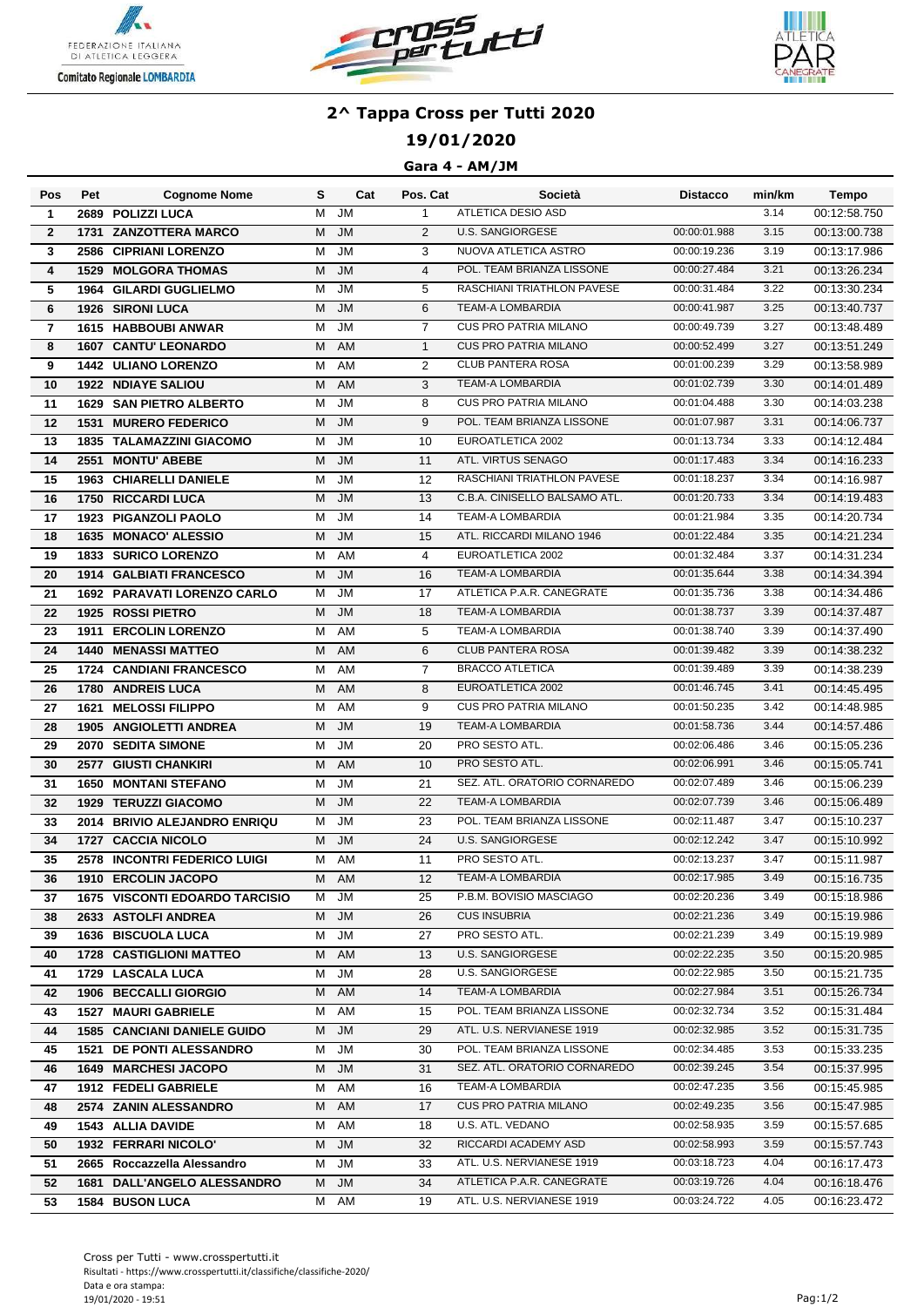





## **19/01/2020**

## **Gara 4 - AM/JM**

| 54 | 1528 | <b>MILIANTI GIACOMO</b>        | M | AM        | 20 | POL. TEAM BRIANZA LISSONE         | 00:03:37.475 | 4.09 | 00:16:36.225 |
|----|------|--------------------------------|---|-----------|----|-----------------------------------|--------------|------|--------------|
| 55 |      | <b>1965 LEONE ANDREA</b>       | М | AM        | 21 | <b>RASCHIANI TRIATHLON PAVESE</b> | 00:03:44.225 | 4.10 | 00:16:42.975 |
| 56 |      | <b>1950 SPEDINI ANDREA</b>     | M | AM        | 22 | ATLETICA DESIO ASD                | 00:04:06.716 | 4.16 | 00:17:05.466 |
| 57 | 2060 | <b>BARRA GABRIELE</b>          | М | AM        | 23 | ATLETICA MENEGHINA                | 00:04:06.967 | 4.16 | 00:17:05.717 |
| 58 |      | 2605 PICHI DAVIDE              | M | AM        | 24 | EUROATLETICA 2002                 | 00:04:09.978 | 4.17 | 00:17:08.728 |
| 59 | 1707 | <b>CITTERIO GIORGIO</b>        | м | AM        | 25 | ATL, VIS NOVA GIUSSANO            | 00:04:24.222 | 4.20 | 00:17:22.972 |
| 60 |      | 2672 BARBIERO RICCARDO         | M | <b>JM</b> | 35 | ATLETICA DESIO ASD                | 00:04:24.971 | 4.20 | 00:17:23.721 |
| 61 |      | 2666 GIUSSANI GIORGIO LEONARDO | м | <b>JM</b> | 36 | POL. TEAM BRIANZA LISSONE         | 00:04:45.965 | 4.26 | 00:17:44.715 |
| 62 |      | <b>1518 BRAMBILLA DARIO</b>    | M | <b>JM</b> | 37 | POL. TEAM BRIANZA LISSONE         | 00:04:55.459 | 4.28 | 00:17:54.209 |
| 63 | 1710 | <b>GRIMOLDI LUCA</b>           | м | <b>JM</b> | 38 | ATL. VIS NOVA GIUSSANO            | 00:05:05.211 | 4.30 | 00:18:03.961 |
| 64 |      | <b>1535 SALA VALERIO</b>       | M | <b>JM</b> | 39 | POL. TEAM BRIANZA LISSONE         | 00:05:37.204 | 4.38 | 00:18:35.954 |
| 65 |      | 2594 RONDANINI MARCO           | м | <b>JM</b> | 40 | <b>U.S. SANGIORGESE</b>           | 00:05:45.701 | 4.41 | 00:18:44.451 |
| 66 | 1676 | <b>BONANOMI ALESSANDRO</b>     | м | AM        | 26 | AICS ATL. BIASSONO                | 00:06:08.698 | 4.46 | 00:19:07.448 |
| 67 | 2620 | <b>RIVA GIACOMO</b>            | м | JM        | 41 | ATLETICA MENEGHINA                | 00:06:47.452 | 4.56 | 00:19:46.202 |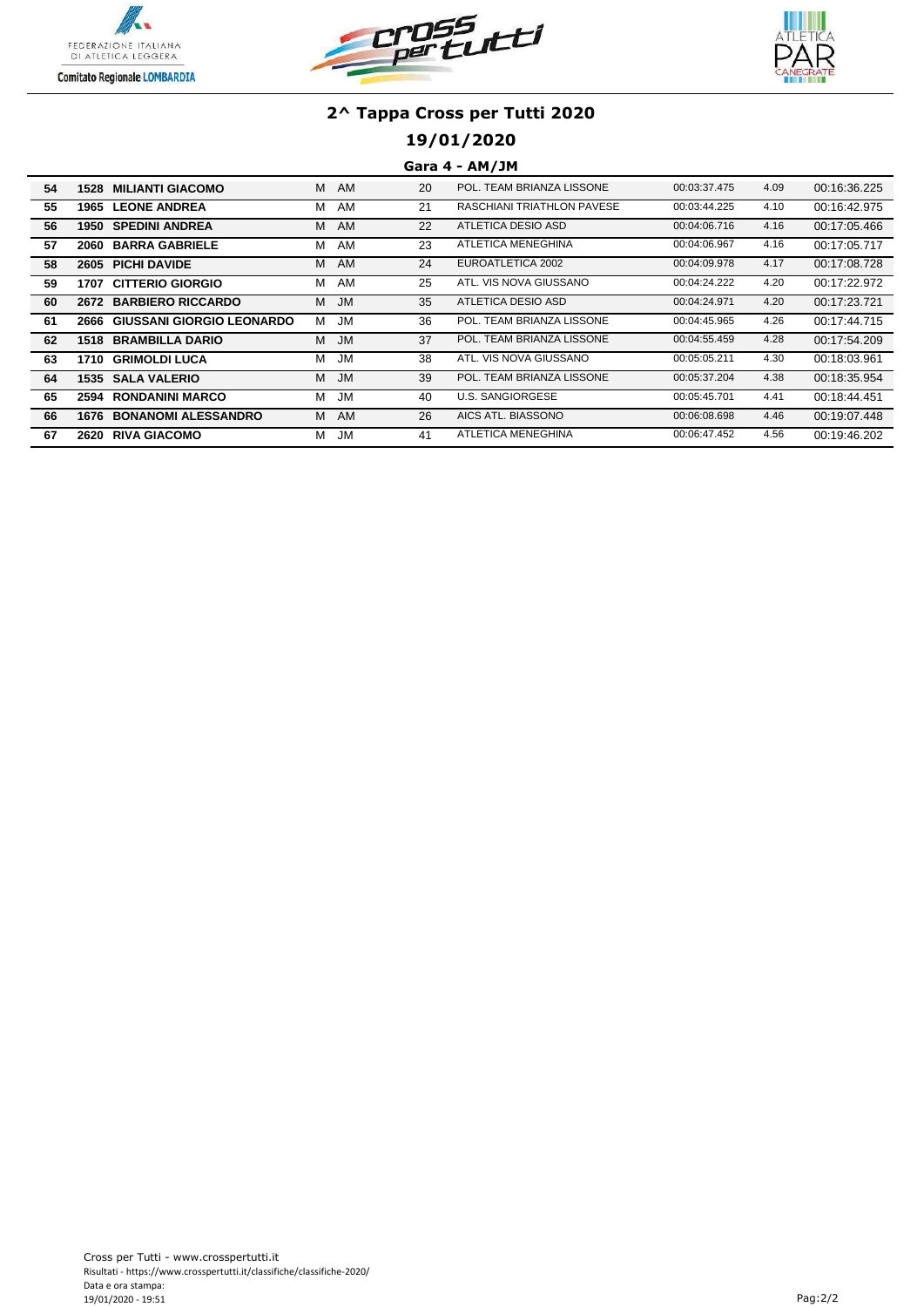





## **19/01/2020**

### **Gara 5 - EF5 (2014-2015)**

| Pos            | Pet  | <b>Cognome Nome</b>           | s  | Cat             | Pos. Cat | Società                       | <b>Distacco</b> | min/km | Tempo        |
|----------------|------|-------------------------------|----|-----------------|----------|-------------------------------|-----------------|--------|--------------|
|                | 2389 | <b>SIGNORELLI LUCIA</b>       | F  | EF <sub>5</sub> |          | POL. CIRCOLO GIOVANILE BRESSO |                 | 5.16   | 00:02:06.500 |
| $\overline{2}$ | 2502 | <b>BONETTI REBECCA</b>        | F  | EF <sub>5</sub> | 2        | <b>CUS INSUBRIA</b>           | 00:00:03.758    | 5.25   | 00:02:10.258 |
| 3              | 1260 | <b>VACCARO ARIANNA</b>        | F  | EF <sub>5</sub> | 3        | <b>ATLETICA SEGRATE</b>       | 00:00:05.007    | 5.28   | 00:02:11.507 |
| 4              | 37   | <b>CORMIO ALMA</b>            | F  | EF <sub>5</sub> | 4        | POL. TEAM BRIANZA LISSONE     | 00:00:05.999    | 5.31   | 00:02:12.499 |
| 5              | 2368 | <b>DRAGONETTI EDI</b>         | F  | EF <sub>5</sub> | 5.       | EUROATLETICA 2002             | 00:00:06.249    | 5.31   | 00:02:12.749 |
| 6              | 1311 | <b>BIFFI LINDA</b>            | F  | EF <sub>5</sub> | 6        | ATLETICA DESIO ASD            | 00:00:08.257    | 5.36   | 00:02:14.757 |
| 7              | 2690 | <b>FINOCCHIARO ELISABETTA</b> | F  | EF <sub>5</sub> |          | POL. CIRCOLO GIOVANILE BRESSO | 00:00:09.256    | 5.39   | 00:02:15.756 |
| -8             | 90   | <b>BATTISTINI MATILDE</b>     | F. | EF <sub>5</sub> | 8        | ATL. COGLIATE                 | 00:00:16.757    | 5.58   | 00:02:23.257 |
| 9              | 264  | <b>BALLESTRACCI IRENE</b>     | F  | EF <sub>5</sub> | 9        | ATL. CONCOREZZO               | 00:00:27.260    | 6.24   | 00:02:33.760 |
| 10             | 542  | <b>COLCERA CAMILLA</b>        | F. | EF <sub>5</sub> | 10       | 5 CERCHI SEREGNO              | 00:00:30.517    | 6.32   | 00:02:37.017 |
| 11             | 1262 | <b>ANGELO FRANCESCA GIOIA</b> | F. | EF <sub>5</sub> | 11       | FORTI E LIBERI MONZA 1878 ASD | 00:00:30.778    | 6.33   | 00:02:37.278 |
| 12             |      | 2514 CANZIANI GINEVRA         | E. | EF <sub>5</sub> | 12       | N.ATL. ARCONATE               | 00:00:32.764    | 6.38   | 00:02:39.264 |
| 13             | 2530 | <b>SANTAGATI LINDA</b>        | F  | EF <sub>5</sub> | 13       | N.ATL. ARCONATE               | 00:00:45.513    | 7.10   | 00:02:52.013 |
| 14             | 2367 | <b>BUZZI ANNIKA</b>           | E. | EF <sub>5</sub> | 14       | EUROATLETICA 2002             | 00:01:28.270    | 8.56   | 00:03:34.770 |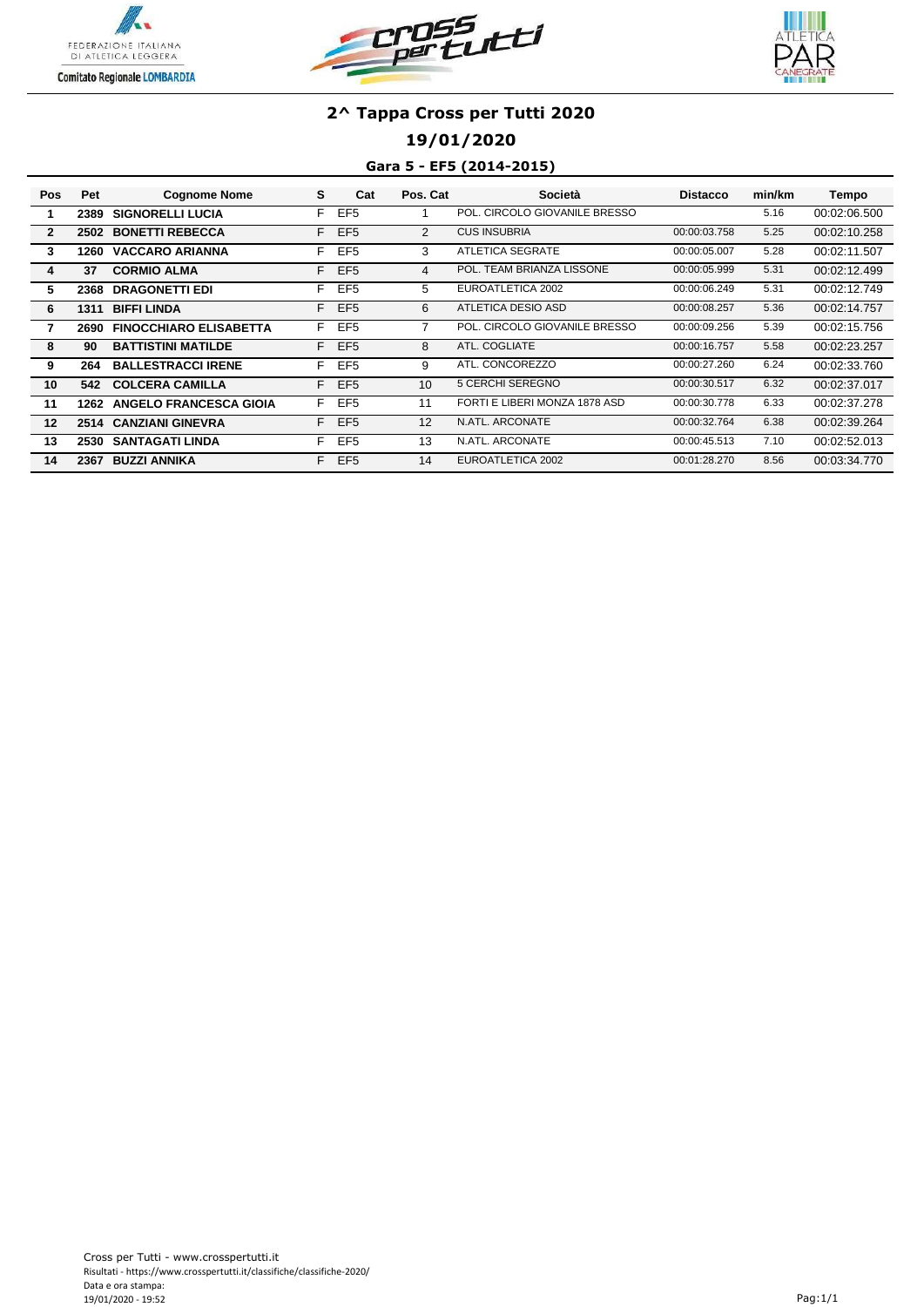





## **19/01/2020**

### **Gara 6 - EM5 (2014-2015)**

| Pos            | Pet | <b>Cognome Nome</b>        | s | Cat             | Pos. Cat        | Società                       | <b>Distacco</b> | min/km | <b>Tempo</b> |
|----------------|-----|----------------------------|---|-----------------|-----------------|-------------------------------|-----------------|--------|--------------|
| $\mathbf{1}$   |     | 1261 VACCARO DAVIDE        | M | EM5             | $\mathbf{1}$    | <b>ATLETICA SEGRATE</b>       |                 | 4.52   | 00:01:57.164 |
| $\mathbf{2}$   |     | 2301 ROTA GIULIO           | м | EM <sub>5</sub> | $\overline{2}$  | ATLETICA P.A.R. CANEGRATE     | 00:00:02.758    | 4.59   | 00:01:59.922 |
| 3              |     | 2698 FABIO GABRIELE NICOLA | м | EM5             | 3               | ATL. BRESSO                   | 00:00:03.762    | 5.02   | 00:02:00.926 |
| 4              |     | 2072 BONVINO LEONARDO ENEA | м | EM <sub>5</sub> | $\overline{4}$  | POL. NOVATE                   | 00:00:04.006    | 5.02   | 00:02:01.170 |
| 5              | 977 | <b>OUALI MOHAMED</b>       | м | EM <sub>5</sub> | 5               | ATL. SOVICO                   | 00:00:04.997    | 5.05   | 00:02:02.161 |
| 6              | 996 | <b>LANZINI STEFANO</b>     | м | EM <sub>5</sub> | 6               | U.S. A.CASATI ATL.            | 00:00:05.002    | 5.05   | 00:02:02.166 |
| $\overline{7}$ | 729 | <b>PESSINA GIOELE</b>      | м | EM <sub>5</sub> | $\overline{7}$  | ATLETICA P.A.R. CANEGRATE     | 00:00:05.768    | 5.07   | 00:02:02.932 |
| 8              | 216 | <b>MANCO MATTEO</b>        | м | EM <sub>5</sub> | 8               | ATL. CESANO MADERNO           | 00:00:06.486    | 5.09   | 00:02:03.650 |
| 9              |     | 1004 PASSONI GABRIELE      | М | EM <sub>5</sub> | 9               | U.S. A.CASATI ATL.            | 00:00:14.496    | 5.29   | 00:02:11.660 |
| 10             | 546 | <b>FERRARO LORENZO</b>     | м | EM <sub>5</sub> | 10              | <b>5 CERCHI SEREGNO</b>       | 00:00:14.747    | 5.29   | 00:02:11.911 |
| 11             | 266 | <b>BORACCHI SEBASTIANO</b> | м | EM <sub>5</sub> | 11              | ATL. CONCOREZZO               | 00:00:15.003    | 5.30   | 00:02:12.167 |
| 12             |     | 2472 COLOMBO THOMAS        | М | EM <sub>5</sub> | 12              | ATLETICA BIENATE MAGNAGO 1980 | 00:00:16.251    | 5.33   | 00:02:13.415 |
| 13             |     | 2347 PEDONE FRANCESCO      | м | EM <sub>5</sub> | 13              | AZZURRA GARBAGNATE M.SE       | 00:00:17.502    | 5.36   | 00:02:14.666 |
| 14             | 91  | <b>BERTOLONE ANDREA</b>    | M | EM <sub>5</sub> | 14              | ATL. COGLIATE                 | 00:00:17.994    | 5.37   | 00:02:15.158 |
| 15             |     | 1264 BALLERINI GIORGIO     | М | EM <sub>5</sub> | 15              | FORTI E LIBERI MONZA 1878 ASD | 00:00:19.507    | 5.41   | 00:02:16.671 |
| 16             |     | 2300 PATTANO TOMMASO       | м | EM <sub>5</sub> | 16              | ATLETICA P.A.R. CANEGRATE     | 00:00:20.747    | 5.44   | 00:02:17.911 |
| 17             | 788 | <b>GATTI MATTEO</b>        | м | EM <sub>5</sub> | 17              | ATL. VIS NOVA GIUSSANO        | 00:00:21.241    | 5.46   | 00:02:18.405 |
| 18             | 403 | <b>SAVO FRANCESCO</b>      | М | EM <sub>5</sub> | 18              | ATHLETIC CLUB VILLASANTA      | 00:00:22.001    | 5.47   | 00:02:19.165 |
| 19             | 251 | <b>VAGHI MATTEO</b>        | M | EM <sub>5</sub> | 19              | ATL. CESANO MADERNO           | 00:00:22.996    | 5.50   | 00:02:20.160 |
| 20             |     | 2346 PEDONE MARCO          | M | EM <sub>5</sub> | 20              | AZZURRA GARBAGNATE M.SE       | 00:00:24.248    | 5.53   | 00:02:21.412 |
| 21             | 911 | <b>CAGNETTA DIEGO</b>      | м | EM <sub>5</sub> | $\overline{21}$ | EUROATLETICA 2002             | 00:00:26.750    | 5.59   | 00:02:23.914 |
| 22             |     | 2294 FAEDDA ALESSANDRO     | м | EM <sub>5</sub> | 22              | AICS ATL. BIASSONO            | 00:00:32.502    | 6.14   | 00:02:29.666 |
| 23             | 341 | <b>CANTILLO ALESSANDRO</b> | м | EM <sub>5</sub> | 23              | ATHLETIC CLUB VILLASANTA      | 00:00:33.245    | 6.16   | 00:02:30.409 |
| 24             | 686 | <b>LETIZIA TOMMASO</b>     | м | EM <sub>5</sub> | 24              | G.S.A. BRUGHERIO              | 00:00:34.742    | 6.19   | 00:02:31.906 |
| 25             |     | 2528 SAGUNTI GIACOMO       | м | EM5             | 25              | N.ATL. ARCONATE               | 00:00:35.251    | 6.21   | 00:02:32.415 |
| 26             |     | 2711 MONGUZZI ENEA         | м | EM <sub>5</sub> | 26              | POL. NOVATE                   | 00:00:36.503    | 6.24   | 00:02:33.667 |
| 27             |     | 2433 CAPELLETTI GABRIELE   | м | EM <sub>5</sub> | 27              | <b>ATLETICA MELZO</b>         | 00:00:37.998    | 6.27   | 00:02:35.162 |
| 28             |     | 2524 PINCELLI NICHOLAS     | м | EM <sub>5</sub> | 28              | N.ATL. ARCONATE               | 00:00:38.256    | 6.28   | 00:02:35.420 |
| 29             | 408 | <b>TAGLIABUE RICCARDO</b>  | м | EM <sub>5</sub> | 29              | ATHLETIC CLUB VILLASANTA      | 00:00:39.009    | 6.30   | 00:02:36.173 |
| 30             | 677 | <b>FORTUNATO EMANUELE</b>  | м | EM <sub>5</sub> | 30              | G.S.A. BRUGHERIO              | 00:00:53.240    | 7.06   | 00:02:50.404 |
| 31             | 322 | <b>VILLA LEONARDO</b>      | м | EM <sub>5</sub> | 31              | ATL. CONCOREZZO               | 00:01:08.243    | 7.43   | 00:03:05.407 |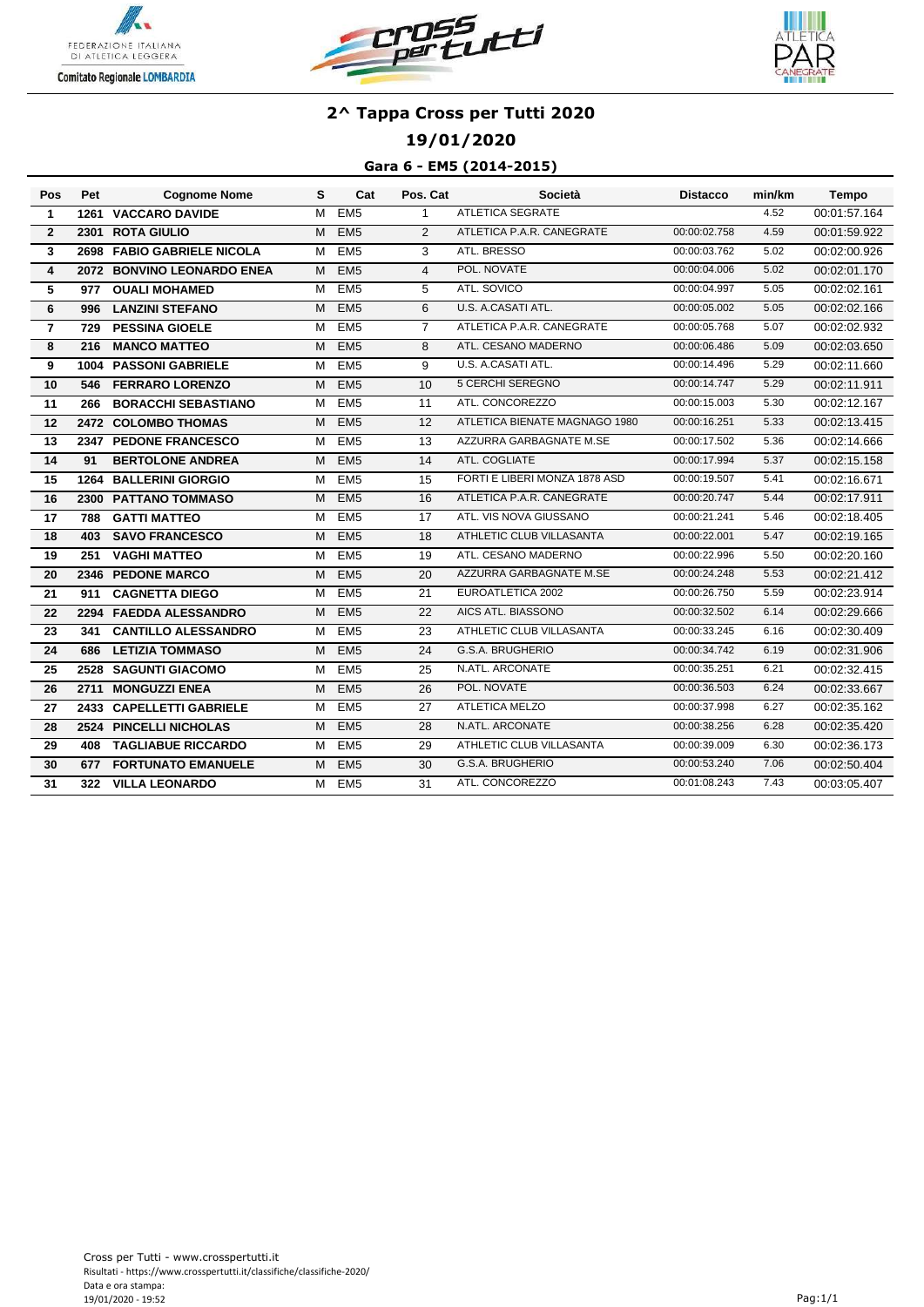





## **19/01/2020**

### **Gara 7 - EF5(2013)**

| Pos            | Pet  | <b>Cognome Nome</b>             | s  | Cat             | Pos. Cat       | Società                       | <b>Distacco</b> | min/km | <b>Tempo</b> |
|----------------|------|---------------------------------|----|-----------------|----------------|-------------------------------|-----------------|--------|--------------|
| $\mathbf{1}$   | 93   | <b>CATTANEO BEATRICE</b>        | F  | EF5             | $\mathbf{1}$   | ATL. COGLIATE                 |                 | 4.47   | 00:01:54.830 |
| $\overline{2}$ | 2376 | <b>PIACENTINI CAROLINA</b>      | F  | EF <sub>5</sub> | $\overline{2}$ | U.S. A.CASATI ATL.            | 00:00:04.513    | 4.58   | 00:01:59.343 |
| 3              | 786  | <b>FORCOLIN LETIZIA</b>         | F  | EF <sub>5</sub> | 3              | ATL. VIS NOVA GIUSSANO        | 00:00:06.247    | 5.02   | 00:02:01.077 |
| 4              | 1159 | <b>ZANGARA ELSA</b>             | F  | EF <sub>5</sub> | $\overline{4}$ | <b>LA FENICE</b>              | 00:00:06.748    | 5.03   | 00:02:01.578 |
| 5              | 759  | <b>BIZZOZERO ANNA</b>           | F  | EF <sub>5</sub> | 5              | ATL. VIS NOVA GIUSSANO        | 00:00:07.269    | 5.05   | 00:02:02.099 |
| 6              | 106  | <b>IORDA GIULIA</b>             | F  | EF <sub>5</sub> | 6              | ATL. COGLIATE                 | 00:00:07.995    | 5.07   | 00:02:02.825 |
| $\overline{7}$ | 227  | <b>MORNATA DENIA</b>            | F  | EF <sub>5</sub> | $\overline{7}$ | ATL. CESANO MADERNO           | 00:00:08.511    | 5.08   | 00:02:03.341 |
| 8              |      | 2398 ANTONELLI LALINE           | F  | EF <sub>5</sub> | 8              | ATLETICA MENEGHINA            | 00:00:09.997    | 5.12   | 00:02:04.827 |
| 9              | 570  | <b>VALERIANI NORA</b>           | F  | EF <sub>5</sub> | 9              | <b>5 CERCHI SEREGNO</b>       | 00:00:11.269    | 5.15   | 00:02:06.099 |
| 10             | 564  | <b>SMANIOTTO LETIZIA</b>        | F. | EF <sub>5</sub> | 10             | <b>5 CERCHI SEREGNO</b>       | 00:00:11.511    | 5.15   | 00:02:06.341 |
| 11             |      | 1244 CAMPI ESMERALDA            | F  | EF <sub>5</sub> | 11             | RICCARDI ACADEMY ASD          | 00:00:11.759    | 5.16   | 00:02:06.589 |
| 12             | 551  | <b>MAIORCA MIA</b>              | F. | EF <sub>5</sub> | 12             | <b>5 CERCHI SEREGNO</b>       | 00:00:11.996    | 5.17   | 00:02:06.826 |
| 13             |      | 2240 SOTGIU BIANCA              | F  | EF <sub>5</sub> | 13             | <b>5 CERCHI SEREGNO</b>       | 00:00:12.760    | 5.18   | 00:02:07.590 |
| 14             | 28   | <b>BUSCAROLI LUNA</b>           | F  | EF <sub>5</sub> | 14             | POL. TEAM BRIANZA LISSONE     | 00:00:13.506    | 5.20   | 00:02:08.336 |
| 15             |      | 2512 VINCI ARIANNA              | F  | EF <sub>5</sub> | 15             | <b>CUS INSUBRIA</b>           | 00:00:13.752    | 5.21   | 00:02:08.582 |
| 16             | 21   | <b>AZZOLLINI CHIARA</b>         | F  | EF <sub>5</sub> | 16             | POL. TEAM BRIANZA LISSONE     | 00:00:14.512    | 5.23   | 00:02:09.342 |
| 17             | 723  | <b>DESTINO ALESSIA VALENTIN</b> | F  | EF5             | 17             | ATLETICA P.A.R. CANEGRATE     | 00:00:15.007    | 5.24   | 00:02:09.837 |
| 18             | 747  | <b>POZZATI GIULIA</b>           | F  | EF <sub>5</sub> | 18             | POL. NOVATE                   | 00:00:15.504    | 5.25   | 00:02:10.334 |
| 19             | 948  | <b>ROSSI AURORA</b>             | F  | EF <sub>5</sub> | 19             | EUROATLETICA 2002             | 00:00:19.747    | 5.36   | 00:02:14.577 |
| 20             | 900  | <b>ARTASERSE MUSICCO ELISA</b>  | F  | EF <sub>5</sub> | 20             | EUROATLETICA 2002             | 00:00:23.496    | 5.45   | 00:02:18.326 |
| 21             |      | 2310 FARANDA FRANCESCA          | F. | EF <sub>5</sub> | 21             | NUOVA ATLETICA ASTRO          | 00:00:23.996    | 5.47   | 00:02:18.826 |
| 22             | 565  | <b>SPINA ADRIANA</b>            | F  | EF <sub>5</sub> | 22             | <b>5 CERCHI SEREGNO</b>       | 00:00:26.744    | 5.53   | 00:02:21.574 |
| 23             |      | 2475 D'ERRICO CLEO              | F  | EF <sub>5</sub> | 23             | ATLETICA BIENATE MAGNAGO 1980 | 00:00:27.997    | 5.57   | 00:02:22.827 |
| 24             |      | <b>1347 FISCO VERONICA</b>      | F  | EF <sub>5</sub> | 24             | <b>ATLETICA DESIO ASD</b>     | 00:00:29.249    | 6.00   | 00:02:24.079 |
| 25             |      | 2261 BESANA ELEONORA            | F. | EF <sub>5</sub> | 25             | POL. BESANESE                 | 00:00:29.250    | 6.00   | 00:02:24.080 |
| 26             | 22   | <b>BATALLAN BLANCA SOFIA</b>    | F  | EF <sub>5</sub> | 26             | POL. TEAM BRIANZA LISSONE     | 00:00:31.001    | 6.04   | 00:02:25.831 |
| 27             |      | 1349 FRIGO SOFIA                | F  | EF <sub>5</sub> | 27             | ATLETICA DESIO ASD            | 00:00:42.740    | 6.33   | 00:02:37.570 |
| 28             | 561  | <b>SALA GIORGIA</b>             | F  | EF <sub>5</sub> | 28             | <b>5 CERCHI SEREGNO</b>       | 00:00:48.739    | 6.48   | 00:02:43.569 |
| 29             |      | <b>1350 FRIGO VITTORIA</b>      | F. | EF5             | 29             | <b>ATLETICA DESIO ASD</b>     | 00:00:53.988    | 7.02   | 00:02:48.818 |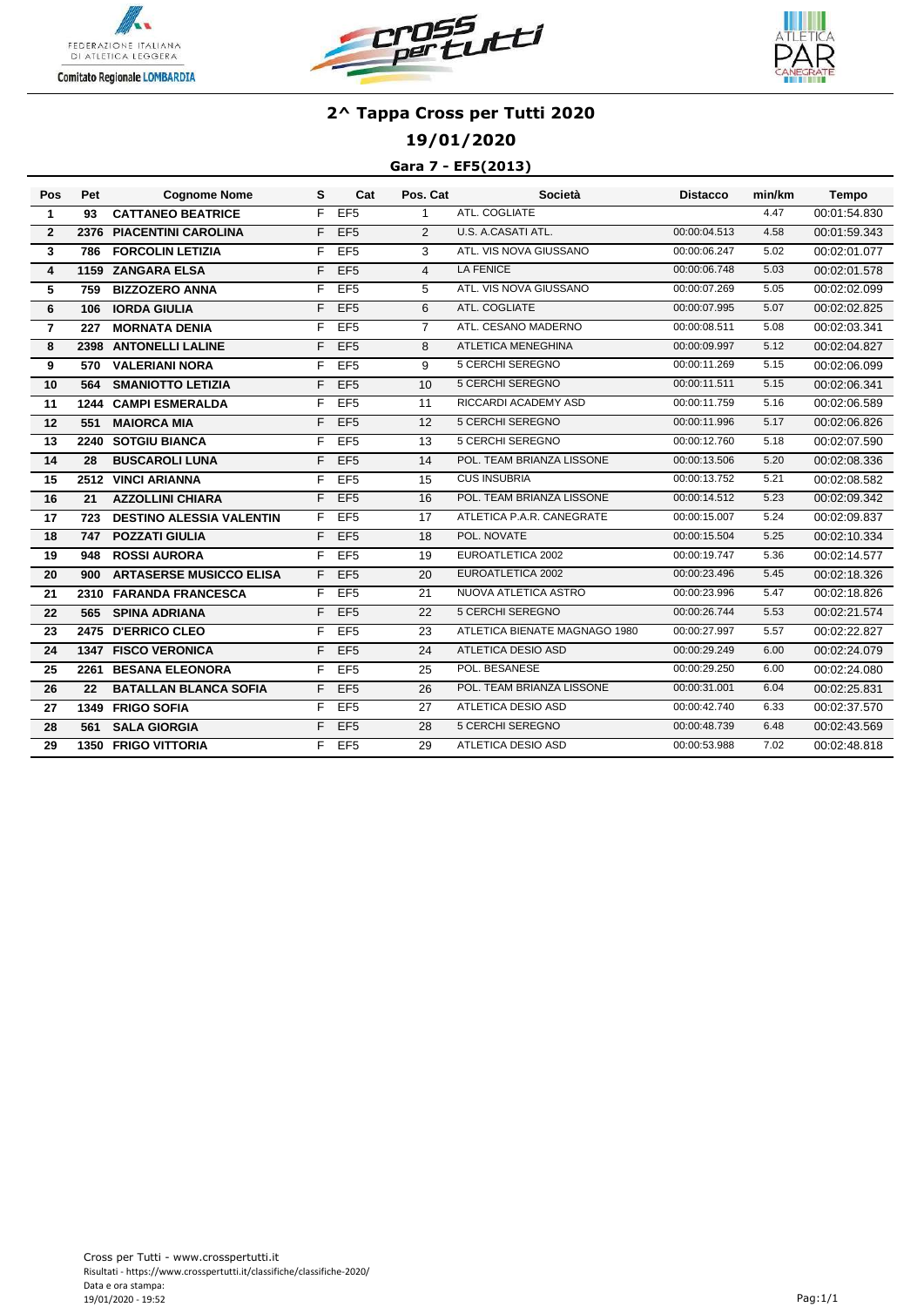





## **19/01/2020**

### **Gara 8 - EM5 (2013)**

| Pos            | Pet  | <b>Cognome Nome</b>               | s | Cat             | Pos. Cat        | Società                       | <b>Distacco</b> | min/km | Tempo        |
|----------------|------|-----------------------------------|---|-----------------|-----------------|-------------------------------|-----------------|--------|--------------|
| $\mathbf{1}$   | 838  | <b>STREPPONI MATTHIAS WILLIAM</b> | м | EM <sub>5</sub> | $\mathbf{1}$    | AZZURRA GARBAGNATE M.SE       |                 | 4.20   | 00:01:44.140 |
| $\mathbf{2}$   |      | 2384 DI BARBORA JACOPO            | M | EM <sub>5</sub> | $\overline{2}$  | POL. CIRCOLO GIOVANILE BRESSO | 00:00:01.500    | 4.24   | 00:01:45.640 |
| 3              | 663  | <b>ZACCHEO FABIO</b>              | м | EM <sub>5</sub> | 3               | P.B.M. BOVISIO MASCIAGO       | 00:00:04.748    | 4.32   | 00:01:48.888 |
| 4              |      | 2505 LA FRANCA LEONARDO           | м | EM <sub>5</sub> | $\overline{4}$  | <b>CUS INSUBRIA</b>           | 00:00:05.252    | 4.33   | 00:01:49.392 |
| 5              |      | 1279 MASIERO JACOPO               | м | EM <sub>5</sub> | 5               | FORTI E LIBERI MONZA 1878 ASD | 00:00:08.999    | 4.42   | 00:01:53.139 |
| 6              | 138  | <b>DE ANGELI GIOELE</b>           | M | EM <sub>5</sub> | 6               | ATL. VIRTUS SENAGO            | 00:00:10.249    | 4.45   | 00:01:54.389 |
| $\overline{7}$ | 257  | <b>ZERBI LEONARDO</b>             | м | EM <sub>5</sub> | $\overline{7}$  | ATL. CESANO MADERNO           | 00:00:11.747    | 4.49   | 00:01:55.887 |
| 8              | 758  | <b>MARCHISIO RICCARDO</b>         | м | EM <sub>5</sub> | 8               | NUOVA ATLETICA ASTRO          | 00:00:11.751    | 4.49   | 00:01:55.891 |
| 9              |      | 2436 LUCCHINI LEONARDO            | м | EM <sub>5</sub> | 9               | <b>ATLETICA MELZO</b>         | 00:00:12.251    | 4.50   | 00:01:56.391 |
| 10             |      | <b>1002 MEANI FRANCESCO</b>       | M | EM <sub>5</sub> | 10              | U.S. A.CASATI ATL.            | 00:00:13.009    | 4.52   | 00:01:57.149 |
| 11             |      | 2337 VENEGONI LEONARDO            | м | EM <sub>5</sub> | 11              | <b>U.S. SANGIORGESE</b>       | 00:00:14.249    | 4.55   | 00:01:58.389 |
| 12             |      | 2507 MASETTA MILONE ANDREA        | м | EM <sub>5</sub> | 12              | <b>CUS INSUBRIA</b>           | 00:00:15.499    | 4.59   | 00:01:59.639 |
| 13             |      | <b>164 SCHIATTI CARLO MARIA</b>   | м | EM <sub>5</sub> | 13              | ATL. VIRTUS SENAGO            | 00:00:16.498    | 5.01   | 00:02:00.638 |
| 14             |      | 2122 CONFORTO TOMMASO             | M | EM <sub>5</sub> | 14              | ATL. VIRTUS SENAGO            | 00:00:17.498    | 5.04   | 00:02:01.638 |
| 15             |      | <b>1182 FUMAGALLI SIMONE</b>      | м | EM <sub>5</sub> | 15              | ATLETICA MENEGHINA            | 00:00:17.501    | 5.04   | 00:02:01.641 |
| 16             | 926  | <b>DI BERNARDO ALESSIO</b>        | м | EM <sub>5</sub> | 16              | EUROATLETICA 2002             | 00:00:19.247    | 5.08   | 00:02:03.387 |
| 17             |      | 247 TERRANEO STEFANO              | м | EM <sub>5</sub> | 17              | ATL. CESANO MADERNO           | 00:00:19.999    | 5.10   | 00:02:04.139 |
| 18             | 441  | <b>RIPAMONTI FRANCESCO</b>        | м | EM <sub>5</sub> | 18              | ATLETICA CINISELLO            | 00:00:20.245    | 5.10   | 00:02:04.385 |
| 19             | 685  | <b>LETIZIA GIACOMO</b>            | м | EM <sub>5</sub> | 19              | G.S.A. BRUGHERIO              | 00:00:21.506    | 5.14   | 00:02:05.646 |
| 20             |      | 2073 RISI ALESSANDRO ANDREA       | M | EM5             | 20              | POL. NOVATE                   | 00:00:22.745    | 5.17   | 00:02:06.885 |
| 21             | 1309 | <b>BIELLA ALESSANDRO</b>          | м | EM <sub>5</sub> | 21              | ATLETICA DESIO ASD            | 00:00:23.745    | 5.19   | 00:02:07.885 |
| 22             | 415  | <b>WAGNER KAI OLIVER</b>          | м | EM <sub>5</sub> | 22              | ATHLETIC CLUB VILLASANTA      | 00:00:25.245    | 5.23   | 00:02:09.385 |
| 23             | 1001 | <b>MASIERO NICOLO'</b>            | м | EM <sub>5</sub> | 23              | U.S. A.CASATI ATL.            | 00:00:25.496    | 5.24   | 00:02:09.636 |
| 24             | 126  | <b>BORGHI EMANUELE</b>            | M | EM5             | 24              | ATL. VIRTUS SENAGO            | 00:00:26.745    | 5.27   | 00:02:10.885 |
| 25             |      | 2406 GARALDI GIULIO               | м | EM <sub>5</sub> | 25              | ATLETICA MENEGHINA            | 00:00:26.750    | 5.27   | 00:02:10.890 |
| 26             | 728  | <b>MONTICELLI UMBERTO</b>         | м | EM <sub>5</sub> | 26              | ATLETICA P.A.R. CANEGRATE     | 00:00:26.999    | 5.27   | 00:02:11.139 |
| 27             |      | 1132 COSTANTINO STEFANO           | м | EM <sub>5</sub> | $\overline{27}$ | POL. CIRCOLO GIOVANILE BRESSO | 00:00:27.472    | 5.29   | 00:02:11.612 |
| 28             |      | 2510 RUGGIERI GIUSEPPE            | м | EM <sub>5</sub> | 28              | <b>CUS INSUBRIA</b>           | 00:00:27.747    | 5.29   | 00:02:11.887 |
| 29             |      | <b>1416 CANTALUPO MATTIA</b>      | м | EM <sub>5</sub> | 29              | AICS ATL. BIASSONO            | 00:00:27.749    | 5.29   | 00:02:11.889 |
| 30             | 489  | <b>CATTOZZI TOMMASO</b>           | M | EM5             | 30              | ATL. RICCARDI MILANO 1946     | 00:00:28.243    | 5.30   | 00:02:12.383 |
| 31             |      | 1374 NALDI NICOLO                 | м | EM <sub>5</sub> | 31              | ATLETICA DESIO ASD            | 00:00:28.742    | 5.32   | 00:02:12.882 |
| 32             | 194  | <b>CATTANEO SIMONE</b>            | м | EM <sub>5</sub> | 32              | ATL. CESANO MADERNO           | 00:00:28.744    | 5.32   | 00:02:12.884 |
| 33             | 435  | <b>ESPOSITO SAMUELE</b>           | м | EM <sub>5</sub> | 33              | ATLETICA CINISELLO            | 00:00:28.745    | 5.32   | 00:02:12.885 |
| 34             | 713  | <b>AVANZO MATTIA</b>              | M | EM <sub>5</sub> | 34              | ATLETICA P.A.R. CANEGRATE     | 00:00:29.757    | 5.34   | 00:02:13.897 |
| 35             |      | 2098 MUTTI ENRICO                 | м | EM <sub>5</sub> | 35              | AZZURRA GARBAGNATE M.SE       | 00:00:30.752    | 5.37   | 00:02:14.892 |
| 36             |      | 750 SOMENZI ANDREA                |   | M EM5           | 36              | POL. NOVATE                   | 00:00:31.246    | 5.38   | 00:02:15.386 |
| 37             |      | 1331 D'AMATO LORENZO              |   | M EM5           | 37              | ATLETICA DESIO ASD            | 00:00:31.509    | 5.39   | 00:02:15.649 |
| 38             |      | 2190 GROPPO GIORGIO               |   | M EM5           | 38              | <b>CUS PRO PATRIA MILANO</b>  | 00:00:31.751    | 5.39   | 00:02:15.891 |
| 39             |      | 1397 SUMMER DAVIDE                |   | M EM5           | 39              | ATLETICA DESIO ASD            | 00:00:32.253    | 5.40   | 00:02:16.393 |
| 40             |      | 833 PARINI FEDERICO               |   | M EM5           | 40              | AZZURRA GARBAGNATE M.SE       | 00:00:33.253    | 5.43   | 00:02:17.393 |
| 41             |      | 420 ARCERITO DIEGO                |   | M EM5           | 41              | ATLETICA CINISELLO            | 00:00:33.502    | 5.44   | 00:02:17.642 |
| 42             | 425  | <b>CAPPARELLI LUCA</b>            |   | M EM5           | 42              | ATLETICA CINISELLO            | 00:00:34.007    | 5.45   | 00:02:18.147 |
| 43             | 994  | <b>GALBIATI GREGORIO</b>          | M | EM5             | 43              | U.S. A.CASATI ATL.            | 00:00:34.248    | 5.45   | 00:02:18.388 |
| 44             | 939  | <b>MARABRESE CRISTIAN</b>         | M | EM <sub>5</sub> | 44              | EUROATLETICA 2002             | 00:00:34.264    | 5.46   | 00:02:18.404 |
| 45             |      | 2343 FLAMIA GUAN HE MATTEO        | м | EM <sub>5</sub> | 45              | AZZURRA GARBAGNATE M.SE       | 00:00:34.501    | 5.46   | 00:02:18.641 |
| 46             |      | 2374 SILVA MARCO                  | M | EM <sub>5</sub> | 46              | EUROATLETICA 2002             | 00:00:34.748    | 5.47   | 00:02:18.888 |
| 47             |      | 2460 GIANASCHI MARCO              | M | EM <sub>5</sub> | 47              | FORTI E LIBERI MONZA 1878 ASD | 00:00:34.999    | 5.47   | 00:02:19.139 |
| 48             |      | 865 LOI LUCIO                     | M | EM <sub>5</sub> | 48              | ASPES SSD RL                  | 00:00:36.009    | 5.50   | 00:02:20.149 |
| 49             | 536  | BRAGA DA SILVA ALESSANDRO         | M | EM <sub>5</sub> | 49              | 5 CERCHI SEREGNO              | 00:00:36.254    | 5.50   | 00:02:20.394 |
| 50             |      | 755 CORTELLAZZI ANDREA            |   | M EM5           | 50              | NUOVA ATLETICA ASTRO          | 00:00:36.719    | 5.52   | 00:02:20.859 |
| 51             |      | 274 COLOMBO LUDOVICO FRANCES      | M | EM <sub>5</sub> | 51              | ATL. CONCOREZZO               | 00:00:36.720    | 5.52   | 00:02:20.860 |
| 52             | 131  | <b>BRIOSCHI MATTEO</b>            | M | EM <sub>5</sub> | 52              | ATL. VIRTUS SENAGO            | 00:00:37.007    | 5.52   | 00:02:21.147 |
| 53             |      | <b>1384 PITINGOLO TOMMASO</b>     | м | EM <sub>5</sub> | 53              | ATLETICA DESIO ASD            | 00:00:37.503    | 5.54   | 00:02:21.643 |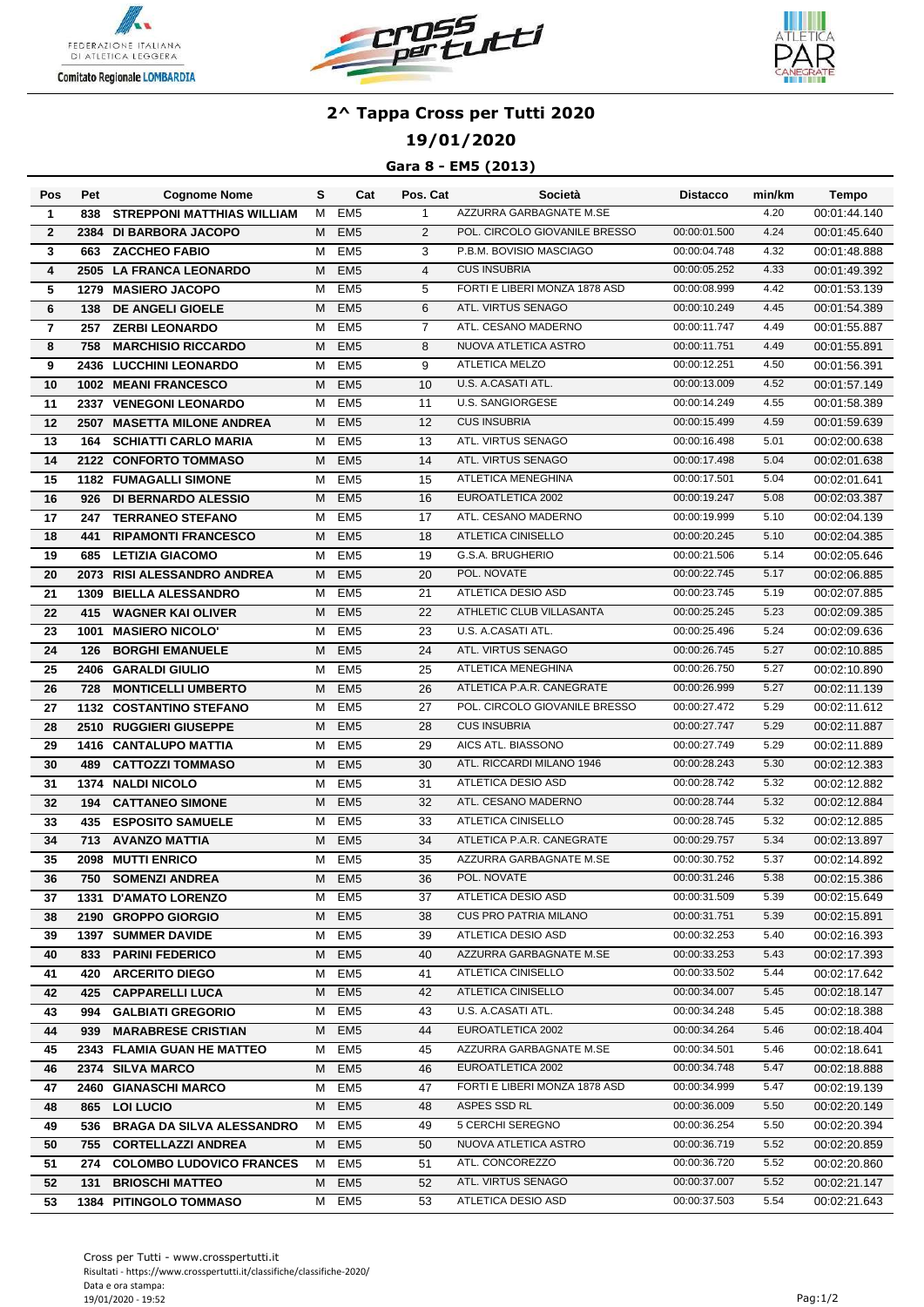





### **19/01/2020**

#### **Gara 8 - EM5 (2013)**

| 54 | 2326 | <b>BONECCHI JACOPO</b>       | м | EM <sub>5</sub> | 54 | U.S. SANGIORGESE              | 00:00:37.919 | 5.55 | 00:02:22.059 |
|----|------|------------------------------|---|-----------------|----|-------------------------------|--------------|------|--------------|
| 55 | 669  | <b>COLO' GIOELE GIUSEPPE</b> | м | EM <sub>5</sub> | 55 | G.S.A. BRUGHERIO              | 00:00:37.921 | 5.55 | 00:02:22.061 |
| 56 | 318  | <b>TOMASINO ALESSANDRO</b>   | м | EM <sub>5</sub> | 56 | ATL. CONCOREZZO               | 00:00:38.194 | 5.55 | 00:02:22.334 |
| 57 | 568  | <b>TRAPANI NUNZIO DAVIDE</b> | м | EM <sub>5</sub> | 57 | 5 CERCHI SEREGNO              | 00:00:39.205 | 5.58 | 00:02:23.345 |
| 58 | 682  | <b>IZZOLINO LUCA</b>         | M | EM <sub>5</sub> | 58 | G.S.A. BRUGHERIO              | 00:00:41.997 | 6.05 | 00:02:26.137 |
| 59 | 1423 | <b>MAURI FRANCESCO</b>       | м | EM <sub>5</sub> | 59 | AICS ATL. BIASSONO            | 00:00:41.998 | 6.05 | 00:02:26.138 |
| 60 | 689  | LONGONI NICCOLO'             | M | EM <sub>5</sub> | 60 | G.S.A. BRUGHERIO              | 00:00:42.499 | 6.06 | 00:02:26.639 |
| 61 | 1351 | <b>FRIZZONI DAVIDE</b>       | м | EM <sub>5</sub> | 61 | ATLETICA DESIO ASD            | 00:00:44.994 | 6.12 | 00:02:29.134 |
| 62 |      | <b>1292 VLACHOS SAMUELE</b>  | м | EM <sub>5</sub> | 62 | FORTI E LIBERI MONZA 1878 ASD | 00:00:46.496 | 6.16 | 00:02:30.636 |
| 63 | 2462 | LAMANNA ALBERTINI LORENZO    | м | EM <sub>5</sub> | 63 | FORTI E LIBERI MONZA 1878 ASD | 00:00:47.247 | 6.18 | 00:02:31.387 |
| 64 |      | 2335 SGARAVATO DIEGO ULISSE  | м | EM <sub>5</sub> | 64 | U.S. SANGIORGESE              | 00:00:52.743 | 6.32 | 00:02:36.883 |
| 65 | 961  | <b>TROVATELLO JACOPO</b>     | м | EM <sub>5</sub> | 65 | EUROATLETICA 2002             | 00:00:53.743 | 6.34 | 00:02:37.883 |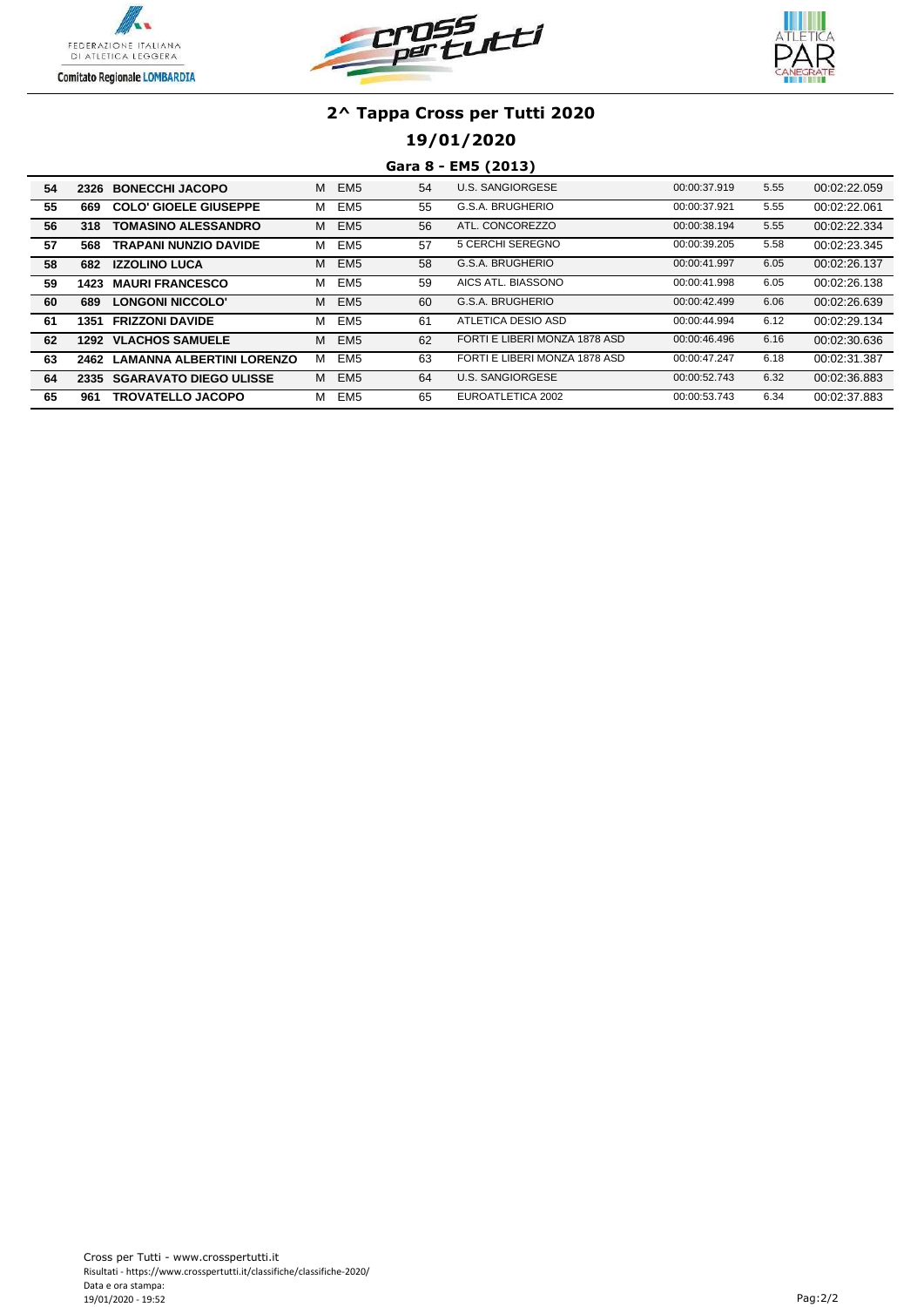





## **19/01/2020**

### **Gara 9 - EF8 (2012)**

| Pos                     | Pet  | <b>Cognome Nome</b>          | s  | Cat             | Pos. Cat       | Società                       | Distacco     | min/km | Tempo        |
|-------------------------|------|------------------------------|----|-----------------|----------------|-------------------------------|--------------|--------|--------------|
| $\mathbf{1}$            | 506  | <b>MARZOLA SUSANNA</b>       | F  | EF <sub>8</sub> | $\mathbf{1}$   | ATL. RICCARDI MILANO 1946     |              | 4.11   | 00:01:40.590 |
| $\mathbf{2}$            | 461  | <b>COLLI ALICE</b>           | F  | EF <sub>8</sub> | $\overline{2}$ | <b>CUS PRO PATRIA MILANO</b>  | 00:00:01.238 | 4.14   | 00:01:41.828 |
| 3                       | 632  | <b>NORRITO FEDERICA</b>      | F  | EF <sub>8</sub> | 3              | P.B.M. BOVISIO MASCIAGO       | 00:00:04.996 | 4.23   | 00:01:45.586 |
| $\overline{\mathbf{4}}$ | 690  | <b>MEONI CAROLINA</b>        | F  | EF <sub>8</sub> | $\overline{4}$ | G.S.A. BRUGHERIO              | 00:00:07.987 | 4.31   | 00:01:48.577 |
| 5                       | 990  | <b>CITTERIO SARA</b>         | F  | EF <sub>8</sub> | 5              | U.S. A.CASATI ATL.            | 00:00:09.238 | 4.34   | 00:01:49.828 |
| 6                       | 399  | <b>RIVA CARLOTTA</b>         | F  | EF <sub>8</sub> | 6              | ATHLETIC CLUB VILLASANTA      | 00:00:09.738 | 4.35   | 00:01:50.328 |
| $\overline{7}$          | 235  | <b>PINNA SUSANNA</b>         | F  | EF <sub>8</sub> | $\overline{7}$ | ATL. CESANO MADERNO           | 00:00:09.989 | 4.36   | 00:01:50.579 |
| 8                       |      | 2111 DAOLIO CHIARA           | F  | EF <sub>8</sub> | 8              | POL. TEAM BRIANZA LISSONE     | 00:00:10.747 | 4.38   | 00:01:51.337 |
| 9                       | 281  | <b>FORLANELLI ALICE</b>      | F  | EF <sub>8</sub> | 9              | ATL. CONCOREZZO               | 00:00:10.989 | 4.38   | 00:01:51.579 |
| 10                      |      | 2359 SALENTINA VITTORIA      | F  | EF <sub>8</sub> | 10             | A.ATL. CASOREZZO              | 00:00:10.993 | 4.38   | 00:01:51.583 |
| 11                      | 699  | <b>SCHIAVOLIN CAMILLA</b>    | F  | EF <sub>8</sub> | 11             | G.S.A. BRUGHERIO              | 00:00:11.742 | 4.40   | 00:01:52.332 |
| 12                      | 507  | <b>METE VIOLA</b>            | F  | EF <sub>8</sub> | 12             | ATL. RICCARDI MILANO 1946     | 00:00:12.497 | 4.42   | 00:01:53.087 |
| 13                      |      | 2352 COLOMBINI GRETA         | F  | EF <sub>8</sub> | 13             | A.ATL. CASOREZZO              | 00:00:12.739 | 4.43   | 00:01:53.329 |
| 14                      |      | 2693 NEGRI AGNESE            | F  | EF <sub>8</sub> | 14             | ATL. BRESSO                   | 00:00:14.239 | 4.47   | 00:01:54.829 |
| 15                      | 203  | <b>DE BELLA ALICE</b>        | F  | EF <sub>8</sub> | 15             | ATL. CESANO MADERNO           | 00:00:14.492 | 4.47   | 00:01:55.082 |
| 16                      | 233  | PESTRICHELLA MIA LINA        | F. | EF <sub>8</sub> | 16             | ATL. CESANO MADERNO           | 00:00:15.741 | 4.50   | 00:01:56.331 |
| 17                      | 828  | <b>MANCUSO ALICE</b>         | F  | EF <sub>8</sub> | 17             | AZZURRA GARBAGNATE M.SE       | 00:00:16.238 | 4.52   | 00:01:56.828 |
| 18                      |      | 1192 MARIANI ADA             | F  | EF <sub>8</sub> | 18             | <b>ATLETICA MENEGHINA</b>     | 00:00:16.991 | 4.53   | 00:01:57.581 |
| 19                      | 390  | <b>PICCOLO LUDOVICA</b>      | F  | EF <sub>8</sub> | 19             | ATHLETIC CLUB VILLASANTA      | 00:00:18.490 | 4.57   | 00:01:59.080 |
| 20                      | 777  | <b>COLOMBO CAMILLA</b>       | F  | EF <sub>8</sub> | 20             | ATL. VIS NOVA GIUSSANO        | 00:00:19.241 | 4.59   | 00:01:59.831 |
| 21                      | 269  | <b>BRUNI ILENIA</b>          | F  | EF <sub>8</sub> | 21             | ATL. CONCOREZZO               | 00:00:20.742 | 5.03   | 00:02:01.332 |
| 22                      | 103  | <b>HADDAOUI SOFIA</b>        | F  | EF <sub>8</sub> | 22             | ATL. COGLIATE                 | 00:00:21.492 | 5.05   | 00:02:02.082 |
| 23                      |      | 2224 DI FEBO EMMA            | F  | EF <sub>8</sub> | 23             | ATL. RICCARDI MILANO 1946     | 00:00:21.735 | 5.05   | 00:02:02.325 |
| 24                      | 393  | <b>PIVARO GIULIA</b>         | F  | EF <sub>8</sub> | 24             | ATHLETIC CLUB VILLASANTA      | 00:00:23.490 | 5.10   | 00:02:04.080 |
| 25                      | 187  | <b>BRAMBILLASCA VIOLA</b>    | F  | EF <sub>8</sub> | 25             | ATL. CESANO MADERNO           | 00:00:24.486 | 5.12   | 00:02:05.076 |
| 26                      | 1396 | <b>STRADA BEATRICE PILAR</b> | F  | EF <sub>8</sub> | 26             | <b>ATLETICA DESIO ASD</b>     | 00:00:24.987 | 5.13   | 00:02:05.577 |
| 27                      | 217  | <b>MARIANI ALICE</b>         | F  | EF <sub>8</sub> | 27             | ATL. CESANO MADERNO           | 00:00:25.233 | 5.14   | 00:02:05.823 |
| 28                      | 2159 | <b>TREROTOLA VITTORIA</b>    | F  | EF <sub>8</sub> | 28             | ATL. U.S. NERVIANESE 1919     | 00:00:26.235 | 5.17   | 00:02:06.825 |
| 29                      | 931  | <b>GARIBOLDI MARTINA</b>     | F  | EF8             | 29             | EUROATLETICA 2002             | 00:00:26.984 | 5.18   | 00:02:07.574 |
| 30                      | 771  | <b>CEPPI MARGHERITA</b>      | F  | EF <sub>8</sub> | 30             | ATL. VIS NOVA GIUSSANO        | 00:00:26.989 | 5.18   | 00:02:07.579 |
| 31                      | 693  | <b>PULEJO GIORGIA</b>        | F  | EF <sub>8</sub> | 31             | G.S.A. BRUGHERIO              | 00:00:30.481 | 5.27   | 00:02:11.071 |
| 32                      | 960  | <b>TROVATELLO GIULIA</b>     | F  | EF <sub>8</sub> | 32             | EUROATLETICA 2002             | 00:00:31.234 | 5.29   | 00:02:11.824 |
| 33                      |      | 1164 BILLE EBOA GLORIA       | F  | EF <sub>8</sub> | 33             | <b>ATLETICA MENEGHINA</b>     | 00:00:31.484 | 5.30   | 00:02:12.074 |
| 34                      | 730  | <b>PESSINA ELENA</b>         | F  | EF <sub>8</sub> | 34             | ATLETICA P.A.R. CANEGRATE     | 00:00:34.731 | 5.38   | 00:02:15.321 |
| 35                      |      | 1274 FOSSO SARA              | F  | EF <sub>8</sub> | 35             | FORTI E LIBERI MONZA 1878 ASD | 00:00:37.990 | 5.46   | 00:02:18.580 |
| 36                      | 230  | <b>NAVA VANESSA</b>          | F  | EF <sub>8</sub> | 36             | ATL. CESANO MADERNO           | 00:01:25.965 | 7.46   | 00:03:06.555 |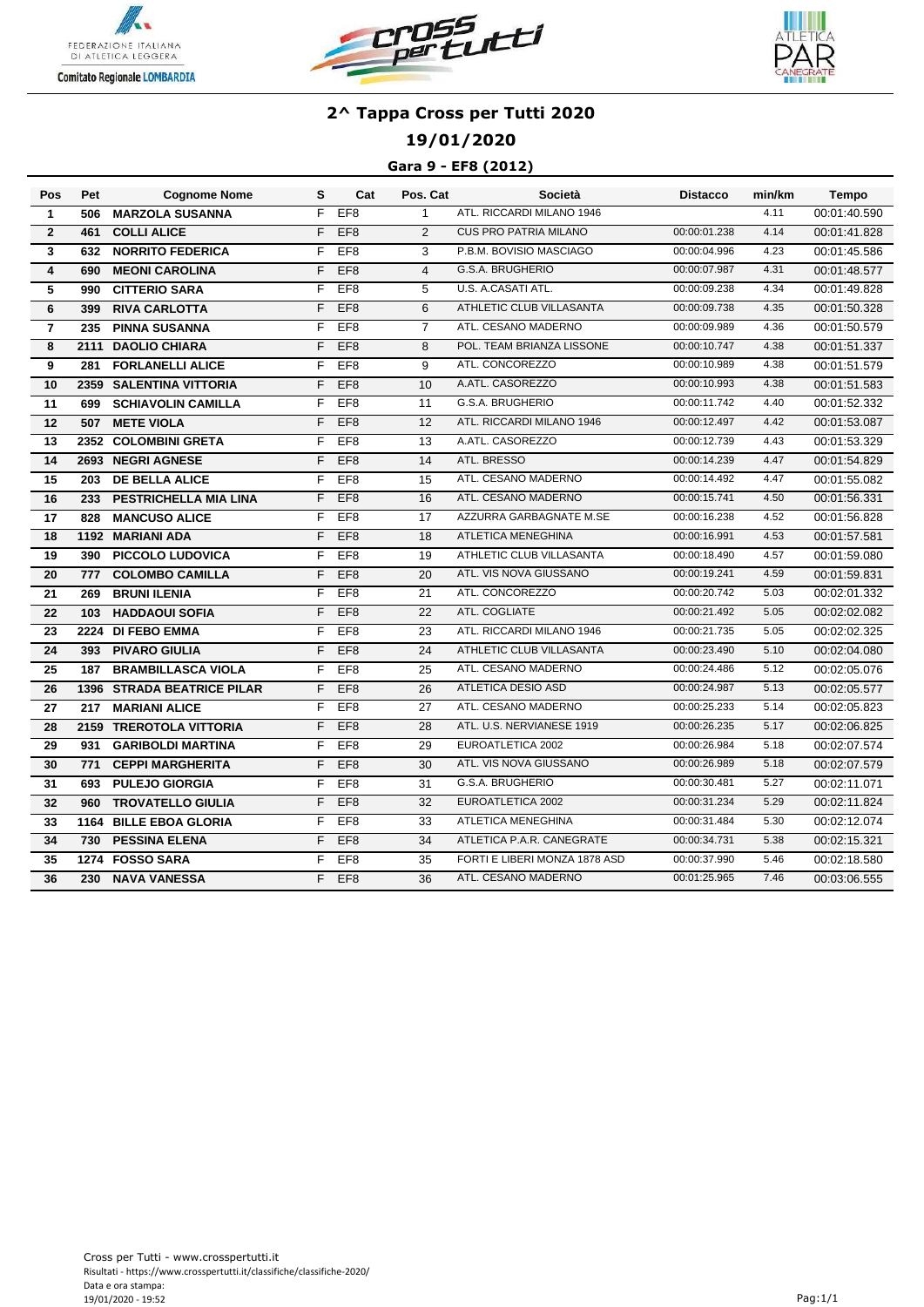





## **19/01/2020**

### **Gara 10 - EM8 (2012)**

| EM <sub>8</sub><br><b>CUS PRO PATRIA MILANO</b><br>3.52<br>00:01:32.981<br>2193 KALBOUSSI YAKOUB<br>м<br>$\mathbf{1}$<br>$\mathbf 1$<br>$\overline{2}$<br>$\overline{2}$<br>POL. TEAM BRIANZA LISSONE<br>00:00:02.992<br>3.59<br><b>PEDRATTI PIETRO GIUSEPPE</b><br>EM8<br>00:01:35.973<br>69<br>М<br>POL. CIRCOLO GIOVANILE BRESSO<br>3<br>EM <sub>8</sub><br>3<br>00:00:03.994<br>4.02<br>00:01:36.975<br><b>1139 PEDRETTI ANDREA</b><br>M<br>ATL. CONCOREZZO<br>00:00:06.735<br>4.09<br>00:01:39.716<br>4<br>EM <sub>8</sub><br>$\overline{4}$<br><b>BUDEL ANDREA</b><br>271<br>м<br>POL. BESANESE<br>5<br>EM <sub>8</sub><br>5<br>00:00:06.989<br>4.09<br>00:01:39.970<br><b>DESSI' ELIA</b><br>588<br>M<br>ATLETICRALS2-TEATRO ALLA SCALA<br>EM <sub>8</sub><br>6<br>00:00:07.735<br>4.11<br>00:01:40.716<br>6<br>2378<br><b>IERA DARIO MILO</b><br>M<br>ATL. SOVICO<br>EM <sub>8</sub><br>$\overline{7}$<br>00:00:07.746<br>4.11<br>$\overline{7}$<br>00:01:40.727<br><b>OUALI WALID</b><br>M<br>978<br>EM <sub>8</sub><br>P.B.M. BOVISIO MASCIAGO<br>8<br><b>RUSSO LORENZO</b><br>8<br>00:00:10.497<br>4.18<br>00:01:43.478<br>649<br>м<br>EM <sub>8</sub><br>9<br><b>CENTRO SCHUSTER</b><br>4.23<br>9<br>2250 PIAZZA MATTEO<br>M<br>00:00:12.490<br>00:01:45.471<br>EM <sub>8</sub><br>10<br>ATL. LIMBIATE<br>4.23<br>10<br>1031 PELLEGRINO FABRIZIO<br>00:00:12.491<br>00:01:45.472<br>M<br>EM <sub>8</sub><br>11<br><b>MARCARELLI ALESSIO</b><br>11<br>ATL. SOVICO<br>4.24<br>00:01:45.968<br>975<br>M<br>00:00:12.987<br>EM <sub>8</sub><br>12<br>POL. CIRCOLO GIOVANILE BRESSO<br>4.28<br>12<br>00:00:14.238<br>00:01:47.219<br>1137 LOZZA CHRISTIAN<br>м<br>ATHLETIC CLUB VILLASANTA<br>4.29<br>EM8<br>13<br>00:00:14.988<br>13<br>353 D'ANGELLA IVAN ANTONIO<br>00:01:47.969<br>м<br>14<br>738 COZZI LEONARDO<br>EM8<br>14<br>POL. NOVATE<br>00:00:15.741<br>4.31<br>00:01:48.722<br>M<br>A.ATL. CASOREZZO<br>4.31<br>15<br>2354 FERENTINI STEVEN JASON<br>EM8<br>15<br>00:00:15.744<br>00:01:48.725<br>м<br>16<br><b>1284 PIOLTELLI MARCO</b><br>EM8<br>16<br>FORTI E LIBERI MONZA 1878 ASD<br>4.33<br>00:00:16.243<br>00:01:49.224<br>м<br>EM <sub>8</sub><br>17<br>17<br><b>ATLETICA CINISELLO</b><br>00:00:17.240<br>4.35<br>00:01:50.221<br>2161 ANDREOLI GIORGIO<br>M<br>EM <sub>8</sub><br>18<br>EUROATLETICA 2002<br>00:00:17.980<br>4.37<br>18<br>902 AURELI GIULIO<br>00:01:50.961<br>м<br>19<br>EM <sub>8</sub><br>ATL. RICCARDI MILANO 1946<br>4.38<br><b>SOTGIU MANUEL</b><br>19<br>00:00:18.245<br>00:01:51.226<br>523<br>M<br>EM <sub>8</sub><br>2194 LACICERCHIA DAVIDE<br>20<br><b>CUS PRO PATRIA MILANO</b><br>00:01:51.230<br>20<br>M<br>00:00:18.249<br>4.38<br>EM <sub>8</sub><br>ATLETICA MENEGHINA<br>21<br>4.39<br>21<br><b>1173 BUTTARO LUIGI</b><br>м<br>00:00:18.737<br>00:01:51.718<br>22<br><b>PEZZULLA FRANCESCO</b><br>EM <sub>8</sub><br>22<br>ATL. COGLIATE<br>4.41<br>00:01:52.420<br>112<br>M<br>00:00:19.439<br>23<br>EM <sub>8</sub><br>23<br>ATL. COGLIATE<br>4.41<br><b>FERRARIO MATTEO CARLO</b><br>M<br>00:00:19.702<br>00:01:52.683<br>98<br>ATL. CESANO MADERNO<br>24<br>EM <sub>8</sub><br>24<br>00:00:20.737<br>4.44<br>00:01:53.718<br><b>FERRANTE DIEGO</b><br>M<br>206<br>$\overline{25}$<br>FORTI E LIBERI MONZA 1878 ASD<br><b>2465 NECCI THOMAS</b><br>EM <sub>8</sub><br>25<br>00:00:20.750<br>00:01:53.731<br>4.44<br>м<br><b>CUS PRO PATRIA MILANO</b><br>EM <sub>8</sub><br>26<br>00:01:54.730<br>26<br>2184 CUOCCIO TOMMASO<br>00:00:21.749<br>4.46<br>м<br>ATL. CONCOREZZO<br>EM <sub>8</sub><br>27<br>00:00:22.237<br>00:01:55.218<br>27<br><b>GALUZZI ANDREA</b><br>4.48<br>285<br>M<br>ATLETICA MENEGHINA<br>28<br>2680 D'ERCOLE GIULIO<br>EM <sub>8</sub><br>28<br>00:00:22.992<br>4.49<br>00:01:55.973<br>M<br>EM <sub>8</sub><br>29<br>ATL. BRESSO<br>00:00:22.994<br>4.49<br>00:01:55.975<br>29<br>2274 MOTTIRONI GIACOMO<br>M<br>ATLETICA P.A.R. CANEGRATE<br>EM <sub>8</sub><br>30<br>00:00:23.708<br>4.51<br>00:01:56.689<br><b>COLOMBO ANDREA</b><br>30<br>720<br>M<br>EUROATLETICA 2002<br>4.53<br><b>CASAGRANDE GIORGIO</b><br>EM <sub>8</sub><br>31<br>00:00:24.248<br>00:01:57.229<br>31<br>918<br>M<br>AZZURRA GARBAGNATE M.SE<br>EM <sub>8</sub><br>00:00:24.480<br>4.53<br>2348 RUSSO CARLOALBERTO<br>32<br>00:01:57.461<br>32<br>M<br>ATL. VIRTUS SENAGO<br>EM <sub>8</sub><br>33<br>00:00:24.736<br>4.54<br>00:01:57.717<br>33<br><b>MARTELLOSIO LUCA</b><br>M<br>150<br>ATL. CESANO MADERNO<br><b>TERUZZI ALBERTO</b><br>EM <sub>8</sub><br>34<br>00:00:25.183<br>4.55<br>00:01:58.164<br>34<br>2706<br>M<br>EM8<br>35<br><b>ATLETICA MENEGHINA</b><br>00:00:25.988<br>4.57<br>1202 PICCO FEDERICO<br>00:01:58.969<br>35<br>м<br>M EM8<br>36<br>00:00:27.485<br>5.01<br>36<br>1338 FAINI JACOPO<br>ATLETICA DESIO ASD<br>ATHLETIC CLUB VILLASANTA<br>00:00:27.487<br>5.01<br>37<br>2650 GOLDONETTO CHRISTIAN<br>M EM8<br>37<br>00:02:00.468<br>M EM8<br>ATL. RICCARDI MILANO 1946<br>00:00:27.736<br>5.01<br>38<br>38<br>512 PAOLI ELIA<br>M EM8<br>39<br>FORTI E LIBERI MONZA 1878 ASD<br>00:00:27.992<br>5.02<br>39<br>2466 VIENI LORENZO<br>00:02:00.973<br>ATL. CONCOREZZO<br>5.04<br>272 CAPELLI IVAN<br>M EM8<br>40<br>00:00:28.755<br>40<br>00:02:01.736<br>5.06<br>EM8<br>POL. TEAM BRIANZA LISSONE<br>00:00:29.489<br>2109 CIVETTINI FEDERICO<br>41<br>00:02:02.470<br>41<br>M<br>ATLETICA CINISELLO<br>5.06<br>EM8<br>42<br>00:00:29.495<br>42<br>418 ALESCI ANDREA<br>M<br>00:02:02.476<br>ATL. COGLIATE<br>5.07<br>100 FORMENTON ANDREA<br>EM8<br>00:00:29.998<br>43<br>43<br>00:02:02.979<br>M<br>EM8<br>POL. CIRCOLO GIOVANILE BRESSO<br>00:00:30.697<br>5.09<br>44<br><b>1136 KUNEV DANIEL NIKOLAEV</b><br>M<br>44<br>00:02:03.678<br>EM8<br>ATL. VIS NOVA GIUSSANO<br>45<br>00:00:30.711<br>5.09<br>00:02:03.692<br>45<br>2314 NOZZA PIETRO<br>M<br>EM8<br>POL. CIRCOLO GIOVANILE BRESSO<br>00:00:31.238<br>5.10<br>46<br><b>2691 FINOCCHIARO LEONARDO</b><br>46<br>00:02:04.219<br>М<br>ATLETICA P.A.R. CANEGRATE<br>EM8<br>47<br>00:00:31.488<br>5.11<br>00:02:04.469<br>47<br>721 COLOMBO GABRIELE<br>М<br>P.B.M. BOVISIO MASCIAGO<br>5.13<br>48<br>624 LANZA FEDERICO<br>EM8<br>48<br>00:00:32.486<br>00:02:05.467<br>M<br>2265 BARANZELLI ELIA<br>EM8<br>ATL. BRESSO<br>00:00:33.246<br>5.15<br>00:02:06.227<br>49<br>м<br>49<br>5 CERCHI SEREGNO<br>EM8<br>00:00:33.739<br>5.16<br>00:02:06.720<br>50<br>571 VICARI FEDERICO<br>50<br>M<br>ATL. BRESSO<br>51<br>2697 FABIO DARIO DOMENICO<br>EM8<br>51<br>00:00:33.993<br>5.17<br>00:02:06.974<br>м<br>ATL. VIRTUS SENAGO<br>2024 LORINO RICCARDO<br>EM8<br>52<br>00:00:34.235<br>5.18<br>00:02:07.216<br>52<br>м<br>ATLETICA MENEGHINA<br>5.18<br>EM8<br>53<br>00:00:34.424<br>00:02:07.405<br>53<br>2679 ADDIMANDO MASSIMO<br>M | Pos | Pet | <b>Cognome Nome</b> | s | Cat | Pos. Cat | Società | <b>Distacco</b> | min/km | <b>Tempo</b> |
|-----------------------------------------------------------------------------------------------------------------------------------------------------------------------------------------------------------------------------------------------------------------------------------------------------------------------------------------------------------------------------------------------------------------------------------------------------------------------------------------------------------------------------------------------------------------------------------------------------------------------------------------------------------------------------------------------------------------------------------------------------------------------------------------------------------------------------------------------------------------------------------------------------------------------------------------------------------------------------------------------------------------------------------------------------------------------------------------------------------------------------------------------------------------------------------------------------------------------------------------------------------------------------------------------------------------------------------------------------------------------------------------------------------------------------------------------------------------------------------------------------------------------------------------------------------------------------------------------------------------------------------------------------------------------------------------------------------------------------------------------------------------------------------------------------------------------------------------------------------------------------------------------------------------------------------------------------------------------------------------------------------------------------------------------------------------------------------------------------------------------------------------------------------------------------------------------------------------------------------------------------------------------------------------------------------------------------------------------------------------------------------------------------------------------------------------------------------------------------------------------------------------------------------------------------------------------------------------------------------------------------------------------------------------------------------------------------------------------------------------------------------------------------------------------------------------------------------------------------------------------------------------------------------------------------------------------------------------------------------------------------------------------------------------------------------------------------------------------------------------------------------------------------------------------------------------------------------------------------------------------------------------------------------------------------------------------------------------------------------------------------------------------------------------------------------------------------------------------------------------------------------------------------------------------------------------------------------------------------------------------------------------------------------------------------------------------------------------------------------------------------------------------------------------------------------------------------------------------------------------------------------------------------------------------------------------------------------------------------------------------------------------------------------------------------------------------------------------------------------------------------------------------------------------------------------------------------------------------------------------------------------------------------------------------------------------------------------------------------------------------------------------------------------------------------------------------------------------------------------------------------------------------------------------------------------------------------------------------------------------------------------------------------------------------------------------------------------------------------------------------------------------------------------------------------------------------------------------------------------------------------------------------------------------------------------------------------------------------------------------------------------------------------------------------------------------------------------------------------------------------------------------------------------------------------------------------------------------------------------------------------------------------------------------------------------------------------------------------------------------------------------------------------------------------------------------------------------------------------------------------------------------------------------------------------------------------------------------------------------------------------------------------------------------------------------------------------------------------------------------------------------------------------------------------------------------------------------------------------------------------------------------------------------------------------------------------------------------------------------------------------------------------------------------------------------------------------------------------------------------------------------------------------------------------------------------------------------------------------------------------------------------------------------------------------------------------------------------------------------------------------------------------------------------------------------------------------------------------------------------------------------------------------------------------------------------------------------------------------------------------------------------------------------------------------------------------------------------------------------------------------------------------------------------------------|-----|-----|---------------------|---|-----|----------|---------|-----------------|--------|--------------|
|                                                                                                                                                                                                                                                                                                                                                                                                                                                                                                                                                                                                                                                                                                                                                                                                                                                                                                                                                                                                                                                                                                                                                                                                                                                                                                                                                                                                                                                                                                                                                                                                                                                                                                                                                                                                                                                                                                                                                                                                                                                                                                                                                                                                                                                                                                                                                                                                                                                                                                                                                                                                                                                                                                                                                                                                                                                                                                                                                                                                                                                                                                                                                                                                                                                                                                                                                                                                                                                                                                                                                                                                                                                                                                                                                                                                                                                                                                                                                                                                                                                                                                                                                                                                                                                                                                                                                                                                                                                                                                                                                                                                                                                                                                                                                                                                                                                                                                                                                                                                                                                                                                                                                                                                                                                                                                                                                                                                                                                                                                                                                                                                                                                                                                                                                                                                                                                                                                                                                                                                                                                                                                                                                                                                                                                                                                                                                                                                                                                                                                                                                                                                                                                                                                                                                                                                     |     |     |                     |   |     |          |         |                 |        |              |
|                                                                                                                                                                                                                                                                                                                                                                                                                                                                                                                                                                                                                                                                                                                                                                                                                                                                                                                                                                                                                                                                                                                                                                                                                                                                                                                                                                                                                                                                                                                                                                                                                                                                                                                                                                                                                                                                                                                                                                                                                                                                                                                                                                                                                                                                                                                                                                                                                                                                                                                                                                                                                                                                                                                                                                                                                                                                                                                                                                                                                                                                                                                                                                                                                                                                                                                                                                                                                                                                                                                                                                                                                                                                                                                                                                                                                                                                                                                                                                                                                                                                                                                                                                                                                                                                                                                                                                                                                                                                                                                                                                                                                                                                                                                                                                                                                                                                                                                                                                                                                                                                                                                                                                                                                                                                                                                                                                                                                                                                                                                                                                                                                                                                                                                                                                                                                                                                                                                                                                                                                                                                                                                                                                                                                                                                                                                                                                                                                                                                                                                                                                                                                                                                                                                                                                                                     |     |     |                     |   |     |          |         |                 |        |              |
|                                                                                                                                                                                                                                                                                                                                                                                                                                                                                                                                                                                                                                                                                                                                                                                                                                                                                                                                                                                                                                                                                                                                                                                                                                                                                                                                                                                                                                                                                                                                                                                                                                                                                                                                                                                                                                                                                                                                                                                                                                                                                                                                                                                                                                                                                                                                                                                                                                                                                                                                                                                                                                                                                                                                                                                                                                                                                                                                                                                                                                                                                                                                                                                                                                                                                                                                                                                                                                                                                                                                                                                                                                                                                                                                                                                                                                                                                                                                                                                                                                                                                                                                                                                                                                                                                                                                                                                                                                                                                                                                                                                                                                                                                                                                                                                                                                                                                                                                                                                                                                                                                                                                                                                                                                                                                                                                                                                                                                                                                                                                                                                                                                                                                                                                                                                                                                                                                                                                                                                                                                                                                                                                                                                                                                                                                                                                                                                                                                                                                                                                                                                                                                                                                                                                                                                                     |     |     |                     |   |     |          |         |                 |        |              |
|                                                                                                                                                                                                                                                                                                                                                                                                                                                                                                                                                                                                                                                                                                                                                                                                                                                                                                                                                                                                                                                                                                                                                                                                                                                                                                                                                                                                                                                                                                                                                                                                                                                                                                                                                                                                                                                                                                                                                                                                                                                                                                                                                                                                                                                                                                                                                                                                                                                                                                                                                                                                                                                                                                                                                                                                                                                                                                                                                                                                                                                                                                                                                                                                                                                                                                                                                                                                                                                                                                                                                                                                                                                                                                                                                                                                                                                                                                                                                                                                                                                                                                                                                                                                                                                                                                                                                                                                                                                                                                                                                                                                                                                                                                                                                                                                                                                                                                                                                                                                                                                                                                                                                                                                                                                                                                                                                                                                                                                                                                                                                                                                                                                                                                                                                                                                                                                                                                                                                                                                                                                                                                                                                                                                                                                                                                                                                                                                                                                                                                                                                                                                                                                                                                                                                                                                     |     |     |                     |   |     |          |         |                 |        |              |
|                                                                                                                                                                                                                                                                                                                                                                                                                                                                                                                                                                                                                                                                                                                                                                                                                                                                                                                                                                                                                                                                                                                                                                                                                                                                                                                                                                                                                                                                                                                                                                                                                                                                                                                                                                                                                                                                                                                                                                                                                                                                                                                                                                                                                                                                                                                                                                                                                                                                                                                                                                                                                                                                                                                                                                                                                                                                                                                                                                                                                                                                                                                                                                                                                                                                                                                                                                                                                                                                                                                                                                                                                                                                                                                                                                                                                                                                                                                                                                                                                                                                                                                                                                                                                                                                                                                                                                                                                                                                                                                                                                                                                                                                                                                                                                                                                                                                                                                                                                                                                                                                                                                                                                                                                                                                                                                                                                                                                                                                                                                                                                                                                                                                                                                                                                                                                                                                                                                                                                                                                                                                                                                                                                                                                                                                                                                                                                                                                                                                                                                                                                                                                                                                                                                                                                                                     |     |     |                     |   |     |          |         |                 |        |              |
|                                                                                                                                                                                                                                                                                                                                                                                                                                                                                                                                                                                                                                                                                                                                                                                                                                                                                                                                                                                                                                                                                                                                                                                                                                                                                                                                                                                                                                                                                                                                                                                                                                                                                                                                                                                                                                                                                                                                                                                                                                                                                                                                                                                                                                                                                                                                                                                                                                                                                                                                                                                                                                                                                                                                                                                                                                                                                                                                                                                                                                                                                                                                                                                                                                                                                                                                                                                                                                                                                                                                                                                                                                                                                                                                                                                                                                                                                                                                                                                                                                                                                                                                                                                                                                                                                                                                                                                                                                                                                                                                                                                                                                                                                                                                                                                                                                                                                                                                                                                                                                                                                                                                                                                                                                                                                                                                                                                                                                                                                                                                                                                                                                                                                                                                                                                                                                                                                                                                                                                                                                                                                                                                                                                                                                                                                                                                                                                                                                                                                                                                                                                                                                                                                                                                                                                                     |     |     |                     |   |     |          |         |                 |        |              |
|                                                                                                                                                                                                                                                                                                                                                                                                                                                                                                                                                                                                                                                                                                                                                                                                                                                                                                                                                                                                                                                                                                                                                                                                                                                                                                                                                                                                                                                                                                                                                                                                                                                                                                                                                                                                                                                                                                                                                                                                                                                                                                                                                                                                                                                                                                                                                                                                                                                                                                                                                                                                                                                                                                                                                                                                                                                                                                                                                                                                                                                                                                                                                                                                                                                                                                                                                                                                                                                                                                                                                                                                                                                                                                                                                                                                                                                                                                                                                                                                                                                                                                                                                                                                                                                                                                                                                                                                                                                                                                                                                                                                                                                                                                                                                                                                                                                                                                                                                                                                                                                                                                                                                                                                                                                                                                                                                                                                                                                                                                                                                                                                                                                                                                                                                                                                                                                                                                                                                                                                                                                                                                                                                                                                                                                                                                                                                                                                                                                                                                                                                                                                                                                                                                                                                                                                     |     |     |                     |   |     |          |         |                 |        |              |
|                                                                                                                                                                                                                                                                                                                                                                                                                                                                                                                                                                                                                                                                                                                                                                                                                                                                                                                                                                                                                                                                                                                                                                                                                                                                                                                                                                                                                                                                                                                                                                                                                                                                                                                                                                                                                                                                                                                                                                                                                                                                                                                                                                                                                                                                                                                                                                                                                                                                                                                                                                                                                                                                                                                                                                                                                                                                                                                                                                                                                                                                                                                                                                                                                                                                                                                                                                                                                                                                                                                                                                                                                                                                                                                                                                                                                                                                                                                                                                                                                                                                                                                                                                                                                                                                                                                                                                                                                                                                                                                                                                                                                                                                                                                                                                                                                                                                                                                                                                                                                                                                                                                                                                                                                                                                                                                                                                                                                                                                                                                                                                                                                                                                                                                                                                                                                                                                                                                                                                                                                                                                                                                                                                                                                                                                                                                                                                                                                                                                                                                                                                                                                                                                                                                                                                                                     |     |     |                     |   |     |          |         |                 |        |              |
|                                                                                                                                                                                                                                                                                                                                                                                                                                                                                                                                                                                                                                                                                                                                                                                                                                                                                                                                                                                                                                                                                                                                                                                                                                                                                                                                                                                                                                                                                                                                                                                                                                                                                                                                                                                                                                                                                                                                                                                                                                                                                                                                                                                                                                                                                                                                                                                                                                                                                                                                                                                                                                                                                                                                                                                                                                                                                                                                                                                                                                                                                                                                                                                                                                                                                                                                                                                                                                                                                                                                                                                                                                                                                                                                                                                                                                                                                                                                                                                                                                                                                                                                                                                                                                                                                                                                                                                                                                                                                                                                                                                                                                                                                                                                                                                                                                                                                                                                                                                                                                                                                                                                                                                                                                                                                                                                                                                                                                                                                                                                                                                                                                                                                                                                                                                                                                                                                                                                                                                                                                                                                                                                                                                                                                                                                                                                                                                                                                                                                                                                                                                                                                                                                                                                                                                                     |     |     |                     |   |     |          |         |                 |        |              |
|                                                                                                                                                                                                                                                                                                                                                                                                                                                                                                                                                                                                                                                                                                                                                                                                                                                                                                                                                                                                                                                                                                                                                                                                                                                                                                                                                                                                                                                                                                                                                                                                                                                                                                                                                                                                                                                                                                                                                                                                                                                                                                                                                                                                                                                                                                                                                                                                                                                                                                                                                                                                                                                                                                                                                                                                                                                                                                                                                                                                                                                                                                                                                                                                                                                                                                                                                                                                                                                                                                                                                                                                                                                                                                                                                                                                                                                                                                                                                                                                                                                                                                                                                                                                                                                                                                                                                                                                                                                                                                                                                                                                                                                                                                                                                                                                                                                                                                                                                                                                                                                                                                                                                                                                                                                                                                                                                                                                                                                                                                                                                                                                                                                                                                                                                                                                                                                                                                                                                                                                                                                                                                                                                                                                                                                                                                                                                                                                                                                                                                                                                                                                                                                                                                                                                                                                     |     |     |                     |   |     |          |         |                 |        |              |
|                                                                                                                                                                                                                                                                                                                                                                                                                                                                                                                                                                                                                                                                                                                                                                                                                                                                                                                                                                                                                                                                                                                                                                                                                                                                                                                                                                                                                                                                                                                                                                                                                                                                                                                                                                                                                                                                                                                                                                                                                                                                                                                                                                                                                                                                                                                                                                                                                                                                                                                                                                                                                                                                                                                                                                                                                                                                                                                                                                                                                                                                                                                                                                                                                                                                                                                                                                                                                                                                                                                                                                                                                                                                                                                                                                                                                                                                                                                                                                                                                                                                                                                                                                                                                                                                                                                                                                                                                                                                                                                                                                                                                                                                                                                                                                                                                                                                                                                                                                                                                                                                                                                                                                                                                                                                                                                                                                                                                                                                                                                                                                                                                                                                                                                                                                                                                                                                                                                                                                                                                                                                                                                                                                                                                                                                                                                                                                                                                                                                                                                                                                                                                                                                                                                                                                                                     |     |     |                     |   |     |          |         |                 |        |              |
|                                                                                                                                                                                                                                                                                                                                                                                                                                                                                                                                                                                                                                                                                                                                                                                                                                                                                                                                                                                                                                                                                                                                                                                                                                                                                                                                                                                                                                                                                                                                                                                                                                                                                                                                                                                                                                                                                                                                                                                                                                                                                                                                                                                                                                                                                                                                                                                                                                                                                                                                                                                                                                                                                                                                                                                                                                                                                                                                                                                                                                                                                                                                                                                                                                                                                                                                                                                                                                                                                                                                                                                                                                                                                                                                                                                                                                                                                                                                                                                                                                                                                                                                                                                                                                                                                                                                                                                                                                                                                                                                                                                                                                                                                                                                                                                                                                                                                                                                                                                                                                                                                                                                                                                                                                                                                                                                                                                                                                                                                                                                                                                                                                                                                                                                                                                                                                                                                                                                                                                                                                                                                                                                                                                                                                                                                                                                                                                                                                                                                                                                                                                                                                                                                                                                                                                                     |     |     |                     |   |     |          |         |                 |        |              |
|                                                                                                                                                                                                                                                                                                                                                                                                                                                                                                                                                                                                                                                                                                                                                                                                                                                                                                                                                                                                                                                                                                                                                                                                                                                                                                                                                                                                                                                                                                                                                                                                                                                                                                                                                                                                                                                                                                                                                                                                                                                                                                                                                                                                                                                                                                                                                                                                                                                                                                                                                                                                                                                                                                                                                                                                                                                                                                                                                                                                                                                                                                                                                                                                                                                                                                                                                                                                                                                                                                                                                                                                                                                                                                                                                                                                                                                                                                                                                                                                                                                                                                                                                                                                                                                                                                                                                                                                                                                                                                                                                                                                                                                                                                                                                                                                                                                                                                                                                                                                                                                                                                                                                                                                                                                                                                                                                                                                                                                                                                                                                                                                                                                                                                                                                                                                                                                                                                                                                                                                                                                                                                                                                                                                                                                                                                                                                                                                                                                                                                                                                                                                                                                                                                                                                                                                     |     |     |                     |   |     |          |         |                 |        |              |
|                                                                                                                                                                                                                                                                                                                                                                                                                                                                                                                                                                                                                                                                                                                                                                                                                                                                                                                                                                                                                                                                                                                                                                                                                                                                                                                                                                                                                                                                                                                                                                                                                                                                                                                                                                                                                                                                                                                                                                                                                                                                                                                                                                                                                                                                                                                                                                                                                                                                                                                                                                                                                                                                                                                                                                                                                                                                                                                                                                                                                                                                                                                                                                                                                                                                                                                                                                                                                                                                                                                                                                                                                                                                                                                                                                                                                                                                                                                                                                                                                                                                                                                                                                                                                                                                                                                                                                                                                                                                                                                                                                                                                                                                                                                                                                                                                                                                                                                                                                                                                                                                                                                                                                                                                                                                                                                                                                                                                                                                                                                                                                                                                                                                                                                                                                                                                                                                                                                                                                                                                                                                                                                                                                                                                                                                                                                                                                                                                                                                                                                                                                                                                                                                                                                                                                                                     |     |     |                     |   |     |          |         |                 |        |              |
|                                                                                                                                                                                                                                                                                                                                                                                                                                                                                                                                                                                                                                                                                                                                                                                                                                                                                                                                                                                                                                                                                                                                                                                                                                                                                                                                                                                                                                                                                                                                                                                                                                                                                                                                                                                                                                                                                                                                                                                                                                                                                                                                                                                                                                                                                                                                                                                                                                                                                                                                                                                                                                                                                                                                                                                                                                                                                                                                                                                                                                                                                                                                                                                                                                                                                                                                                                                                                                                                                                                                                                                                                                                                                                                                                                                                                                                                                                                                                                                                                                                                                                                                                                                                                                                                                                                                                                                                                                                                                                                                                                                                                                                                                                                                                                                                                                                                                                                                                                                                                                                                                                                                                                                                                                                                                                                                                                                                                                                                                                                                                                                                                                                                                                                                                                                                                                                                                                                                                                                                                                                                                                                                                                                                                                                                                                                                                                                                                                                                                                                                                                                                                                                                                                                                                                                                     |     |     |                     |   |     |          |         |                 |        |              |
|                                                                                                                                                                                                                                                                                                                                                                                                                                                                                                                                                                                                                                                                                                                                                                                                                                                                                                                                                                                                                                                                                                                                                                                                                                                                                                                                                                                                                                                                                                                                                                                                                                                                                                                                                                                                                                                                                                                                                                                                                                                                                                                                                                                                                                                                                                                                                                                                                                                                                                                                                                                                                                                                                                                                                                                                                                                                                                                                                                                                                                                                                                                                                                                                                                                                                                                                                                                                                                                                                                                                                                                                                                                                                                                                                                                                                                                                                                                                                                                                                                                                                                                                                                                                                                                                                                                                                                                                                                                                                                                                                                                                                                                                                                                                                                                                                                                                                                                                                                                                                                                                                                                                                                                                                                                                                                                                                                                                                                                                                                                                                                                                                                                                                                                                                                                                                                                                                                                                                                                                                                                                                                                                                                                                                                                                                                                                                                                                                                                                                                                                                                                                                                                                                                                                                                                                     |     |     |                     |   |     |          |         |                 |        |              |
|                                                                                                                                                                                                                                                                                                                                                                                                                                                                                                                                                                                                                                                                                                                                                                                                                                                                                                                                                                                                                                                                                                                                                                                                                                                                                                                                                                                                                                                                                                                                                                                                                                                                                                                                                                                                                                                                                                                                                                                                                                                                                                                                                                                                                                                                                                                                                                                                                                                                                                                                                                                                                                                                                                                                                                                                                                                                                                                                                                                                                                                                                                                                                                                                                                                                                                                                                                                                                                                                                                                                                                                                                                                                                                                                                                                                                                                                                                                                                                                                                                                                                                                                                                                                                                                                                                                                                                                                                                                                                                                                                                                                                                                                                                                                                                                                                                                                                                                                                                                                                                                                                                                                                                                                                                                                                                                                                                                                                                                                                                                                                                                                                                                                                                                                                                                                                                                                                                                                                                                                                                                                                                                                                                                                                                                                                                                                                                                                                                                                                                                                                                                                                                                                                                                                                                                                     |     |     |                     |   |     |          |         |                 |        |              |
|                                                                                                                                                                                                                                                                                                                                                                                                                                                                                                                                                                                                                                                                                                                                                                                                                                                                                                                                                                                                                                                                                                                                                                                                                                                                                                                                                                                                                                                                                                                                                                                                                                                                                                                                                                                                                                                                                                                                                                                                                                                                                                                                                                                                                                                                                                                                                                                                                                                                                                                                                                                                                                                                                                                                                                                                                                                                                                                                                                                                                                                                                                                                                                                                                                                                                                                                                                                                                                                                                                                                                                                                                                                                                                                                                                                                                                                                                                                                                                                                                                                                                                                                                                                                                                                                                                                                                                                                                                                                                                                                                                                                                                                                                                                                                                                                                                                                                                                                                                                                                                                                                                                                                                                                                                                                                                                                                                                                                                                                                                                                                                                                                                                                                                                                                                                                                                                                                                                                                                                                                                                                                                                                                                                                                                                                                                                                                                                                                                                                                                                                                                                                                                                                                                                                                                                                     |     |     |                     |   |     |          |         |                 |        |              |
|                                                                                                                                                                                                                                                                                                                                                                                                                                                                                                                                                                                                                                                                                                                                                                                                                                                                                                                                                                                                                                                                                                                                                                                                                                                                                                                                                                                                                                                                                                                                                                                                                                                                                                                                                                                                                                                                                                                                                                                                                                                                                                                                                                                                                                                                                                                                                                                                                                                                                                                                                                                                                                                                                                                                                                                                                                                                                                                                                                                                                                                                                                                                                                                                                                                                                                                                                                                                                                                                                                                                                                                                                                                                                                                                                                                                                                                                                                                                                                                                                                                                                                                                                                                                                                                                                                                                                                                                                                                                                                                                                                                                                                                                                                                                                                                                                                                                                                                                                                                                                                                                                                                                                                                                                                                                                                                                                                                                                                                                                                                                                                                                                                                                                                                                                                                                                                                                                                                                                                                                                                                                                                                                                                                                                                                                                                                                                                                                                                                                                                                                                                                                                                                                                                                                                                                                     |     |     |                     |   |     |          |         |                 |        |              |
|                                                                                                                                                                                                                                                                                                                                                                                                                                                                                                                                                                                                                                                                                                                                                                                                                                                                                                                                                                                                                                                                                                                                                                                                                                                                                                                                                                                                                                                                                                                                                                                                                                                                                                                                                                                                                                                                                                                                                                                                                                                                                                                                                                                                                                                                                                                                                                                                                                                                                                                                                                                                                                                                                                                                                                                                                                                                                                                                                                                                                                                                                                                                                                                                                                                                                                                                                                                                                                                                                                                                                                                                                                                                                                                                                                                                                                                                                                                                                                                                                                                                                                                                                                                                                                                                                                                                                                                                                                                                                                                                                                                                                                                                                                                                                                                                                                                                                                                                                                                                                                                                                                                                                                                                                                                                                                                                                                                                                                                                                                                                                                                                                                                                                                                                                                                                                                                                                                                                                                                                                                                                                                                                                                                                                                                                                                                                                                                                                                                                                                                                                                                                                                                                                                                                                                                                     |     |     |                     |   |     |          |         |                 |        |              |
|                                                                                                                                                                                                                                                                                                                                                                                                                                                                                                                                                                                                                                                                                                                                                                                                                                                                                                                                                                                                                                                                                                                                                                                                                                                                                                                                                                                                                                                                                                                                                                                                                                                                                                                                                                                                                                                                                                                                                                                                                                                                                                                                                                                                                                                                                                                                                                                                                                                                                                                                                                                                                                                                                                                                                                                                                                                                                                                                                                                                                                                                                                                                                                                                                                                                                                                                                                                                                                                                                                                                                                                                                                                                                                                                                                                                                                                                                                                                                                                                                                                                                                                                                                                                                                                                                                                                                                                                                                                                                                                                                                                                                                                                                                                                                                                                                                                                                                                                                                                                                                                                                                                                                                                                                                                                                                                                                                                                                                                                                                                                                                                                                                                                                                                                                                                                                                                                                                                                                                                                                                                                                                                                                                                                                                                                                                                                                                                                                                                                                                                                                                                                                                                                                                                                                                                                     |     |     |                     |   |     |          |         |                 |        |              |
|                                                                                                                                                                                                                                                                                                                                                                                                                                                                                                                                                                                                                                                                                                                                                                                                                                                                                                                                                                                                                                                                                                                                                                                                                                                                                                                                                                                                                                                                                                                                                                                                                                                                                                                                                                                                                                                                                                                                                                                                                                                                                                                                                                                                                                                                                                                                                                                                                                                                                                                                                                                                                                                                                                                                                                                                                                                                                                                                                                                                                                                                                                                                                                                                                                                                                                                                                                                                                                                                                                                                                                                                                                                                                                                                                                                                                                                                                                                                                                                                                                                                                                                                                                                                                                                                                                                                                                                                                                                                                                                                                                                                                                                                                                                                                                                                                                                                                                                                                                                                                                                                                                                                                                                                                                                                                                                                                                                                                                                                                                                                                                                                                                                                                                                                                                                                                                                                                                                                                                                                                                                                                                                                                                                                                                                                                                                                                                                                                                                                                                                                                                                                                                                                                                                                                                                                     |     |     |                     |   |     |          |         |                 |        |              |
|                                                                                                                                                                                                                                                                                                                                                                                                                                                                                                                                                                                                                                                                                                                                                                                                                                                                                                                                                                                                                                                                                                                                                                                                                                                                                                                                                                                                                                                                                                                                                                                                                                                                                                                                                                                                                                                                                                                                                                                                                                                                                                                                                                                                                                                                                                                                                                                                                                                                                                                                                                                                                                                                                                                                                                                                                                                                                                                                                                                                                                                                                                                                                                                                                                                                                                                                                                                                                                                                                                                                                                                                                                                                                                                                                                                                                                                                                                                                                                                                                                                                                                                                                                                                                                                                                                                                                                                                                                                                                                                                                                                                                                                                                                                                                                                                                                                                                                                                                                                                                                                                                                                                                                                                                                                                                                                                                                                                                                                                                                                                                                                                                                                                                                                                                                                                                                                                                                                                                                                                                                                                                                                                                                                                                                                                                                                                                                                                                                                                                                                                                                                                                                                                                                                                                                                                     |     |     |                     |   |     |          |         |                 |        |              |
|                                                                                                                                                                                                                                                                                                                                                                                                                                                                                                                                                                                                                                                                                                                                                                                                                                                                                                                                                                                                                                                                                                                                                                                                                                                                                                                                                                                                                                                                                                                                                                                                                                                                                                                                                                                                                                                                                                                                                                                                                                                                                                                                                                                                                                                                                                                                                                                                                                                                                                                                                                                                                                                                                                                                                                                                                                                                                                                                                                                                                                                                                                                                                                                                                                                                                                                                                                                                                                                                                                                                                                                                                                                                                                                                                                                                                                                                                                                                                                                                                                                                                                                                                                                                                                                                                                                                                                                                                                                                                                                                                                                                                                                                                                                                                                                                                                                                                                                                                                                                                                                                                                                                                                                                                                                                                                                                                                                                                                                                                                                                                                                                                                                                                                                                                                                                                                                                                                                                                                                                                                                                                                                                                                                                                                                                                                                                                                                                                                                                                                                                                                                                                                                                                                                                                                                                     |     |     |                     |   |     |          |         |                 |        |              |
|                                                                                                                                                                                                                                                                                                                                                                                                                                                                                                                                                                                                                                                                                                                                                                                                                                                                                                                                                                                                                                                                                                                                                                                                                                                                                                                                                                                                                                                                                                                                                                                                                                                                                                                                                                                                                                                                                                                                                                                                                                                                                                                                                                                                                                                                                                                                                                                                                                                                                                                                                                                                                                                                                                                                                                                                                                                                                                                                                                                                                                                                                                                                                                                                                                                                                                                                                                                                                                                                                                                                                                                                                                                                                                                                                                                                                                                                                                                                                                                                                                                                                                                                                                                                                                                                                                                                                                                                                                                                                                                                                                                                                                                                                                                                                                                                                                                                                                                                                                                                                                                                                                                                                                                                                                                                                                                                                                                                                                                                                                                                                                                                                                                                                                                                                                                                                                                                                                                                                                                                                                                                                                                                                                                                                                                                                                                                                                                                                                                                                                                                                                                                                                                                                                                                                                                                     |     |     |                     |   |     |          |         |                 |        |              |
|                                                                                                                                                                                                                                                                                                                                                                                                                                                                                                                                                                                                                                                                                                                                                                                                                                                                                                                                                                                                                                                                                                                                                                                                                                                                                                                                                                                                                                                                                                                                                                                                                                                                                                                                                                                                                                                                                                                                                                                                                                                                                                                                                                                                                                                                                                                                                                                                                                                                                                                                                                                                                                                                                                                                                                                                                                                                                                                                                                                                                                                                                                                                                                                                                                                                                                                                                                                                                                                                                                                                                                                                                                                                                                                                                                                                                                                                                                                                                                                                                                                                                                                                                                                                                                                                                                                                                                                                                                                                                                                                                                                                                                                                                                                                                                                                                                                                                                                                                                                                                                                                                                                                                                                                                                                                                                                                                                                                                                                                                                                                                                                                                                                                                                                                                                                                                                                                                                                                                                                                                                                                                                                                                                                                                                                                                                                                                                                                                                                                                                                                                                                                                                                                                                                                                                                                     |     |     |                     |   |     |          |         |                 |        |              |
|                                                                                                                                                                                                                                                                                                                                                                                                                                                                                                                                                                                                                                                                                                                                                                                                                                                                                                                                                                                                                                                                                                                                                                                                                                                                                                                                                                                                                                                                                                                                                                                                                                                                                                                                                                                                                                                                                                                                                                                                                                                                                                                                                                                                                                                                                                                                                                                                                                                                                                                                                                                                                                                                                                                                                                                                                                                                                                                                                                                                                                                                                                                                                                                                                                                                                                                                                                                                                                                                                                                                                                                                                                                                                                                                                                                                                                                                                                                                                                                                                                                                                                                                                                                                                                                                                                                                                                                                                                                                                                                                                                                                                                                                                                                                                                                                                                                                                                                                                                                                                                                                                                                                                                                                                                                                                                                                                                                                                                                                                                                                                                                                                                                                                                                                                                                                                                                                                                                                                                                                                                                                                                                                                                                                                                                                                                                                                                                                                                                                                                                                                                                                                                                                                                                                                                                                     |     |     |                     |   |     |          |         |                 |        |              |
|                                                                                                                                                                                                                                                                                                                                                                                                                                                                                                                                                                                                                                                                                                                                                                                                                                                                                                                                                                                                                                                                                                                                                                                                                                                                                                                                                                                                                                                                                                                                                                                                                                                                                                                                                                                                                                                                                                                                                                                                                                                                                                                                                                                                                                                                                                                                                                                                                                                                                                                                                                                                                                                                                                                                                                                                                                                                                                                                                                                                                                                                                                                                                                                                                                                                                                                                                                                                                                                                                                                                                                                                                                                                                                                                                                                                                                                                                                                                                                                                                                                                                                                                                                                                                                                                                                                                                                                                                                                                                                                                                                                                                                                                                                                                                                                                                                                                                                                                                                                                                                                                                                                                                                                                                                                                                                                                                                                                                                                                                                                                                                                                                                                                                                                                                                                                                                                                                                                                                                                                                                                                                                                                                                                                                                                                                                                                                                                                                                                                                                                                                                                                                                                                                                                                                                                                     |     |     |                     |   |     |          |         |                 |        |              |
|                                                                                                                                                                                                                                                                                                                                                                                                                                                                                                                                                                                                                                                                                                                                                                                                                                                                                                                                                                                                                                                                                                                                                                                                                                                                                                                                                                                                                                                                                                                                                                                                                                                                                                                                                                                                                                                                                                                                                                                                                                                                                                                                                                                                                                                                                                                                                                                                                                                                                                                                                                                                                                                                                                                                                                                                                                                                                                                                                                                                                                                                                                                                                                                                                                                                                                                                                                                                                                                                                                                                                                                                                                                                                                                                                                                                                                                                                                                                                                                                                                                                                                                                                                                                                                                                                                                                                                                                                                                                                                                                                                                                                                                                                                                                                                                                                                                                                                                                                                                                                                                                                                                                                                                                                                                                                                                                                                                                                                                                                                                                                                                                                                                                                                                                                                                                                                                                                                                                                                                                                                                                                                                                                                                                                                                                                                                                                                                                                                                                                                                                                                                                                                                                                                                                                                                                     |     |     |                     |   |     |          |         |                 |        |              |
|                                                                                                                                                                                                                                                                                                                                                                                                                                                                                                                                                                                                                                                                                                                                                                                                                                                                                                                                                                                                                                                                                                                                                                                                                                                                                                                                                                                                                                                                                                                                                                                                                                                                                                                                                                                                                                                                                                                                                                                                                                                                                                                                                                                                                                                                                                                                                                                                                                                                                                                                                                                                                                                                                                                                                                                                                                                                                                                                                                                                                                                                                                                                                                                                                                                                                                                                                                                                                                                                                                                                                                                                                                                                                                                                                                                                                                                                                                                                                                                                                                                                                                                                                                                                                                                                                                                                                                                                                                                                                                                                                                                                                                                                                                                                                                                                                                                                                                                                                                                                                                                                                                                                                                                                                                                                                                                                                                                                                                                                                                                                                                                                                                                                                                                                                                                                                                                                                                                                                                                                                                                                                                                                                                                                                                                                                                                                                                                                                                                                                                                                                                                                                                                                                                                                                                                                     |     |     |                     |   |     |          |         |                 |        |              |
|                                                                                                                                                                                                                                                                                                                                                                                                                                                                                                                                                                                                                                                                                                                                                                                                                                                                                                                                                                                                                                                                                                                                                                                                                                                                                                                                                                                                                                                                                                                                                                                                                                                                                                                                                                                                                                                                                                                                                                                                                                                                                                                                                                                                                                                                                                                                                                                                                                                                                                                                                                                                                                                                                                                                                                                                                                                                                                                                                                                                                                                                                                                                                                                                                                                                                                                                                                                                                                                                                                                                                                                                                                                                                                                                                                                                                                                                                                                                                                                                                                                                                                                                                                                                                                                                                                                                                                                                                                                                                                                                                                                                                                                                                                                                                                                                                                                                                                                                                                                                                                                                                                                                                                                                                                                                                                                                                                                                                                                                                                                                                                                                                                                                                                                                                                                                                                                                                                                                                                                                                                                                                                                                                                                                                                                                                                                                                                                                                                                                                                                                                                                                                                                                                                                                                                                                     |     |     |                     |   |     |          |         |                 |        |              |
|                                                                                                                                                                                                                                                                                                                                                                                                                                                                                                                                                                                                                                                                                                                                                                                                                                                                                                                                                                                                                                                                                                                                                                                                                                                                                                                                                                                                                                                                                                                                                                                                                                                                                                                                                                                                                                                                                                                                                                                                                                                                                                                                                                                                                                                                                                                                                                                                                                                                                                                                                                                                                                                                                                                                                                                                                                                                                                                                                                                                                                                                                                                                                                                                                                                                                                                                                                                                                                                                                                                                                                                                                                                                                                                                                                                                                                                                                                                                                                                                                                                                                                                                                                                                                                                                                                                                                                                                                                                                                                                                                                                                                                                                                                                                                                                                                                                                                                                                                                                                                                                                                                                                                                                                                                                                                                                                                                                                                                                                                                                                                                                                                                                                                                                                                                                                                                                                                                                                                                                                                                                                                                                                                                                                                                                                                                                                                                                                                                                                                                                                                                                                                                                                                                                                                                                                     |     |     |                     |   |     |          |         |                 |        |              |
|                                                                                                                                                                                                                                                                                                                                                                                                                                                                                                                                                                                                                                                                                                                                                                                                                                                                                                                                                                                                                                                                                                                                                                                                                                                                                                                                                                                                                                                                                                                                                                                                                                                                                                                                                                                                                                                                                                                                                                                                                                                                                                                                                                                                                                                                                                                                                                                                                                                                                                                                                                                                                                                                                                                                                                                                                                                                                                                                                                                                                                                                                                                                                                                                                                                                                                                                                                                                                                                                                                                                                                                                                                                                                                                                                                                                                                                                                                                                                                                                                                                                                                                                                                                                                                                                                                                                                                                                                                                                                                                                                                                                                                                                                                                                                                                                                                                                                                                                                                                                                                                                                                                                                                                                                                                                                                                                                                                                                                                                                                                                                                                                                                                                                                                                                                                                                                                                                                                                                                                                                                                                                                                                                                                                                                                                                                                                                                                                                                                                                                                                                                                                                                                                                                                                                                                                     |     |     |                     |   |     |          |         |                 |        |              |
|                                                                                                                                                                                                                                                                                                                                                                                                                                                                                                                                                                                                                                                                                                                                                                                                                                                                                                                                                                                                                                                                                                                                                                                                                                                                                                                                                                                                                                                                                                                                                                                                                                                                                                                                                                                                                                                                                                                                                                                                                                                                                                                                                                                                                                                                                                                                                                                                                                                                                                                                                                                                                                                                                                                                                                                                                                                                                                                                                                                                                                                                                                                                                                                                                                                                                                                                                                                                                                                                                                                                                                                                                                                                                                                                                                                                                                                                                                                                                                                                                                                                                                                                                                                                                                                                                                                                                                                                                                                                                                                                                                                                                                                                                                                                                                                                                                                                                                                                                                                                                                                                                                                                                                                                                                                                                                                                                                                                                                                                                                                                                                                                                                                                                                                                                                                                                                                                                                                                                                                                                                                                                                                                                                                                                                                                                                                                                                                                                                                                                                                                                                                                                                                                                                                                                                                                     |     |     |                     |   |     |          |         |                 |        |              |
|                                                                                                                                                                                                                                                                                                                                                                                                                                                                                                                                                                                                                                                                                                                                                                                                                                                                                                                                                                                                                                                                                                                                                                                                                                                                                                                                                                                                                                                                                                                                                                                                                                                                                                                                                                                                                                                                                                                                                                                                                                                                                                                                                                                                                                                                                                                                                                                                                                                                                                                                                                                                                                                                                                                                                                                                                                                                                                                                                                                                                                                                                                                                                                                                                                                                                                                                                                                                                                                                                                                                                                                                                                                                                                                                                                                                                                                                                                                                                                                                                                                                                                                                                                                                                                                                                                                                                                                                                                                                                                                                                                                                                                                                                                                                                                                                                                                                                                                                                                                                                                                                                                                                                                                                                                                                                                                                                                                                                                                                                                                                                                                                                                                                                                                                                                                                                                                                                                                                                                                                                                                                                                                                                                                                                                                                                                                                                                                                                                                                                                                                                                                                                                                                                                                                                                                                     |     |     |                     |   |     |          |         |                 |        |              |
|                                                                                                                                                                                                                                                                                                                                                                                                                                                                                                                                                                                                                                                                                                                                                                                                                                                                                                                                                                                                                                                                                                                                                                                                                                                                                                                                                                                                                                                                                                                                                                                                                                                                                                                                                                                                                                                                                                                                                                                                                                                                                                                                                                                                                                                                                                                                                                                                                                                                                                                                                                                                                                                                                                                                                                                                                                                                                                                                                                                                                                                                                                                                                                                                                                                                                                                                                                                                                                                                                                                                                                                                                                                                                                                                                                                                                                                                                                                                                                                                                                                                                                                                                                                                                                                                                                                                                                                                                                                                                                                                                                                                                                                                                                                                                                                                                                                                                                                                                                                                                                                                                                                                                                                                                                                                                                                                                                                                                                                                                                                                                                                                                                                                                                                                                                                                                                                                                                                                                                                                                                                                                                                                                                                                                                                                                                                                                                                                                                                                                                                                                                                                                                                                                                                                                                                                     |     |     |                     |   |     |          |         |                 |        | 00:02:00.466 |
|                                                                                                                                                                                                                                                                                                                                                                                                                                                                                                                                                                                                                                                                                                                                                                                                                                                                                                                                                                                                                                                                                                                                                                                                                                                                                                                                                                                                                                                                                                                                                                                                                                                                                                                                                                                                                                                                                                                                                                                                                                                                                                                                                                                                                                                                                                                                                                                                                                                                                                                                                                                                                                                                                                                                                                                                                                                                                                                                                                                                                                                                                                                                                                                                                                                                                                                                                                                                                                                                                                                                                                                                                                                                                                                                                                                                                                                                                                                                                                                                                                                                                                                                                                                                                                                                                                                                                                                                                                                                                                                                                                                                                                                                                                                                                                                                                                                                                                                                                                                                                                                                                                                                                                                                                                                                                                                                                                                                                                                                                                                                                                                                                                                                                                                                                                                                                                                                                                                                                                                                                                                                                                                                                                                                                                                                                                                                                                                                                                                                                                                                                                                                                                                                                                                                                                                                     |     |     |                     |   |     |          |         |                 |        |              |
|                                                                                                                                                                                                                                                                                                                                                                                                                                                                                                                                                                                                                                                                                                                                                                                                                                                                                                                                                                                                                                                                                                                                                                                                                                                                                                                                                                                                                                                                                                                                                                                                                                                                                                                                                                                                                                                                                                                                                                                                                                                                                                                                                                                                                                                                                                                                                                                                                                                                                                                                                                                                                                                                                                                                                                                                                                                                                                                                                                                                                                                                                                                                                                                                                                                                                                                                                                                                                                                                                                                                                                                                                                                                                                                                                                                                                                                                                                                                                                                                                                                                                                                                                                                                                                                                                                                                                                                                                                                                                                                                                                                                                                                                                                                                                                                                                                                                                                                                                                                                                                                                                                                                                                                                                                                                                                                                                                                                                                                                                                                                                                                                                                                                                                                                                                                                                                                                                                                                                                                                                                                                                                                                                                                                                                                                                                                                                                                                                                                                                                                                                                                                                                                                                                                                                                                                     |     |     |                     |   |     |          |         |                 |        | 00:02:00.717 |
|                                                                                                                                                                                                                                                                                                                                                                                                                                                                                                                                                                                                                                                                                                                                                                                                                                                                                                                                                                                                                                                                                                                                                                                                                                                                                                                                                                                                                                                                                                                                                                                                                                                                                                                                                                                                                                                                                                                                                                                                                                                                                                                                                                                                                                                                                                                                                                                                                                                                                                                                                                                                                                                                                                                                                                                                                                                                                                                                                                                                                                                                                                                                                                                                                                                                                                                                                                                                                                                                                                                                                                                                                                                                                                                                                                                                                                                                                                                                                                                                                                                                                                                                                                                                                                                                                                                                                                                                                                                                                                                                                                                                                                                                                                                                                                                                                                                                                                                                                                                                                                                                                                                                                                                                                                                                                                                                                                                                                                                                                                                                                                                                                                                                                                                                                                                                                                                                                                                                                                                                                                                                                                                                                                                                                                                                                                                                                                                                                                                                                                                                                                                                                                                                                                                                                                                                     |     |     |                     |   |     |          |         |                 |        |              |
|                                                                                                                                                                                                                                                                                                                                                                                                                                                                                                                                                                                                                                                                                                                                                                                                                                                                                                                                                                                                                                                                                                                                                                                                                                                                                                                                                                                                                                                                                                                                                                                                                                                                                                                                                                                                                                                                                                                                                                                                                                                                                                                                                                                                                                                                                                                                                                                                                                                                                                                                                                                                                                                                                                                                                                                                                                                                                                                                                                                                                                                                                                                                                                                                                                                                                                                                                                                                                                                                                                                                                                                                                                                                                                                                                                                                                                                                                                                                                                                                                                                                                                                                                                                                                                                                                                                                                                                                                                                                                                                                                                                                                                                                                                                                                                                                                                                                                                                                                                                                                                                                                                                                                                                                                                                                                                                                                                                                                                                                                                                                                                                                                                                                                                                                                                                                                                                                                                                                                                                                                                                                                                                                                                                                                                                                                                                                                                                                                                                                                                                                                                                                                                                                                                                                                                                                     |     |     |                     |   |     |          |         |                 |        |              |
|                                                                                                                                                                                                                                                                                                                                                                                                                                                                                                                                                                                                                                                                                                                                                                                                                                                                                                                                                                                                                                                                                                                                                                                                                                                                                                                                                                                                                                                                                                                                                                                                                                                                                                                                                                                                                                                                                                                                                                                                                                                                                                                                                                                                                                                                                                                                                                                                                                                                                                                                                                                                                                                                                                                                                                                                                                                                                                                                                                                                                                                                                                                                                                                                                                                                                                                                                                                                                                                                                                                                                                                                                                                                                                                                                                                                                                                                                                                                                                                                                                                                                                                                                                                                                                                                                                                                                                                                                                                                                                                                                                                                                                                                                                                                                                                                                                                                                                                                                                                                                                                                                                                                                                                                                                                                                                                                                                                                                                                                                                                                                                                                                                                                                                                                                                                                                                                                                                                                                                                                                                                                                                                                                                                                                                                                                                                                                                                                                                                                                                                                                                                                                                                                                                                                                                                                     |     |     |                     |   |     |          |         |                 |        |              |
|                                                                                                                                                                                                                                                                                                                                                                                                                                                                                                                                                                                                                                                                                                                                                                                                                                                                                                                                                                                                                                                                                                                                                                                                                                                                                                                                                                                                                                                                                                                                                                                                                                                                                                                                                                                                                                                                                                                                                                                                                                                                                                                                                                                                                                                                                                                                                                                                                                                                                                                                                                                                                                                                                                                                                                                                                                                                                                                                                                                                                                                                                                                                                                                                                                                                                                                                                                                                                                                                                                                                                                                                                                                                                                                                                                                                                                                                                                                                                                                                                                                                                                                                                                                                                                                                                                                                                                                                                                                                                                                                                                                                                                                                                                                                                                                                                                                                                                                                                                                                                                                                                                                                                                                                                                                                                                                                                                                                                                                                                                                                                                                                                                                                                                                                                                                                                                                                                                                                                                                                                                                                                                                                                                                                                                                                                                                                                                                                                                                                                                                                                                                                                                                                                                                                                                                                     |     |     |                     |   |     |          |         |                 |        |              |
|                                                                                                                                                                                                                                                                                                                                                                                                                                                                                                                                                                                                                                                                                                                                                                                                                                                                                                                                                                                                                                                                                                                                                                                                                                                                                                                                                                                                                                                                                                                                                                                                                                                                                                                                                                                                                                                                                                                                                                                                                                                                                                                                                                                                                                                                                                                                                                                                                                                                                                                                                                                                                                                                                                                                                                                                                                                                                                                                                                                                                                                                                                                                                                                                                                                                                                                                                                                                                                                                                                                                                                                                                                                                                                                                                                                                                                                                                                                                                                                                                                                                                                                                                                                                                                                                                                                                                                                                                                                                                                                                                                                                                                                                                                                                                                                                                                                                                                                                                                                                                                                                                                                                                                                                                                                                                                                                                                                                                                                                                                                                                                                                                                                                                                                                                                                                                                                                                                                                                                                                                                                                                                                                                                                                                                                                                                                                                                                                                                                                                                                                                                                                                                                                                                                                                                                                     |     |     |                     |   |     |          |         |                 |        |              |
|                                                                                                                                                                                                                                                                                                                                                                                                                                                                                                                                                                                                                                                                                                                                                                                                                                                                                                                                                                                                                                                                                                                                                                                                                                                                                                                                                                                                                                                                                                                                                                                                                                                                                                                                                                                                                                                                                                                                                                                                                                                                                                                                                                                                                                                                                                                                                                                                                                                                                                                                                                                                                                                                                                                                                                                                                                                                                                                                                                                                                                                                                                                                                                                                                                                                                                                                                                                                                                                                                                                                                                                                                                                                                                                                                                                                                                                                                                                                                                                                                                                                                                                                                                                                                                                                                                                                                                                                                                                                                                                                                                                                                                                                                                                                                                                                                                                                                                                                                                                                                                                                                                                                                                                                                                                                                                                                                                                                                                                                                                                                                                                                                                                                                                                                                                                                                                                                                                                                                                                                                                                                                                                                                                                                                                                                                                                                                                                                                                                                                                                                                                                                                                                                                                                                                                                                     |     |     |                     |   |     |          |         |                 |        |              |
|                                                                                                                                                                                                                                                                                                                                                                                                                                                                                                                                                                                                                                                                                                                                                                                                                                                                                                                                                                                                                                                                                                                                                                                                                                                                                                                                                                                                                                                                                                                                                                                                                                                                                                                                                                                                                                                                                                                                                                                                                                                                                                                                                                                                                                                                                                                                                                                                                                                                                                                                                                                                                                                                                                                                                                                                                                                                                                                                                                                                                                                                                                                                                                                                                                                                                                                                                                                                                                                                                                                                                                                                                                                                                                                                                                                                                                                                                                                                                                                                                                                                                                                                                                                                                                                                                                                                                                                                                                                                                                                                                                                                                                                                                                                                                                                                                                                                                                                                                                                                                                                                                                                                                                                                                                                                                                                                                                                                                                                                                                                                                                                                                                                                                                                                                                                                                                                                                                                                                                                                                                                                                                                                                                                                                                                                                                                                                                                                                                                                                                                                                                                                                                                                                                                                                                                                     |     |     |                     |   |     |          |         |                 |        |              |
|                                                                                                                                                                                                                                                                                                                                                                                                                                                                                                                                                                                                                                                                                                                                                                                                                                                                                                                                                                                                                                                                                                                                                                                                                                                                                                                                                                                                                                                                                                                                                                                                                                                                                                                                                                                                                                                                                                                                                                                                                                                                                                                                                                                                                                                                                                                                                                                                                                                                                                                                                                                                                                                                                                                                                                                                                                                                                                                                                                                                                                                                                                                                                                                                                                                                                                                                                                                                                                                                                                                                                                                                                                                                                                                                                                                                                                                                                                                                                                                                                                                                                                                                                                                                                                                                                                                                                                                                                                                                                                                                                                                                                                                                                                                                                                                                                                                                                                                                                                                                                                                                                                                                                                                                                                                                                                                                                                                                                                                                                                                                                                                                                                                                                                                                                                                                                                                                                                                                                                                                                                                                                                                                                                                                                                                                                                                                                                                                                                                                                                                                                                                                                                                                                                                                                                                                     |     |     |                     |   |     |          |         |                 |        |              |
|                                                                                                                                                                                                                                                                                                                                                                                                                                                                                                                                                                                                                                                                                                                                                                                                                                                                                                                                                                                                                                                                                                                                                                                                                                                                                                                                                                                                                                                                                                                                                                                                                                                                                                                                                                                                                                                                                                                                                                                                                                                                                                                                                                                                                                                                                                                                                                                                                                                                                                                                                                                                                                                                                                                                                                                                                                                                                                                                                                                                                                                                                                                                                                                                                                                                                                                                                                                                                                                                                                                                                                                                                                                                                                                                                                                                                                                                                                                                                                                                                                                                                                                                                                                                                                                                                                                                                                                                                                                                                                                                                                                                                                                                                                                                                                                                                                                                                                                                                                                                                                                                                                                                                                                                                                                                                                                                                                                                                                                                                                                                                                                                                                                                                                                                                                                                                                                                                                                                                                                                                                                                                                                                                                                                                                                                                                                                                                                                                                                                                                                                                                                                                                                                                                                                                                                                     |     |     |                     |   |     |          |         |                 |        |              |
|                                                                                                                                                                                                                                                                                                                                                                                                                                                                                                                                                                                                                                                                                                                                                                                                                                                                                                                                                                                                                                                                                                                                                                                                                                                                                                                                                                                                                                                                                                                                                                                                                                                                                                                                                                                                                                                                                                                                                                                                                                                                                                                                                                                                                                                                                                                                                                                                                                                                                                                                                                                                                                                                                                                                                                                                                                                                                                                                                                                                                                                                                                                                                                                                                                                                                                                                                                                                                                                                                                                                                                                                                                                                                                                                                                                                                                                                                                                                                                                                                                                                                                                                                                                                                                                                                                                                                                                                                                                                                                                                                                                                                                                                                                                                                                                                                                                                                                                                                                                                                                                                                                                                                                                                                                                                                                                                                                                                                                                                                                                                                                                                                                                                                                                                                                                                                                                                                                                                                                                                                                                                                                                                                                                                                                                                                                                                                                                                                                                                                                                                                                                                                                                                                                                                                                                                     |     |     |                     |   |     |          |         |                 |        |              |
|                                                                                                                                                                                                                                                                                                                                                                                                                                                                                                                                                                                                                                                                                                                                                                                                                                                                                                                                                                                                                                                                                                                                                                                                                                                                                                                                                                                                                                                                                                                                                                                                                                                                                                                                                                                                                                                                                                                                                                                                                                                                                                                                                                                                                                                                                                                                                                                                                                                                                                                                                                                                                                                                                                                                                                                                                                                                                                                                                                                                                                                                                                                                                                                                                                                                                                                                                                                                                                                                                                                                                                                                                                                                                                                                                                                                                                                                                                                                                                                                                                                                                                                                                                                                                                                                                                                                                                                                                                                                                                                                                                                                                                                                                                                                                                                                                                                                                                                                                                                                                                                                                                                                                                                                                                                                                                                                                                                                                                                                                                                                                                                                                                                                                                                                                                                                                                                                                                                                                                                                                                                                                                                                                                                                                                                                                                                                                                                                                                                                                                                                                                                                                                                                                                                                                                                                     |     |     |                     |   |     |          |         |                 |        |              |
|                                                                                                                                                                                                                                                                                                                                                                                                                                                                                                                                                                                                                                                                                                                                                                                                                                                                                                                                                                                                                                                                                                                                                                                                                                                                                                                                                                                                                                                                                                                                                                                                                                                                                                                                                                                                                                                                                                                                                                                                                                                                                                                                                                                                                                                                                                                                                                                                                                                                                                                                                                                                                                                                                                                                                                                                                                                                                                                                                                                                                                                                                                                                                                                                                                                                                                                                                                                                                                                                                                                                                                                                                                                                                                                                                                                                                                                                                                                                                                                                                                                                                                                                                                                                                                                                                                                                                                                                                                                                                                                                                                                                                                                                                                                                                                                                                                                                                                                                                                                                                                                                                                                                                                                                                                                                                                                                                                                                                                                                                                                                                                                                                                                                                                                                                                                                                                                                                                                                                                                                                                                                                                                                                                                                                                                                                                                                                                                                                                                                                                                                                                                                                                                                                                                                                                                                     |     |     |                     |   |     |          |         |                 |        |              |
|                                                                                                                                                                                                                                                                                                                                                                                                                                                                                                                                                                                                                                                                                                                                                                                                                                                                                                                                                                                                                                                                                                                                                                                                                                                                                                                                                                                                                                                                                                                                                                                                                                                                                                                                                                                                                                                                                                                                                                                                                                                                                                                                                                                                                                                                                                                                                                                                                                                                                                                                                                                                                                                                                                                                                                                                                                                                                                                                                                                                                                                                                                                                                                                                                                                                                                                                                                                                                                                                                                                                                                                                                                                                                                                                                                                                                                                                                                                                                                                                                                                                                                                                                                                                                                                                                                                                                                                                                                                                                                                                                                                                                                                                                                                                                                                                                                                                                                                                                                                                                                                                                                                                                                                                                                                                                                                                                                                                                                                                                                                                                                                                                                                                                                                                                                                                                                                                                                                                                                                                                                                                                                                                                                                                                                                                                                                                                                                                                                                                                                                                                                                                                                                                                                                                                                                                     |     |     |                     |   |     |          |         |                 |        |              |
|                                                                                                                                                                                                                                                                                                                                                                                                                                                                                                                                                                                                                                                                                                                                                                                                                                                                                                                                                                                                                                                                                                                                                                                                                                                                                                                                                                                                                                                                                                                                                                                                                                                                                                                                                                                                                                                                                                                                                                                                                                                                                                                                                                                                                                                                                                                                                                                                                                                                                                                                                                                                                                                                                                                                                                                                                                                                                                                                                                                                                                                                                                                                                                                                                                                                                                                                                                                                                                                                                                                                                                                                                                                                                                                                                                                                                                                                                                                                                                                                                                                                                                                                                                                                                                                                                                                                                                                                                                                                                                                                                                                                                                                                                                                                                                                                                                                                                                                                                                                                                                                                                                                                                                                                                                                                                                                                                                                                                                                                                                                                                                                                                                                                                                                                                                                                                                                                                                                                                                                                                                                                                                                                                                                                                                                                                                                                                                                                                                                                                                                                                                                                                                                                                                                                                                                                     |     |     |                     |   |     |          |         |                 |        |              |
|                                                                                                                                                                                                                                                                                                                                                                                                                                                                                                                                                                                                                                                                                                                                                                                                                                                                                                                                                                                                                                                                                                                                                                                                                                                                                                                                                                                                                                                                                                                                                                                                                                                                                                                                                                                                                                                                                                                                                                                                                                                                                                                                                                                                                                                                                                                                                                                                                                                                                                                                                                                                                                                                                                                                                                                                                                                                                                                                                                                                                                                                                                                                                                                                                                                                                                                                                                                                                                                                                                                                                                                                                                                                                                                                                                                                                                                                                                                                                                                                                                                                                                                                                                                                                                                                                                                                                                                                                                                                                                                                                                                                                                                                                                                                                                                                                                                                                                                                                                                                                                                                                                                                                                                                                                                                                                                                                                                                                                                                                                                                                                                                                                                                                                                                                                                                                                                                                                                                                                                                                                                                                                                                                                                                                                                                                                                                                                                                                                                                                                                                                                                                                                                                                                                                                                                                     |     |     |                     |   |     |          |         |                 |        |              |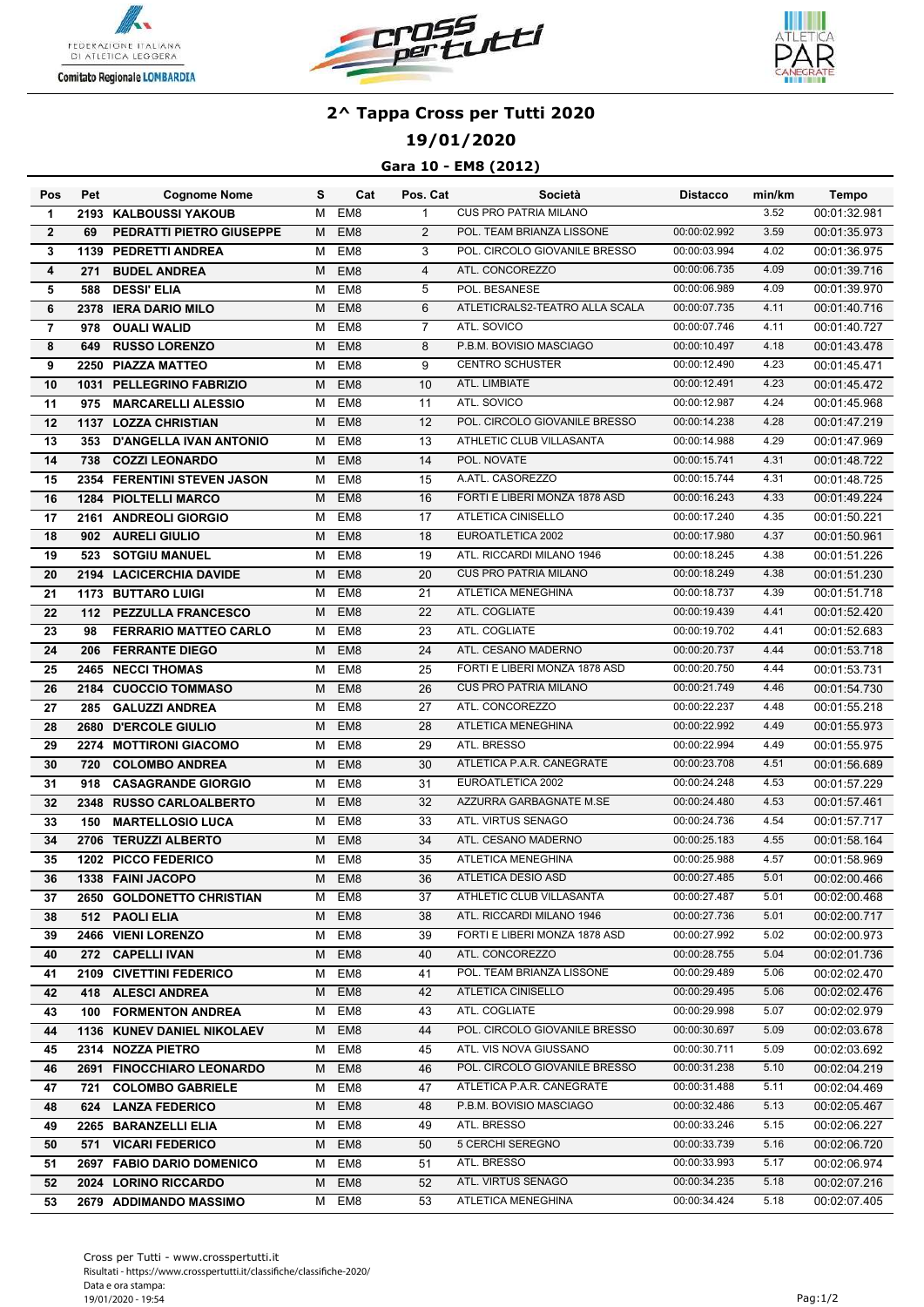





## **19/01/2020**

#### **Gara 10 - EM8 (2012)**

| 54 | 311  | <b>RULLO SIMONE</b>           |   | M EM8           | 54 | ATL. CONCOREZZO               | 00:00:35.724 | 5.21 | 00:02:08.705 |
|----|------|-------------------------------|---|-----------------|----|-------------------------------|--------------|------|--------------|
| 55 | 2701 | <b>QUERCIA MATTIA</b>         | M | EM8             | 55 | <b>CUS PRO PATRIA MILANO</b>  | 00:00:35.726 | 5.21 | 00:02:08.707 |
| 56 | 2486 | <b>NANIA CHRIS SEBASTIANO</b> | M | EM8             | 56 | ATLETICA BIENATE MAGNAGO 1980 | 00:00:36.496 | 5.23 | 00:02:09.477 |
| 57 | 344  | <b>CARTA INDRO</b>            | м | EM8             | 57 | ATHLETIC CLUB VILLASANTA      | 00:00:37.235 | 5.25 | 00:02:10.216 |
| 58 |      | 2108 CIVETTINI MARCO AURELIO  | M | EM8             | 58 | POL. TEAM BRIANZA LISSONE     | 00:00:37.240 | 5.25 | 00:02:10.221 |
| 59 | 607  | <b>BONUOMO VICTOR</b>         | м | EM8             | 59 | P.B.M. BOVISIO MASCIAGO       | 00:00:38.746 | 5.29 | 00:02:11.727 |
| 60 |      | 2515 CERIOTTI LORENZO         | M | EM8             | 60 | N.ATL. ARCONATE               | 00:00:38.984 | 5.29 | 00:02:11.965 |
| 61 |      | 2453 DI MAIO LEONARDO         | M | EM8             | 61 | <b>ATLETICA SEGRATE</b>       | 00:00:39.235 | 5.30 | 00:02:12.216 |
| 62 |      | 2144 DI GIUSEPPE MATTEO       | M | EM8             | 62 | ATHLETIC CLUB VILLASANTA      | 00:00:40.483 | 5.33 | 00:02:13.464 |
| 63 |      | 2128 FEDERICO ALESSANDRO      | м | EM8             | 63 | ATL. CONCOREZZO               | 00:00:41.243 | 5.35 | 00:02:14.224 |
| 64 |      | 2503 DI CEGLIE NICCOLO'       | M | EM8             | 64 | <b>CUS INSUBRIA</b>           | 00:00:42.238 | 5.38 | 00:02:15.219 |
| 65 | 763  | <b>BONAVENTURA CRISTIAN</b>   | м | EM8             | 65 | ATL. VIS NOVA GIUSSANO        | 00:00:42.468 | 5.38 | 00:02:15.449 |
| 66 |      | 1188 IAZZETTI DANIEL          | M | EM8             | 66 | <b>ATLETICA MENEGHINA</b>     | 00:00:43.004 | 5.39 | 00:02:15.985 |
| 67 | 749  | <b>SEDITA EDOARDO</b>         | м | EM8             | 67 | POL. NOVATE                   | 00:00:43.739 | 5.41 | 00:02:16.720 |
| 68 | 2197 | <b>MERCANDALLI ALESSANDRO</b> | M | EM8             | 68 | <b>CUS PRO PATRIA MILANO</b>  | 00:00:44.991 | 5.44 | 00:02:17.972 |
| 69 |      | <b>1191 LUONI RICCARDO</b>    | м | EM8             | 69 | <b>ATLETICA MENEGHINA</b>     | 00:00:45.489 | 5.46 | 00:02:18.470 |
| 70 |      | 2525 PINCELLI THOMAS          | M | EM8             | 70 | N.ATL. ARCONATE               | 00:00:46.235 | 5.48 | 00:02:19.216 |
| 71 | 180  | <b>BERETTA MATTEO</b>         | M | EM8             | 71 | ATL. CESANO MADERNO           | 00:00:46.238 | 5.48 | 00:02:19.219 |
| 72 | 2221 | <b>CACCIATORE DAVIDE</b>      | M | EM8             | 72 | ATL. RICCARDI MILANO 1946     | 00:00:46.488 | 5.48 | 00:02:19.469 |
| 73 |      | 2317 POZZOLI ANDREA           | M | EM8             | 73 | ATL. VIS NOVA GIUSSANO        | 00:00:47.734 | 5.51 | 00:02:20.715 |
| 74 |      | 1038 SORDI RICCARDO           | M | EM8             | 74 | ATL. LIMBIATE                 | 00:00:48.712 | 5.54 | 00:02:21.693 |
| 75 |      | 419 ALFEO JOELE               | М | EM8             | 75 | ATLETICA CINISELLO            | 00:00:51.233 | 6.00 | 00:02:24.214 |
| 76 |      | 1372 MONTENEGRO FRANCESCO     | M | EM <sub>8</sub> | 76 | <b>ATLETICA DESIO ASD</b>     | 00:00:51.241 | 6.00 | 00:02:24.222 |
| 77 |      | 2473 COLOMBO SAMUEL           | M | EM8             | 77 | ATLETICA BIENATE MAGNAGO 1980 | 00:00:52.487 | 6.03 | 00:02:25.468 |
| 78 |      | 2164 MEGNA DANIELE            | M | EM <sub>8</sub> | 78 | <b>ATLETICA CINISELLO</b>     | 00:00:58.483 | 6.18 | 00:02:31.464 |
| 79 | 745  | <b>MONTI PIETRO</b>           |   | M EM8           | 79 | POL. NOVATE                   | 00:01:02.978 | 6.29 | 00:02:35.959 |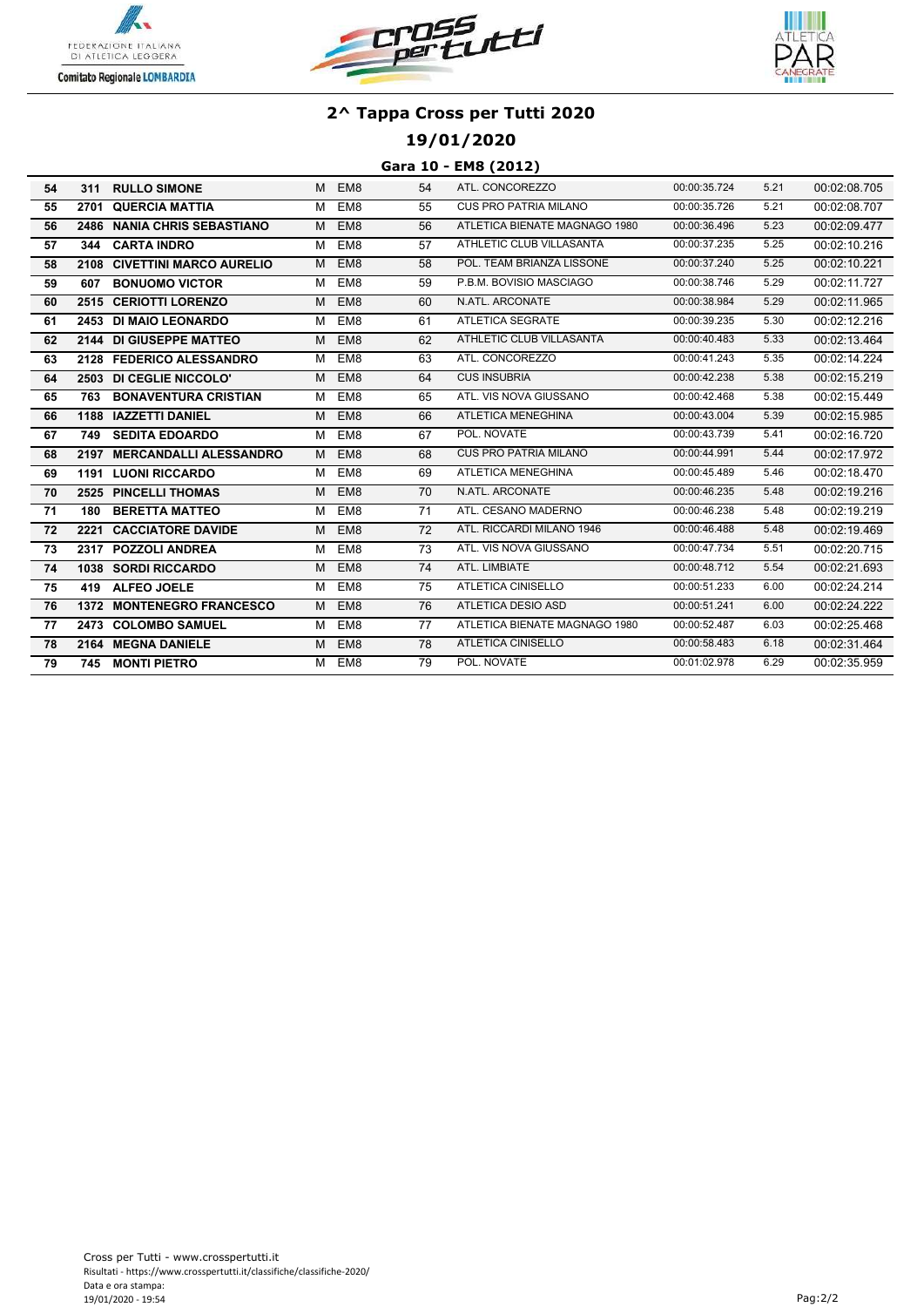





## **19/01/2020**

### **Gara 11 - EF8 (2011)**

| Pos            | Pet  | <b>Cognome Nome</b>               | s  | Cat             | Pos. Cat        | Società                       | Distacco     | min/km | Tempo        |
|----------------|------|-----------------------------------|----|-----------------|-----------------|-------------------------------|--------------|--------|--------------|
| $\mathbf{1}$   | 47   | <b>FORMILLO CARLOTTA</b>          | F  | EF <sub>8</sub> | $\mathbf{1}$    | POL. TEAM BRIANZA LISSONE     |              | 3.54   | 00:01:33.678 |
| $\overline{2}$ |      | <b>1142 SIGNORELLI RITA</b>       | F  | EF <sub>8</sub> | 2               | POL. CIRCOLO GIOVANILE BRESSO | 00:00:01.504 | 3.57   | 00:01:35.182 |
| 3              | 104  | <b>HAMZA NABILA</b>               | F  | EF <sub>8</sub> | 3               | ATL. COGLIATE                 | 00:00:03.749 | 4.03   | 00:01:37.427 |
| 4              |      | 2334 MORELLI CAROLA               | F  | EF <sub>8</sub> | $\overline{4}$  | <b>U.S. SANGIORGESE</b>       | 00:00:05.260 | 4.07   | 00:01:38.938 |
| 5              |      | 2358 ROSSETTI LINDA               | F  | EF <sub>8</sub> | 5               | A.ATL. CASOREZZO              | 00:00:06.502 | 4.10   | 00:01:40.180 |
| 6              |      | 2239 PAGLIUCA GIULIA              | F  | EF <sub>8</sub> | 6               | 5 CERCHI SEREGNO              | 00:00:06.999 | 4.11   | 00:01:40.677 |
| 7              |      | <b>1287 SALA CHIARA TEODOLIND</b> | F  | EF <sub>8</sub> | $\overline{7}$  | FORTI E LIBERI MONZA 1878 ASD | 00:00:07.758 | 4.13   | 00:01:41.436 |
| 8              | 333  | <b>BELLA ADELE</b>                | F  | EF <sub>8</sub> | 8               | ATHLETIC CLUB VILLASANTA      | 00:00:07.761 | 4.13   | 00:01:41.439 |
| 9              | 316  | <b>STRUMI GRETA</b>               | F  | EF <sub>8</sub> | 9               | ATL. CONCOREZZO               | 00:00:08.756 | 4.16   | 00:01:42.434 |
| 10             | 52   | <b>GRIGALIUNAITE ELENA</b>        | F  | EF <sub>8</sub> | 10              | POL. TEAM BRIANZA LISSONE     | 00:00:09.750 | 4.18   | 00:01:43.428 |
| 11             |      | 2246 GARAFFA MARTINA              | F  | EF <sub>8</sub> | 11              | <b>CENTRO SCHUSTER</b>        | 00:00:10.003 | 4.19   | 00:01:43.681 |
| 12             |      | 2355 INVERNIZZI GIULIA            | F  | EF <sub>8</sub> | 12              | A.ATL. CASOREZZO              | 00:00:10.751 | 4.21   | 00:01:44.429 |
| 13             | 351  | <b>D'AGOSTO VIRGINIA</b>          | F  | EF <sub>8</sub> | 13              | ATHLETIC CLUB VILLASANTA      | 00:00:11.760 | 4.23   | 00:01:45.438 |
| 14             | 825  | <b>GENIALE LARA</b>               | F  | EF <sub>8</sub> | 14              | AZZURRA GARBAGNATE M.SE       | 00:00:12.498 | 4.25   | 00:01:46.176 |
| 15             |      | <b>2244 CANTONI VERONICA</b>      | F  | EF <sub>8</sub> | 15              | <b>CENTRO SCHUSTER</b>        | 00:00:13.248 | 4.27   | 00:01:46.926 |
| 16             |      | 537 BRASCA ALESSIA                | F  | EF <sub>8</sub> | 16              | 5 CERCHI SEREGNO              | 00:00:14.507 | 4.30   | 00:01:48.185 |
| 17             | 676  | <b>FANZEL VIVIANA</b>             | F  | EF <sub>8</sub> | 17              | G.S.A. BRUGHERIO              | 00:00:14.996 | 4.31   | 00:01:48.674 |
| 18             | 973  | <b>FUMAGALLI MAGDA</b>            | F  | EF <sub>8</sub> | 18              | ATL. SOVICO                   | 00:00:15.745 | 4.33   | 00:01:49.423 |
| 19             |      | <b>2474 CONTATI MARTINA</b>       | F  | EF <sub>8</sub> | 19              | ATLETICA BIENATE MAGNAGO 1980 | 00:00:15.747 | 4.33   | 00:01:49.425 |
| 20             |      | 2272 LUI MARTINA                  | F  | EF <sub>8</sub> | 20              | ATL. BRESSO                   | 00:00:16.505 | 4.35   | 00:01:50.183 |
| 21             | 89   | <b>BATTISTINI MARGHERITA</b>      | F  | EF <sub>8</sub> | 21              | ATL. COGLIATE                 | 00:00:17     | 4.36   | 00:01:50.678 |
| 22             |      | 2243 BAVONI ARIANNA               | F  | EF <sub>8</sub> | 22              | <b>CENTRO SCHUSTER</b>        | 00:00:18.499 | 4.40   | 00:01:52.177 |
| 23             |      | 2447 RICCI BITTI MATILDE          | F  | EF <sub>8</sub> | 23              | RICCARDI ACADEMY ASD          | 00:00:19.503 | 4.42   | 00:01:53.181 |
| 24             |      | 1310 BIFFI CAMILLA                | F  | EF <sub>8</sub> | 24              | ATLETICA DESIO ASD            | 00:00:20.250 | 4.44   | 00:01:53.928 |
| 25             | 152  | <b>MONTI ELINE</b>                | F  | EF <sub>8</sub> | 25              | ATL. VIRTUS SENAGO            | 00:00:20.498 | 4.45   | 00:01:54.176 |
| 26             | 927  | <b>DI BERNARDO SARA</b>           | F  | EF <sub>8</sub> | 26              | EUROATLETICA 2002             | 00:00:21.007 | 4.46   | 00:01:54.685 |
| 27             |      | 1993 SOLI GAIA                    | F  | EF <sub>8</sub> | $\overline{27}$ | P.B.M. BOVISIO MASCIAGO       | 00:00:21.499 | 4.47   | 00:01:55.177 |
| 28             | 178  | <b>BECK ANNA</b>                  | F  | EF <sub>8</sub> | 28              | ATL. CESANO MADERNO           | 00:00:21.748 | 4.48   | 00:01:55.426 |
| 29             | 107  | <b>IORDA SOFIA</b>                | F  | EF <sub>8</sub> | 29              | ATL. COGLIATE                 | 00:00:21.750 | 4.48   | 00:01:55.428 |
| 30             | 1155 | <b>RINAUDO NICOLE</b>             | F  | EF <sub>8</sub> | 30              | <b>LA FENICE</b>              | 00:00:21.758 | 4.48   | 00:01:55.436 |
| 31             | 185  | <b>BOTTACIN ARIANNA</b>           | F  | EF <sub>8</sub> | 31              | ATL. CESANO MADERNO           | 00:00:22     | 4.49   | 00:01:55.678 |
| 32             | 851  | <b>DANESINI IRIS</b>              | F  | EF <sub>8</sub> | 32              | ASPES SSD RL                  | 00:00:22.487 | 4.50   | 00:01:56.165 |
| 33             | 161  | <b>ROSSETTI SILVIA</b>            | F  | EF <sub>8</sub> | 33              | ATL. VIRTUS SENAGO            | 00:00:22.703 | 4.50   | 00:01:56.381 |
| 34             |      | 2652 BERTOLINI CARLOTTA           | F  | EF <sub>8</sub> | 34              | ATHLETIC CLUB VILLASANTA      | 00:00:23.003 | 4.51   | 00:01:56.681 |
| 35             |      | <b>148 LUSHA SOFIA</b>            | F  | EF <sub>8</sub> | 35              | ATL. VIRTUS SENAGO            | 00:00:23.204 | 4.52   | 00:01:56.882 |
| 36             |      | 1317 CANEVARI CHIARA              |    | F EF8           | 36              | ATLETICA DESIO ASD            | 00:00:24.243 | 4.54   | 00:01:57.921 |
| 37             |      | <b>1412 OPPICI FRANCESCA</b>      |    | F EF8           | 37              | ATLETICA BIENATE MAGNAGO 1980 | 00:00:25.257 | 4.57   | 00:01:58.935 |
| 38             |      | 646 RIPAMONTI ILARIA              |    | F EF8           | 38              | P.B.M. BOVISIO MASCIAGO       | 00:00:25.494 | 4.57   | 00:01:59.172 |
| 39             |      | 2664 CATTANEO FEDERICA            | F. | EF8             | 39              | N.ATL. ARCONATE               | 00:00:26.498 | 5.00   | 00:02:00.176 |
| 40             |      | 854 ELLI BENEDETTA                | F. | EF <sub>8</sub> | 40              | ASPES SSD RL                  | 00:00:27.251 | 5.02   | 00:02:00.929 |
| 41             |      | 130 BRIOSCHI ERICA                |    | F EF8           | 41              | ATL. VIRTUS SENAGO            | 00:00:28.248 | 5.04   | 00:02:01.926 |
| 42             |      | 375 MAGNI IRENE                   | F. | EF <sub>8</sub> | 42              | ATHLETIC CLUB VILLASANTA      | 00:00:29.497 | 5.07   | 00:02:03.175 |
| 43             |      | 2088 BACCIOCCHI CAMILLA           |    | F EF8           | 43              | ATLETICA MENEGHINA            | 00:00:30.002 | 5.09   | 00:02:03.680 |
| 44             |      | 2360 VITA MARTINA                 |    | F EF8           | 44              | A.ATL. CASOREZZO              | 00:00:30.497 | 5.10   | 00:02:04.175 |
| 45             |      | 2469 BELLARIA MICHELA             |    | F EF8           | 45              | ATLETICA BIENATE MAGNAGO 1980 | 00:00:31     | 5.11   | 00:02:04.678 |
| 46             |      | 556 PIAZZA EMMA                   |    | F EF8           | 46              | 5 CERCHI SEREGNO              | 00:00:32.002 | 5.14   | 00:02:05.680 |
| 47             |      | 202 COSCA ALICE                   |    | F EF8           | 47              | ATL. CESANO MADERNO           | 00:00:32.259 | 5.14   | 00:02:05.937 |
| 48             |      | 111 NAHAL SOFIA                   |    | F EF8           | 48              | ATL. COGLIATE                 | 00:00:34.256 | 5.19   | 00:02:07.934 |
| 49             |      | <b>144 GIANOTTI LIVIA STELLA</b>  | F. | EF8             | 49              | ATL. VIRTUS SENAGO            | 00:00:35.258 | 5.22   | 00:02:08.936 |
| 50             |      | 395 RAGUZZI ALESSIA               | F. | EF <sub>8</sub> | 50              | ATHLETIC CLUB VILLASANTA      | 00:00:36.498 | 5.25   | 00:02:10.176 |
| 51             | 804  | <b>ZAPPA ELISA</b>                | F. | EF8             | 51              | ATL. VIS NOVA GIUSSANO        | 00:00:37.002 | 5.26   | 00:02:10.680 |
| 52             |      | 2408 MACCARONE GIULIA             | F. | EF <sub>8</sub> | 52              | ATLETICA MENEGHINA            | 00:00:37.501 | 5.27   | 00:02:11.179 |
| 53             |      | <b>1357 IMBRICI LUDOVICA</b>      | F. | EF8             | 53              | ATLETICA DESIO ASD            | 00:00:39.506 | 5.32   | 00:02:13.184 |
|                |      |                                   |    |                 |                 |                               |              |        |              |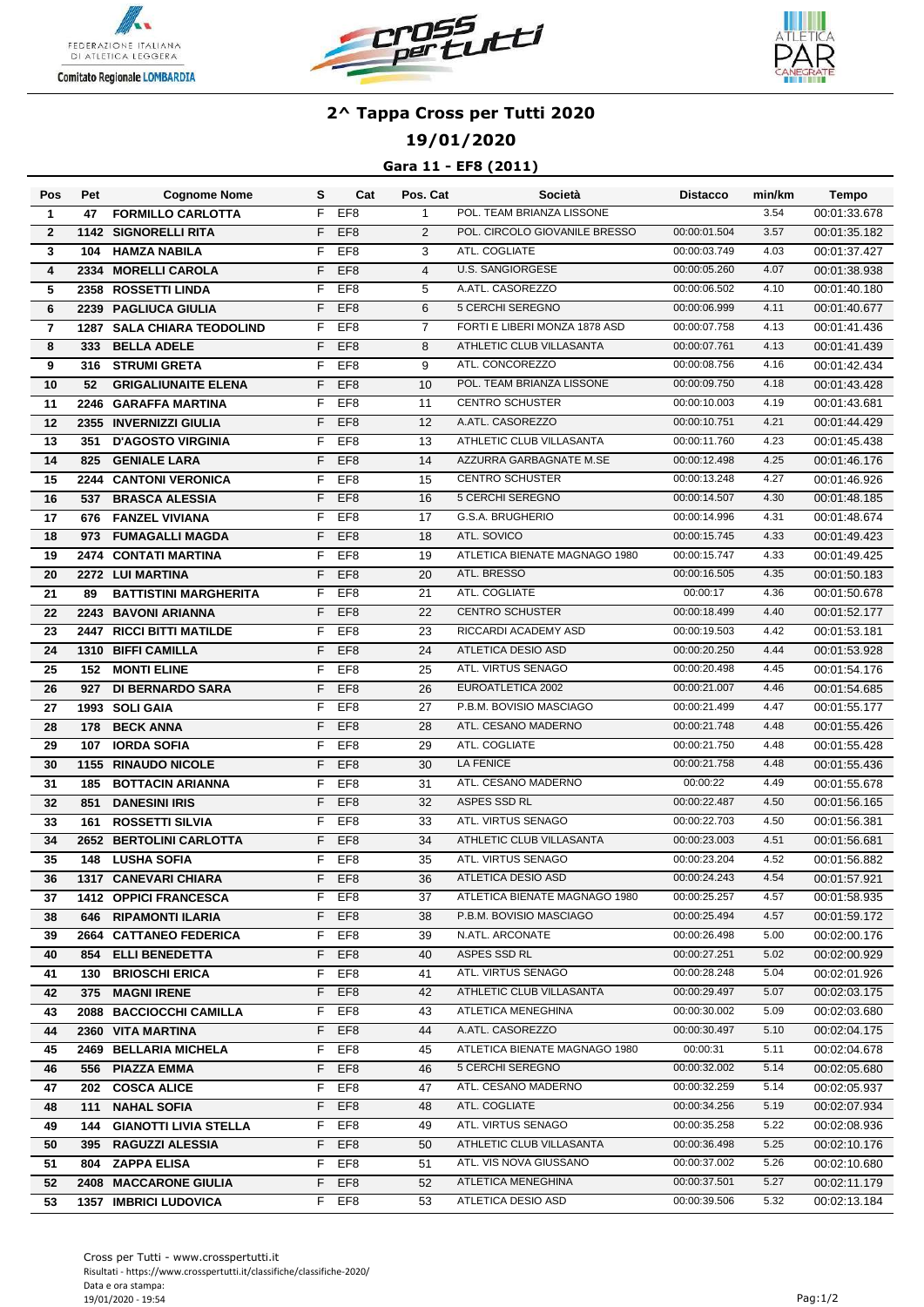





## **19/01/2020**

### **Gara 11 - EF8 (2011)**

| 54 | <b>SANTAGATI CLARA</b><br>2531 | EF <sub>8</sub> | 54 | N.ATL. ARCONATE               | 00:00:42.494 | 5.40 | 00:02:16.172 |
|----|--------------------------------|-----------------|----|-------------------------------|--------------|------|--------------|
| 55 | <b>FERRARI GIORGIA</b><br>247  | EF8             | 55 | ATLETICA BIENATE MAGNAGO 1980 | 00:00:46.743 | 5.51 | 00:02:20.421 |
| 56 | <b>BIFFI VALENTINA</b><br>1129 | EF <sub>8</sub> | 56 | POL. CIRCOLO GIOVANILE BRESSO | 00:00:49.744 | 5.58 | 00:02:23.422 |
|    | PEZZI ZOE<br>2522              | EF <sub>8</sub> | 57 | N.ATL. ARCONATE               | 00:00:55.242 | 6.12 | 00:02:28.920 |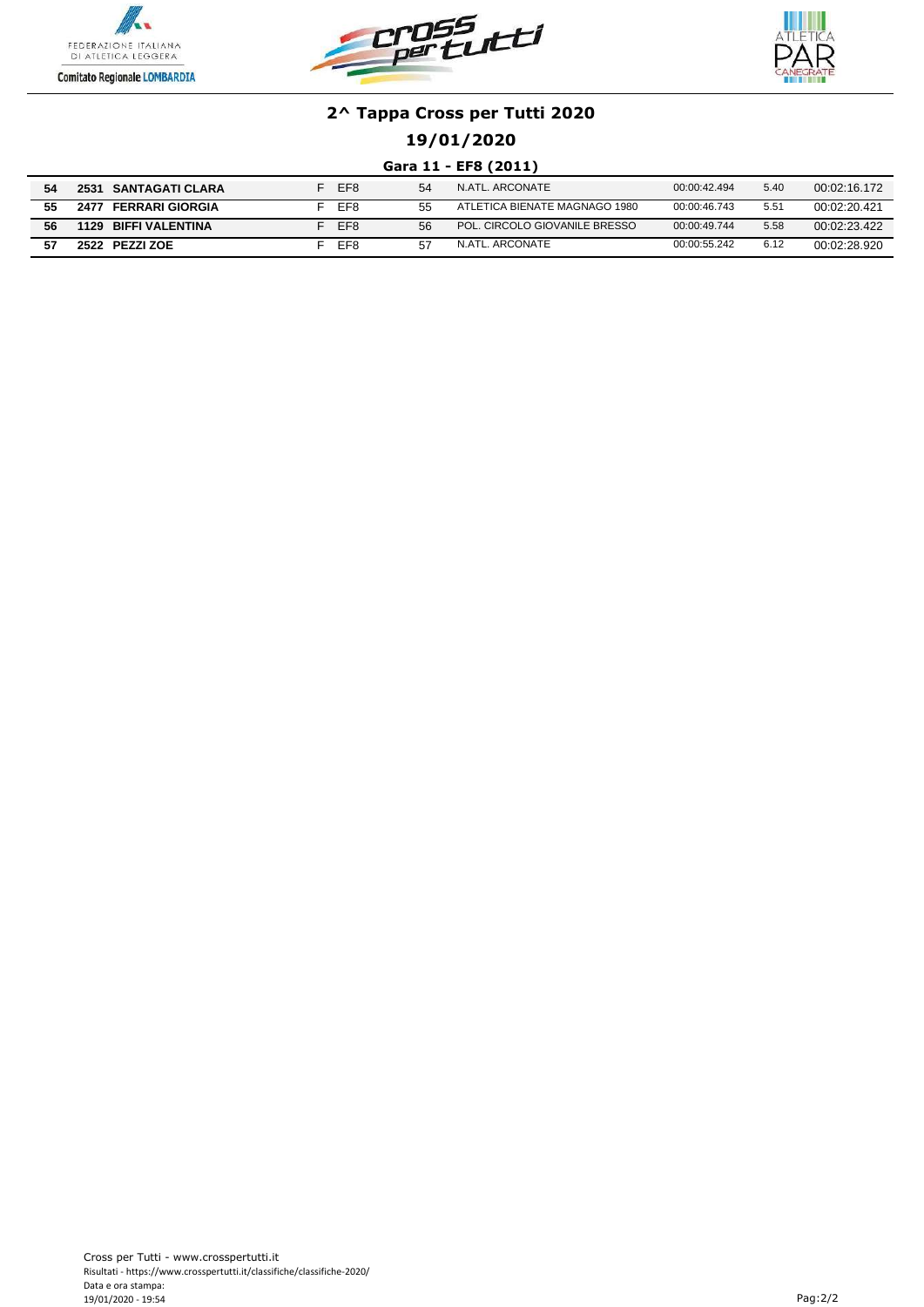





### **19/01/2020**

### **Gara 12 - EM8 (2011)**

| Pos                     | Pet  | <b>Cognome Nome</b>                | s | Cat             | Pos. Cat       | Società                        | <b>Distacco</b> | min/km | Tempo        |
|-------------------------|------|------------------------------------|---|-----------------|----------------|--------------------------------|-----------------|--------|--------------|
| $\mathbf{1}$            | 146  | <b>IACOBONI FEDERICO</b>           | M | EM <sub>8</sub> | $\mathbf{1}$   | ATL. VIRTUS SENAGO             |                 | 3.42   | 00:01:28.905 |
| $\mathbf{2}$            | 64   | <b>MUTTI EDOARDO</b>               | M | EM <sub>8</sub> | 2              | POL. TEAM BRIANZA LISSONE      | 00:00:00.750    | 3.44   | 00:01:29.655 |
| 3                       | 891  | <b>MANGONE FILIPPO</b>             | M | EM8             | 3              | ATL. MUGGIO`                   | 00:00:02.250    | 3.47   | 00:01:31.155 |
| 4                       | 819  | <b>CIMBRO ANDREA</b>               | M | EM <sub>8</sub> | $\overline{4}$ | AZZURRA GARBAGNATE M.SE        | 00:00:03.500    | 3.51   | 00:01:32.405 |
| 5                       | 2708 | <b>BRAIDA RICCARDO NICOLO'</b>     | M | EM <sub>8</sub> | 5              | <b>CENTRO SCHUSTER</b>         | 00:00:04.252    | 3.52   | 00:01:33.157 |
| 6                       | 2399 | <b>ANTONELLI MARTYN</b>            | M | EM <sub>8</sub> | 6              | ATLETICA MENEGHINA             | 00:00:04.508    | 3.53   | 00:01:33.413 |
| $\overline{\mathbf{r}}$ | 94   | <b>CATTANEO RICCARDO</b>           | м | EM8             | 7              | ATL. COGLIATE                  | 00:00:06.751    | 3.59   | 00:01:35.656 |
| 8                       | 289  | <b>LEONI MARCO</b>                 | M | EM <sub>8</sub> | 8              | ATL. CONCOREZZO                | 00:00:08.752    | 4.04   | 00:01:37.657 |
| 9                       | 509  | <b>MISEROCCHI OLIVER</b>           | M | EM <sub>8</sub> | 9              | ATL. RICCARDI MILANO 1946      | 00:00:10.504    | 4.08   | 00:01:39.409 |
| 10                      |      | <b>1269 CASTALDO NICHOLAS</b>      | M | EM <sub>8</sub> | 10             | FORTI E LIBERI MONZA 1878 ASD  | 00:00:10.763    | 4.09   | 00:01:39.668 |
| 11                      | 829  | <b>MORONI WILLIAM DANIELE</b>      | м | EM <sub>8</sub> | 11             | AZZURRA GARBAGNATE M.SE        | 00:00:11.002    | 4.09   | 00:01:39.907 |
| 12                      |      | 1019 FRANZETTI PIETRO              | M | EM <sub>8</sub> | 12             | ATL. LIMBIATE                  | 00:00:12.255    | 4.12   | 00:01:41.160 |
| 13                      | 331  | <b>AMATO EVAN</b>                  | м | EM8             | 13             | ATHLETIC CLUB VILLASANTA       | 00:00:13.001    | 4.14   | 00:01:41.906 |
| 14                      | 485  | <b>BOETER MAXIMILIAN</b>           | M | EM <sub>8</sub> | 14             | ATL. RICCARDI MILANO 1946      | 00:00:13.007    | 4.14   | 00:01:41.912 |
| 15                      |      | 1232 MILIA MATTIA                  | м | EM8             | 15             | @TLETICA MEDA 014              | 00:00:13.254    | 4.15   | 00:01:42.159 |
| 16                      | 319  | <b>TRICARICO MATTEO</b>            | M | EM <sub>8</sub> | 16             | ATL. CONCOREZZO                | 00:00:13.505    | 4.16   | 00:01:42.410 |
| 17                      | 378  | <b>MANARA ANDREA</b>               | м | EM <sub>8</sub> | 17             | ATHLETIC CLUB VILLASANTA       | 00:00:13.761    | 4.16   | 00:01:42.666 |
| 18                      | 636  | <b>ORIZIO GIACOMO</b>              | M | EM <sub>8</sub> | 18             | P.B.M. BOVISIO MASCIAGO        | 00:00:14.251    | 4.17   | 00:01:43.156 |
| 19                      | 725  | <b>GUANZIROLI GASPAR</b>           | м | EM <sub>8</sub> | 19             | ATLETICA P.A.R. CANEGRATE      | 00:00:14.517    | 4.18   | 00:01:43.422 |
| 20                      |      | 2249 PAGNI FEDEERICO               | M | EM <sub>8</sub> | 20             | <b>CENTRO SCHUSTER</b>         | 00:00:15.510    | 4.21   | 00:01:44.415 |
| 21                      |      | 2279 OMINI ANDREA                  | M | EM8             | 21             | ATL. BRESSO                    | 00:00:15.755    | 4.21   | 00:01:44.660 |
| $\overline{22}$         |      | 2293 CITTERIO GIORGIO              | M | EM <sub>8</sub> | 22             | AICS ATL. BIASSONO             | 00:00:16.002    | 4.22   | 00:01:44.907 |
| 23                      | 204  | <b>FARINA MATTIA</b>               | M | EM <sub>8</sub> | 23             | ATL. CESANO MADERNO            | 00:00:16.762    | 4.24   | 00:01:45.667 |
| 24                      |      | 2252 SEREMES DARIO                 | M | EM <sub>8</sub> | 24             | <b>CENTRO SCHUSTER</b>         | 00:00:16.768    | 4.24   | 00:01:45.673 |
| $\overline{25}$         |      | 1025 LUZZINI IVAN                  | м | EM8             | 25             | ATL. LIMBIATE                  | 00:00:17.261    | 4.25   | 00:01:46.166 |
| 26                      | 116  | <b>VERALDI RICCARDO</b>            | M | EM <sub>8</sub> | 26             | ATL. COGLIATE                  | 00:00:17.266    | 4.25   | 00:01:46.171 |
| 27                      | 785  | <b>FORCOLIN FRANCESCO</b>          | M | EM <sub>8</sub> | 27             | ATL. VIS NOVA GIUSSANO         | 00:00:18.509    | 4.28   | 00:01:47.414 |
| 28                      |      | 2712 MAGNANI SAMUELE               | M | EM <sub>8</sub> | 28             | ATL. RICCARDI MILANO 1946      | 00:00:20.003    | 4.32   | 00:01:48.908 |
| 29                      |      | <b>1363 MARIANI ACHILLE</b>        | M | EM <sub>8</sub> | 29             | ATLETICA DESIO ASD             | 00:00:20.006    | 4.32   | 00:01:48.911 |
| 30                      | 782  | <b>D'ANGELO ALESSANDRO</b>         | M | EM <sub>8</sub> | 30             | ATL. VIS NOVA GIUSSANO         | 00:00:20.506    | 4.33   | 00:01:49.411 |
| 31                      |      | 2478 FLORIS FABRIZIO               | м | EM8             | 31             | ATLETICA BIENATE MAGNAGO 1980  | 00:00:20.944    | 4.34   | 00:01:49.849 |
| 32                      |      | 2253 ZAPPAROLI FRANCESCO           | M | EM <sub>8</sub> | 32             | <b>CENTRO SCHUSTER</b>         | 00:00:20.949    | 4.34   | 00:01:49.854 |
| 33                      | 113  | <b>RESNATI NICOLO</b>              | M | EM <sub>8</sub> | 33             | ATL. COGLIATE                  | 00:00:20.950    | 4.34   | 00:01:49.855 |
| 34                      |      | 2476 D'ERRICO ETTORE               | M | EM <sub>8</sub> | 34             | ATLETICA BIENATE MAGNAGO 1980  | 00:00:22.021    | 4.37   | 00:01:50.926 |
| 35                      | 781  | <b>CORTI SIMONE</b>                | м | EM <sub>8</sub> | 35             | ATL. VIS NOVA GIUSSANO         | 00:00:22.251    | 4.37   | 00:01:51.156 |
| 36                      |      | 1017 FERLI MATTIA                  |   | M EM8           | 36             | ATL. LIMBIATE                  | 00:00:22.252    | 4.37   | 00:01:51.157 |
| 37                      |      | 2442 DEL VICARIO EDOARDO           | M | EM8             | 37             | RICCARDI ACADEMY ASD           | 00:00:22.752    | 4.39   | 00:01:51.657 |
| 38                      |      | 1315 BROGGI ANDREA SIMONE          | M | EM8             | 38             | ATLETICA DESIO ASD             | 00:00:23.505    | 4.41   | 00:01:52.410 |
| 39                      |      | <b>1421 CURIONI NICOLO' ANDREA</b> | M | EM8             | 39             | AICS ATL. BIASSONO             | 00:00:24.251    | 4.42   | 00:01:53.156 |
| 40                      |      | 110 MARCHIORI GIOVANNI             | M | EM8             | 40             | ATL. COGLIATE                  | 00:00:24.505    | 4.43   | 00:01:53.410 |
| 41                      |      | <b>1246 CROCIONI LEONARDO</b>      | M | EM8             | 41             | RICCARDI ACADEMY ASD           | 00:00:24.752    | 4.44   | 00:01:53.657 |
| 42                      |      | 1135 ERRIQUEZ FEDERICO LEO         | M | EM <sub>8</sub> | 42             | POL. CIRCOLO GIOVANILE BRESSO  | 00:00:25.004    | 4.44   | 00:01:53.909 |
| 43                      |      | 1356 HARRAK YAHYA ROBERTO          | M | EM8             | 43             | ATLETICA DESIO ASD             | 00:00:25.259    | 4.45   | 00:01:54.164 |
| 44                      |      | 957 TIANO TOMMASO                  | M | EM8             | 44             | EUROATLETICA 2002              | 00:00:25.751    | 4.46   | 00:01:54.656 |
| 45                      |      | <b>1300 AMEHOU TIMOTHY</b>         | М | EM8             | 45             | ATLETICA DESIO ASD             | 00:00:25.754    | 4.46   | 00:01:54.659 |
| 46                      | 442  | <b>SOLONI PIETRO</b>               | М | EM <sub>8</sub> | 46             | ATLETICA CINISELLO             | 00:00:26.229    | 4.47   | 00:01:55.134 |
| 47                      | 493  | <b>DITRANI JACOPO</b>              | м | EM8             | 47             | ATL. RICCARDI MILANO 1946      | 00:00:26.466    | 4.48   | 00:01:55.371 |
| 48                      |      | 2328 COLOMBO LORENZO FLAVIO        | м | EM <sub>8</sub> | 48             | U.S. SANGIORGESE               | 00:00:26.468    | 4.48   | 00:01:55.373 |
| 49                      |      | <b>789 GATTI PIETRO</b>            | M | EM8             | 49             | ATL. VIS NOVA GIUSSANO         | 00:00:26.757    | 4.49   | 00:01:55.662 |
| 50                      |      | 2379 IERA SHANE DIEGO              | M | EM8             | 50             | ATLETICRALS2-TEATRO ALLA SCALA | 00:00:27.006    | 4.49   | 00:01:55.911 |
| 51                      |      | 1209 SORANO ANDREA                 | м | EM8             | 51             | ATLETICA MENEGHINA             | 00:00:27.013    | 4.49   | 00:01:55.918 |
| 52                      |      | 1399 TANZI LEON                    | М | EM8             | 52             | ATLETICA DESIO ASD             | 00:00:27.697    | 4.51   | 00:01:56.602 |
| 53                      |      | 2513 BANDERA LORENZO               | м | EM8             | 53             | N.ATL. ARCONATE                | 00:00:28.005    | 4.52   | 00:01:56.910 |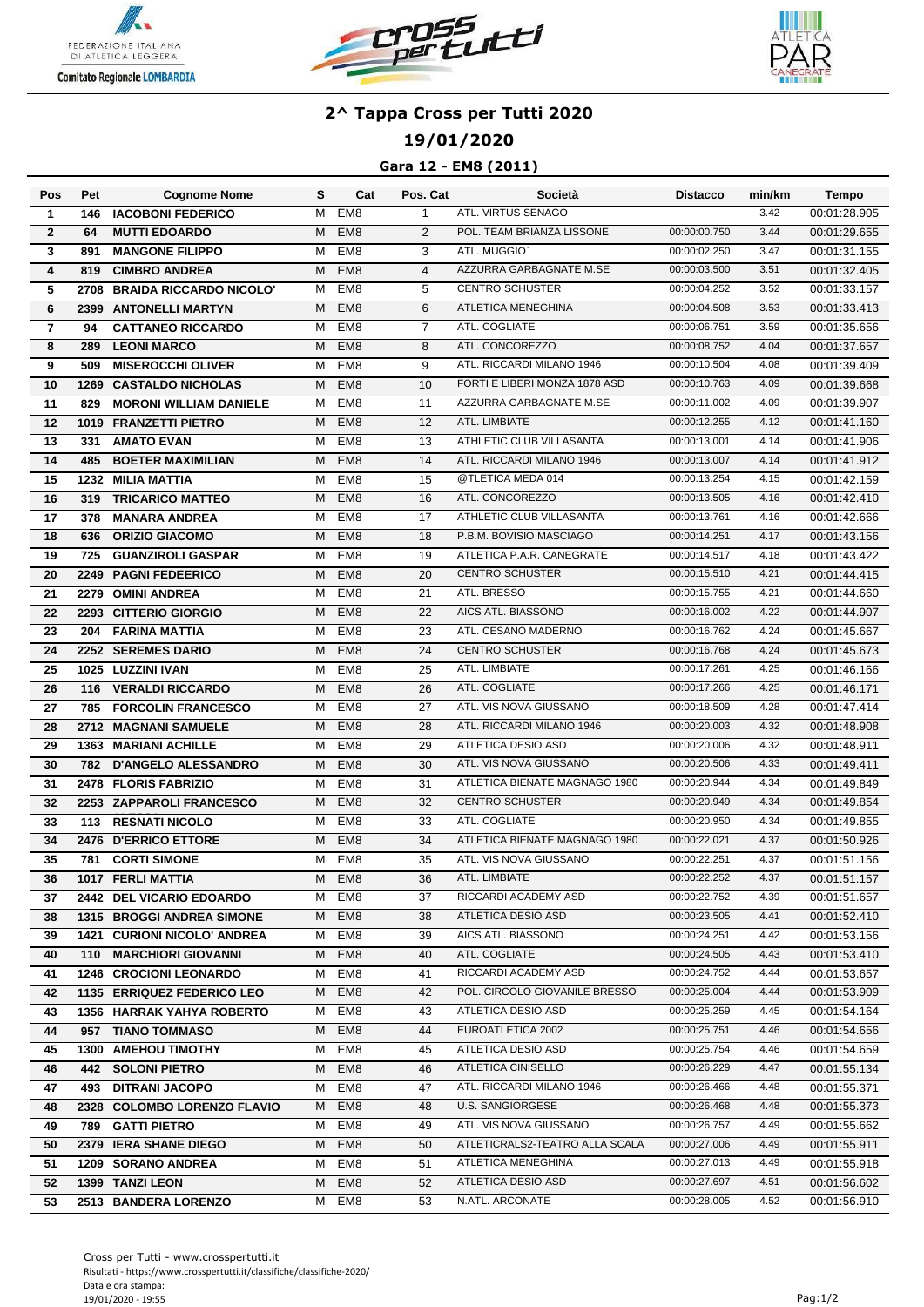





## **19/01/2020**

#### **Gara 12 - EM8 (2011)**

| 54              | 18   | <b>AROSIO MATTEO</b>           |   | M EM8           | 54 | POL. TEAM BRIANZA LISSONE     | 00:00:28.262 | 4.52 | 00:01:57.167 |
|-----------------|------|--------------------------------|---|-----------------|----|-------------------------------|--------------|------|--------------|
| 55              |      | <b>1131 COSTANTINO ANDREA</b>  | м | EM <sub>8</sub> | 55 | POL. CIRCOLO GIOVANILE BRESSO | 00:00:28.754 | 4.54 | 00:01:57.659 |
| 56              |      | 2709 SANTORELLI NICOLO'        | м | EM <sub>8</sub> | 56 | U.S. A.CASATI ATL.            | 00:00:29.292 | 4.55 | 00:01:58.197 |
| 57              |      | 2675 Celano Daniel             | м | EM <sub>8</sub> | 57 | AICS ATL. BIASSONO            | 00:00:29.313 | 4.55 | 00:01:58.218 |
| 58              | 36   | <b>CITTERIO LORENZO</b>        | M | EM <sub>8</sub> | 58 | POL. TEAM BRIANZA LISSONE     | 00:00:29.315 | 4.55 | 00:01:58.220 |
| 59              |      | 2526 PORTA DANIELE             | м | EM <sub>8</sub> | 59 | N.ATL. ARCONATE               | 00:00:29.558 | 4.56 | 00:01:58.463 |
| 60              | 776  | <b>COLOMBO MICHELE</b>         | М | EM <sub>8</sub> | 60 | ATL. VIS NOVA GIUSSANO        | 00:00:30.502 | 4.58 | 00:01:59.407 |
| 61              |      | 1026 MANTICA FILIPPO           | М | EM <sub>8</sub> | 61 | ATL. LIMBIATE                 | 00:00:30.730 | 4.59 | 00:01:59.635 |
| 62              |      | 1029 MINGACCI FRANCESCO        | M | EM <sub>8</sub> | 62 | ATL. LIMBIATE                 | 00:00:31.258 | 5.00 | 00:02:00.163 |
| 63              | 85   | <b>VEZZINI MANUEL</b>          | м | EM <sub>8</sub> | 63 | POL. TEAM BRIANZA LISSONE     | 00:00:31.503 | 5.01 | 00:02:00.408 |
| 64              | 626  | LIOTTA NATHAN                  | м | EM <sub>8</sub> | 64 | P.B.M. BOVISIO MASCIAGO       | 00:00:31.759 | 5.01 | 00:02:00.664 |
| 65              |      | <b>700 SECCHI DAVIDE</b>       | М | EM8             | 65 | G.S.A. BRUGHERIO              | 00:00:31.993 | 5.02 | 00:02:00.898 |
| 66              |      | 2247 MACCARINI MATTEO          | М | EM <sub>8</sub> | 66 | <b>CENTRO SCHUSTER</b>        | 00:00:32.233 | 5.02 | 00:02:01.138 |
| 67              |      | <b>1377 NAVARRA MARCO</b>      | м | EM8             | 67 | ATLETICA DESIO ASD            | 00:00:32.756 | 5.04 | 00:02:01.661 |
| 68              | 338  | <b>BOSATELLI EMANUELE</b>      | M | EM <sub>8</sub> | 68 | ATHLETIC CLUB VILLASANTA      | 00:00:32.867 | 5.04 | 00:02:01.772 |
| 69              | 814  | <b>BORZONE MATTEO</b>          | м | EM <sub>8</sub> | 69 | AZZURRA GARBAGNATE M.SE       | 00:00:32.875 | 5.04 | 00:02:01.780 |
| 70              |      | 2118 SOMMARIVA GABRIELE        | М | EM <sub>8</sub> | 70 | POL. TEAM BRIANZA LISSONE     | 00:00:33     | 5.04 | 00:02:01.905 |
| 71              | 604  | <b>ANTINORI LORENZO</b>        | м | EM8             | 71 | P.B.M. BOVISIO MASCIAGO       | 00:00:33.507 | 5.06 | 00:02:02.412 |
| 72              |      | 1427 RENZI GABRIELE            | M | EM <sub>8</sub> | 72 | AICS ATL. BIASSONO            | 00:00:34.007 | 5.07 | 00:02:02.912 |
| 73              |      | 2295 MAGNI EMANUELE            | М | EM <sub>8</sub> | 73 | AICS ATL. BIASSONO            | 00:00:34.206 | 5.07 | 00:02:03.111 |
| 74              |      | 2404 BORIN GIORGIO             | M | EM <sub>8</sub> | 74 | ATLETICA MENEGHINA            | 00:00:34.466 | 5.08 | 00:02:03.371 |
| 75              | 688  | <b>LONGONI JACOPO</b>          | м | EM <sub>8</sub> | 75 | G.S.A. BRUGHERIO              | 00:00:35     | 5.09 | 00:02:03.905 |
| 76              |      | 2713 BALDANZI NICOLO           | М | EM <sub>8</sub> | 76 | ATLETICA MENEGHINA            | 00:00:35.261 | 5.10 | 00:02:04.166 |
| 77              | 117  | <b>ZIBRA MATTIA</b>            | М | EM8             | 77 | ATL. COGLIATE                 | 00:00:35.508 | 5.11 | 00:02:04.413 |
| 78              | 286  | <b>GAVIRAGHI MICHELE</b>       | М | EM <sub>8</sub> | 78 | ATL. CONCOREZZO               | 00:00:37.263 | 5.15 | 00:02:06.168 |
| $\overline{79}$ |      | 2311 IRACI FRANCESCO           | M | EM <sub>8</sub> | 79 | NUOVA ATLETICA ASTRO          | 00:00:37.758 | 5.16 | 00:02:06.663 |
| 80              |      | 2238 LANGELLA FILIPPO          | M | EM <sub>8</sub> | 80 | 5 CERCHI SEREGNO              | 00:00:37.763 | 5.16 | 00:02:06.668 |
| 81              | 292  | <b>MAGNI LEONARDO</b>          | М | EM <sub>8</sub> | 81 | ATL. CONCOREZZO               | 00:00:38.759 | 5.19 | 00:02:07.664 |
| 82              | 2129 | <b>MAINELLA MATTEO</b>         | M | EM <sub>8</sub> | 82 | ATL. CONCOREZZO               | 00:00:39.265 | 5.20 | 00:02:08.170 |
| 83              |      | <b>1407 ZACCARIA SAMUELE</b>   | М | EM <sub>8</sub> | 83 | ATLETICA DESIO ASD            | 00:00:39.759 | 5.21 | 00:02:08.664 |
| 84              |      | 1346 FISCO FEDERICO            | M | EM <sub>8</sub> | 84 | ATLETICA DESIO ASD            | 00:00:40.254 | 5.22 | 00:02:09.159 |
| 85              | 533  | <b>BISON FRANCESCO</b>         | M | EM <sub>8</sub> | 85 | 5 CERCHI SEREGNO              | 00:00:40.257 | 5.22 | 00:02:09.162 |
| 86              | 60   | <b>MASUTTI MATTIA</b>          | M | EM <sub>8</sub> | 86 | POL. TEAM BRIANZA LISSONE     | 00:00:40.262 | 5.22 | 00:02:09.167 |
| 87              |      | 1035 SELMI FABIO               | М | EM <sub>8</sub> | 87 | ATL. LIMBIATE                 | 00:00:41.264 | 5.25 | 00:02:10.169 |
| 88              |      | 2470 CALLONI GIOELE            | м | EM <sub>8</sub> | 88 | ATLETICA BIENATE MAGNAGO 1980 | 00:00:41.758 | 5.26 | 00:02:10.663 |
| 89              |      | 895 SANNA NICOLO'              | м | EM <sub>8</sub> | 89 | ATL. MUGGIO`                  | 00:00:42.214 | 5.27 | 00:02:11.119 |
| 90              |      | 2357 RISPOLI SAMUELE           | M | EM <sub>8</sub> | 90 | A.ATL. CASOREZZO              | 00:00:43.255 | 5.30 | 00:02:12.160 |
| 91              |      | 2189 FONTANA FILIPPO           | м | EM8             | 91 | <b>CUS PRO PATRIA MILANO</b>  | 00:00:47.498 | 5.41 | 00:02:16.403 |
| 92              |      | 2471 CARCELLO MATTEO           | М | EM <sub>8</sub> | 92 | ATLETICA BIENATE MAGNAGO 1980 | 00:00:47.758 | 5.41 | 00:02:16.663 |
| 93              |      | 2653 ALDIRI NICCOLO'           | M | EM <sub>8</sub> | 93 | ATHLETIC CLUB VILLASANTA      | 00:00:49.749 | 5.46 | 00:02:18.654 |
| 94              |      | 2479 GIACOMELLO FILIPPO        | M | EM <sub>8</sub> | 94 | ATLETICA BIENATE MAGNAGO 1980 | 00:00:49.753 | 5.46 | 00:02:18.658 |
| 95              |      | 2489 RIMOLDI ANDREA            | M | EM <sub>8</sub> | 95 | ATLETICA BIENATE MAGNAGO 1980 | 00:00:52.001 | 5.52 | 00:02:20.906 |
| 96              |      | <b>1405 VISCARDI FRANCESCO</b> | M | EM <sub>8</sub> | 96 | ATLETICA DESIO ASD            | 00:01:02.499 | 6.18 | 00:02:31.404 |
| 97              |      | 1388 ROSSI ANGELO              | М | EM8             | 97 | ATLETICA DESIO ASD            | 00:01:03.498 | 6.21 | 00:02:32.403 |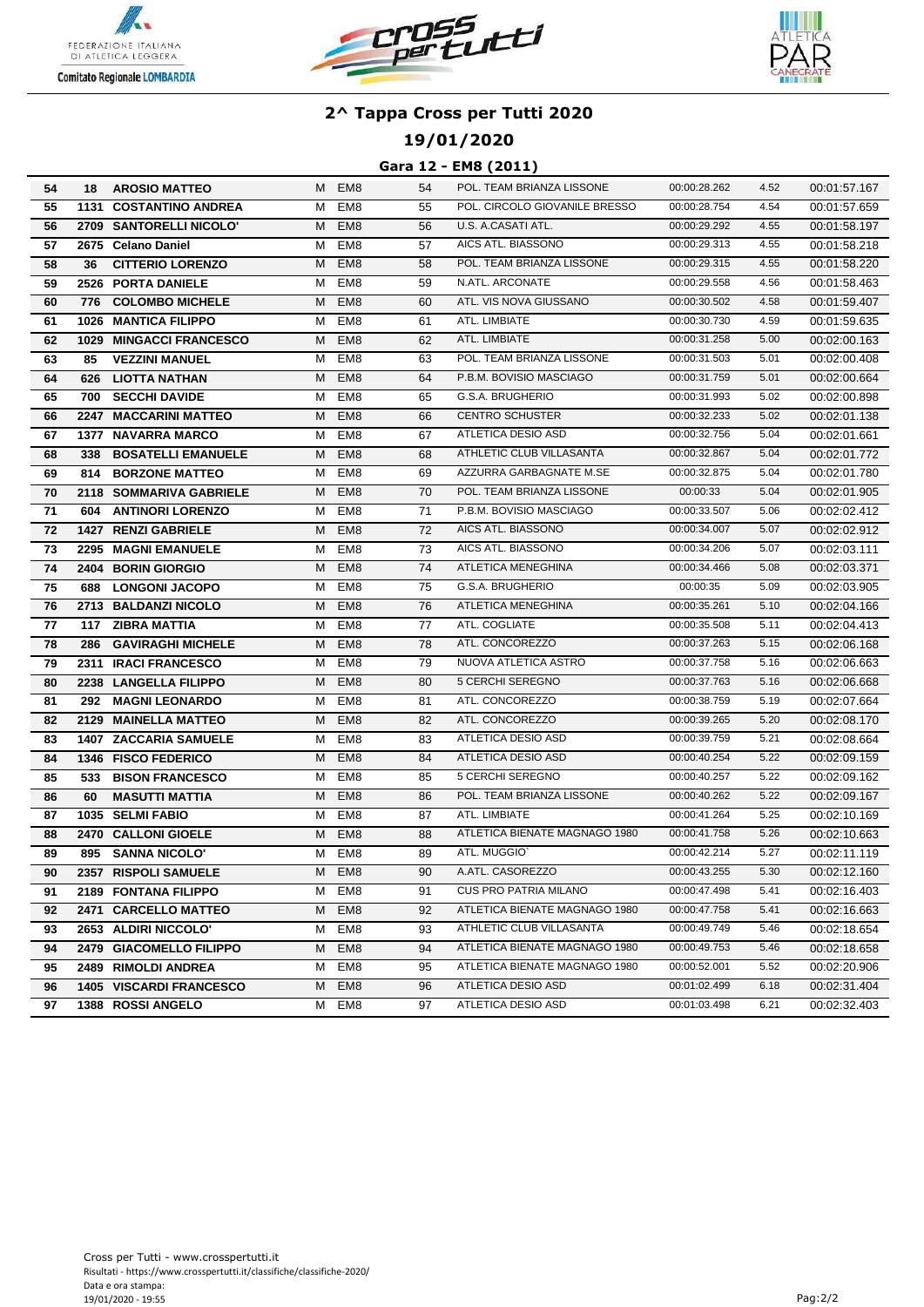





## **19/01/2020**

### **Gara 13 - EF10 (2010)**

| EF10<br><b>CUS PRO PATRIA MILANO</b><br>F<br>3.49<br>2211 SCIMONE ASIA<br>$\mathbf{1}$<br>00:03:03.755<br>$\mathbf{1}$<br>$\overline{2}$<br><b>FERRARI ELEONORA</b><br><b>EF10</b><br>ATL. VIRTUS SENAGO<br>00:00:01.983<br>3.52<br>F.<br>$\overline{2}$<br>00:03:05.738<br>140<br>ATL. CESANO MADERNO<br>3<br><b>EF10</b><br>3<br>00:00:09.992<br>4.02<br>00:03:13.747<br><b>BOGA SILVIA</b><br>F<br>182<br><b>CUS PRO PATRIA MILANO</b><br>$\overline{\mathbf{4}}$<br><b>EF10</b><br>$\overline{4}$<br>4.04<br>00:03:15.990<br>2192 KALBOUSSI FATIMA<br>F.<br>00:00:12.235<br>5<br><b>CONTI ASIA</b><br>F<br><b>EF10</b><br>5<br>AZZURRA GARBAGNATE M.SE<br>00:00:22.494<br>4.17<br>00:03:26.249<br>820<br>ABC PROGETTO AZZURRI<br><b>EF10</b><br>6<br>00:00:23.234<br>4.18<br>00:03:26.989<br>6<br>1087 DELL'AGNOLA ARIANNA<br>F<br>ATLETICA DESIO ASD<br><b>EF10</b><br>F<br>$\overline{7}$<br>00:00:23.491<br>4.19<br>00:03:27.246<br>$\overline{7}$<br><b>1402 TERRANI CHIARA</b><br><b>EF10</b><br>5 CERCHI SEREGNO<br>8<br>528<br><b>ALBERTI LINDA</b><br>F<br>8<br>00:00:25.236<br>4.21<br>00:03:28.991<br><b>CLUB PANTERA ROSA</b><br><b>EF10</b><br>9<br>00:00:26.733<br>4.23<br>9<br><b>LOCATELLI NICOLE</b><br>F<br>00:03:30.488<br>7<br><b>FUGINI FRANCESCA</b><br><b>EF10</b><br>10<br>POL. NOVATE<br>4.23<br>10<br>740<br>F<br>00:00:27.236<br>00:03:30.991<br>11<br>2273 MORELLI VIOLA<br>F<br>EF10<br>11<br>ATL. BRESSO<br>4.25<br>00:03:32.240<br>00:00:28.485<br>12<br><b>CUS PRO PATRIA MILANO</b><br>4.25<br>12<br>F<br>EF10<br>00:00:28.985<br>2202 PANZERA EVA<br>00:03:32.740<br>13<br>G.S.A. BRUGHERIO<br>4.28<br>F<br>EF10<br>13<br><b>BUTTIGNOL REBECCA</b><br>00:00:30.733<br>00:03:34.488<br>666<br>14<br>U.S. A.CASATI ATL.<br>1006 PIACENTINI VIOLA<br>F<br>EF10<br>14<br>00:00:30.739<br>4.28<br>00:03:34.494<br><b>EF10</b><br>15<br>POL. TEAM BRIANZA LISSONE<br>4.30<br>15<br>F<br>00:00:32.988<br>00:03:36.743<br>53<br><b>GRIGALIUNAITE META</b><br>16<br><b>EF10</b><br>SEZ. ATL. ORATORIO CORNAREDO<br>4.31<br>581<br><b>PASSARO ARIANNA</b><br>F.<br>16<br>00:00:33.484<br>00:03:37.239<br>F<br>EF10<br>17<br>17<br><b>SPANO' SOFIA</b><br>ATL. CESANO MADERNO<br>4.34<br>246<br>00:00:36.233<br>00:03:39.988<br>F<br><b>EF10</b><br>18<br>EUROATLETICA 2002<br>4.38<br>18<br><b>MORNATI LAURA</b><br>00:00:38.981<br>00:03:42.736<br>943<br>19<br><b>DELL'ORTO MATILDE</b><br><b>EF10</b><br>G.S.A. BRUGHERIO<br>F<br>19<br>4.39<br>672<br>00:00:39.984<br>00:03:43.739<br><b>EF10</b><br>F<br>20<br>ATL. U.S. NERVIANESE 1919<br>00:03:43.741<br>20<br>2151 COSTA NOEMI<br>00:00:39.986<br>4.39<br><b>EF10</b><br><b>U.S. SANGIORGESE</b><br>4.40<br>21<br>2327 CASARI EMMA<br>F<br>21<br>00:00:40.737<br>00:03:44.492<br>22<br><b>MACCHIA MARTINA</b><br><b>EF10</b><br>22<br>ABC PROGETTO AZZURRI<br>4.42<br>1088<br>F<br>00:00:42.232<br>00:03:45.987<br><b>EF10</b><br>23<br><b>CUS INSUBRIA</b><br>4.44<br>23<br>2504 DI CEGLIE MATILDE<br>F<br>00:00:43.993<br>00:03:47.748<br>ATL. CONCOREZZO<br>24<br><b>EF10</b><br>24<br>4.44<br>00:03:47.762<br><b>LO VULLO CATERINA</b><br>F<br>00:00:44.007<br>291<br>$\overline{25}$<br>ATL. CONCOREZZO<br><b>MARABESE GIULIA</b><br>F<br><b>EF10</b><br>25<br>00:00:44.731<br>4.45<br>00:03:48.486<br>294<br>ATL. CESANO MADERNO<br><b>EF10</b><br>26<br><b>BUSNELLI BEATRICE</b><br>F<br>26<br>00:00:44.992<br>4.45<br>00:03:48.747<br>190<br>EF10<br>ATLETICA DESIO ASD<br>1379 PACCHETTI ANITA<br>27<br>4.46<br>00:03:49.489<br>27<br>F<br>00:00:45.734<br>G.S.A. BRUGHERIO<br>28<br><b>SEGHEZZI ELENA</b><br><b>EF10</b><br>28<br>00:00:45.973<br>4.47<br>00:03:49.728<br>701<br>F.<br>F<br><b>EF10</b><br>29<br>AZZURRA GARBAGNATE M.SE<br>00:00:47.230<br>4.48<br>00:03:50.985<br>29<br><b>CASIRANI FRANCESCA</b><br>816<br>ATLETICA MENEGHINA<br><b>EF10</b><br>30<br>00:00:47.480<br>4.49<br>00:03:51.235<br><b>BACCIOCCHI GIULIA</b><br>F<br>30<br>2086<br><b>ATLETICA DESIO ASD</b><br>1318 CARATI ARIANNA<br><b>EF10</b><br>31<br>4.50<br>00:03:52.234<br>31<br>F<br>00:00:48.479<br>FORTI E LIBERI MONZA 1878 ASD<br><b>EF10</b><br>4.50<br>F<br>32<br>00:00:48.481<br>00:03:52.236<br>32<br>2464 MORVILLO CAMILLA<br><b>ATLETICA MENEGHINA</b><br><b>EF10</b><br>33<br>00:00:48.731<br>4.50<br>33<br>2410 TOMASELLI LINDA<br>F<br>00:03:52.486<br>ASPES SSD RL<br>34<br><b>FELICORI SOFIA ALINA</b><br><b>EF10</b><br>34<br>4.53<br>857<br>F<br>00:00:50.981<br>00:03:54.736<br>35<br>ATL. CONCOREZZO<br>4.55<br>35<br><b>BALLESTRACCI MATILDE</b><br>F<br>EF10<br>00:00:52.980<br>00:03:56.735<br>265<br>$F$ EF10<br>36<br>ATL. BRESSO<br>00:00:53.985<br>4.57<br>2270 LAZZARINI ISABELLA<br>00:03:57.740<br>36<br>ATL. RICCARDI MILANO 1946<br>00:00:54.485<br>4.57<br>37<br>2231 PITTINI CLARA<br>$F$ EF10<br>37<br>00:03:58.240<br>F EF10<br>ATL. RICCARDI MILANO 1946<br>4.58<br>38<br>00:00:54.733<br>38<br>488 CATALETA BIANCA<br>00:03:58.488<br>F EF10<br>39<br>POL. TEAM BRIANZA LISSONE<br>00:00:57.731<br>5.01<br>39<br><b>PAPALEO GIULIA</b><br>00:04:01.486<br>68<br>ATLETICA CINISELLO<br>5.05<br>40<br>F EF10<br>00:01:00.482<br>429 CURCIO EMMA<br>40<br>00:04:04.237<br>5.07<br>F.<br>EF10<br>ATL. CESANO MADERNO<br>00:01:02.235<br>41<br>41<br>201<br><b>COPRENI MARGHERITA</b><br>00:04:05.990<br><b>EF10</b><br>ASPES SSD RL<br>5.08<br>F.<br>42<br>00:01:02.733<br>42<br>2366 THOMAS NATALIA<br>00:04:06.488<br>ATL. CESANO MADERNO<br>EF10<br>00:01:03.986<br>5.09<br>43<br>238 PUGLIESE GIORGIA<br>F.<br>43<br>00:04:07.741<br>POL. TEAM BRIANZA LISSONE<br>F EF10<br>00:01:05.232<br>5.11<br>44<br>ROBAZZA SARA GIULIA<br>44<br>00:04:08.987<br>73<br>ATL. RICCARDI MILANO 1946<br>45<br>EF10<br>45<br>00:01:05.735<br>5.11<br>502 GUGLIELMI CLARISSA<br>F.<br>00:04:09.490<br>F EF10<br>ATLETICA MENEGHINA<br>46<br>1169 BORIN SILVIA<br>00:01:06.231<br>5.12<br>46<br>00:04:09.986<br>ATLETICA DESIO ASD<br>EF10<br>47<br>00:01:06.732<br>5.13<br>47<br><b>1398 SUMMER VIOLA</b><br>F.<br>00:04:10.487<br>$F$ EF10<br>ATL. CESANO MADERNO<br>5.14<br>48<br>252 VAGHI SARA<br>48<br>00:01:07.498<br>00:04:11.253<br>1355 GIUSSANI GIULIA<br>ATLETICA DESIO ASD<br>5.15<br>49<br>F EF10<br>00:01:08.731<br>49<br>00:04:12.486<br>F EF10<br>ATHLETIC CLUB VILLASANTA<br>00:01:12.480<br>5.20<br>50<br>356 DISTEFANO LUCREZIA<br>50<br>00:04:16.235<br>51<br>EF10<br>ATL. VIS NOVA GIUSSANO<br>5.20<br><b>780 COLOMBO BEATRICE</b><br>51<br>00:01:12.979<br>00:04:16.734<br>F.<br>EF <sub>10</sub><br>52<br>EUROATLETICA 2002<br>5.20<br>00:04:16.736<br>52<br>2673 SCIOCCATI GRETA<br>F.<br>00:01:12.981<br>F EF10<br>ATLETICA CINISELLO<br>00:01:15.481<br>5.24<br>53<br>53<br>00:04:19.236<br>417 AFFATATO SOFIA | Pos | Pet | <b>Cognome Nome</b> | s | Cat | Pos. Cat | Società | <b>Distacco</b> | min/km | Tempo |
|----------------------------------------------------------------------------------------------------------------------------------------------------------------------------------------------------------------------------------------------------------------------------------------------------------------------------------------------------------------------------------------------------------------------------------------------------------------------------------------------------------------------------------------------------------------------------------------------------------------------------------------------------------------------------------------------------------------------------------------------------------------------------------------------------------------------------------------------------------------------------------------------------------------------------------------------------------------------------------------------------------------------------------------------------------------------------------------------------------------------------------------------------------------------------------------------------------------------------------------------------------------------------------------------------------------------------------------------------------------------------------------------------------------------------------------------------------------------------------------------------------------------------------------------------------------------------------------------------------------------------------------------------------------------------------------------------------------------------------------------------------------------------------------------------------------------------------------------------------------------------------------------------------------------------------------------------------------------------------------------------------------------------------------------------------------------------------------------------------------------------------------------------------------------------------------------------------------------------------------------------------------------------------------------------------------------------------------------------------------------------------------------------------------------------------------------------------------------------------------------------------------------------------------------------------------------------------------------------------------------------------------------------------------------------------------------------------------------------------------------------------------------------------------------------------------------------------------------------------------------------------------------------------------------------------------------------------------------------------------------------------------------------------------------------------------------------------------------------------------------------------------------------------------------------------------------------------------------------------------------------------------------------------------------------------------------------------------------------------------------------------------------------------------------------------------------------------------------------------------------------------------------------------------------------------------------------------------------------------------------------------------------------------------------------------------------------------------------------------------------------------------------------------------------------------------------------------------------------------------------------------------------------------------------------------------------------------------------------------------------------------------------------------------------------------------------------------------------------------------------------------------------------------------------------------------------------------------------------------------------------------------------------------------------------------------------------------------------------------------------------------------------------------------------------------------------------------------------------------------------------------------------------------------------------------------------------------------------------------------------------------------------------------------------------------------------------------------------------------------------------------------------------------------------------------------------------------------------------------------------------------------------------------------------------------------------------------------------------------------------------------------------------------------------------------------------------------------------------------------------------------------------------------------------------------------------------------------------------------------------------------------------------------------------------------------------------------------------------------------------------------------------------------------------------------------------------------------------------------------------------------------------------------------------------------------------------------------------------------------------------------------------------------------------------------------------------------------------------------------------------------------------------------------------------------------------------------------------------------------------------------------------------------------------------------------------------------------------------------------------------------------------------------------------------------------------------------------------------------------------------------------------------------------------------------------------------------------------------------------------------------------------------------------------------------------------------------------------------------------------------------------------------------------------------------------------------------------------------------------------------------------------------------------------------------------------------------------------------------------------------------------------------------------------------------------------------------------------------------------------------|-----|-----|---------------------|---|-----|----------|---------|-----------------|--------|-------|
|                                                                                                                                                                                                                                                                                                                                                                                                                                                                                                                                                                                                                                                                                                                                                                                                                                                                                                                                                                                                                                                                                                                                                                                                                                                                                                                                                                                                                                                                                                                                                                                                                                                                                                                                                                                                                                                                                                                                                                                                                                                                                                                                                                                                                                                                                                                                                                                                                                                                                                                                                                                                                                                                                                                                                                                                                                                                                                                                                                                                                                                                                                                                                                                                                                                                                                                                                                                                                                                                                                                                                                                                                                                                                                                                                                                                                                                                                                                                                                                                                                                                                                                                                                                                                                                                                                                                                                                                                                                                                                                                                                                                                                                                                                                                                                                                                                                                                                                                                                                                                                                                                                                                                                                                                                                                                                                                                                                                                                                                                                                                                                                                                                                                                                                                                                                                                                                                                                                                                                                                                                                                                                                                                                                                                                                                                                                                                                                                                                                                                                                                                                                                                                                                                                                                                    |     |     |                     |   |     |          |         |                 |        |       |
|                                                                                                                                                                                                                                                                                                                                                                                                                                                                                                                                                                                                                                                                                                                                                                                                                                                                                                                                                                                                                                                                                                                                                                                                                                                                                                                                                                                                                                                                                                                                                                                                                                                                                                                                                                                                                                                                                                                                                                                                                                                                                                                                                                                                                                                                                                                                                                                                                                                                                                                                                                                                                                                                                                                                                                                                                                                                                                                                                                                                                                                                                                                                                                                                                                                                                                                                                                                                                                                                                                                                                                                                                                                                                                                                                                                                                                                                                                                                                                                                                                                                                                                                                                                                                                                                                                                                                                                                                                                                                                                                                                                                                                                                                                                                                                                                                                                                                                                                                                                                                                                                                                                                                                                                                                                                                                                                                                                                                                                                                                                                                                                                                                                                                                                                                                                                                                                                                                                                                                                                                                                                                                                                                                                                                                                                                                                                                                                                                                                                                                                                                                                                                                                                                                                                                    |     |     |                     |   |     |          |         |                 |        |       |
|                                                                                                                                                                                                                                                                                                                                                                                                                                                                                                                                                                                                                                                                                                                                                                                                                                                                                                                                                                                                                                                                                                                                                                                                                                                                                                                                                                                                                                                                                                                                                                                                                                                                                                                                                                                                                                                                                                                                                                                                                                                                                                                                                                                                                                                                                                                                                                                                                                                                                                                                                                                                                                                                                                                                                                                                                                                                                                                                                                                                                                                                                                                                                                                                                                                                                                                                                                                                                                                                                                                                                                                                                                                                                                                                                                                                                                                                                                                                                                                                                                                                                                                                                                                                                                                                                                                                                                                                                                                                                                                                                                                                                                                                                                                                                                                                                                                                                                                                                                                                                                                                                                                                                                                                                                                                                                                                                                                                                                                                                                                                                                                                                                                                                                                                                                                                                                                                                                                                                                                                                                                                                                                                                                                                                                                                                                                                                                                                                                                                                                                                                                                                                                                                                                                                                    |     |     |                     |   |     |          |         |                 |        |       |
|                                                                                                                                                                                                                                                                                                                                                                                                                                                                                                                                                                                                                                                                                                                                                                                                                                                                                                                                                                                                                                                                                                                                                                                                                                                                                                                                                                                                                                                                                                                                                                                                                                                                                                                                                                                                                                                                                                                                                                                                                                                                                                                                                                                                                                                                                                                                                                                                                                                                                                                                                                                                                                                                                                                                                                                                                                                                                                                                                                                                                                                                                                                                                                                                                                                                                                                                                                                                                                                                                                                                                                                                                                                                                                                                                                                                                                                                                                                                                                                                                                                                                                                                                                                                                                                                                                                                                                                                                                                                                                                                                                                                                                                                                                                                                                                                                                                                                                                                                                                                                                                                                                                                                                                                                                                                                                                                                                                                                                                                                                                                                                                                                                                                                                                                                                                                                                                                                                                                                                                                                                                                                                                                                                                                                                                                                                                                                                                                                                                                                                                                                                                                                                                                                                                                                    |     |     |                     |   |     |          |         |                 |        |       |
|                                                                                                                                                                                                                                                                                                                                                                                                                                                                                                                                                                                                                                                                                                                                                                                                                                                                                                                                                                                                                                                                                                                                                                                                                                                                                                                                                                                                                                                                                                                                                                                                                                                                                                                                                                                                                                                                                                                                                                                                                                                                                                                                                                                                                                                                                                                                                                                                                                                                                                                                                                                                                                                                                                                                                                                                                                                                                                                                                                                                                                                                                                                                                                                                                                                                                                                                                                                                                                                                                                                                                                                                                                                                                                                                                                                                                                                                                                                                                                                                                                                                                                                                                                                                                                                                                                                                                                                                                                                                                                                                                                                                                                                                                                                                                                                                                                                                                                                                                                                                                                                                                                                                                                                                                                                                                                                                                                                                                                                                                                                                                                                                                                                                                                                                                                                                                                                                                                                                                                                                                                                                                                                                                                                                                                                                                                                                                                                                                                                                                                                                                                                                                                                                                                                                                    |     |     |                     |   |     |          |         |                 |        |       |
|                                                                                                                                                                                                                                                                                                                                                                                                                                                                                                                                                                                                                                                                                                                                                                                                                                                                                                                                                                                                                                                                                                                                                                                                                                                                                                                                                                                                                                                                                                                                                                                                                                                                                                                                                                                                                                                                                                                                                                                                                                                                                                                                                                                                                                                                                                                                                                                                                                                                                                                                                                                                                                                                                                                                                                                                                                                                                                                                                                                                                                                                                                                                                                                                                                                                                                                                                                                                                                                                                                                                                                                                                                                                                                                                                                                                                                                                                                                                                                                                                                                                                                                                                                                                                                                                                                                                                                                                                                                                                                                                                                                                                                                                                                                                                                                                                                                                                                                                                                                                                                                                                                                                                                                                                                                                                                                                                                                                                                                                                                                                                                                                                                                                                                                                                                                                                                                                                                                                                                                                                                                                                                                                                                                                                                                                                                                                                                                                                                                                                                                                                                                                                                                                                                                                                    |     |     |                     |   |     |          |         |                 |        |       |
|                                                                                                                                                                                                                                                                                                                                                                                                                                                                                                                                                                                                                                                                                                                                                                                                                                                                                                                                                                                                                                                                                                                                                                                                                                                                                                                                                                                                                                                                                                                                                                                                                                                                                                                                                                                                                                                                                                                                                                                                                                                                                                                                                                                                                                                                                                                                                                                                                                                                                                                                                                                                                                                                                                                                                                                                                                                                                                                                                                                                                                                                                                                                                                                                                                                                                                                                                                                                                                                                                                                                                                                                                                                                                                                                                                                                                                                                                                                                                                                                                                                                                                                                                                                                                                                                                                                                                                                                                                                                                                                                                                                                                                                                                                                                                                                                                                                                                                                                                                                                                                                                                                                                                                                                                                                                                                                                                                                                                                                                                                                                                                                                                                                                                                                                                                                                                                                                                                                                                                                                                                                                                                                                                                                                                                                                                                                                                                                                                                                                                                                                                                                                                                                                                                                                                    |     |     |                     |   |     |          |         |                 |        |       |
|                                                                                                                                                                                                                                                                                                                                                                                                                                                                                                                                                                                                                                                                                                                                                                                                                                                                                                                                                                                                                                                                                                                                                                                                                                                                                                                                                                                                                                                                                                                                                                                                                                                                                                                                                                                                                                                                                                                                                                                                                                                                                                                                                                                                                                                                                                                                                                                                                                                                                                                                                                                                                                                                                                                                                                                                                                                                                                                                                                                                                                                                                                                                                                                                                                                                                                                                                                                                                                                                                                                                                                                                                                                                                                                                                                                                                                                                                                                                                                                                                                                                                                                                                                                                                                                                                                                                                                                                                                                                                                                                                                                                                                                                                                                                                                                                                                                                                                                                                                                                                                                                                                                                                                                                                                                                                                                                                                                                                                                                                                                                                                                                                                                                                                                                                                                                                                                                                                                                                                                                                                                                                                                                                                                                                                                                                                                                                                                                                                                                                                                                                                                                                                                                                                                                                    |     |     |                     |   |     |          |         |                 |        |       |
|                                                                                                                                                                                                                                                                                                                                                                                                                                                                                                                                                                                                                                                                                                                                                                                                                                                                                                                                                                                                                                                                                                                                                                                                                                                                                                                                                                                                                                                                                                                                                                                                                                                                                                                                                                                                                                                                                                                                                                                                                                                                                                                                                                                                                                                                                                                                                                                                                                                                                                                                                                                                                                                                                                                                                                                                                                                                                                                                                                                                                                                                                                                                                                                                                                                                                                                                                                                                                                                                                                                                                                                                                                                                                                                                                                                                                                                                                                                                                                                                                                                                                                                                                                                                                                                                                                                                                                                                                                                                                                                                                                                                                                                                                                                                                                                                                                                                                                                                                                                                                                                                                                                                                                                                                                                                                                                                                                                                                                                                                                                                                                                                                                                                                                                                                                                                                                                                                                                                                                                                                                                                                                                                                                                                                                                                                                                                                                                                                                                                                                                                                                                                                                                                                                                                                    |     |     |                     |   |     |          |         |                 |        |       |
|                                                                                                                                                                                                                                                                                                                                                                                                                                                                                                                                                                                                                                                                                                                                                                                                                                                                                                                                                                                                                                                                                                                                                                                                                                                                                                                                                                                                                                                                                                                                                                                                                                                                                                                                                                                                                                                                                                                                                                                                                                                                                                                                                                                                                                                                                                                                                                                                                                                                                                                                                                                                                                                                                                                                                                                                                                                                                                                                                                                                                                                                                                                                                                                                                                                                                                                                                                                                                                                                                                                                                                                                                                                                                                                                                                                                                                                                                                                                                                                                                                                                                                                                                                                                                                                                                                                                                                                                                                                                                                                                                                                                                                                                                                                                                                                                                                                                                                                                                                                                                                                                                                                                                                                                                                                                                                                                                                                                                                                                                                                                                                                                                                                                                                                                                                                                                                                                                                                                                                                                                                                                                                                                                                                                                                                                                                                                                                                                                                                                                                                                                                                                                                                                                                                                                    |     |     |                     |   |     |          |         |                 |        |       |
|                                                                                                                                                                                                                                                                                                                                                                                                                                                                                                                                                                                                                                                                                                                                                                                                                                                                                                                                                                                                                                                                                                                                                                                                                                                                                                                                                                                                                                                                                                                                                                                                                                                                                                                                                                                                                                                                                                                                                                                                                                                                                                                                                                                                                                                                                                                                                                                                                                                                                                                                                                                                                                                                                                                                                                                                                                                                                                                                                                                                                                                                                                                                                                                                                                                                                                                                                                                                                                                                                                                                                                                                                                                                                                                                                                                                                                                                                                                                                                                                                                                                                                                                                                                                                                                                                                                                                                                                                                                                                                                                                                                                                                                                                                                                                                                                                                                                                                                                                                                                                                                                                                                                                                                                                                                                                                                                                                                                                                                                                                                                                                                                                                                                                                                                                                                                                                                                                                                                                                                                                                                                                                                                                                                                                                                                                                                                                                                                                                                                                                                                                                                                                                                                                                                                                    |     |     |                     |   |     |          |         |                 |        |       |
|                                                                                                                                                                                                                                                                                                                                                                                                                                                                                                                                                                                                                                                                                                                                                                                                                                                                                                                                                                                                                                                                                                                                                                                                                                                                                                                                                                                                                                                                                                                                                                                                                                                                                                                                                                                                                                                                                                                                                                                                                                                                                                                                                                                                                                                                                                                                                                                                                                                                                                                                                                                                                                                                                                                                                                                                                                                                                                                                                                                                                                                                                                                                                                                                                                                                                                                                                                                                                                                                                                                                                                                                                                                                                                                                                                                                                                                                                                                                                                                                                                                                                                                                                                                                                                                                                                                                                                                                                                                                                                                                                                                                                                                                                                                                                                                                                                                                                                                                                                                                                                                                                                                                                                                                                                                                                                                                                                                                                                                                                                                                                                                                                                                                                                                                                                                                                                                                                                                                                                                                                                                                                                                                                                                                                                                                                                                                                                                                                                                                                                                                                                                                                                                                                                                                                    |     |     |                     |   |     |          |         |                 |        |       |
|                                                                                                                                                                                                                                                                                                                                                                                                                                                                                                                                                                                                                                                                                                                                                                                                                                                                                                                                                                                                                                                                                                                                                                                                                                                                                                                                                                                                                                                                                                                                                                                                                                                                                                                                                                                                                                                                                                                                                                                                                                                                                                                                                                                                                                                                                                                                                                                                                                                                                                                                                                                                                                                                                                                                                                                                                                                                                                                                                                                                                                                                                                                                                                                                                                                                                                                                                                                                                                                                                                                                                                                                                                                                                                                                                                                                                                                                                                                                                                                                                                                                                                                                                                                                                                                                                                                                                                                                                                                                                                                                                                                                                                                                                                                                                                                                                                                                                                                                                                                                                                                                                                                                                                                                                                                                                                                                                                                                                                                                                                                                                                                                                                                                                                                                                                                                                                                                                                                                                                                                                                                                                                                                                                                                                                                                                                                                                                                                                                                                                                                                                                                                                                                                                                                                                    |     |     |                     |   |     |          |         |                 |        |       |
|                                                                                                                                                                                                                                                                                                                                                                                                                                                                                                                                                                                                                                                                                                                                                                                                                                                                                                                                                                                                                                                                                                                                                                                                                                                                                                                                                                                                                                                                                                                                                                                                                                                                                                                                                                                                                                                                                                                                                                                                                                                                                                                                                                                                                                                                                                                                                                                                                                                                                                                                                                                                                                                                                                                                                                                                                                                                                                                                                                                                                                                                                                                                                                                                                                                                                                                                                                                                                                                                                                                                                                                                                                                                                                                                                                                                                                                                                                                                                                                                                                                                                                                                                                                                                                                                                                                                                                                                                                                                                                                                                                                                                                                                                                                                                                                                                                                                                                                                                                                                                                                                                                                                                                                                                                                                                                                                                                                                                                                                                                                                                                                                                                                                                                                                                                                                                                                                                                                                                                                                                                                                                                                                                                                                                                                                                                                                                                                                                                                                                                                                                                                                                                                                                                                                                    |     |     |                     |   |     |          |         |                 |        |       |
|                                                                                                                                                                                                                                                                                                                                                                                                                                                                                                                                                                                                                                                                                                                                                                                                                                                                                                                                                                                                                                                                                                                                                                                                                                                                                                                                                                                                                                                                                                                                                                                                                                                                                                                                                                                                                                                                                                                                                                                                                                                                                                                                                                                                                                                                                                                                                                                                                                                                                                                                                                                                                                                                                                                                                                                                                                                                                                                                                                                                                                                                                                                                                                                                                                                                                                                                                                                                                                                                                                                                                                                                                                                                                                                                                                                                                                                                                                                                                                                                                                                                                                                                                                                                                                                                                                                                                                                                                                                                                                                                                                                                                                                                                                                                                                                                                                                                                                                                                                                                                                                                                                                                                                                                                                                                                                                                                                                                                                                                                                                                                                                                                                                                                                                                                                                                                                                                                                                                                                                                                                                                                                                                                                                                                                                                                                                                                                                                                                                                                                                                                                                                                                                                                                                                                    |     |     |                     |   |     |          |         |                 |        |       |
|                                                                                                                                                                                                                                                                                                                                                                                                                                                                                                                                                                                                                                                                                                                                                                                                                                                                                                                                                                                                                                                                                                                                                                                                                                                                                                                                                                                                                                                                                                                                                                                                                                                                                                                                                                                                                                                                                                                                                                                                                                                                                                                                                                                                                                                                                                                                                                                                                                                                                                                                                                                                                                                                                                                                                                                                                                                                                                                                                                                                                                                                                                                                                                                                                                                                                                                                                                                                                                                                                                                                                                                                                                                                                                                                                                                                                                                                                                                                                                                                                                                                                                                                                                                                                                                                                                                                                                                                                                                                                                                                                                                                                                                                                                                                                                                                                                                                                                                                                                                                                                                                                                                                                                                                                                                                                                                                                                                                                                                                                                                                                                                                                                                                                                                                                                                                                                                                                                                                                                                                                                                                                                                                                                                                                                                                                                                                                                                                                                                                                                                                                                                                                                                                                                                                                    |     |     |                     |   |     |          |         |                 |        |       |
|                                                                                                                                                                                                                                                                                                                                                                                                                                                                                                                                                                                                                                                                                                                                                                                                                                                                                                                                                                                                                                                                                                                                                                                                                                                                                                                                                                                                                                                                                                                                                                                                                                                                                                                                                                                                                                                                                                                                                                                                                                                                                                                                                                                                                                                                                                                                                                                                                                                                                                                                                                                                                                                                                                                                                                                                                                                                                                                                                                                                                                                                                                                                                                                                                                                                                                                                                                                                                                                                                                                                                                                                                                                                                                                                                                                                                                                                                                                                                                                                                                                                                                                                                                                                                                                                                                                                                                                                                                                                                                                                                                                                                                                                                                                                                                                                                                                                                                                                                                                                                                                                                                                                                                                                                                                                                                                                                                                                                                                                                                                                                                                                                                                                                                                                                                                                                                                                                                                                                                                                                                                                                                                                                                                                                                                                                                                                                                                                                                                                                                                                                                                                                                                                                                                                                    |     |     |                     |   |     |          |         |                 |        |       |
|                                                                                                                                                                                                                                                                                                                                                                                                                                                                                                                                                                                                                                                                                                                                                                                                                                                                                                                                                                                                                                                                                                                                                                                                                                                                                                                                                                                                                                                                                                                                                                                                                                                                                                                                                                                                                                                                                                                                                                                                                                                                                                                                                                                                                                                                                                                                                                                                                                                                                                                                                                                                                                                                                                                                                                                                                                                                                                                                                                                                                                                                                                                                                                                                                                                                                                                                                                                                                                                                                                                                                                                                                                                                                                                                                                                                                                                                                                                                                                                                                                                                                                                                                                                                                                                                                                                                                                                                                                                                                                                                                                                                                                                                                                                                                                                                                                                                                                                                                                                                                                                                                                                                                                                                                                                                                                                                                                                                                                                                                                                                                                                                                                                                                                                                                                                                                                                                                                                                                                                                                                                                                                                                                                                                                                                                                                                                                                                                                                                                                                                                                                                                                                                                                                                                                    |     |     |                     |   |     |          |         |                 |        |       |
|                                                                                                                                                                                                                                                                                                                                                                                                                                                                                                                                                                                                                                                                                                                                                                                                                                                                                                                                                                                                                                                                                                                                                                                                                                                                                                                                                                                                                                                                                                                                                                                                                                                                                                                                                                                                                                                                                                                                                                                                                                                                                                                                                                                                                                                                                                                                                                                                                                                                                                                                                                                                                                                                                                                                                                                                                                                                                                                                                                                                                                                                                                                                                                                                                                                                                                                                                                                                                                                                                                                                                                                                                                                                                                                                                                                                                                                                                                                                                                                                                                                                                                                                                                                                                                                                                                                                                                                                                                                                                                                                                                                                                                                                                                                                                                                                                                                                                                                                                                                                                                                                                                                                                                                                                                                                                                                                                                                                                                                                                                                                                                                                                                                                                                                                                                                                                                                                                                                                                                                                                                                                                                                                                                                                                                                                                                                                                                                                                                                                                                                                                                                                                                                                                                                                                    |     |     |                     |   |     |          |         |                 |        |       |
|                                                                                                                                                                                                                                                                                                                                                                                                                                                                                                                                                                                                                                                                                                                                                                                                                                                                                                                                                                                                                                                                                                                                                                                                                                                                                                                                                                                                                                                                                                                                                                                                                                                                                                                                                                                                                                                                                                                                                                                                                                                                                                                                                                                                                                                                                                                                                                                                                                                                                                                                                                                                                                                                                                                                                                                                                                                                                                                                                                                                                                                                                                                                                                                                                                                                                                                                                                                                                                                                                                                                                                                                                                                                                                                                                                                                                                                                                                                                                                                                                                                                                                                                                                                                                                                                                                                                                                                                                                                                                                                                                                                                                                                                                                                                                                                                                                                                                                                                                                                                                                                                                                                                                                                                                                                                                                                                                                                                                                                                                                                                                                                                                                                                                                                                                                                                                                                                                                                                                                                                                                                                                                                                                                                                                                                                                                                                                                                                                                                                                                                                                                                                                                                                                                                                                    |     |     |                     |   |     |          |         |                 |        |       |
|                                                                                                                                                                                                                                                                                                                                                                                                                                                                                                                                                                                                                                                                                                                                                                                                                                                                                                                                                                                                                                                                                                                                                                                                                                                                                                                                                                                                                                                                                                                                                                                                                                                                                                                                                                                                                                                                                                                                                                                                                                                                                                                                                                                                                                                                                                                                                                                                                                                                                                                                                                                                                                                                                                                                                                                                                                                                                                                                                                                                                                                                                                                                                                                                                                                                                                                                                                                                                                                                                                                                                                                                                                                                                                                                                                                                                                                                                                                                                                                                                                                                                                                                                                                                                                                                                                                                                                                                                                                                                                                                                                                                                                                                                                                                                                                                                                                                                                                                                                                                                                                                                                                                                                                                                                                                                                                                                                                                                                                                                                                                                                                                                                                                                                                                                                                                                                                                                                                                                                                                                                                                                                                                                                                                                                                                                                                                                                                                                                                                                                                                                                                                                                                                                                                                                    |     |     |                     |   |     |          |         |                 |        |       |
|                                                                                                                                                                                                                                                                                                                                                                                                                                                                                                                                                                                                                                                                                                                                                                                                                                                                                                                                                                                                                                                                                                                                                                                                                                                                                                                                                                                                                                                                                                                                                                                                                                                                                                                                                                                                                                                                                                                                                                                                                                                                                                                                                                                                                                                                                                                                                                                                                                                                                                                                                                                                                                                                                                                                                                                                                                                                                                                                                                                                                                                                                                                                                                                                                                                                                                                                                                                                                                                                                                                                                                                                                                                                                                                                                                                                                                                                                                                                                                                                                                                                                                                                                                                                                                                                                                                                                                                                                                                                                                                                                                                                                                                                                                                                                                                                                                                                                                                                                                                                                                                                                                                                                                                                                                                                                                                                                                                                                                                                                                                                                                                                                                                                                                                                                                                                                                                                                                                                                                                                                                                                                                                                                                                                                                                                                                                                                                                                                                                                                                                                                                                                                                                                                                                                                    |     |     |                     |   |     |          |         |                 |        |       |
|                                                                                                                                                                                                                                                                                                                                                                                                                                                                                                                                                                                                                                                                                                                                                                                                                                                                                                                                                                                                                                                                                                                                                                                                                                                                                                                                                                                                                                                                                                                                                                                                                                                                                                                                                                                                                                                                                                                                                                                                                                                                                                                                                                                                                                                                                                                                                                                                                                                                                                                                                                                                                                                                                                                                                                                                                                                                                                                                                                                                                                                                                                                                                                                                                                                                                                                                                                                                                                                                                                                                                                                                                                                                                                                                                                                                                                                                                                                                                                                                                                                                                                                                                                                                                                                                                                                                                                                                                                                                                                                                                                                                                                                                                                                                                                                                                                                                                                                                                                                                                                                                                                                                                                                                                                                                                                                                                                                                                                                                                                                                                                                                                                                                                                                                                                                                                                                                                                                                                                                                                                                                                                                                                                                                                                                                                                                                                                                                                                                                                                                                                                                                                                                                                                                                                    |     |     |                     |   |     |          |         |                 |        |       |
|                                                                                                                                                                                                                                                                                                                                                                                                                                                                                                                                                                                                                                                                                                                                                                                                                                                                                                                                                                                                                                                                                                                                                                                                                                                                                                                                                                                                                                                                                                                                                                                                                                                                                                                                                                                                                                                                                                                                                                                                                                                                                                                                                                                                                                                                                                                                                                                                                                                                                                                                                                                                                                                                                                                                                                                                                                                                                                                                                                                                                                                                                                                                                                                                                                                                                                                                                                                                                                                                                                                                                                                                                                                                                                                                                                                                                                                                                                                                                                                                                                                                                                                                                                                                                                                                                                                                                                                                                                                                                                                                                                                                                                                                                                                                                                                                                                                                                                                                                                                                                                                                                                                                                                                                                                                                                                                                                                                                                                                                                                                                                                                                                                                                                                                                                                                                                                                                                                                                                                                                                                                                                                                                                                                                                                                                                                                                                                                                                                                                                                                                                                                                                                                                                                                                                    |     |     |                     |   |     |          |         |                 |        |       |
|                                                                                                                                                                                                                                                                                                                                                                                                                                                                                                                                                                                                                                                                                                                                                                                                                                                                                                                                                                                                                                                                                                                                                                                                                                                                                                                                                                                                                                                                                                                                                                                                                                                                                                                                                                                                                                                                                                                                                                                                                                                                                                                                                                                                                                                                                                                                                                                                                                                                                                                                                                                                                                                                                                                                                                                                                                                                                                                                                                                                                                                                                                                                                                                                                                                                                                                                                                                                                                                                                                                                                                                                                                                                                                                                                                                                                                                                                                                                                                                                                                                                                                                                                                                                                                                                                                                                                                                                                                                                                                                                                                                                                                                                                                                                                                                                                                                                                                                                                                                                                                                                                                                                                                                                                                                                                                                                                                                                                                                                                                                                                                                                                                                                                                                                                                                                                                                                                                                                                                                                                                                                                                                                                                                                                                                                                                                                                                                                                                                                                                                                                                                                                                                                                                                                                    |     |     |                     |   |     |          |         |                 |        |       |
|                                                                                                                                                                                                                                                                                                                                                                                                                                                                                                                                                                                                                                                                                                                                                                                                                                                                                                                                                                                                                                                                                                                                                                                                                                                                                                                                                                                                                                                                                                                                                                                                                                                                                                                                                                                                                                                                                                                                                                                                                                                                                                                                                                                                                                                                                                                                                                                                                                                                                                                                                                                                                                                                                                                                                                                                                                                                                                                                                                                                                                                                                                                                                                                                                                                                                                                                                                                                                                                                                                                                                                                                                                                                                                                                                                                                                                                                                                                                                                                                                                                                                                                                                                                                                                                                                                                                                                                                                                                                                                                                                                                                                                                                                                                                                                                                                                                                                                                                                                                                                                                                                                                                                                                                                                                                                                                                                                                                                                                                                                                                                                                                                                                                                                                                                                                                                                                                                                                                                                                                                                                                                                                                                                                                                                                                                                                                                                                                                                                                                                                                                                                                                                                                                                                                                    |     |     |                     |   |     |          |         |                 |        |       |
|                                                                                                                                                                                                                                                                                                                                                                                                                                                                                                                                                                                                                                                                                                                                                                                                                                                                                                                                                                                                                                                                                                                                                                                                                                                                                                                                                                                                                                                                                                                                                                                                                                                                                                                                                                                                                                                                                                                                                                                                                                                                                                                                                                                                                                                                                                                                                                                                                                                                                                                                                                                                                                                                                                                                                                                                                                                                                                                                                                                                                                                                                                                                                                                                                                                                                                                                                                                                                                                                                                                                                                                                                                                                                                                                                                                                                                                                                                                                                                                                                                                                                                                                                                                                                                                                                                                                                                                                                                                                                                                                                                                                                                                                                                                                                                                                                                                                                                                                                                                                                                                                                                                                                                                                                                                                                                                                                                                                                                                                                                                                                                                                                                                                                                                                                                                                                                                                                                                                                                                                                                                                                                                                                                                                                                                                                                                                                                                                                                                                                                                                                                                                                                                                                                                                                    |     |     |                     |   |     |          |         |                 |        |       |
|                                                                                                                                                                                                                                                                                                                                                                                                                                                                                                                                                                                                                                                                                                                                                                                                                                                                                                                                                                                                                                                                                                                                                                                                                                                                                                                                                                                                                                                                                                                                                                                                                                                                                                                                                                                                                                                                                                                                                                                                                                                                                                                                                                                                                                                                                                                                                                                                                                                                                                                                                                                                                                                                                                                                                                                                                                                                                                                                                                                                                                                                                                                                                                                                                                                                                                                                                                                                                                                                                                                                                                                                                                                                                                                                                                                                                                                                                                                                                                                                                                                                                                                                                                                                                                                                                                                                                                                                                                                                                                                                                                                                                                                                                                                                                                                                                                                                                                                                                                                                                                                                                                                                                                                                                                                                                                                                                                                                                                                                                                                                                                                                                                                                                                                                                                                                                                                                                                                                                                                                                                                                                                                                                                                                                                                                                                                                                                                                                                                                                                                                                                                                                                                                                                                                                    |     |     |                     |   |     |          |         |                 |        |       |
|                                                                                                                                                                                                                                                                                                                                                                                                                                                                                                                                                                                                                                                                                                                                                                                                                                                                                                                                                                                                                                                                                                                                                                                                                                                                                                                                                                                                                                                                                                                                                                                                                                                                                                                                                                                                                                                                                                                                                                                                                                                                                                                                                                                                                                                                                                                                                                                                                                                                                                                                                                                                                                                                                                                                                                                                                                                                                                                                                                                                                                                                                                                                                                                                                                                                                                                                                                                                                                                                                                                                                                                                                                                                                                                                                                                                                                                                                                                                                                                                                                                                                                                                                                                                                                                                                                                                                                                                                                                                                                                                                                                                                                                                                                                                                                                                                                                                                                                                                                                                                                                                                                                                                                                                                                                                                                                                                                                                                                                                                                                                                                                                                                                                                                                                                                                                                                                                                                                                                                                                                                                                                                                                                                                                                                                                                                                                                                                                                                                                                                                                                                                                                                                                                                                                                    |     |     |                     |   |     |          |         |                 |        |       |
|                                                                                                                                                                                                                                                                                                                                                                                                                                                                                                                                                                                                                                                                                                                                                                                                                                                                                                                                                                                                                                                                                                                                                                                                                                                                                                                                                                                                                                                                                                                                                                                                                                                                                                                                                                                                                                                                                                                                                                                                                                                                                                                                                                                                                                                                                                                                                                                                                                                                                                                                                                                                                                                                                                                                                                                                                                                                                                                                                                                                                                                                                                                                                                                                                                                                                                                                                                                                                                                                                                                                                                                                                                                                                                                                                                                                                                                                                                                                                                                                                                                                                                                                                                                                                                                                                                                                                                                                                                                                                                                                                                                                                                                                                                                                                                                                                                                                                                                                                                                                                                                                                                                                                                                                                                                                                                                                                                                                                                                                                                                                                                                                                                                                                                                                                                                                                                                                                                                                                                                                                                                                                                                                                                                                                                                                                                                                                                                                                                                                                                                                                                                                                                                                                                                                                    |     |     |                     |   |     |          |         |                 |        |       |
|                                                                                                                                                                                                                                                                                                                                                                                                                                                                                                                                                                                                                                                                                                                                                                                                                                                                                                                                                                                                                                                                                                                                                                                                                                                                                                                                                                                                                                                                                                                                                                                                                                                                                                                                                                                                                                                                                                                                                                                                                                                                                                                                                                                                                                                                                                                                                                                                                                                                                                                                                                                                                                                                                                                                                                                                                                                                                                                                                                                                                                                                                                                                                                                                                                                                                                                                                                                                                                                                                                                                                                                                                                                                                                                                                                                                                                                                                                                                                                                                                                                                                                                                                                                                                                                                                                                                                                                                                                                                                                                                                                                                                                                                                                                                                                                                                                                                                                                                                                                                                                                                                                                                                                                                                                                                                                                                                                                                                                                                                                                                                                                                                                                                                                                                                                                                                                                                                                                                                                                                                                                                                                                                                                                                                                                                                                                                                                                                                                                                                                                                                                                                                                                                                                                                                    |     |     |                     |   |     |          |         |                 |        |       |
|                                                                                                                                                                                                                                                                                                                                                                                                                                                                                                                                                                                                                                                                                                                                                                                                                                                                                                                                                                                                                                                                                                                                                                                                                                                                                                                                                                                                                                                                                                                                                                                                                                                                                                                                                                                                                                                                                                                                                                                                                                                                                                                                                                                                                                                                                                                                                                                                                                                                                                                                                                                                                                                                                                                                                                                                                                                                                                                                                                                                                                                                                                                                                                                                                                                                                                                                                                                                                                                                                                                                                                                                                                                                                                                                                                                                                                                                                                                                                                                                                                                                                                                                                                                                                                                                                                                                                                                                                                                                                                                                                                                                                                                                                                                                                                                                                                                                                                                                                                                                                                                                                                                                                                                                                                                                                                                                                                                                                                                                                                                                                                                                                                                                                                                                                                                                                                                                                                                                                                                                                                                                                                                                                                                                                                                                                                                                                                                                                                                                                                                                                                                                                                                                                                                                                    |     |     |                     |   |     |          |         |                 |        |       |
|                                                                                                                                                                                                                                                                                                                                                                                                                                                                                                                                                                                                                                                                                                                                                                                                                                                                                                                                                                                                                                                                                                                                                                                                                                                                                                                                                                                                                                                                                                                                                                                                                                                                                                                                                                                                                                                                                                                                                                                                                                                                                                                                                                                                                                                                                                                                                                                                                                                                                                                                                                                                                                                                                                                                                                                                                                                                                                                                                                                                                                                                                                                                                                                                                                                                                                                                                                                                                                                                                                                                                                                                                                                                                                                                                                                                                                                                                                                                                                                                                                                                                                                                                                                                                                                                                                                                                                                                                                                                                                                                                                                                                                                                                                                                                                                                                                                                                                                                                                                                                                                                                                                                                                                                                                                                                                                                                                                                                                                                                                                                                                                                                                                                                                                                                                                                                                                                                                                                                                                                                                                                                                                                                                                                                                                                                                                                                                                                                                                                                                                                                                                                                                                                                                                                                    |     |     |                     |   |     |          |         |                 |        |       |
|                                                                                                                                                                                                                                                                                                                                                                                                                                                                                                                                                                                                                                                                                                                                                                                                                                                                                                                                                                                                                                                                                                                                                                                                                                                                                                                                                                                                                                                                                                                                                                                                                                                                                                                                                                                                                                                                                                                                                                                                                                                                                                                                                                                                                                                                                                                                                                                                                                                                                                                                                                                                                                                                                                                                                                                                                                                                                                                                                                                                                                                                                                                                                                                                                                                                                                                                                                                                                                                                                                                                                                                                                                                                                                                                                                                                                                                                                                                                                                                                                                                                                                                                                                                                                                                                                                                                                                                                                                                                                                                                                                                                                                                                                                                                                                                                                                                                                                                                                                                                                                                                                                                                                                                                                                                                                                                                                                                                                                                                                                                                                                                                                                                                                                                                                                                                                                                                                                                                                                                                                                                                                                                                                                                                                                                                                                                                                                                                                                                                                                                                                                                                                                                                                                                                                    |     |     |                     |   |     |          |         |                 |        |       |
|                                                                                                                                                                                                                                                                                                                                                                                                                                                                                                                                                                                                                                                                                                                                                                                                                                                                                                                                                                                                                                                                                                                                                                                                                                                                                                                                                                                                                                                                                                                                                                                                                                                                                                                                                                                                                                                                                                                                                                                                                                                                                                                                                                                                                                                                                                                                                                                                                                                                                                                                                                                                                                                                                                                                                                                                                                                                                                                                                                                                                                                                                                                                                                                                                                                                                                                                                                                                                                                                                                                                                                                                                                                                                                                                                                                                                                                                                                                                                                                                                                                                                                                                                                                                                                                                                                                                                                                                                                                                                                                                                                                                                                                                                                                                                                                                                                                                                                                                                                                                                                                                                                                                                                                                                                                                                                                                                                                                                                                                                                                                                                                                                                                                                                                                                                                                                                                                                                                                                                                                                                                                                                                                                                                                                                                                                                                                                                                                                                                                                                                                                                                                                                                                                                                                                    |     |     |                     |   |     |          |         |                 |        |       |
|                                                                                                                                                                                                                                                                                                                                                                                                                                                                                                                                                                                                                                                                                                                                                                                                                                                                                                                                                                                                                                                                                                                                                                                                                                                                                                                                                                                                                                                                                                                                                                                                                                                                                                                                                                                                                                                                                                                                                                                                                                                                                                                                                                                                                                                                                                                                                                                                                                                                                                                                                                                                                                                                                                                                                                                                                                                                                                                                                                                                                                                                                                                                                                                                                                                                                                                                                                                                                                                                                                                                                                                                                                                                                                                                                                                                                                                                                                                                                                                                                                                                                                                                                                                                                                                                                                                                                                                                                                                                                                                                                                                                                                                                                                                                                                                                                                                                                                                                                                                                                                                                                                                                                                                                                                                                                                                                                                                                                                                                                                                                                                                                                                                                                                                                                                                                                                                                                                                                                                                                                                                                                                                                                                                                                                                                                                                                                                                                                                                                                                                                                                                                                                                                                                                                                    |     |     |                     |   |     |          |         |                 |        |       |
|                                                                                                                                                                                                                                                                                                                                                                                                                                                                                                                                                                                                                                                                                                                                                                                                                                                                                                                                                                                                                                                                                                                                                                                                                                                                                                                                                                                                                                                                                                                                                                                                                                                                                                                                                                                                                                                                                                                                                                                                                                                                                                                                                                                                                                                                                                                                                                                                                                                                                                                                                                                                                                                                                                                                                                                                                                                                                                                                                                                                                                                                                                                                                                                                                                                                                                                                                                                                                                                                                                                                                                                                                                                                                                                                                                                                                                                                                                                                                                                                                                                                                                                                                                                                                                                                                                                                                                                                                                                                                                                                                                                                                                                                                                                                                                                                                                                                                                                                                                                                                                                                                                                                                                                                                                                                                                                                                                                                                                                                                                                                                                                                                                                                                                                                                                                                                                                                                                                                                                                                                                                                                                                                                                                                                                                                                                                                                                                                                                                                                                                                                                                                                                                                                                                                                    |     |     |                     |   |     |          |         |                 |        |       |
|                                                                                                                                                                                                                                                                                                                                                                                                                                                                                                                                                                                                                                                                                                                                                                                                                                                                                                                                                                                                                                                                                                                                                                                                                                                                                                                                                                                                                                                                                                                                                                                                                                                                                                                                                                                                                                                                                                                                                                                                                                                                                                                                                                                                                                                                                                                                                                                                                                                                                                                                                                                                                                                                                                                                                                                                                                                                                                                                                                                                                                                                                                                                                                                                                                                                                                                                                                                                                                                                                                                                                                                                                                                                                                                                                                                                                                                                                                                                                                                                                                                                                                                                                                                                                                                                                                                                                                                                                                                                                                                                                                                                                                                                                                                                                                                                                                                                                                                                                                                                                                                                                                                                                                                                                                                                                                                                                                                                                                                                                                                                                                                                                                                                                                                                                                                                                                                                                                                                                                                                                                                                                                                                                                                                                                                                                                                                                                                                                                                                                                                                                                                                                                                                                                                                                    |     |     |                     |   |     |          |         |                 |        |       |
|                                                                                                                                                                                                                                                                                                                                                                                                                                                                                                                                                                                                                                                                                                                                                                                                                                                                                                                                                                                                                                                                                                                                                                                                                                                                                                                                                                                                                                                                                                                                                                                                                                                                                                                                                                                                                                                                                                                                                                                                                                                                                                                                                                                                                                                                                                                                                                                                                                                                                                                                                                                                                                                                                                                                                                                                                                                                                                                                                                                                                                                                                                                                                                                                                                                                                                                                                                                                                                                                                                                                                                                                                                                                                                                                                                                                                                                                                                                                                                                                                                                                                                                                                                                                                                                                                                                                                                                                                                                                                                                                                                                                                                                                                                                                                                                                                                                                                                                                                                                                                                                                                                                                                                                                                                                                                                                                                                                                                                                                                                                                                                                                                                                                                                                                                                                                                                                                                                                                                                                                                                                                                                                                                                                                                                                                                                                                                                                                                                                                                                                                                                                                                                                                                                                                                    |     |     |                     |   |     |          |         |                 |        |       |
|                                                                                                                                                                                                                                                                                                                                                                                                                                                                                                                                                                                                                                                                                                                                                                                                                                                                                                                                                                                                                                                                                                                                                                                                                                                                                                                                                                                                                                                                                                                                                                                                                                                                                                                                                                                                                                                                                                                                                                                                                                                                                                                                                                                                                                                                                                                                                                                                                                                                                                                                                                                                                                                                                                                                                                                                                                                                                                                                                                                                                                                                                                                                                                                                                                                                                                                                                                                                                                                                                                                                                                                                                                                                                                                                                                                                                                                                                                                                                                                                                                                                                                                                                                                                                                                                                                                                                                                                                                                                                                                                                                                                                                                                                                                                                                                                                                                                                                                                                                                                                                                                                                                                                                                                                                                                                                                                                                                                                                                                                                                                                                                                                                                                                                                                                                                                                                                                                                                                                                                                                                                                                                                                                                                                                                                                                                                                                                                                                                                                                                                                                                                                                                                                                                                                                    |     |     |                     |   |     |          |         |                 |        |       |
|                                                                                                                                                                                                                                                                                                                                                                                                                                                                                                                                                                                                                                                                                                                                                                                                                                                                                                                                                                                                                                                                                                                                                                                                                                                                                                                                                                                                                                                                                                                                                                                                                                                                                                                                                                                                                                                                                                                                                                                                                                                                                                                                                                                                                                                                                                                                                                                                                                                                                                                                                                                                                                                                                                                                                                                                                                                                                                                                                                                                                                                                                                                                                                                                                                                                                                                                                                                                                                                                                                                                                                                                                                                                                                                                                                                                                                                                                                                                                                                                                                                                                                                                                                                                                                                                                                                                                                                                                                                                                                                                                                                                                                                                                                                                                                                                                                                                                                                                                                                                                                                                                                                                                                                                                                                                                                                                                                                                                                                                                                                                                                                                                                                                                                                                                                                                                                                                                                                                                                                                                                                                                                                                                                                                                                                                                                                                                                                                                                                                                                                                                                                                                                                                                                                                                    |     |     |                     |   |     |          |         |                 |        |       |
|                                                                                                                                                                                                                                                                                                                                                                                                                                                                                                                                                                                                                                                                                                                                                                                                                                                                                                                                                                                                                                                                                                                                                                                                                                                                                                                                                                                                                                                                                                                                                                                                                                                                                                                                                                                                                                                                                                                                                                                                                                                                                                                                                                                                                                                                                                                                                                                                                                                                                                                                                                                                                                                                                                                                                                                                                                                                                                                                                                                                                                                                                                                                                                                                                                                                                                                                                                                                                                                                                                                                                                                                                                                                                                                                                                                                                                                                                                                                                                                                                                                                                                                                                                                                                                                                                                                                                                                                                                                                                                                                                                                                                                                                                                                                                                                                                                                                                                                                                                                                                                                                                                                                                                                                                                                                                                                                                                                                                                                                                                                                                                                                                                                                                                                                                                                                                                                                                                                                                                                                                                                                                                                                                                                                                                                                                                                                                                                                                                                                                                                                                                                                                                                                                                                                                    |     |     |                     |   |     |          |         |                 |        |       |
|                                                                                                                                                                                                                                                                                                                                                                                                                                                                                                                                                                                                                                                                                                                                                                                                                                                                                                                                                                                                                                                                                                                                                                                                                                                                                                                                                                                                                                                                                                                                                                                                                                                                                                                                                                                                                                                                                                                                                                                                                                                                                                                                                                                                                                                                                                                                                                                                                                                                                                                                                                                                                                                                                                                                                                                                                                                                                                                                                                                                                                                                                                                                                                                                                                                                                                                                                                                                                                                                                                                                                                                                                                                                                                                                                                                                                                                                                                                                                                                                                                                                                                                                                                                                                                                                                                                                                                                                                                                                                                                                                                                                                                                                                                                                                                                                                                                                                                                                                                                                                                                                                                                                                                                                                                                                                                                                                                                                                                                                                                                                                                                                                                                                                                                                                                                                                                                                                                                                                                                                                                                                                                                                                                                                                                                                                                                                                                                                                                                                                                                                                                                                                                                                                                                                                    |     |     |                     |   |     |          |         |                 |        |       |
|                                                                                                                                                                                                                                                                                                                                                                                                                                                                                                                                                                                                                                                                                                                                                                                                                                                                                                                                                                                                                                                                                                                                                                                                                                                                                                                                                                                                                                                                                                                                                                                                                                                                                                                                                                                                                                                                                                                                                                                                                                                                                                                                                                                                                                                                                                                                                                                                                                                                                                                                                                                                                                                                                                                                                                                                                                                                                                                                                                                                                                                                                                                                                                                                                                                                                                                                                                                                                                                                                                                                                                                                                                                                                                                                                                                                                                                                                                                                                                                                                                                                                                                                                                                                                                                                                                                                                                                                                                                                                                                                                                                                                                                                                                                                                                                                                                                                                                                                                                                                                                                                                                                                                                                                                                                                                                                                                                                                                                                                                                                                                                                                                                                                                                                                                                                                                                                                                                                                                                                                                                                                                                                                                                                                                                                                                                                                                                                                                                                                                                                                                                                                                                                                                                                                                    |     |     |                     |   |     |          |         |                 |        |       |
|                                                                                                                                                                                                                                                                                                                                                                                                                                                                                                                                                                                                                                                                                                                                                                                                                                                                                                                                                                                                                                                                                                                                                                                                                                                                                                                                                                                                                                                                                                                                                                                                                                                                                                                                                                                                                                                                                                                                                                                                                                                                                                                                                                                                                                                                                                                                                                                                                                                                                                                                                                                                                                                                                                                                                                                                                                                                                                                                                                                                                                                                                                                                                                                                                                                                                                                                                                                                                                                                                                                                                                                                                                                                                                                                                                                                                                                                                                                                                                                                                                                                                                                                                                                                                                                                                                                                                                                                                                                                                                                                                                                                                                                                                                                                                                                                                                                                                                                                                                                                                                                                                                                                                                                                                                                                                                                                                                                                                                                                                                                                                                                                                                                                                                                                                                                                                                                                                                                                                                                                                                                                                                                                                                                                                                                                                                                                                                                                                                                                                                                                                                                                                                                                                                                                                    |     |     |                     |   |     |          |         |                 |        |       |
|                                                                                                                                                                                                                                                                                                                                                                                                                                                                                                                                                                                                                                                                                                                                                                                                                                                                                                                                                                                                                                                                                                                                                                                                                                                                                                                                                                                                                                                                                                                                                                                                                                                                                                                                                                                                                                                                                                                                                                                                                                                                                                                                                                                                                                                                                                                                                                                                                                                                                                                                                                                                                                                                                                                                                                                                                                                                                                                                                                                                                                                                                                                                                                                                                                                                                                                                                                                                                                                                                                                                                                                                                                                                                                                                                                                                                                                                                                                                                                                                                                                                                                                                                                                                                                                                                                                                                                                                                                                                                                                                                                                                                                                                                                                                                                                                                                                                                                                                                                                                                                                                                                                                                                                                                                                                                                                                                                                                                                                                                                                                                                                                                                                                                                                                                                                                                                                                                                                                                                                                                                                                                                                                                                                                                                                                                                                                                                                                                                                                                                                                                                                                                                                                                                                                                    |     |     |                     |   |     |          |         |                 |        |       |
|                                                                                                                                                                                                                                                                                                                                                                                                                                                                                                                                                                                                                                                                                                                                                                                                                                                                                                                                                                                                                                                                                                                                                                                                                                                                                                                                                                                                                                                                                                                                                                                                                                                                                                                                                                                                                                                                                                                                                                                                                                                                                                                                                                                                                                                                                                                                                                                                                                                                                                                                                                                                                                                                                                                                                                                                                                                                                                                                                                                                                                                                                                                                                                                                                                                                                                                                                                                                                                                                                                                                                                                                                                                                                                                                                                                                                                                                                                                                                                                                                                                                                                                                                                                                                                                                                                                                                                                                                                                                                                                                                                                                                                                                                                                                                                                                                                                                                                                                                                                                                                                                                                                                                                                                                                                                                                                                                                                                                                                                                                                                                                                                                                                                                                                                                                                                                                                                                                                                                                                                                                                                                                                                                                                                                                                                                                                                                                                                                                                                                                                                                                                                                                                                                                                                                    |     |     |                     |   |     |          |         |                 |        |       |
|                                                                                                                                                                                                                                                                                                                                                                                                                                                                                                                                                                                                                                                                                                                                                                                                                                                                                                                                                                                                                                                                                                                                                                                                                                                                                                                                                                                                                                                                                                                                                                                                                                                                                                                                                                                                                                                                                                                                                                                                                                                                                                                                                                                                                                                                                                                                                                                                                                                                                                                                                                                                                                                                                                                                                                                                                                                                                                                                                                                                                                                                                                                                                                                                                                                                                                                                                                                                                                                                                                                                                                                                                                                                                                                                                                                                                                                                                                                                                                                                                                                                                                                                                                                                                                                                                                                                                                                                                                                                                                                                                                                                                                                                                                                                                                                                                                                                                                                                                                                                                                                                                                                                                                                                                                                                                                                                                                                                                                                                                                                                                                                                                                                                                                                                                                                                                                                                                                                                                                                                                                                                                                                                                                                                                                                                                                                                                                                                                                                                                                                                                                                                                                                                                                                                                    |     |     |                     |   |     |          |         |                 |        |       |
|                                                                                                                                                                                                                                                                                                                                                                                                                                                                                                                                                                                                                                                                                                                                                                                                                                                                                                                                                                                                                                                                                                                                                                                                                                                                                                                                                                                                                                                                                                                                                                                                                                                                                                                                                                                                                                                                                                                                                                                                                                                                                                                                                                                                                                                                                                                                                                                                                                                                                                                                                                                                                                                                                                                                                                                                                                                                                                                                                                                                                                                                                                                                                                                                                                                                                                                                                                                                                                                                                                                                                                                                                                                                                                                                                                                                                                                                                                                                                                                                                                                                                                                                                                                                                                                                                                                                                                                                                                                                                                                                                                                                                                                                                                                                                                                                                                                                                                                                                                                                                                                                                                                                                                                                                                                                                                                                                                                                                                                                                                                                                                                                                                                                                                                                                                                                                                                                                                                                                                                                                                                                                                                                                                                                                                                                                                                                                                                                                                                                                                                                                                                                                                                                                                                                                    |     |     |                     |   |     |          |         |                 |        |       |
|                                                                                                                                                                                                                                                                                                                                                                                                                                                                                                                                                                                                                                                                                                                                                                                                                                                                                                                                                                                                                                                                                                                                                                                                                                                                                                                                                                                                                                                                                                                                                                                                                                                                                                                                                                                                                                                                                                                                                                                                                                                                                                                                                                                                                                                                                                                                                                                                                                                                                                                                                                                                                                                                                                                                                                                                                                                                                                                                                                                                                                                                                                                                                                                                                                                                                                                                                                                                                                                                                                                                                                                                                                                                                                                                                                                                                                                                                                                                                                                                                                                                                                                                                                                                                                                                                                                                                                                                                                                                                                                                                                                                                                                                                                                                                                                                                                                                                                                                                                                                                                                                                                                                                                                                                                                                                                                                                                                                                                                                                                                                                                                                                                                                                                                                                                                                                                                                                                                                                                                                                                                                                                                                                                                                                                                                                                                                                                                                                                                                                                                                                                                                                                                                                                                                                    |     |     |                     |   |     |          |         |                 |        |       |
|                                                                                                                                                                                                                                                                                                                                                                                                                                                                                                                                                                                                                                                                                                                                                                                                                                                                                                                                                                                                                                                                                                                                                                                                                                                                                                                                                                                                                                                                                                                                                                                                                                                                                                                                                                                                                                                                                                                                                                                                                                                                                                                                                                                                                                                                                                                                                                                                                                                                                                                                                                                                                                                                                                                                                                                                                                                                                                                                                                                                                                                                                                                                                                                                                                                                                                                                                                                                                                                                                                                                                                                                                                                                                                                                                                                                                                                                                                                                                                                                                                                                                                                                                                                                                                                                                                                                                                                                                                                                                                                                                                                                                                                                                                                                                                                                                                                                                                                                                                                                                                                                                                                                                                                                                                                                                                                                                                                                                                                                                                                                                                                                                                                                                                                                                                                                                                                                                                                                                                                                                                                                                                                                                                                                                                                                                                                                                                                                                                                                                                                                                                                                                                                                                                                                                    |     |     |                     |   |     |          |         |                 |        |       |
|                                                                                                                                                                                                                                                                                                                                                                                                                                                                                                                                                                                                                                                                                                                                                                                                                                                                                                                                                                                                                                                                                                                                                                                                                                                                                                                                                                                                                                                                                                                                                                                                                                                                                                                                                                                                                                                                                                                                                                                                                                                                                                                                                                                                                                                                                                                                                                                                                                                                                                                                                                                                                                                                                                                                                                                                                                                                                                                                                                                                                                                                                                                                                                                                                                                                                                                                                                                                                                                                                                                                                                                                                                                                                                                                                                                                                                                                                                                                                                                                                                                                                                                                                                                                                                                                                                                                                                                                                                                                                                                                                                                                                                                                                                                                                                                                                                                                                                                                                                                                                                                                                                                                                                                                                                                                                                                                                                                                                                                                                                                                                                                                                                                                                                                                                                                                                                                                                                                                                                                                                                                                                                                                                                                                                                                                                                                                                                                                                                                                                                                                                                                                                                                                                                                                                    |     |     |                     |   |     |          |         |                 |        |       |
|                                                                                                                                                                                                                                                                                                                                                                                                                                                                                                                                                                                                                                                                                                                                                                                                                                                                                                                                                                                                                                                                                                                                                                                                                                                                                                                                                                                                                                                                                                                                                                                                                                                                                                                                                                                                                                                                                                                                                                                                                                                                                                                                                                                                                                                                                                                                                                                                                                                                                                                                                                                                                                                                                                                                                                                                                                                                                                                                                                                                                                                                                                                                                                                                                                                                                                                                                                                                                                                                                                                                                                                                                                                                                                                                                                                                                                                                                                                                                                                                                                                                                                                                                                                                                                                                                                                                                                                                                                                                                                                                                                                                                                                                                                                                                                                                                                                                                                                                                                                                                                                                                                                                                                                                                                                                                                                                                                                                                                                                                                                                                                                                                                                                                                                                                                                                                                                                                                                                                                                                                                                                                                                                                                                                                                                                                                                                                                                                                                                                                                                                                                                                                                                                                                                                                    |     |     |                     |   |     |          |         |                 |        |       |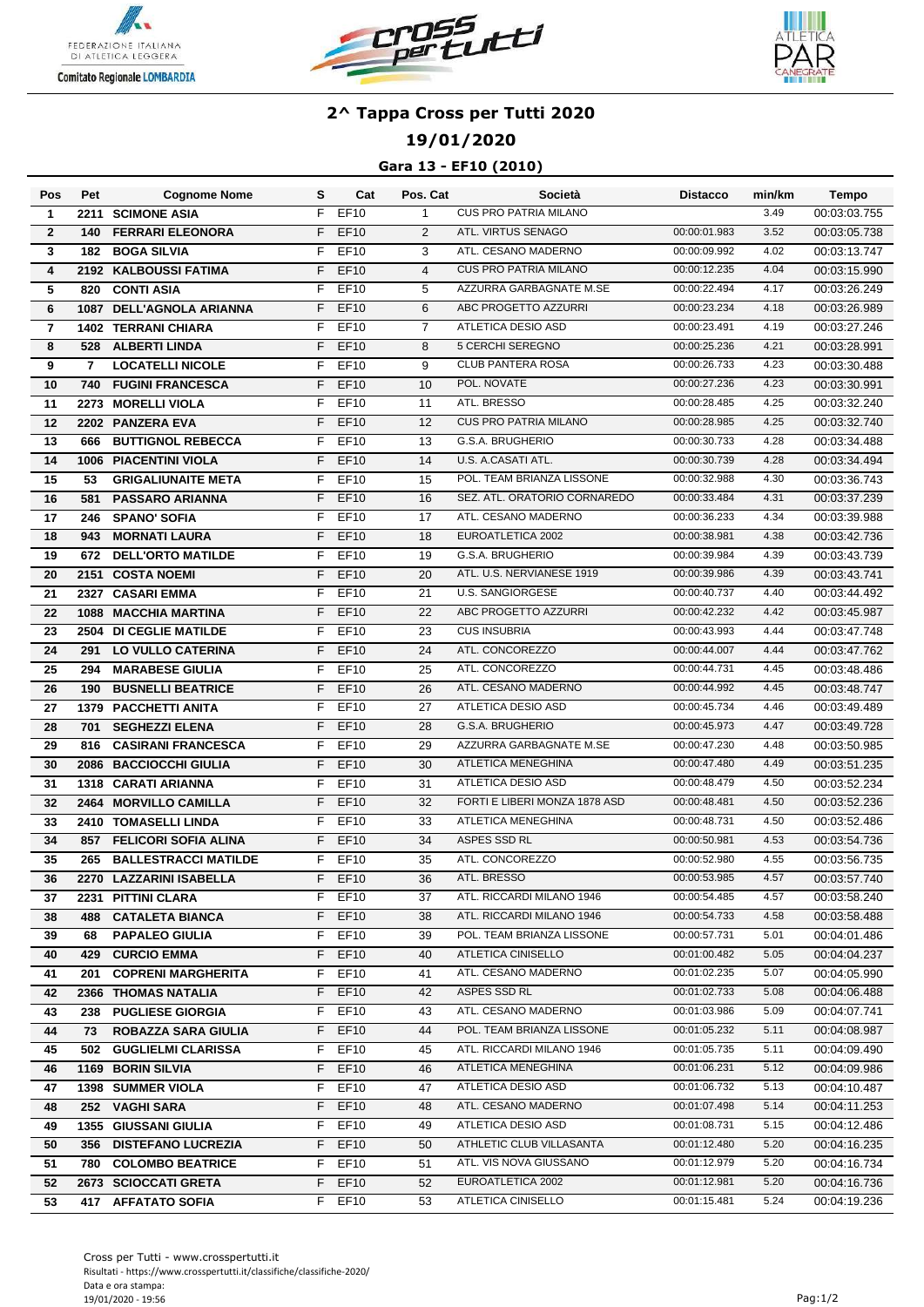





## **19/01/2020**

#### **Gara 13 - EF10 (2010)**

| 54 | 935  | <b>GORLA CAMILLA</b>         | F. | EF10             | 54 | EUROATLETICA 2002             | 00:01:16.480 | 5.25 | 00:04:20.235 |
|----|------|------------------------------|----|------------------|----|-------------------------------|--------------|------|--------------|
| 55 | 416  | <b>ACQUATI MATILDE</b>       | F. | EF10             | 55 | ATLETICA CINISELLO            | 00:01:18.728 | 5.28 | 00:04:22.483 |
| 56 |      | 2412 VARISCO VIOLA           | F. | EF <sub>10</sub> | 56 | ATLETICA MENEGHINA            | 00:01:20.727 | 5.30 | 00:04:24.482 |
| 57 |      | <b>1265 BERTOCCHI SARA</b>   | L. | EF10             | 57 | FORTI E LIBERI MONZA 1878 ASD | 00:01:26.478 | 5.37 | 00:04:30.233 |
| 58 | 793  | <b>MAURI ELISA</b>           |    | <b>FF10</b>      | 58 | ATL. VIS NOVA GIUSSANO        | 00:01:27.228 | 5.38 | 00:04:30.983 |
| 59 |      | 2361 AUGELLO SOPHIE CRISTINA | E  | EF10             | 59 | ASPES SSD RL                  | 00:01:31.225 | 5.43 | 00:04:34.980 |
| 60 | 1360 | <b>MAGNANO ELEONORA</b>      |    | EF10             | 60 | ATLETICA DESIO ASD            | 00:01:59.723 | 6.19 | 00:05:03.478 |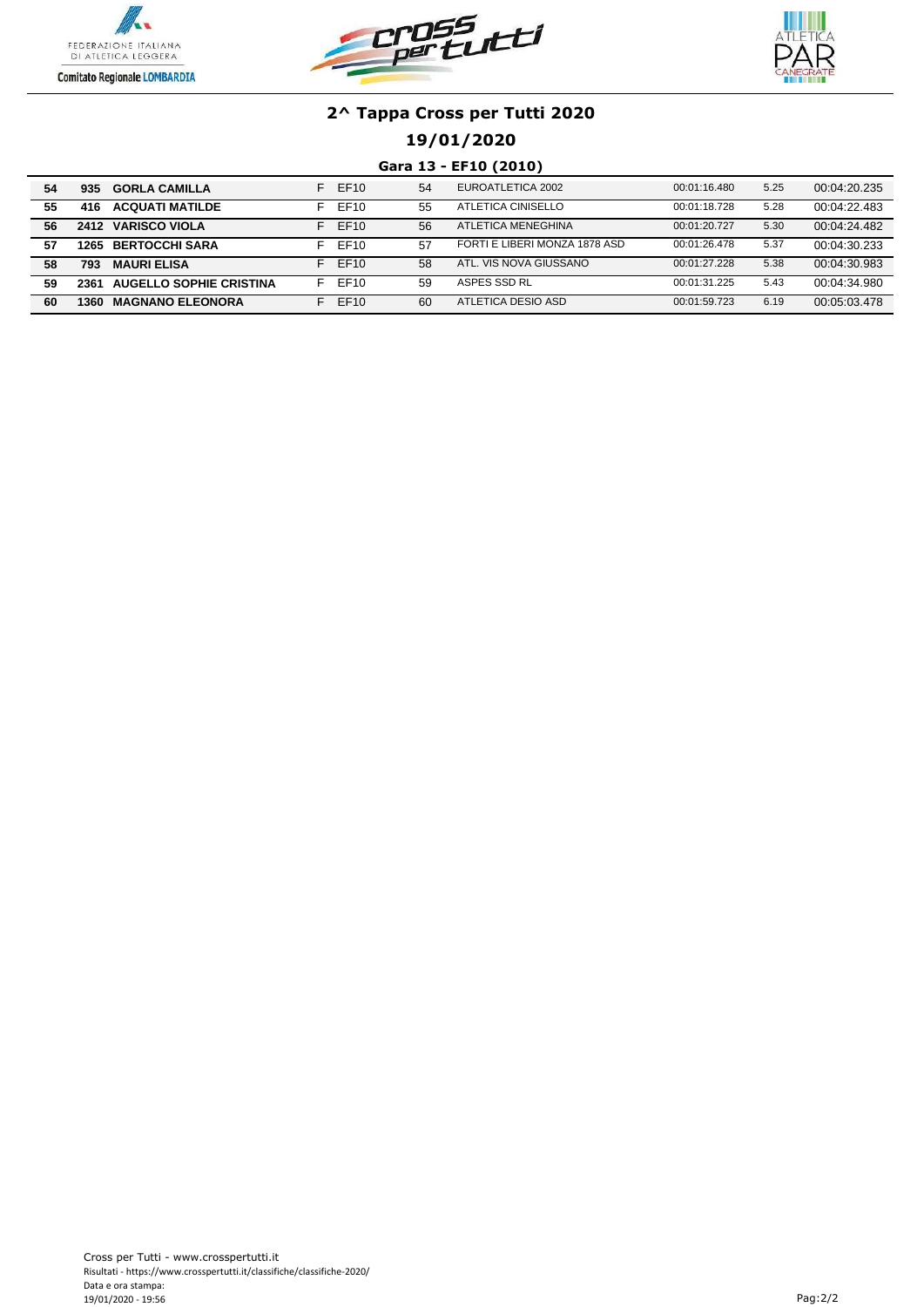





## **19/01/2020**

### **Gara 14 - EM10(2010)**

| Pos                     | Pet  | <b>Cognome Nome</b>               | s | Cat              | Pos. Cat       | Società                       | <b>Distacco</b> | min/km | <b>Tempo</b> |
|-------------------------|------|-----------------------------------|---|------------------|----------------|-------------------------------|-----------------|--------|--------------|
| $\mathbf{1}$            | 215  | <b>LOLLO FRANCESCO</b>            | м | <b>EM10</b>      | $\mathbf{1}$   | ATL. CESANO MADERNO           |                 | 3.41   | 00:02:57.507 |
| $\mathbf{2}$            | 477  | <b>VALGATTARRI PAOLO</b>          | м | <b>EM10</b>      | $\overline{2}$ | <b>CUS PRO PATRIA MILANO</b>  | 00:00:09.747    | 3.54   | 00:03:07.254 |
| 3                       | 928  | <b>FRANZOLIN LUCA</b>             | м | <b>EM10</b>      | 3              | EUROATLETICA 2002             | 00:00:10.250    | 3.54   | 00:03:07.757 |
| 4                       | 2187 | <b>DIDONI LORENZO</b>             | м | <b>EM10</b>      | $\overline{4}$ | <b>CUS PRO PATRIA MILANO</b>  | 00:00:10.405    | 3.54   | 00:03:07.912 |
| 5                       | 290  | <b>LIMONTA DAVIDE</b>             | м | <b>EM10</b>      | 5              | ATL. CONCOREZZO               | 00:00:12.749    | 3.57   | 00:03:10.256 |
| 6                       | 249  | <b>TERRANEO CARLO</b>             | м | <b>EM10</b>      | 6              | ATL. CESANO MADERNO           | 00:00:12.997    | 3.58   | 00:03:10.504 |
| $\overline{\mathbf{r}}$ | 997  | <b>LANZINI FABRIZIO</b>           | м | <b>EM10</b>      | $\overline{7}$ | U.S. A.CASATI ATL.            | 00:00:14.257    | 3.59   | 00:03:11.764 |
| 8                       | 282  | <b>FORLANELLI SIMONE</b>          | м | <b>EM10</b>      | 8              | ATL. CONCOREZZO               | 00:00:16.005    | 4.01   | 00:03:13.512 |
| 9                       | 631  | <b>NAVARRA ALESSIO</b>            | м | <b>EM10</b>      | 9              | P.B.M. BOVISIO MASCIAGO       | 00:00:17.003    | 4.03   | 00:03:14.510 |
| 10                      | 325  | <b>ZANI RICCARDO</b>              | м | <b>EM10</b>      | 10             | ATL. CONCOREZZO               | 00:00:21.002    | 4.08   | 00:03:18.509 |
| 11                      | 2175 | <b>BRUSCHINI MARCO LUIGI</b>      | М | <b>EM10</b>      | 11             | <b>CUS PRO PATRIA MILANO</b>  | 00:00:21.253    | 4.08   | 00:03:18.760 |
| 12                      |      | 2179 CAPPI MATTEO                 | м | <b>EM10</b>      | 12             | <b>CUS PRO PATRIA MILANO</b>  | 00:00:22.001    | 4.09   | 00:03:19.508 |
| 13                      | 981  | <b>OUALI MOHAMED AZIZ</b>         | м | <b>EM10</b>      | 13             | ATL. SOVICO                   | 00:00:23.513    | 4.11   | 00:03:21.020 |
| 14                      | 920  | <b>CAZZANIGA LORENZO</b>          | м | EM <sub>10</sub> | 14             | EUROATLETICA 2002             | 00:00:24.747    | 4.12   | 00:03:22.254 |
| 15                      |      | <b>2413 VIGANO' GIULIO CARLO</b>  | м | EM <sub>10</sub> | 15             | ATLETICA MENEGHINA            | 00:00:24.766    | 4.12   | 00:03:22.273 |
| 16                      |      | <b>124 BASSAN MATTEO</b>          | м | <b>EM10</b>      | 16             | ATL. VIRTUS SENAGO            | 00:00:27.998    | 4.16   | 00:03:25.505 |
| 17                      | 869  | <b>MATTIA RICCARDO</b>            | м | <b>EM10</b>      | 17             | ASPES SSD RL                  | 00:00:29.759    | 4.19   | 00:03:27.266 |
| 18                      |      | 2316 PORTA ANDREA                 | м | <b>EM10</b>      | 18             | ATL. VIS NOVA GIUSSANO        | 00:00:29.999    | 4.19   | 00:03:27.506 |
| 19                      | 894  | <b>RINALDI DAVIDE</b>             | м | <b>EM10</b>      | 19             | ATL. MUGGIO`                  | 00:00:30.247    | 4.19   | 00:03:27.754 |
| 20                      |      | 1390 SAIA GABRIELE                | М | <b>EM10</b>      | 20             | ATLETICA DESIO ASD            | 00:00:30.486    | 4.19   | 00:03:27.993 |
| 21                      | 582  | <b>PASTO' MATTIA</b>              | м | <b>EM10</b>      | 21             | SEZ. ATL. ORATORIO CORNAREDO  | 00:00:31.751    | 4.21   | 00:03:29.258 |
| 22                      | 497  | <b>GIUDICE FABIO</b>              | М | <b>EM10</b>      | 22             | ATL. RICCARDI MILANO 1946     | 00:00:34.498    | 4.25   | 00:03:32.005 |
| 23                      |      | 1153 PONTI FEDERICO               | М | <b>EM10</b>      | 23             | <b>LA FENICE</b>              | 00:00:35.246    | 4.25   | 00:03:32.753 |
| 24                      | 195  | <b>CATTANEO SAMUELE</b>           | м | <b>EM10</b>      | 24             | ATL. CESANO MADERNO           | 00:00:35.251    | 4.25   | 00:03:32.758 |
| 25                      | 2696 | <b>VACIRCA ALESSANDRO</b>         | м | <b>EM10</b>      | 25             | ATL. BRESSO                   | 00:00:35.994    | 4.26   | 00:03:33.501 |
| 26                      | 240  | <b>RAMPIN LORIS</b>               | м | <b>EM10</b>      | 26             | ATL. CESANO MADERNO           | 00:00:36.244    | 4.27   | 00:03:33.751 |
| 27                      | 633  | <b>OCCHIALI LEONARDO</b>          | м | <b>EM10</b>      | 27             | P.B.M. BOVISIO MASCIAGO       | 00:00:36.751    | 4.27   | 00:03:34.258 |
| $\overline{28}$         | 850  | <b>CORNEO CARLO ANNIBALE</b>      | м | <b>EM10</b>      | 28             | ASPES SSD RL                  | 00:00:37.001    | 4.28   | 00:03:34.508 |
| 29                      |      | 2659 Ceriali Daniele              | М | <b>EM10</b>      | 29             | A.S.D. ATLETICA AZZURRA       | 00:00:37.245    | 4.28   | 00:03:34.752 |
| 30                      | 845  | <b>BERTINO CHRISTIAN</b>          | M | <b>EM10</b>      | 30             | ASPES SSD RL                  | 00:00:37.464    | 4.28   | 00:03:34.971 |
| 31                      | 200  | <b>COI FILIPPO</b>                | м | <b>EM10</b>      | 31             | ATL. CESANO MADERNO           | 00:00:37.466    | 4.28   | 00:03:34.973 |
| 32                      | 377  | <b>MAGNI CLAUDIO</b>              | м | <b>EM10</b>      | 32             | ATHLETIC CLUB VILLASANTA      | 00:00:37.715    | 4.29   | 00:03:35.222 |
| 33                      | 861  | <b>GHIRINGHELLI BRUNO FILIPPO</b> | м | <b>EM10</b>      | 33             | ASPES SSD RL                  | 00:00:38.152    | 4.29   | 00:03:35.659 |
| 34                      |      | 1140 PEDRETTI CARLO               | м | <b>EM10</b>      | 34             | POL. CIRCOLO GIOVANILE BRESSO | 00:00:38.735    | 4.30   | 00:03:36.242 |
| 35                      | 574  | <b>BIANCHI DIEGO</b>              | М | <b>EM10</b>      | 35             | SEZ. ATL. ORATORIO CORNAREDO  | 00:00:38.736    | 4.30   | 00:03:36.243 |
| 36                      |      | 365 GIARDINO MATTIA               |   | M EM10           | 36             | ATHLETIC CLUB VILLASANTA      | 00:00:39.002    | 4.30   | 00:03:36.509 |
| 37                      |      | 2495 AINA RICCARDO                |   | M EM10           | 37             | ATLETICA GALLIATE             | 00:00:39.008    | 4.30   | 00:03:36.515 |
| 38                      |      | 2484 MARRA MATTIA                 |   | M EM10           | 38             | ATLETICA BIENATE MAGNAGO 1980 | 00:00:39.741    | 4.31   | 00:03:37.248 |
| 39                      |      | 2292 TERRANA FILIPPO              |   | M EM10           | 39             | P.B.M. BOVISIO MASCIAGO       | 00:00:40.001    | 4.31   | 00:03:37.508 |
| 40                      |      | 2342 FARAGUNA CHRISTIAN           |   | M EM10           | 40             | AZZURRA GARBAGNATE M.SE       | 00:00:40.514    | 4.32   | 00:03:38.021 |
| 41                      |      | 2438 ROVATI SIMONE                |   | M EM10           | 41             | ATLETICA MELZO                | 00:00:42.489    | 4.34   | 00:03:39.996 |
| 42                      |      | 2178 CAPPI DAVIDE                 |   | M EM10           | 42             | <b>CUS PRO PATRIA MILANO</b>  | 00:00:42.496    | 4.35   | 00:03:40.003 |
| 43                      |      | 976 MAURI MATTEO                  | M | EM <sub>10</sub> | 43             | ATL. SOVICO                   | 00:00:43.244    | 4.35   | 00:03:40.751 |
| 44                      |      | 1036 SERRAO RICCARDO              | M | <b>EM10</b>      | 44             | ATL. LIMBIATE                 | 00:00:44.242    | 4.37   | 00:03:41.749 |
| 45                      | 46   | <b>FERRARI ALBERTO</b>            |   | M EM10           | 45             | POL. TEAM BRIANZA LISSONE     | 00:00:45.995    | 4.39   | 00:03:43.502 |
| 46                      |      | 1299 ALOSI RICCARDO               | M | EM <sub>10</sub> | 46             | ATLETICA DESIO ASD            | 00:00:47.486    | 4.41   | 00:03:44.993 |
| 47                      |      | 2451 DEHIA YASSIN                 |   | M EM10           | 47             | ALMOSTHERE ASD                | 00:00:48.491    | 4.42   | 00:03:45.998 |
| 48                      |      | 1165 BILLE EBOA ALBERTO           | M | EM <sub>10</sub> | 48             | ATLETICA MENEGHINA            | 00:00:48.731    | 4.42   | 00:03:46.238 |
| 49                      |      | 798 RESNATI ALESSANDRO            | M | EM <sub>10</sub> | 49             | ATL. VIS NOVA GIUSSANO        | 00:00:49.238    | 4.43   | 00:03:46.745 |
| 50                      | 839  | <b>TEODORO MASSIMO</b>            | M | EM <sub>10</sub> | 50             | AZZURRA GARBAGNATE M.SE       | 00:00:49.242    | 4.43   | 00:03:46.749 |
| 51                      |      | <b>129 BRAMBILLA ENRICO</b>       | м | EM <sub>10</sub> | 51             | ATL. VIRTUS SENAGO            | 00:00:49.991    | 4.44   | 00:03:47.498 |
| 52                      |      | 1183 GARLATI MATTEO               | M | EM <sub>10</sub> | 52             | ATLETICA MENEGHINA            | 00:00:50.250    | 4.44   | 00:03:47.757 |
| 53                      |      | 2517 GABBA CHRISTIAN MARIO        | м | EM10             | 53             | N.ATL. ARCONATE               | 00:00:50.984    | 4.45   | 00:03:48.491 |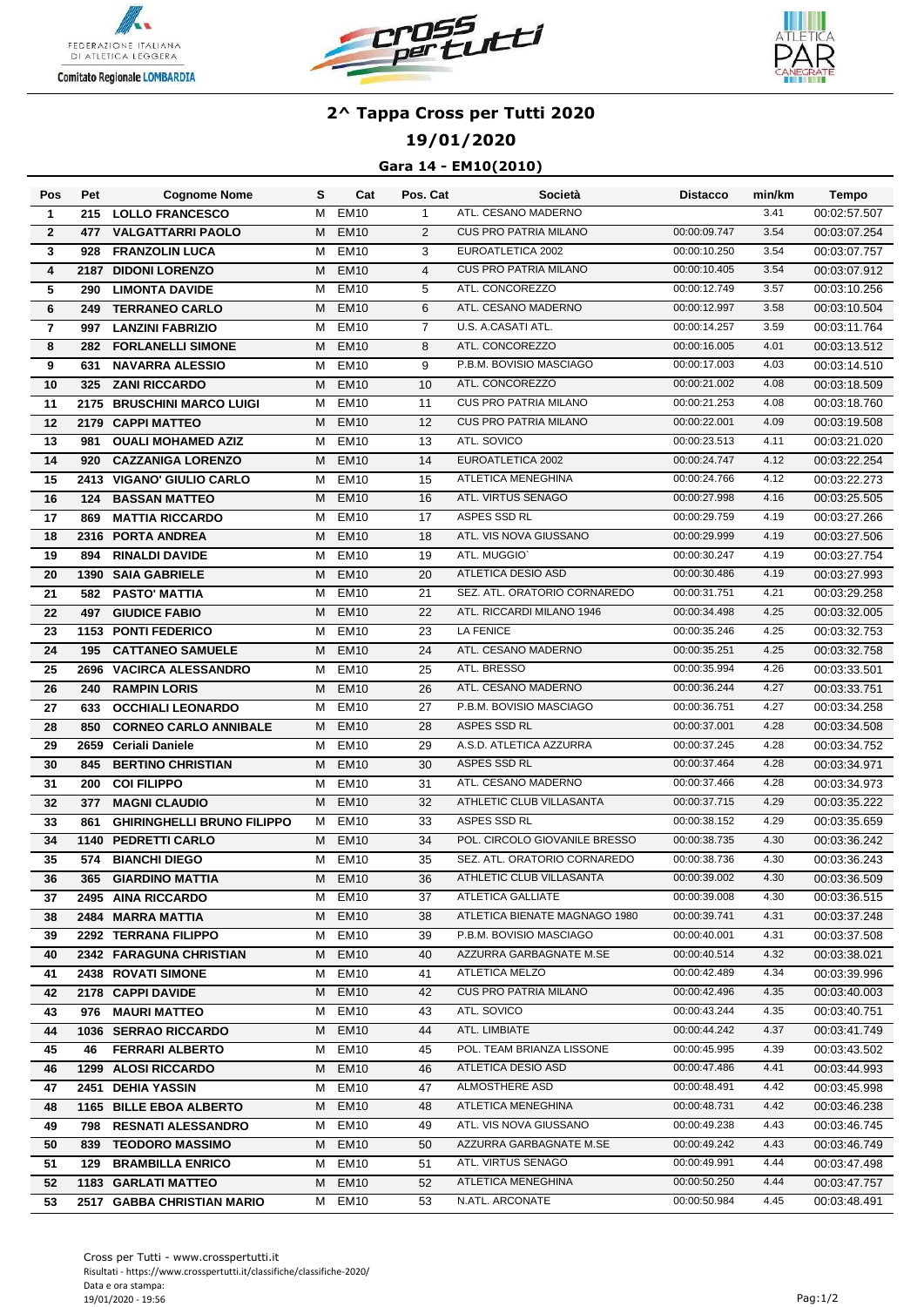





## **19/01/2020**

#### **Gara 14 - EM10(2010)**

| 54 |      | 687 LIVIO SIMONE            |   | M EM10           | 54 | G.S.A. BRUGHERIO               | 00:00:51.233 | 4.45 | 00:03:48.740 |
|----|------|-----------------------------|---|------------------|----|--------------------------------|--------------|------|--------------|
| 55 |      | 2196 LIBRANDI CRISTIAN      | M | <b>EM10</b>      | 55 | <b>CUS PRO PATRIA MILANO</b>   | 00:00:51.487 | 4.46 | 00:03:48.994 |
| 56 | 340  | <b>BOTTONI LUCA</b>         | м | <b>EM10</b>      | 56 | ATHLETIC CLUB VILLASANTA       | 00:00:53.237 | 4.48 | 00:03:50.744 |
| 57 |      | <b>159 RECLI ANDREA</b>     | м | <b>EM10</b>      | 57 | ATL. VIRTUS SENAGO             | 00:00:53.492 | 4.48 | 00:03:50.999 |
| 58 | 762  | <b>BIZZOZERO MICHELE</b>    | м | <b>EM10</b>      | 58 | ATL. VIS NOVA GIUSSANO         | 00:00:55.233 | 4.50 | 00:03:52.740 |
| 59 |      | 917 CANTORO JACOPO          | м | <b>EM10</b>      | 59 | EUROATLETICA 2002              | 00:00:55.484 | 4.51 | 00:03:52.991 |
| 60 | 1371 | <b>MINUZZO ALESSANDRO</b>   | м | <b>EM10</b>      | 60 | ATLETICA DESIO ASD             | 00:00:55.740 | 4.51 | 00:03:53.247 |
| 61 |      | <b>1395 SILVESTRI MARCO</b> | M | <b>EM10</b>      | 61 | ATLETICA DESIO ASD             | 00:00:56.489 | 4.52 | 00:03:53.996 |
| 62 | 889  | <b>FARDELLO GIUSEPPE</b>    | M | <b>EM10</b>      | 62 | ATL. MUGGIO'                   | 00:00:56.740 | 4.52 | 00:03:54.247 |
| 63 |      | 2529 SAGUNTI MARCO          | м | <b>EM10</b>      | 63 | N.ATL. ARCONATE                | 00:00:57.482 | 4.53 | 00:03:54.989 |
| 64 | 823  | <b>FRANCICA CHRISTIAN</b>   | м | <b>EM10</b>      | 64 | AZZURRA GARBAGNATE M.SE        | 00:00:57.487 | 4.53 | 00:03:54.994 |
| 65 | 959  | <b>TOPPI RICCARDO</b>       | м | <b>EM10</b>      | 65 | EUROATLETICA 2002              | 00:00:57.753 | 4.54 | 00:03:55.260 |
| 66 |      | 2356 MAZZITELLI JACOPO      | м | <b>EM10</b>      | 66 | A.ATL. CASOREZZO               | 00:00:58     | 4.54 | 00:03:55.507 |
| 67 | 635  | <b>OLLA FABRIZIO</b>        | м | <b>EM10</b>      | 67 | P.B.M. BOVISIO MASCIAGO        | 00:00:58.735 | 4.55 | 00:03:56.242 |
| 68 | 949  | <b>RUDELLO TOMMASO</b>      | М | EM <sub>10</sub> | 68 | EUROATLETICA 2002              | 00:00:58.992 | 4.55 | 00:03:56.499 |
| 69 |      | 1203 PICCO LEONARDO         | м | EM <sub>10</sub> | 69 | ATLETICA MENEGHINA             | 00:00:59.991 | 4.56 | 00:03:57.498 |
| 70 | 951  | <b>SACCHINI DAVIDE</b>      | м | <b>EM10</b>      | 70 | EUROATLETICA 2002              | 00:01:00.462 | 4.57 | 00:03:57.969 |
| 71 |      | <b>1081 MINELLI SIMONE</b>  | M | EM <sub>10</sub> | 71 | ATLETICRALS2-TEATRO ALLA SCALA | 00:01:00.465 | 4.57 | 00:03:57.972 |
| 72 |      | 1149 MAGGI LEONARDO         |   | M EM10           | 72 | LA FENICE                      | 00:01:00.726 | 4.57 | 00:03:58.233 |
| 73 |      | 2110 DAOLIO GIUSEPPE        | M | EM10             | 73 | POL. TEAM BRIANZA LISSONE      | 00:01:00.732 | 4.57 | 00:03:58.239 |
| 74 |      | 2276 NEGRI FRANCESCO        |   | M EM10           | 74 | ATL. BRESSO                    | 00:01:01.114 | 4.58 | 00:03:58.621 |
| 75 |      | 2157 STOCCHI GABRIELE       | М | EM10             | 75 | ATL. U.S. NERVIANESE 1919      | 00:01:03.233 | 5.00 | 00:04:00.740 |
| 76 |      | 2429 BATTISTA DIEGO         | M | <b>EM10</b>      | 76 | <b>ATLETICA MELZO</b>          | 00:01:05.235 | 5.03 | 00:04:02.742 |
| 77 |      | 968 ABBIATI GABRIELE        | м | <b>EM10</b>      | 77 | ATL. SOVICO                    | 00:01:05.735 | 5.04 | 00:04:03.242 |
| 78 |      | 1251 PALAZZO LEANDRO        | М | <b>EM10</b>      | 78 | RICCARDI ACADEMY ASD           | 00:01:08.984 | 5.08 | 00:04:06.491 |
| 79 |      | 2435 DURELLI SIMONE         | м | EM <sub>10</sub> | 79 | <b>ATLETICA MELZO</b>          | 00:01:09.233 | 5.08 | 00:04:06.740 |
| 80 |      | 597 RODELLA MATTEO          | М | <b>EM10</b>      | 80 | POL. BESANESE                  | 00:01:09.734 | 5.09 | 00:04:07.241 |
| 81 | 702  | <b>SESSA SAMUELE</b>        | м | <b>EM10</b>      | 81 | G.S.A. BRUGHERIO               | 00:01:10.236 | 5.09 | 00:04:07.743 |
| 82 |      | 2496 AIROLDI ALESSANDRO     | м | <b>EM10</b>      | 82 | ATLETICA GALLIATE              | 00:01:11.735 | 5.11 | 00:04:09.242 |
| 83 |      | 2099 MUTTI ALESSANDRO       | м | EM <sub>10</sub> | 83 | AZZURRA GARBAGNATE M.SE        | 00:01:13.481 | 5.13 | 00:04:10.988 |
| 84 | 680  | <b>GALBIATI IGOR</b>        | м | <b>EM10</b>      | 84 | G.S.A. BRUGHERIO               | 00:01:22.986 | 5.25 | 00:04:20.493 |
| 85 | 58   | <b>LAURIA RICCARDO</b>      | м | <b>EM10</b>      | 85 | POL. TEAM BRIANZA LISSONE      | 00:01:23.481 | 5.26 | 00:04:20.988 |
| 86 | 840  | <b>TURCATO EVAN</b>         | М | EM <sub>10</sub> | 86 | AZZURRA GARBAGNATE M.SE        | 00:01:24.481 | 5.27 | 00:04:21.988 |
| 87 | 34   | <b>CATARINELLA GIACOMO</b>  | М | <b>EM10</b>      | 87 | POL. TEAM BRIANZA LISSONE      | 00:01:24.742 | 5.27 | 00:04:22.249 |
| 88 |      | 2308 TILLI RICCARDO         | м | <b>EM10</b>      | 88 | POL. NOVATE                    | 00:01:24.990 | 5.28 | 00:04:22.497 |
| 89 |      | 2283 RANCATI MATTEO         | м | EM <sub>10</sub> | 89 | ATL. BRESSO                    | 00:01:31.228 | 5.35 | 00:04:28.735 |
| 90 |      | 2282 PISANI RAOUL           |   | M EM10           | 90 | ATL. BRESSO                    | 00:01:32.991 | 5.38 | 00:04:30.498 |
| 91 |      | 665 BISSOLI LORENZO         |   | M EM10           | 91 | G.S.A. BRUGHERIO               | 00:01:35.478 | 5.41 | 00:04:32.985 |
| 92 |      | 2186 DE GIORGIO MICHELE     | M | EM <sub>10</sub> | 92 | <b>CUS PRO PATRIA MILANO</b>   | 00:01:39.228 | 5.45 | 00:04:36.735 |
| 93 |      | 756 CORTELLAZZI LORENZO     |   | M EM10           | 93 | NUOVA ATLETICA ASTRO           | 00:01:39.476 | 5.46 | 00:04:36.983 |
| 94 |      | 2681 STELLA MATTEO NICOLA   |   | M EM10           | 94 | ATLETICA MENEGHINA             | 00:01:46.475 | 5.54 | 00:04:43.982 |
| 95 |      | 2015 OPREA CRISTIAN PETRE   |   | M EM10           | 95 | POL. TEAM BRIANZA LISSONE      | 00:01:48.226 | 5.57 | 00:04:45.733 |
| 96 |      | 1298 ALGERINO LORENZO       |   | M EM10           | 96 | ATLETICA DESIO ASD             | 00:01:49.228 | 5.58 | 00:04:46.735 |
| 97 |      | 2116 PATANIA ALESSANDRO     |   | M EM10           | 97 | POL. TEAM BRIANZA LISSONE      | 00:01:49.729 | 5.59 | 00:04:47.236 |
| 98 |      | 705 TUZZOLINO SIMONE        |   | M EM10           | 98 | G.S.A. BRUGHERIO               | 00:03:30.223 | 8.04 | 00:06:27.730 |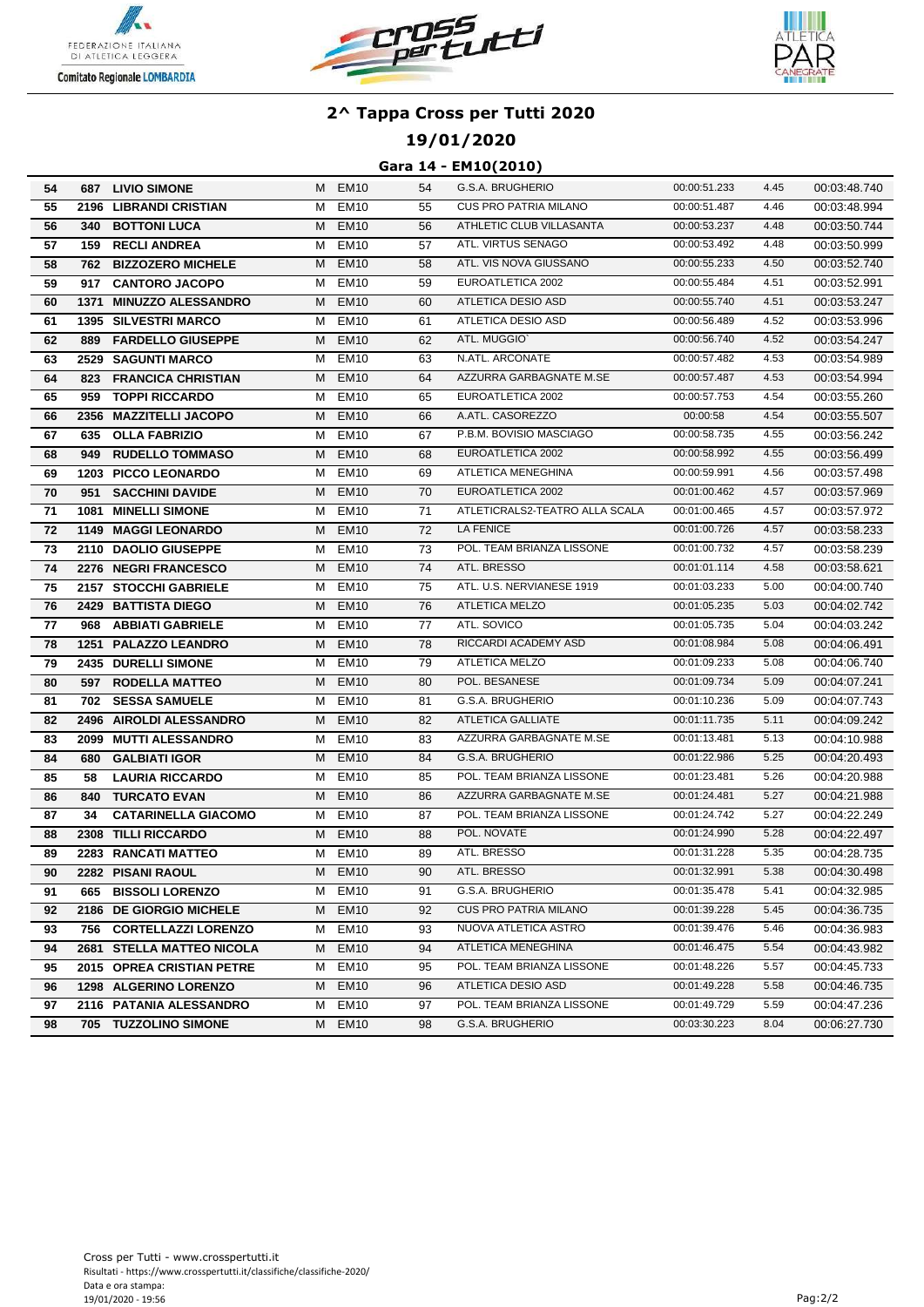





## **19/01/2020**

### **Gara 15 - EF10 (2009)**

| Pos             | Pet  | <b>Cognome Nome</b>                | s  | Cat         | Pos. Cat       | Società                       | Distacco     | min/km | Tempo        |
|-----------------|------|------------------------------------|----|-------------|----------------|-------------------------------|--------------|--------|--------------|
| $\mathbf{1}$    |      | <b>1003 MEANI CATERINA</b>         | F  | <b>EF10</b> | $\mathbf{1}$   | U.S. A.CASATI ATL.            |              | 3.35   | 00:02:52.158 |
| $\mathbf{2}$    |      | 2049 RONDELLI ANNA                 | F  | <b>EF10</b> | $\overline{2}$ | <b>CUS PRO PATRIA MILANO</b>  | 00:00:05.760 | 3.42   | 00:02:57.918 |
| 3               | 608  | <b>CASADEI TURRONI MONTI ANITA</b> | F  | EF10        | 3              | P.B.M. BOVISIO MASCIAGO       | 00:00:14.004 | 3.52   | 00:03:06.162 |
| 4               | 1275 | <b>GIGLIO EMMA</b>                 | F  | <b>EF10</b> | $\overline{4}$ | FORTI E LIBERI MONZA 1878 ASD | 00:00:19.251 | 3.59   | 00:03:11.409 |
| 5               | 936  | <b>LA TORRE NOEMI</b>              | F  | <b>EF10</b> | 5              | EUROATLETICA 2002             | 00:00:20.719 | 4.01   | 00:03:12.877 |
| 6               | 619  | <b>FAPPANNI LUCIA</b>              | F  | <b>EF10</b> | 6              | P.B.M. BOVISIO MASCIAGO       | 00:00:22.263 | 4.03   | 00:03:14.421 |
| 7               |      | 2449 ACRI IRIS                     | F  | EF10        | $\overline{7}$ | <b>ALMOSTHERE ASD</b>         | 00:00:22.266 | 4.03   | 00:03:14.424 |
| 8               |      | 2450 BORNATICI MARGHERITA          | F  | <b>EF10</b> | 8              | <b>ALMOSTHERE ASD</b>         | 00:00:22.750 | 4.03   | 00:03:14.908 |
| 9               | 336  | <b>BIGNOTTI CHIARA</b>             | F  | EF10        | 9              | ATHLETIC CLUB VILLASANTA      | 00:00:23.500 | 4.04   | 00:03:15.658 |
| 10              | 596  | <b>RIVA LUCIA</b>                  | F  | EF10        | 10             | POL. BESANESE                 | 00:00:24.749 | 4.06   | 00:03:16.907 |
| 11              |      | <b>1240 BANDINI GIULIA</b>         | F  | EF10        | 11             | RICCARDI ACADEMY ASD          | 00:00:26.502 | 4.08   | 00:03:18.660 |
| 12              | 757  | DE FILIPPO VIRGINIA CORA           | F  | EF10        | 12             | NUOVA ATLETICA ASTRO          | 00:00:27.508 | 4.09   | 00:03:19.666 |
| 13              | 401  | <b>ROSSI ELEONORA</b>              | F  | <b>EF10</b> | 13             | ATHLETIC CLUB VILLASANTA      | 00:00:28.775 | 4.11   | 00:03:20.933 |
| 14              |      | 2121 CANINO GAIA                   | F  | <b>EF10</b> | 14             | ATL. VIRTUS SENAGO            | 00:00:29.013 | 4.11   | 00:03:21.171 |
| 15              | 162  | <b>ROSSETTI GIULIA</b>             | F  | <b>EF10</b> | 15             | ATL. VIRTUS SENAGO            | 00:00:30.004 | 4.12   | 00:03:22.162 |
| 16              |      | <b>1257 TSURKAN NICOLE</b>         | F  | <b>EF10</b> | 16             | RICCARDI ACADEMY ASD          | 00:00:30.006 | 4.12   | 00:03:22.164 |
| 17              | 99   | <b>FIORI ELEONORA</b>              | F  | <b>EF10</b> | 17             | ATL. COGLIATE                 | 00:00:31.005 | 4.13   | 00:03:23.163 |
| 18              | 558  | <b>POZZOLI LAVINIA</b>             | F  | EF10        | 18             | 5 CERCHI SEREGNO              | 00:00:32.763 | 4.16   | 00:03:24.921 |
| 19              | 2171 | <b>BETTONI MARTINA</b>             | F  | <b>EF10</b> | 19             | <b>CUS PRO PATRIA MILANO</b>  | 00:00:33.260 | 4.16   | 00:03:25.418 |
| 20              | 630  | <b>MANCO ANNA</b>                  | F  | <b>EF10</b> | 20             | P.B.M. BOVISIO MASCIAGO       | 00:00:34.999 | 4.18   | 00:03:27.157 |
| 21              | 494  | <b>FISTAROL CATERINA</b>           | F  | EF10        | 21             | ATL. RICCARDI MILANO 1946     | 00:00:35.750 | 4.19   | 00:03:27.908 |
| $\overline{22}$ | 386  | <b>NEGRINI GRETA</b>               | F  | <b>EF10</b> | 22             | ATHLETIC CLUB VILLASANTA      | 00:00:35.759 | 4.19   | 00:03:27.917 |
| 23              |      | 2199 NICASTRO GUIDICCIONI          | F  | EF10        | 23             | <b>CUS PRO PATRIA MILANO</b>  | 00:00:37.755 | 4.22   | 00:03:29.913 |
| 24              | 1039 | <b>TIDILI BASMA</b>                | F  | EF10        | 24             | ATL. LIMBIATE                 | 00:00:37.763 | 4.22   | 00:03:29.921 |
| $\overline{25}$ | 724  | <b>GRITTINI GLORIA</b>             | F  | <b>EF10</b> | 25             | ATLETICA P.A.R. CANEGRATE     | 00:00:37.988 | 4.22   | 00:03:30.146 |
| 26              |      | 2330 LO PICCOLO GINEVRA            | F  | <b>EF10</b> | 26             | U.S. SANGIORGESE              | 00:00:38.457 | 4.23   | 00:03:30.615 |
| 27              |      | 2188 FONTANA IRENE                 | F  | EF10        | 27             | <b>CUS PRO PATRIA MILANO</b>  | 00:00:38.458 | 4.23   | 00:03:30.616 |
| 28              |      | 2667 Foddis Elisa                  | F  | <b>EF10</b> | 28             | ATLETICA P.A.R. CANEGRATE     | 00:00:39.249 | 4.24   | 00:03:31.407 |
| 29              |      | 2232 RE ZANAIKA                    | F  | <b>EF10</b> | 29             | ATL. RICCARDI MILANO 1946     | 00:00:39.508 | 4.24   | 00:03:31.666 |
| 30              |      | 1195 MAZZUZI CHIARA DEIMANTE       | F  | EF10        | 30             | ATLETICA MENEGHINA            | 00:00:39.753 | 4.24   | 00:03:31.911 |
| 31              | 127  | <b>BORGHI ANITA</b>                | F  | <b>EF10</b> | 31             | ATL. VIRTUS SENAGO            | 00:00:39.924 | 4.25   | 00:03:32.082 |
| 32              |      | 2124 FILISETTI GAIA                | F  | <b>EF10</b> | 32             | ATL. VIRTUS SENAGO            | 00:00:40.002 | 4.25   | 00:03:32.160 |
| 33              |      | 2491 ROSSI GIULIA                  | F  | EF10        | 33             | ATLETICA BIENATE MAGNAGO 1980 | 00:00:40.513 | 4.25   | 00:03:32.671 |
| 34              |      | 2288 BRUNELLI GIOIA                | F  | EF10        | 34             | P.B.M. BOVISIO MASCIAGO       | 00:00:41.261 | 4.26   | 00:03:33.419 |
| 35              |      | 2204 PELI MATILDE                  | F  | EF10        | 35             | <b>CUS PRO PATRIA MILANO</b>  | 00:00:42.249 | 4.28   | 00:03:34.407 |
| 36              |      | 436 FAZARI ANITA                   |    | F EF10      | 36             | ATLETICA CINISELLO            | 00:00:42.499 | 4.28   | 00:03:34.657 |
| 37              |      | <b>167 VACCARI GIULIA</b>          |    | F EF10      | 37             | ATL. VIRTUS SENAGO            | 00:00:43.259 | 4.29   | 00:03:35.417 |
| 38              | 153  | <b>MONTI EMMA</b>                  | F. | EF10        | 38             | ATL. VIRTUS SENAGO            | 00:00:43.999 | 4.30   | 00:03:36.157 |
| 39              |      | 490 CATTOZZI CAMILLA               |    | F EF10      | 39             | ATL. RICCARDI MILANO 1946     | 00:00:44.498 | 4.30   | 00:03:36.656 |
| 40              |      | 2684 INTROZZI GIORGIA              |    | F EF10      | 40             | ASPES SSD RL                  | 00:00:45.257 | 4.31   | 00:03:37.415 |
| 41              | 500  | <b>GOLA CAMILLA MARIA</b>          | F. | EF10        | 41             | ATL. RICCARDI MILANO 1946     | 00:00:45.752 | 4.32   | 00:03:37.910 |
| 42              | 410  | <b>TESSARIOL ANITA</b>             | F. | EF10        | 42             | ATHLETIC CLUB VILLASANTA      | 00:00:46.001 | 4.32   | 00:03:38.159 |
| 43              |      | 2501 ABELLI ALICE                  | F. | EF10        | 43             | <b>CUS INSUBRIA</b>           | 00:00:46.505 | 4.33   | 00:03:38.663 |
| 44              |      | 719 CISLAGHI DIANA                 |    | F EF10      | 44             | ATLETICA P.A.R. CANEGRATE     | 00:00:46.758 | 4.33   | 00:03:38.916 |
| 45              |      | 2497 BERTAGGIA SACCHELLI DORA      | F. | EF10        | 45             | ATLETICA GALLIATE             | 00:00:48.006 | 4.35   | 00:03:40.164 |
| 46              |      | 742 IUORIO FRANCESCA               |    | F EF10      | 46             | POL. NOVATE                   | 00:00:49.258 | 4.36   | 00:03:41.416 |
| 47              | 550  | <b>GIORDANELLI MARIANNA</b>        | F. | EF10        | 47             | 5 CERCHI SEREGNO              | 00:00:49.755 | 4.37   | 00:03:41.913 |
| 48              | 308  | <b>RONCO LISA</b>                  |    | F EF10      | 48             | ATL. CONCOREZZO               | 00:00:50     | 4.37   | 00:03:42.158 |
| 49              | 156  | <b>ORIOLO GIULIA</b>               | F. | <b>EF10</b> | 49             | ATL. VIRTUS SENAGO            | 00:00:53.250 | 4.41   | 00:03:45.408 |
| 50              | 44   | <b>ENNAS ILARIA</b>                | F. | EF10        | 50             | POL. TEAM BRIANZA LISSONE     | 00:00:53.751 | 4.42   | 00:03:45.909 |
| 51              | 501  | <b>GRAZIOLI MARA BIANCA</b>        | F. | <b>EF10</b> | 51             | ATL. RICCARDI MILANO 1946     | 00:00:54.251 | 4.43   | 00:03:46.409 |
| 52              |      | <b>1214 TREDICI EMANUELA</b>       | F. | <b>EF10</b> | 52             | ATLETICA MENEGHINA            | 00:00:54.754 | 4.43   | 00:03:46.912 |
| 53              |      | <b>1280 NAHMIAS SOFIA</b>          |    | F EF10      | 53             | FORTI E LIBERI MONZA 1878 ASD | 00:00:55.266 | 4.44   | 00:03:47.424 |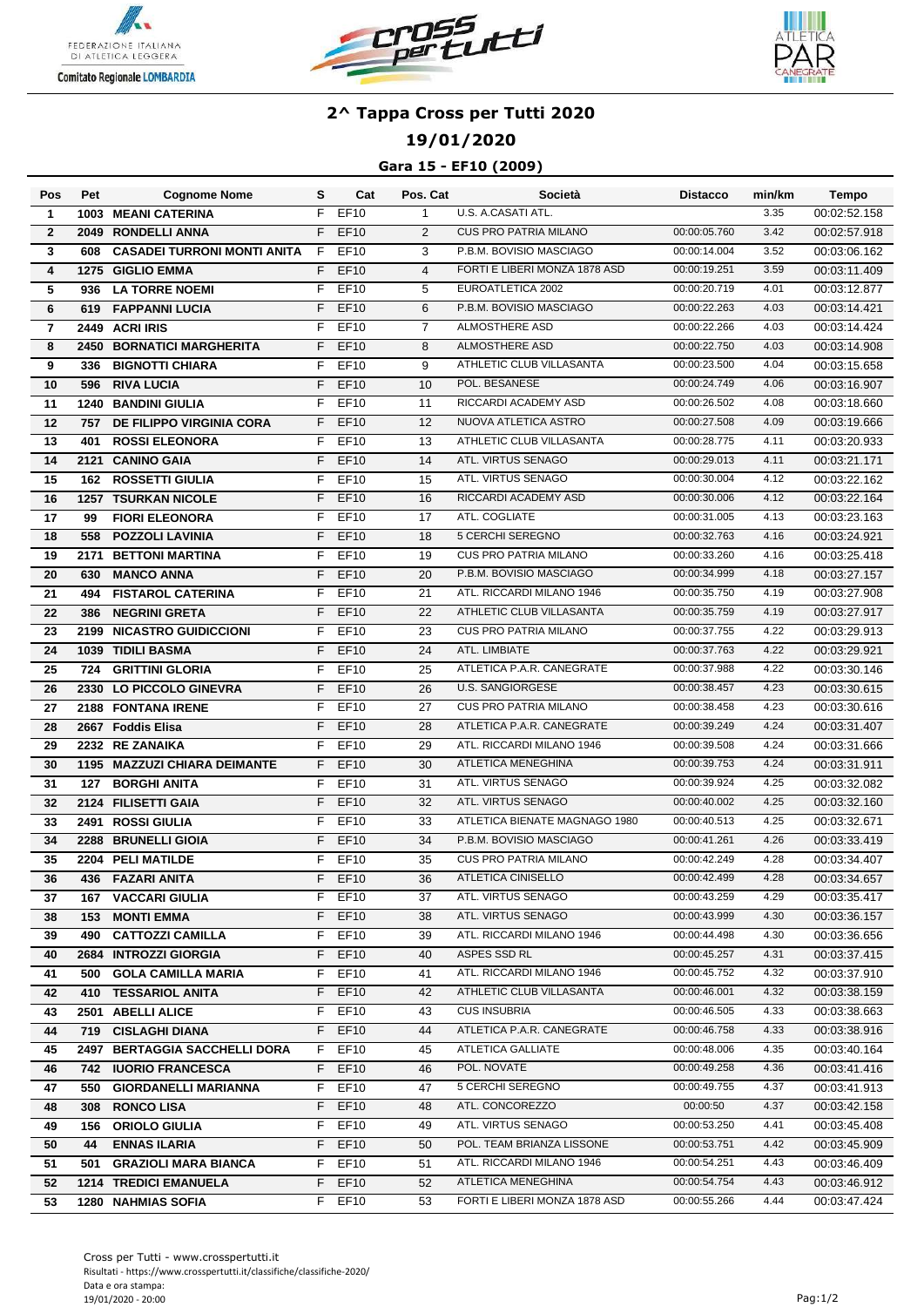





## **19/01/2020**

#### **Gara 15 - EF10 (2009)**

| 54 |      | <b>1420 CRIMALDI ELISA</b>        |    | $F$ EF10    | 54 | AICS ATL. BIASSONO             | 00:00:55.501 | 4.44 | 00:03:47.659 |
|----|------|-----------------------------------|----|-------------|----|--------------------------------|--------------|------|--------------|
| 55 | 496  | <b>GIORGIO MIRYAM</b>             | F  | EF10        | 55 | ATL. RICCARDI MILANO 1946      | 00:00:56.006 | 4.45 | 00:03:48.164 |
| 56 | 400  | <b>RODA' SVEVA MICOL</b>          | F. | EF10        | 56 | ATHLETIC CLUB VILLASANTA       | 00:00:56.268 | 4.45 | 00:03:48.426 |
| 57 | 800  | <b>STEFANETTO GIULIA EMANUELA</b> | F  | <b>EF10</b> | 57 | ATL. VIS NOVA GIUSSANO         | 00:00:57.001 | 4.46 | 00:03:49.159 |
| 58 | 535  | <b>BOANO GRETA</b>                |    | F EF10      | 58 | <b>5 CERCHI SEREGNO</b>        | 00:00:57.757 | 4.47 | 00:03:49.915 |
| 59 |      | 2203 PASTORI MARTA                | F. | EF10        | 59 | <b>CUS PRO PATRIA MILANO</b>   | 00:00:59.252 | 4.49 | 00:03:51.410 |
| 60 | 422  | <b>CANTONE VALENTINA</b>          | F. | <b>EF10</b> | 60 | <b>ATLETICA CINISELLO</b>      | 00:01:01.751 | 4.52 | 00:03:53.909 |
| 61 |      | 2459 DE CLORENZO CHIARA           | F. | EF10        | 61 | FORTI E LIBERI MONZA 1878 ASD  | 00:01:05.001 | 4.56 | 00:03:57.159 |
| 62 | 86   | <b>VIOLA NOEMI</b>                |    | F EF10      | 62 | POL. TEAM BRIANZA LISSONE      | 00:01:08.254 | 5.00 | 00:04:00.412 |
| 63 | 355  | <b>DI VITO NATALIA</b>            | F. | EF10        | 63 | ATHLETIC CLUB VILLASANTA       | 00:01:14.253 | 5.08 | 00:04:06.411 |
| 64 |      | 2364 CARAMAGNO DIANA              |    | $F$ EF10    | 64 | ASPES SSD RL                   | 00:01:16.267 | 5.10 | 00:04:08.425 |
| 65 |      | 1024 LISANTI GAIA                 | F. | EF10        | 65 | ATL. LIMBIATE                  | 00:01:16.752 | 5.11 | 00:04:08.910 |
| 66 |      | <b>1422 ESPOSITO GIOVANNA</b>     |    | F EF10      | 66 | AICS ATL. BIASSONO             | 00:01:17.257 | 5.11 | 00:04:09.415 |
| 67 |      | 2483 MALOSETTI ANASTASIA          | F. | EF10        | 67 | ATLETICA BIENATE MAGNAGO 1980  | 00:01:17.507 | 5.12 | 00:04:09.665 |
| 68 | 2380 | <b>MORANDO SARA</b>               | F. | <b>EF10</b> | 68 | ATLETICRALS2-TEATRO ALLA SCALA | 00:01:18.267 | 5.13 | 00:04:10.425 |
| 69 |      | 2444 GRIMALDI ALESSIA             | F  | EF10        | 69 | RICCARDI ACADEMY ASD           | 00:01:18.525 | 5.13 | 00:04:10.683 |
| 70 |      | 2443 FUSE' ANITA                  |    | F EF10      | 70 | RICCARDI ACADEMY ASD           | 00:01:18.760 | 5.13 | 00:04:10.918 |
| 71 |      | 312 RULLO SOFIA                   | F. | EF10        | 71 | ATL. CONCOREZZO                | 00:01:19.009 | 5.13 | 00:04:11.167 |
| 72 |      | 1030 MONTAGNANI EVA               | F. | <b>EF10</b> | 72 | ATL. LIMBIATE                  | 00:01:24.757 | 5.21 | 00:04:16.915 |
| 73 |      | 2409 MACCARONE ANNA               | F. | EF10        | 73 | <b>ATLETICA MENEGHINA</b>      | 00:01:27.256 | 5.24 | 00:04:19.414 |
| 74 | 253  | <b>VAGHI IRENE GIULIANA</b>       | F. | EF10        | 74 | ATL. CESANO MADERNO            | 00:01:29.753 | 5.27 | 00:04:21.911 |
| 75 | 380  | <b>MEZZADRI ALICE</b>             |    | F EF10      | 75 | ATHLETIC CLUB VILLASANTA       | 00:01:33.252 | 5.31 | 00:04:25.410 |
| 76 | 989  | <b>VILLA ALESSIA</b>              |    | F EF10      | 76 | ATL. SOVICO                    | 00:01:45.508 | 5.47 | 00:04:37.666 |
| 77 | 381  | <b>MEZZADRI EMMA</b>              | F. | EF10        | 77 | ATHLETIC CLUB VILLASANTA       | 00:01:58.511 | 6.03 | 00:04:50.669 |
| 78 | 950  | <b>RUSSUMANNO MARTINA</b>         |    | $F$ EF10    | 78 | EUROATLETICA 2002              | 00:02:28.004 | 6.40 | 00:05:20.162 |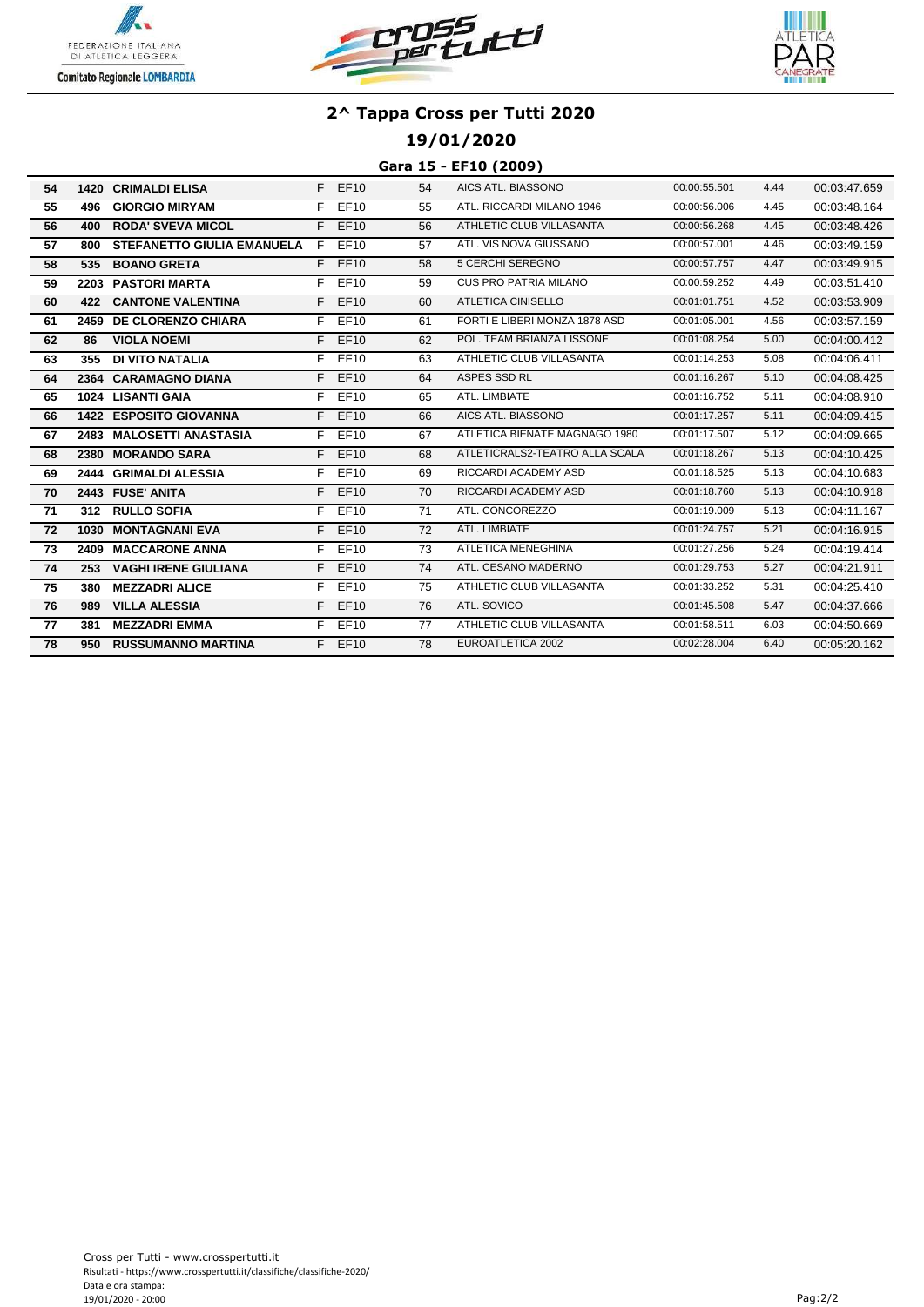





## **19/01/2020**

### **Gara 16 - EM10 (2009)**

| Pos          | Pet  | <b>Cognome Nome</b>             | s | Cat              | Pos. Cat       | Società                        | <b>Distacco</b> | min/km | <b>Tempo</b> |
|--------------|------|---------------------------------|---|------------------|----------------|--------------------------------|-----------------|--------|--------------|
| $\mathbf{1}$ | 965  | <b>VILLA RICCARDO RENATO</b>    | м | EM10             | $\mathbf{1}$   | EUROATLETICA 2002              |                 | 3.36   | 00:02:53.057 |
| $\mathbf{2}$ | 543  | <b>COLISTRA VITTORIO</b>        | м | <b>EM10</b>      | $\overline{2}$ | 5 CERCHI SEREGNO               | 00:00:05.262    | 3.42   | 00:02:58.319 |
| 3            | 811  | PIETROSEMOLI ACHILLE            | м | <b>EM10</b>      | 3              | <b>U.S. SANGIORGESE</b>        | 00:00:05.759    | 3.43   | 00:02:58.816 |
| 4            | 239  | <b>RADICE ANDREA</b>            | м | <b>EM10</b>      | $\overline{4}$ | ATL. CESANO MADERNO            | 00:00:08.260    | 3.46   | 00:03:01.317 |
| 5            |      | 1023 LANZILLOTTA ANDREA         | м | <b>EM10</b>      | 5              | ATL. LIMBIATE                  | 00:00:11.758    | 3.51   | 00:03:04.815 |
| 6            | 955  | <b>SIOLI DAVIDE</b>             | м | <b>EM10</b>      | 6              | EUROATLETICA 2002              | 00:00:17.521    | 3.58   | 00:03:10.578 |
| 7            | 455  | <b>ZACCHETTI TOMMASO</b>        | м | <b>EM10</b>      | $\overline{7}$ | <b>GEAS ATLETICA</b>           | 00:00:18.509    | 3.59   | 00:03:11.566 |
| 8            | 451  | <b>TREZZI VALERIO</b>           | м | <b>EM10</b>      | 8              | <b>GEAS ATLETICA</b>           | 00:00:18.759    | 3.59   | 00:03:11.816 |
| 9            | 1268 | <b>BORGONOVO ALEX</b>           | м | <b>EM10</b>      | 9              | FORTI E LIBERI MONZA 1878 ASD  | 00:00:18.762    | 3.59   | 00:03:11.819 |
| 10           | 95   | <b>CATTANEO MATTEO</b>          | м | <b>EM10</b>      | 10             | ATL. COGLIATE                  | 00:00:18.763    | 3.59   | 00:03:11.820 |
| 11           | 1193 | <b>MARIANI SIRO</b>             | м | <b>EM10</b>      | 11             | ATLETICA MENEGHINA             | 00:00:20.262    | 4.01   | 00:03:13.319 |
| 12           | 210  | <b>GALLARO FRANCESCO</b>        | м | <b>EM10</b>      | 12             | ATL. CESANO MADERNO            | 00:00:20.263    | 4.01   | 00:03:13.320 |
| 13           | 473  | <b>SAPIENZA ENRICO</b>          | м | <b>EM10</b>      | 13             | <b>CUS PRO PATRIA MILANO</b>   | 00:00:20.764    | 4.02   | 00:03:13.821 |
| 14           | 59   | <b>MACONI NICOLO'</b>           | м | <b>EM10</b>      | 14             | POL. TEAM BRIANZA LISSONE      | 00:00:21.514    | 4.03   | 00:03:14.571 |
| 15           |      | 424 CAPORALE JAGO               |   | M EM10           | 15             | <b>ATLETICA CINISELLO</b>      | 00:00:24.510    | 4.06   | 00:03:17.567 |
| 16           | 143  | <b>GENESI TOMMASO</b>           | м | EM <sub>10</sub> | 16             | ATL. VIRTUS SENAGO             | 00:00:24.761    | 4.07   | 00:03:17.818 |
| 17           | 221  | <b>MASCIADRI DIEGO</b>          | м | EM <sub>10</sub> | 17             | ATL. CESANO MADERNO            | 00:00:25.269    | 4.07   | 00:03:18.326 |
| 18           |      | 2225 FRATTINI MICHELE           | м | <b>EM10</b>      | 18             | ATL. RICCARDI MILANO 1946      | 00:00:27.512    | 4.10   | 00:03:20.569 |
| 19           | 660  | <b>VAZQUEZ MATTIA</b>           | м | <b>EM10</b>      | 19             | P.B.M. BOVISIO MASCIAGO        | 00:00:28.757    | 4.12   | 00:03:21.814 |
| 20           |      | 1276 HEMA RUBEN                 | м | <b>EM10</b>      | 20             | FORTI E LIBERI MONZA 1878 ASD  | 00:00:28.761    | 4.12   | 00:03:21.818 |
| 21           |      | 2237 ZONTINI LORENZO            | м | <b>EM10</b>      | 21             | ATL. RICCARDI MILANO 1946      | 00:00:29.258    | 4.12   | 00:03:22.315 |
| 22           | 858  | <b>FENOCCHIO FILIPPO</b>        | м | <b>EM10</b>      | 22             | ASPES SSD RL                   | 00:00:29.733    | 4.13   | 00:03:22.790 |
| 23           | 734  | <b>BARRA FRANCESCO</b>          | м | <b>EM10</b>      | 23             | POL. NOVATE                    | 00:00:30.004    | 4.13   | 00:03:23.061 |
| 24           | 1321 | <b>CARRARA DANIELE</b>          | м | <b>EM10</b>      | 24             | ATLETICA DESIO ASD             | 00:00:30.523    | 4.14   | 00:03:23.580 |
| 25           |      | <b>1277 LONGONI GIACOMO</b>     | м | <b>EM10</b>      | 25             | FORTI E LIBERI MONZA 1878 ASD  | 00:00:32.007    | 4.16   | 00:03:25.064 |
| 26           | 616  | <b>DUSHKU DANIEL</b>            | м | <b>EM10</b>      | 26             | P.B.M. BOVISIO MASCIAGO        | 00:00:32.259    | 4.16   | 00:03:25.316 |
| 27           | 347  | <b>CICCONE MATTEO</b>           | м | <b>EM10</b>      | 27             | ATHLETIC CLUB VILLASANTA       | 00:00:33.254    | 4.17   | 00:03:26.311 |
| 28           |      | <b>1428 RIVA ALESSANDRO</b>     | м | <b>EM10</b>      | 28             | AICS ATL. BIASSONO             | 00:00:33.760    | 4.18   | 00:03:26.817 |
| 29           | 427  | <b>CATTANEO CHRISTIAN</b>       | м | <b>EM10</b>      | 29             | ATLETICA CINISELLO             | 00:00:34.016    | 4.18   | 00:03:27.073 |
| 30           | 125  | <b>BINA RICCARDO</b>            | м | <b>EM10</b>      | 30             | ATL. VIRTUS SENAGO             | 00:00:34.254    | 4.19   | 00:03:27.311 |
| 31           |      | 2692 FINOCCHIARO MASSIMILIANO   | м | <b>EM10</b>      | 31             | POL. CIRCOLO GIOVANILE BRESSO  | 00:00:34.757    | 4.19   | 00:03:27.814 |
| 32           | 843  | <b>ZAMBOSCO ALESSANDRO</b>      | м | <b>EM10</b>      | 32             | AZZURRA GARBAGNATE M.SE        | 00:00:35.265    | 4.20   | 00:03:28.322 |
| 33           | 969  | <b>AFFATATO VINCENZO MATTEO</b> | м | <b>EM10</b>      | 33             | ATL. SOVICO                    | 00:00:35.266    | 4.20   | 00:03:28.323 |
| 34           |      | <b>1252 PICCINI FEDERICO</b>    | м | <b>EM10</b>      | 34             | RICCARDI ACADEMY ASD           | 00:00:36.261    | 4.21   | 00:03:29.318 |
| 35           | 589  | <b>DESSI' ANDREA</b>            | м | <b>EM10</b>      | 35             | POL. BESANESE                  | 00:00:36.263    | 4.21   | 00:03:29.320 |
| 36           |      | 1340 FAINI FILIPPO              |   | M EM10           | 36             | ATLETICA DESIO ASD             | 00:00:38.501    | 4.24   | 00:03:31.558 |
| 37           |      | 1322 CARRIERO FRANCESCO         |   | M EM10           | 37             | ATLETICA DESIO ASD             | 00:00:39.508    | 4.25   | 00:03:32.565 |
| 38           |      | 595 PIROVANO GABRIELE           |   | M EM10           | 38             | POL. BESANESE                  | 00:00:40.751    | 4.27   | 00:03:33.808 |
| 39           |      | <b>647 RONCHI DAVIDE</b>        |   | M EM10           | 39             | P.B.M. BOVISIO MASCIAGO        | 00:00:42.009    | 4.28   | 00:03:35.066 |
| 40           |      | 516 PODESTA' LORENZO            |   | M EM10           | 40             | ATL. RICCARDI MILANO 1946      | 00:00:43.005    | 4.30   | 00:03:36.062 |
| 41           |      | <b>1250 GRAMEGNA MARCO</b>      |   | M EM10           | 41             | RICCARDI ACADEMY ASD           | 00:00:44.014    | 4.31   | 00:03:37.071 |
| 42           |      | 2286 TESORO ALESSIO             | M | EM10             | 42             | ATL. BRESSO                    | 00:00:44.021    | 4.31   | 00:03:37.078 |
| 43           |      | 293 MANDELLI CRISTIANO          | м | <b>EM10</b>      | 43             | ATL. CONCOREZZO                | 00:00:44.266    | 4.31   | 00:03:37.323 |
| 44           |      | 2284 ROTONDO NICHOLAS           | M | <b>EM10</b>      | 44             | ATL. BRESSO                    | 00:00:44.272    | 4.31   | 00:03:37.329 |
| 45           |      | <b>1417 CATTANEO FEDERICO</b>   | M | <b>EM10</b>      | 45             | AICS ATL. BIASSONO             | 00:00:45.256    | 4.32   | 00:03:38.313 |
| 46           |      | 2303 CASABONA IVAN ALDO         | M | EM <sub>10</sub> | 46             | POL. NOVATE                    | 00:00:45.756    | 4.33   | 00:03:38.813 |
| 47           |      | 901 ASSI EDOARDO                | м | <b>EM10</b>      | 47             | EUROATLETICA 2002              | 00:00:46.010    | 4.33   | 00:03:39.067 |
| 48           |      | 1083 PRICCA ALBERTO ANGELO      | M | EM10             | 48             | ATLETICRALS2-TEATRO ALLA SCALA | 00:00:46.256    | 4.34   | 00:03:39.313 |
| 49           |      | 1332 D'ANGELO DAVIDE            | M | EM10             | 49             | ATLETICA DESIO ASD             | 00:00:49.262    | 4.37   | 00:03:42.319 |
| 50           | 406  | <b>SIRONI ANDREA</b>            | M | EM <sub>10</sub> | 50             | ATHLETIC CLUB VILLASANTA       | 00:00:49.750    | 4.38   | 00:03:42.807 |
| 51           |      | <b>404 SCRENCI GIUSEPPE</b>     | M | EM10             | 51             | ATHLETIC CLUB VILLASANTA       | 00:00:51        | 4.40   | 00:03:44.057 |
| 52           |      | 349 COLOMBO EDOARDO             | M | EM <sub>10</sub> | 52             | ATHLETIC CLUB VILLASANTA       | 00:00:54.013    | 4.43   | 00:03:47.070 |
| 53           |      | 270 BRUNI NICHOLAS              |   | M EM10           | 53             | ATL. CONCOREZZO                | 00:00:55.255    | 4.45   | 00:03:48.312 |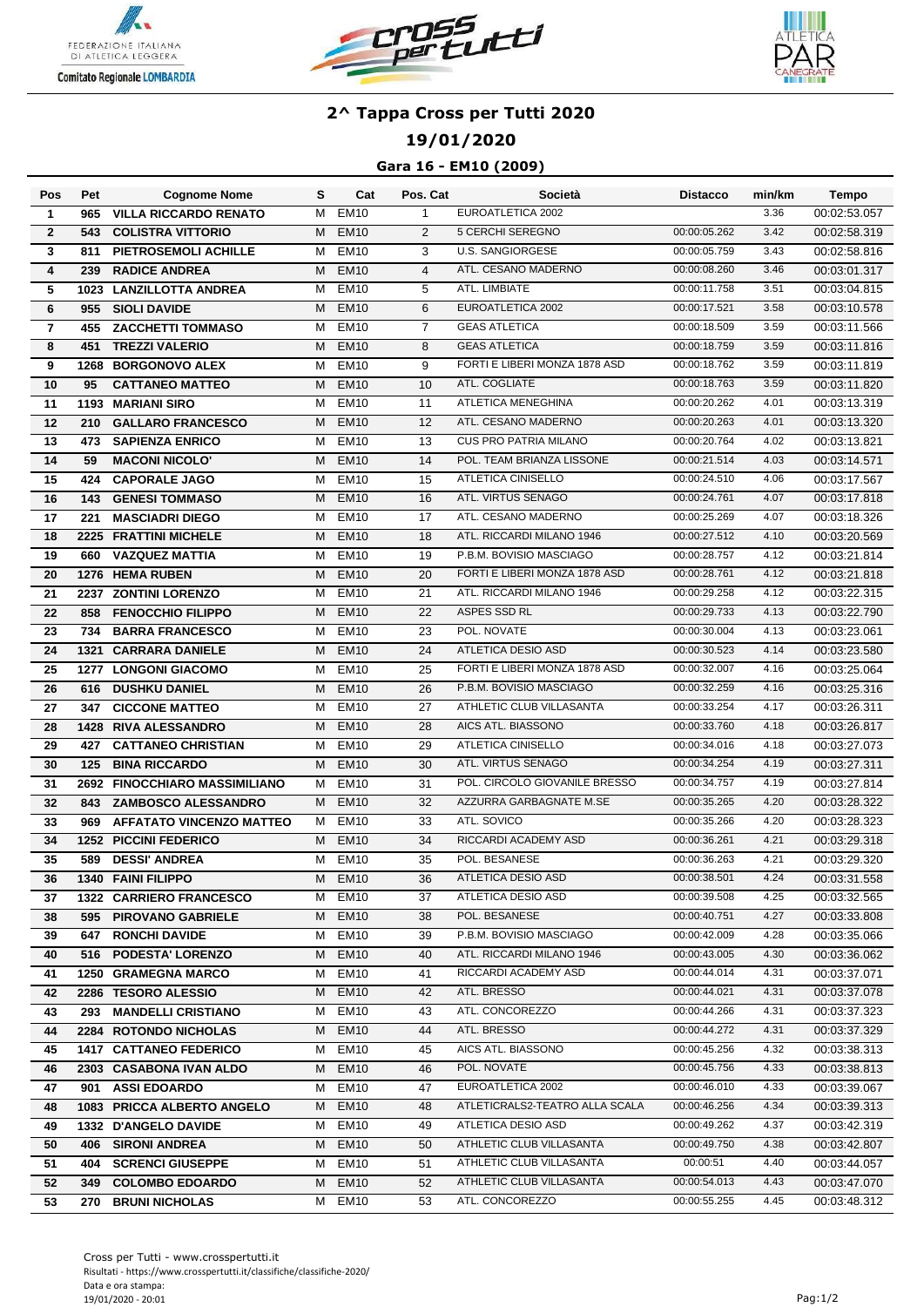





## **19/01/2020**

#### **Gara 16 - EM10 (2009)**

| 54         |     | 304 PIROLA GIOELE              |   | M EM10           | 54 | ATL. CONCOREZZO               | 00:00:56.005 | 4.46 | 00:03:49.062 |
|------------|-----|--------------------------------|---|------------------|----|-------------------------------|--------------|------|--------------|
| 55         |     | 2223 CITTONE LEONARDO          | м | <b>EM10</b>      | 55 | ATL. RICCARDI MILANO 1946     | 00:00:56.259 | 4.46 | 00:03:49.316 |
| 56         |     | <b>1308 BIASSONI SIMONE</b>    | М | <b>EM10</b>      | 56 | ATLETICA DESIO ASD            | 00:00:56.758 | 4.47 | 00:03:49.815 |
| 57         |     | 1336 D'ORSO ALESSANDRO ENRIC   | м | <b>EM10</b>      | 57 | ATLETICA DESIO ASD            | 00:00:57.254 | 4.47 | 00:03:50.311 |
| 58         |     | 2234 SOLLA DIEGO               | м | <b>EM10</b>      | 58 | ATL. RICCARDI MILANO 1946     | 00:00:58.759 | 4.49 | 00:03:51.816 |
| 59         |     | 2229 PAPI ROSSI FABIO          | м | <b>EM10</b>      | 59 | ATL. RICCARDI MILANO 1946     | 00:00:59.755 | 4.51 | 00:03:52.812 |
| 60         |     | 133 CALAMEA LEONARDO           |   | M EM10           | 60 | ATL. VIRTUS SENAGO            | 00:01:00.749 | 4.52 | 00:03:53.806 |
| 61         |     | <b>1381 PASTORELLO DIEGO</b>   | м | <b>EM10</b>      | 61 | ATLETICA DESIO ASD            | 00:01:00.751 | 4.52 | 00:03:53.808 |
| 62         |     | 617 EL OUARDIRHI DIEGO YOUNESS | M | <b>EM10</b>      | 62 | P.B.M. BOVISIO MASCIAGO       | 00:01:00.754 | 4.52 | 00:03:53.811 |
| 63         | 288 | <b>INTERNO' EMANUELE</b>       | м | EM <sub>10</sub> | 63 | ATL. CONCOREZZO               | 00:01:01.004 | 4.52 | 00:03:54.061 |
| 64         | 114 | <b>RESNATI MATTEO</b>          | м | <b>EM10</b>      | 64 | ATL. COGLIATE                 | 00:01:01.511 | 4.53 | 00:03:54.568 |
| 65         | 145 | <b>GIANOTTI NICCOLO' LEONE</b> | М | <b>EM10</b>      | 65 | ATL. VIRTUS SENAGO            | 00:01:03.757 | 4.56 | 00:03:56.814 |
| 66         | 383 | <b>MONARI PIETRO</b>           | м | <b>EM10</b>      | 66 | ATHLETIC CLUB VILLASANTA      | 00:01:03.758 | 4.56 | 00:03:56.815 |
| 67         | 611 | <b>CIABATTINI LORENZO</b>      | м | <b>EM10</b>      | 67 | P.B.M. BOVISIO MASCIAGO       | 00:01:04.508 | 4.56 | 00:03:57.565 |
| 68         | 593 | <b>MAZZA RICCARDO</b>          | M | <b>EM10</b>      | 68 | POL. BESANESE                 | 00:01:04.749 | 4.57 | 00:03:57.806 |
| 69         |     | 2181 CHIARONZI TOMMASO         | м | <b>EM10</b>      | 69 | <b>CUS PRO PATRIA MILANO</b>  | 00:01:05.757 | 4.58 | 00:03:58.814 |
| 70         |     | 2518 LANGE' ALESSANDRO         | М | <b>EM10</b>      | 70 | N.ATL. ARCONATE               | 00:01:06.012 | 4.58 | 00:03:59.069 |
| 71         |     | 667 CAICEDO TREJO NICK ESTIVEN | M | <b>EM10</b>      | 71 | G.S.A. BRUGHERIO              | 00:01:06.500 | 4.59 | 00:03:59.557 |
| 72         |     | 2369 LOTTI ALESSANDRO LEONI    | M | <b>EM10</b>      | 72 | EUROATLETICA 2002             | 00:01:07.016 | 5.00 | 00:04:00.073 |
| 73         |     | 2363 CAPRINO LUDOVICO          | м | EM10             | 73 | ASPES SSD RL                  | 00:01:09.504 | 5.03 | 00:04:02.561 |
| 74         | 670 | <b>COSTANTINO ANDREA</b>       | М | EM <sub>10</sub> | 74 | G.S.A. BRUGHERIO              | 00:01:10.501 | 5.04 | 00:04:03.558 |
| 75         |     | 2278 OMINI ALESSANDRO          |   | M EM10           | 75 | ATL. BRESSO                   | 00:01:10.505 | 5.04 | 00:04:03.562 |
| 76         |     | 2148 ZANOTTO ANDREA            | м | EM <sub>10</sub> | 76 | ATHLETIC CLUB VILLASANTA      | 00:01:10.755 | 5.04 | 00:04:03.812 |
| ${\bf 77}$ |     | 2446 PAGLIOTTO LUCA            | м | <b>EM10</b>      | 77 | RICCARDI ACADEMY ASD          | 00:01:11.247 | 5.05 | 00:04:04.304 |
| 78         | 154 | <b>MORETTA DANIELE</b>         | м | <b>EM10</b>      | 78 | ATL. VIRTUS SENAGO            | 00:01:14.258 | 5.09 | 00:04:07.315 |
| 79         | 426 | <b>CATELLANI LORENZO</b>       | м | <b>EM10</b>      | 79 | ATLETICA CINISELLO            | 00:01:16.246 | 5.11 | 00:04:09.303 |
| 80         | 323 | <b>VILLA GABRIELE</b>          | м | <b>EM10</b>      | 80 | ATL. CONCOREZZO               | 00:01:19.002 | 5.15 | 00:04:12.059 |
| 81         | 63  | <b>MUSIO KAI</b>               | м | <b>EM10</b>      | 81 | POL. TEAM BRIANZA LISSONE     | 00:01:20.497 | 5.16 | 00:04:13.554 |
| 82         |     | 1018 FIORELLA ANDREA           | м | <b>EM10</b>      | 82 | ATL. LIMBIATE                 | 00:01:23.258 | 5.20 | 00:04:16.315 |
| 83         |     | 2467 AGUANNO SAMUELE           | м | <b>EM10</b>      | 83 | ATLETICA BIENATE MAGNAGO 1980 | 00:01:23.497 | 5.20 | 00:04:16.554 |
| 84         |     | 1022 KANE PAPE ALASSANE        | м | <b>EM10</b>      | 84 | ATL. LIMBIATE                 | 00:01:33.758 | 5.33 | 00:04:26.815 |
| 85         |     | 2488 PIANTANIDA ANGELO         | м | <b>EM10</b>      | 85 | ATLETICA BIENATE MAGNAGO 1980 | 00:01:44.498 | 5.46 | 00:04:37.555 |
| 86         |     | 1358 LAPESA DIEGO              | М | <b>EM10</b>      | 86 | ATLETICA DESIO ASD            | 00:01:47.003 | 5.50 | 00:04:40.060 |
| 87         | 396 | <b>RAIMONDO CHRISTIAN</b>      | м | EM10             | 87 | ATHLETIC CLUB VILLASANTA      | 00:01:49.999 | 5.53 | 00:04:43.056 |
| 88         |     | 2506 MANCONI CHRISTIAN         | M | <b>EM10</b>      | 88 | <b>CUS INSUBRIA</b>           | 00:02:13.745 | 6.23 | 00:05:06.802 |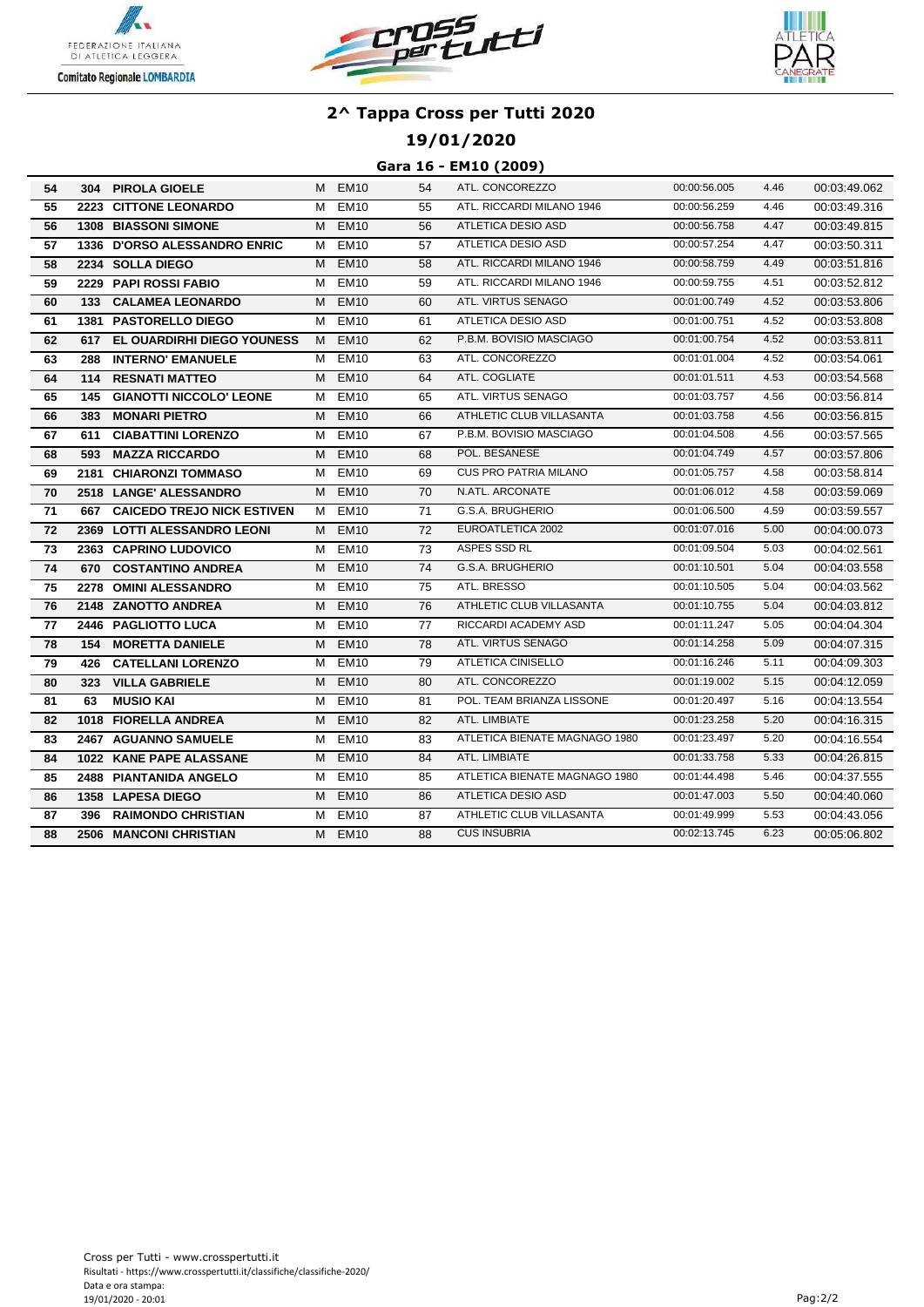





**19/01/2020**

|                          | Pos Pet | <b>Cognome Nome</b>              | S  | Cat       | Pos. Cat Società |                                | min/km Tempo |              |
|--------------------------|---------|----------------------------------|----|-----------|------------------|--------------------------------|--------------|--------------|
| $\mathbf 1$              | 2217    | <b>ZAPPA VIOLA</b>               | F  | RF        | $\mathbf{1}$     | <b>CUS PRO PATRIA MILANO</b>   | 1.57         | 00:03:54.259 |
| $\mathbf{2}$             | 929     | <b>FRANZOLINI GIORGIA</b>        | F  | <b>RF</b> | $\overline{2}$   | EUROATLETICA 2002              | 1.58         | 00:03:56.513 |
| $\mathbf{3}$             | 2167    | <b>BORGONOVO REBECCA</b>         | F  | <b>RF</b> | 3                | <b>GEAS ATLETICA</b>           | 1.58         | 00:03:57.011 |
| 4                        | 810     | <b>MARIANI SOFIA</b>             | F  | <b>RF</b> | 4                | <b>U.S. SANGIORGESE</b>        | 2.00         | 00:04:00.512 |
| ${\bf 5}$                | 446     | <b>PINNA LUDOVICA</b>            | F  | <b>RF</b> | 5                | <b>GEAS ATLETICA</b>           | 2.00         | 00:04:01.011 |
| 6                        | 905     | <b>BOCA ALESSANDRA</b>           | F  | <b>RF</b> | 6                | EUROATLETICA 2002              | 2.00         | 00:04:01.271 |
| $\overline{\phantom{a}}$ | 1080    | <b>MINELLI ALICE</b>             | F  | <b>RF</b> | $\overline{7}$   | ATLETICRALS2-TEATRO ALLA SCALA | 2.01         | 00:04:02.009 |
| 8                        | 2177    | <b>CANTINI JULIE</b>             | F  | <b>RF</b> | 8                | <b>CUS PRO PATRIA MILANO</b>   | 2.04         | 00:04:09.006 |
| 9                        | 1337    | <b>ELLI ALICE MARIA</b>          | F  | <b>RF</b> | 9                | <b>ATLETICA DESIO ASD</b>      | 2.05         | 00:04:10.755 |
| 10                       | 1241    | <b>BERTIN NICOLE</b>             | F  | <b>RF</b> | 10               | RICCARDI ACADEMY ASD           | 4.12         | 00:04:12.759 |
| 11                       | 1145    | <b>FANCELLU CAROLA CARMELA</b>   |    | F RF      | 11               | <b>LA FENICE</b>               | 4.14         | 00:04:14.006 |
| 12                       | 888     | <b>DI NOIA ALESSANDRA</b>        | F. | <b>RF</b> | 12               | ATL. MUGGIO'                   | 4.14         | 00:04:14.007 |
| 13                       | 610     | <b>CASATI VANESSA</b>            | F  | <b>RF</b> | 13               | P.B.M. BOVISIO MASCIAGO        | 2.07         | 00:04:14.255 |
| 14                       | 1154    | <b>PRADA MARTA</b>               | F  | <b>RF</b> | 14               | LA FENICE                      | 4.15         | 00:04:15.759 |
| 15                       | 343     | <b>CARBONE GAIA</b>              | F  | <b>RF</b> | 15               | ATHLETIC CLUB VILLASANTA       | 2.08         | 00:04:16.759 |
| 16                       | 354     | <b>DAVID GIULIA</b>              | F  | <b>RF</b> | 16               | ATHLETIC CLUB VILLASANTA       | 2.09         | 00:04:18.759 |
| 17                       | 1072    | DALESSANDRO FRANCESCA            | F  | <b>RF</b> | 17               | ATL. GISA                      | 2.10         | 00:04:20.259 |
| 18                       | 767     | <b>CAGLIO ALICE</b>              | F  | <b>RF</b> | 18               | ATL. VIS NOVA GIUSSANO         | 2.10         | 00:04:21.006 |
| 19                       | 2714    | <b>NSEKE MATIO JEMIMA</b>        | F  | <b>RF</b> | 19               | POL. TEAM BRIANZA LISSONE      | 4.21         | 00:04:21.528 |
| 20                       | 887     | <b>DI MARCO CAMILLA</b>          | F  | <b>RF</b> | 20               | ATL. MUGGIO'                   | 4.21         | 00:04:21.918 |
| 21                       | 454     | <b>VISCHIONI ARIANNA</b>         | F  | <b>RF</b> | 21               | <b>GEAS ATLETICA</b>           | 4.22         | 00:04:22.001 |
| 22                       | 444     | <b>AIZZA AURORA</b>              | F  | <b>RF</b> | 22               | <b>GEAS ATLETICA</b>           | 2.11         | 00:04:22.932 |
| 23                       | 1071    | <b>ANGILELLA MELISSA</b>         | F  | <b>RF</b> | 23               | ATL. GISA                      | 2.11         | 00:04:23.521 |
| 24                       | 26      | <b>BERGAMIN GIULIA</b>           | F  | <b>RF</b> | 24               | POL. TEAM BRIANZA LISSONE      | 2.11         | 00:04:23.764 |
| 25                       | 1242    | <b>BERTIN REBECCA</b>            | F  | <b>RF</b> | 25               | RICCARDI ACADEMY ASD           | 2.11         | 00:04:23.937 |
| 26                       | 2195    | <b>LAMQUET ELODIE</b>            | F  | <b>RF</b> | 26               | <b>CUS PRO PATRIA MILANO</b>   | 2.12         | 00:04:24.512 |
| 27                       | 1380    | <b>PAGOTTO GLORIA</b>            | F  | <b>RF</b> | 27               | ATLETICA DESIO ASD             | 2.12         | 00:04:24.772 |
| 28                       | 449     | <b>SOLIANI AMY</b>               | F  | <b>RF</b> | 28               | <b>GEAS ATLETICA</b>           | 4.25         | 00:04:25.253 |
| 29                       | 2097    | <b>PACCIOLLA SOFIA NOELE</b>     | F  | <b>RF</b> | 29               | AZZURRA GARBAGNATE M.SE        | 2.12         | 00:04:25.505 |
| 30                       | 172     | <b>ADDUCI BEATRICE</b>           | F  | RF        | 30               | ATL. CESANO MADERNO            | 2.12         | 00:04:25.506 |
| 31                       | 2428    | <b>ZIANO NICOLETTA</b>           | F  | <b>RF</b> | 31               | MILANO ATLETICA                | 2.12         | 00:04:25.511 |
| 32                       | 350     | <b>CONFORTI ANDREONI GIORGIA</b> | F  | <b>RF</b> | 32               | ATHLETIC CLUB VILLASANTA       | 2.13         | 00:04:26.238 |
| 33                       | 248     | <b>TERRANEO TERESA</b>           | F  | <b>RF</b> | 33               | ATL. CESANO MADERNO            | 2.13         | 00:04:26.252 |
| 34                       | 1256    | <b>SCURATI ELISA</b>             |    | F RF      | 34               | RICCARDI ACADEMY ASD           | 2.13         | 00:04:26.468 |
| 35                       | 2325    | <b>PANICO ANNA</b>               |    | F RF      | 35               | <b>BRACCO ATLETICA</b>         | 2.13         | 00:04:26.469 |
| 36                       | 27      | <b>BORA CAMILLA</b>              | F. | <b>RF</b> | 36               | POL. TEAM BRIANZA LISSONE      | 4.26         | 00:04:26.474 |
| 37                       | 423     | <b>CAPORALE LJUBA</b>            | F. | RF        | 37               | ATLETICA CINISELLO             | 4.26         | 00:04:26.476 |
| 38                       | 428     | <b>CONTINI SOFIA</b>             | F. | - RF      | 38               | ATLETICA CINISELLO             | 2.13         | 00:04:27.212 |
| 39                       | 827     | <b>LUNGHI MAIA</b>               |    | F RF      | 39               | AZZURRA GARBAGNATE M.SE        | 4.27         | 00:04:27.215 |
| 40                       | 339     | <b>BOSATELLI MARIANNA</b>        | F. | <b>RF</b> | 40               | ATHLETIC CLUB VILLASANTA       | 4.27         | 00:04:27.460 |
| 41                       | 1296    | <b>ALESSANDRINI MATILDE</b>      | F  | RF        | 41               | ATLETICA DESIO ASD             | 4.27         | 00:04:27.471 |
| 42                       | 487     | <b>BORSANI MATILDE</b>           | F  | <b>RF</b> | 42               | ATL. RICCARDI MILANO 1946      | 2.13         | 00:04:27.719 |
| 43                       | 2422    | <b>FITTIPALDI SOFIA</b>          |    | F RF      | 43               | <b>MILANO ATLETICA</b>         | 2.14         | 00:04:28.025 |
| 44                       | 867     | <b>MARASCO VALENTINA</b>         |    | F RF      | 44               | ASPES SSD RL                   | 2.14         | 00:04:28.254 |
| 45                       | 1161    | <b>ANTONELLI VICTORIA</b>        | F. | <b>RF</b> | 45               | ATLETICA MENEGHINA             | 2.14         | 00:04:28.511 |
| 46                       | 8       | <b>OLDRATI MARTA</b>             | F  | RF.       | 46               | CLUB PANTERA ROSA              | 2.14         | 00:04:28.512 |
| 47                       | 639     | PELLEGRINO ILARIA                | F  | RF.       | 47               | P.B.M. BOVISIO MASCIAGO        | 4.31         | 00:04:31.007 |
| 48                       | 769     | <b>CARRERA FEDERICA</b>          |    | F RF      | 48               | ATL. VIS NOVA GIUSSANO         | 2.15         | 00:04:31.256 |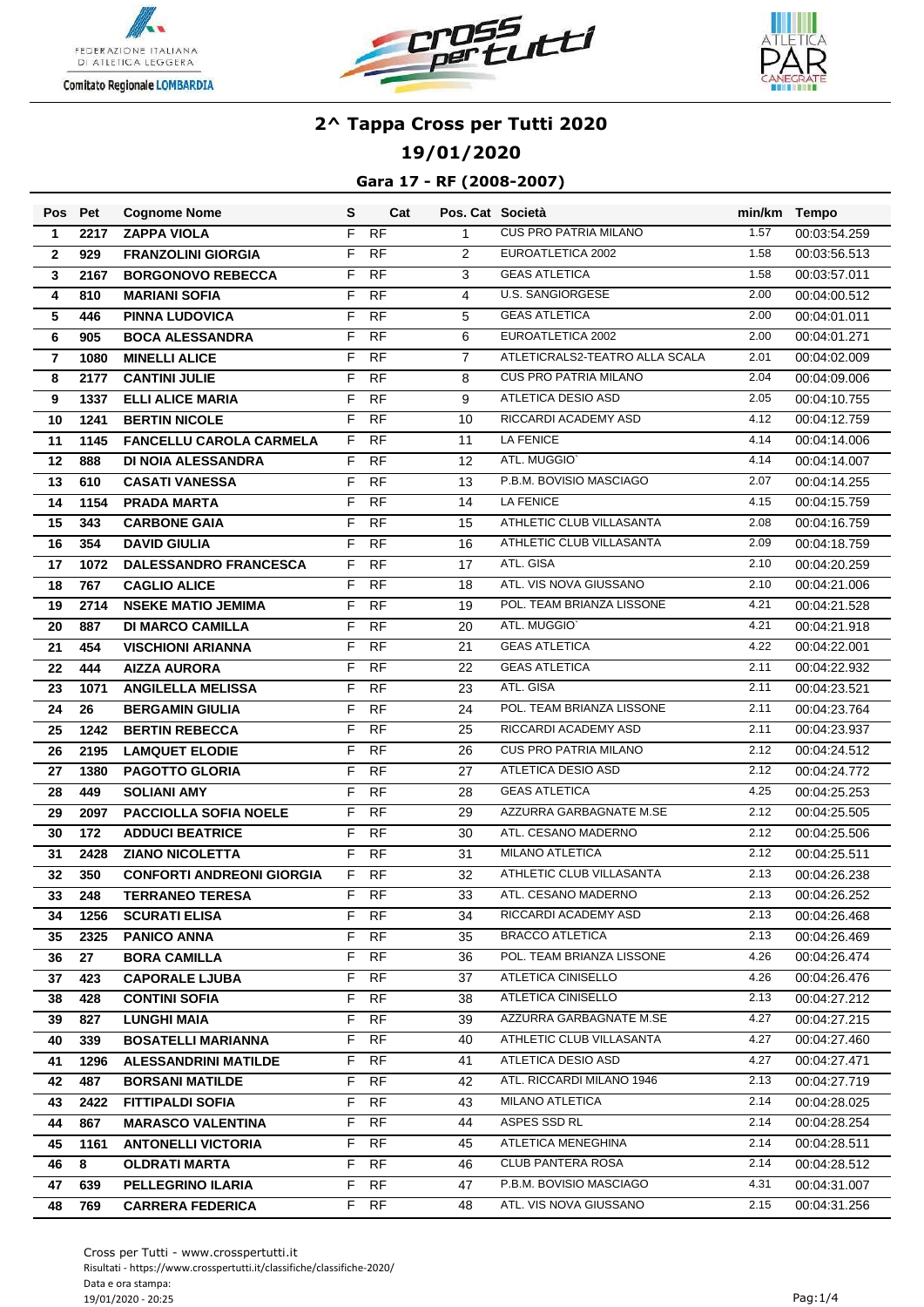





**19/01/2020**

| 49 |      | 1074 SGRO GIORGIA              |       | F RF            | 49 | ATL. GISA                                | 2.16         | 00:04:32.753                 |
|----|------|--------------------------------|-------|-----------------|----|------------------------------------------|--------------|------------------------------|
| 50 | 1362 | <b>MANDARADONI CHIARA</b>      | F     | <b>RF</b>       | 50 | ATLETICA DESIO ASD                       | 2.16         | 00:04:33.504                 |
| 51 | 370  | <b>LONGONI CARLOTTA</b>        | F     | <b>RF</b>       | 51 | ATHLETIC CLUB VILLASANTA                 | 2.17         | 00:04:34.758                 |
| 52 | 2702 | <b>BERNINI ELISA</b>           | F     | <b>RF</b>       | 52 | P.B.M. BOVISIO MASCIAGO                  | 2.17         | 00:04:35.003                 |
| 53 | 2084 | <b>LUONI BENEDETTA</b>         | F     | <b>RF</b>       | 53 | ATLETICA MENEGHINA                       | 2.17         | 00:04:35.255                 |
| 54 | 1077 | <b>CONTEDINI ROSSELLA</b>      | F     | <b>RF</b>       | 54 | ATLETICRALS2-TEATRO ALLA SCALA           | 2.18         | 00:04:36.004                 |
| 55 | 779  | <b>COLOMBO CAMILLA</b>         | F     | <b>RF</b>       | 55 | ATL. VIS NOVA GIUSSANO                   | 4.36         | 00:04:36.009                 |
| 56 | 2180 | <b>CAPRARA CATERINA</b>        | F     | <b>RF</b>       | 56 | <b>CUS PRO PATRIA MILANO</b>             | 2.18         | 00:04:36.520                 |
| 57 | 1267 | <b>BON SOFIA</b>               | F     | <b>RF</b>       | 57 | FORTI E LIBERI MONZA 1878 ASD            | 2.18         | 00:04:37.006                 |
| 58 | 549  | <b>GENOVESE GIORGIA</b>        | F.    | <b>RF</b>       | 58 | 5 CERCHI SEREGNO                         | 4.37         | 00:04:37.273                 |
| 59 | 2302 | <b>CAPUTO ANABEATRIZ</b>       | F     | <b>RF</b>       | 59 | POL. NOVATE                              | 2.18         | 00:04:37.278                 |
| 60 | 96   | <b>COLOMBO CHIARA</b>          | F     | <b>RF</b>       | 60 | ATL. COGLIATE                            | 2.19         | 00:04:38.775                 |
| 61 | 35   | <b>CATTANEO CELESTE</b>        | F     | <b>RF</b>       | 61 | POL. TEAM BRIANZA LISSONE                | 2.19         | 00:04:38.778                 |
| 62 | 2263 | <b>COLOMBO SARA</b>            | F     | <b>RF</b>       | 62 | POL. BESANESE                            | 2.19         | 00:04:38.780                 |
| 63 | 142  | <b>FUMAGALLI GIADA</b>         | F     | <b>RF</b>       | 63 | ATL. VIRTUS SENAGO                       | 4.40         | 00:04:40.505                 |
| 64 | 1247 | <b>DORSA ANNA</b>              | F     | <b>RF</b>       | 64 | RICCARDI ACADEMY ASD                     | 4.40         | 00:04:40.513                 |
| 65 | 483  | <b>BERTOLA ANITA</b>           | F     | <b>RF</b>       | 65 | ATL. RICCARDI MILANO 1946                | 4.41         | 00:04:41.260                 |
| 66 | 300  | <b>PASSONI CAMILLA MARIA</b>   | F     | <b>RF</b>       | 66 | ATL. CONCOREZZO                          | 2.21         | 00:04:42.014                 |
| 67 | 2230 | <b>PARENTI NORA</b>            | F     | <b>RF</b>       | 67 | ATL. RICCARDI MILANO 1946                | 4.42         | 00:04:42.505                 |
| 68 | 38   | <b>CREPALDI GIADA</b>          | F.    | <b>RF</b>       | 68 | POL. TEAM BRIANZA LISSONE                | 2.21         | 00:04:42.759                 |
| 69 | 2432 | <b>CAMPANELLA MARIA</b>        | F.    | <b>RF</b>       | 69 | ATLETICA MELZO                           | 2.21         | 00:04:43.009                 |
| 70 | 860  | <b>GENERALI CAROLA</b>         | F     | <b>RF</b>       | 70 | ASPES SSD RL                             | 4.44         | 00:04:44.238                 |
| 71 | 2424 | <b>PELLEGRINI ELENA</b>        | F     | <b>RF</b>       | 71 | <b>MILANO ATLETICA</b>                   | 2.22         | 00:04:44.505                 |
| 72 | 914  | <b>CALDI SOFIA</b>             | F     | RF              | 72 | EUROATLETICA 2002                        | 4.45         | 00:04:45.508                 |
| 73 | 675  | <b>DI MARCO FRIDA</b>          | F     | <b>RF</b>       | 73 | G.S.A. BRUGHERIO                         | 2.22         | 00:04:45.759                 |
| 74 | 2411 | <b>TOMMASI SOFIA</b>           | F     | <b>RF</b>       | 74 | ATLETICA MENEGHINA                       | 2.23         | 00:04:46.255                 |
| 75 | 909  | <b>BORGONOVO MARTA</b>         | F     | <b>RF</b>       | 75 | EUROATLETICA 2002                        | 2.23         | 00:04:46.513                 |
| 76 | 1361 | <b>MALBERTI CHIARA</b>         | F     | <b>RF</b>       | 76 | ATLETICA DESIO ASD                       | 2.23         | 00:04:46.516                 |
| 77 | 2322 | <b>CHIARELLI VALENTINA</b>     | F.    | <b>RF</b>       | 77 | <b>BRACCO ATLETICA</b>                   | 4.47         | 00:04:47.771                 |
| 78 | 2280 | PEPE ALESSANDRA                | F     | <b>RF</b>       | 78 | ATL. BRESSO                              | 4.48         | 00:04:48.761                 |
| 79 | 2271 | <b>LUI MATILDA</b>             | F     | <b>RF</b>       | 79 | ATL. BRESSO                              | 4.49         | 00:04:49.006                 |
| 80 | 744  | <b>MILARDI ANITA</b>           | F     | <b>RF</b>       | 80 | POL. NOVATE                              | 2.24         | 00:04:49.010                 |
| 81 | 714  | <b>BARDELLA GAIA</b>           | F     | <b>RF</b>       | 81 | ATLETICA P.A.R. CANEGRATE                | 2.24         | 00:04:49.502                 |
| 82 | 362  | <b>GIACOMELLO CHIARA</b>       | $F^-$ | RF              | 82 | ATHLETIC CLUB VILLASANTA                 | 2.24         | 00:04:49.505                 |
| 83 | 231  | <b>NUGNES VICTORIA</b>         | F.    | RF              | 83 | ATL. CESANO MADERNO                      | 2.25         | 00:04:50.513                 |
| 84 | 1266 | <b>BON SARA</b>                | F.    | <b>RF</b>       | 84 | FORTI E LIBERI MONZA 1878 ASD            | 2.25         | 00:04:50.520                 |
| 85 | 513  | <b>PAPARELLA GIULIA</b>        | F.    | RF              | 85 | ATL. RICCARDI MILANO 1946                | 4.50         | 00:04:50.736                 |
| 86 | 1143 | <b>AMELIO ELISA</b>            | F.    | RF              | 86 | LA FENICE                                | 4.51         | 00:04:51.007                 |
| 87 | 2388 | <b>SANTOPIETRO MICOL MARIE</b> | F.    | <b>RF</b>       | 87 | POL. CIRCOLO GIOVANILE BRESSO            | 4.51         | 00:04:51.009                 |
| 88 | 999  | <b>LEO GIULIA</b>              | F.    | RF<br><b>RF</b> | 88 | U.S. A.CASATI ATL.<br>ATLETICA MENEGHINA | 4.51<br>4.51 | 00:04:51.495                 |
| 89 | 1171 | <b>BRAMBILLE IRENE MARIA</b>   | F.    |                 | 89 | ATLETICA P.A.R. CANEGRATE                | 2.25         | 00:04:51.497                 |
| 90 | 716  | <b>BIONDO SOFIA</b>            | F.    | RF<br><b>RF</b> | 90 | ATL. VIS NOVA GIUSSANO                   | 2.26         | 00:04:51.502<br>00:04:52.005 |
| 91 | 768  | <b>CANNATELLI MADDALENA</b>    | F.    |                 | 91 |                                          |              |                              |
| 92 | 2266 | <b>BRUNO CASSANDRA</b>         | F     | <b>RF</b>       | 92 | ATL. BRESSO                              | 4.53         | 00:04:53.759                 |
| 93 | 2101 | PISLARIU DELIA IOANA           | F.    | RF              | 93 | POL. NOVATE                              | 2.27         | 00:04:54.760                 |
| 94 | 544  | <b>DE MARTINI GIULIA</b>       | F     | RF              | 94 | 5 CERCHI SEREGNO<br>ATL. BRESSO          | 4.55<br>4.55 | 00:04:55.011                 |
| 95 | 2275 | <b>NEGRI GIULIA</b>            | F     | RF              | 95 |                                          |              | 00:04:55.754                 |
| 96 | 958  | <b>TONOLI ALICE</b>            | F.    | <b>RF</b>       | 96 | EUROATLETICA 2002                        | 2.27         | 00:04:55.759                 |
| 97 | 552  | <b>MANZONI BEATRICE</b>        | F.    | RF              | 97 | 5 CERCHI SEREGNO                         | 4.57         | 00:04:57.500                 |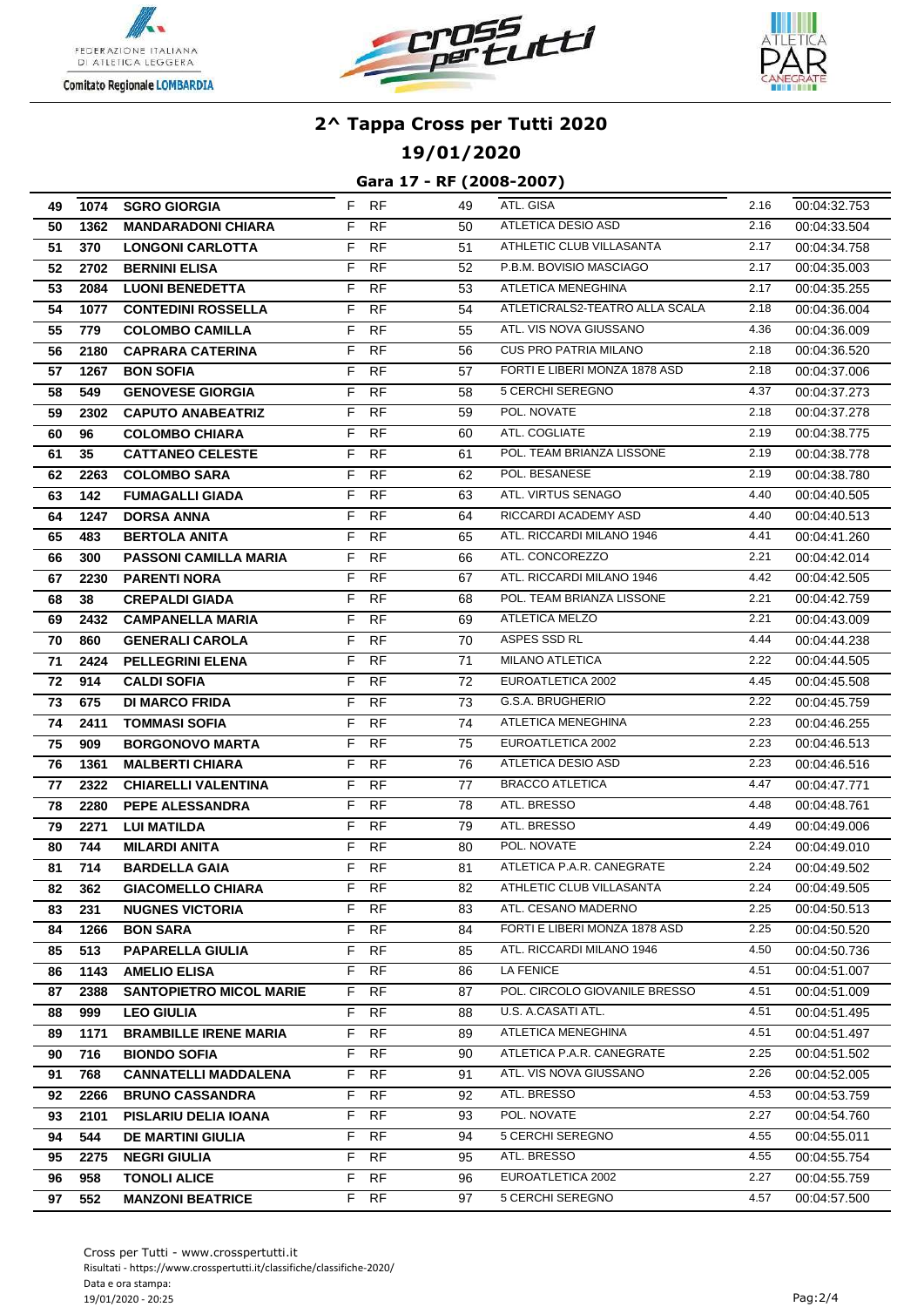





**19/01/2020**

| 98         | 2281         | <b>PESCHINI LETIZIA</b>                             |          | F RF             | 98         | ATL. BRESSO                                 | 4.57         | 00:04:57.501                 |
|------------|--------------|-----------------------------------------------------|----------|------------------|------------|---------------------------------------------|--------------|------------------------------|
| 99         | 1303         | <b>ANZELONI CHIARA</b>                              | F.       | <b>RF</b>        | 99         | ATLETICA DESIO ASD                          | 4.58         | 00:04:58.015                 |
| 100        | 898          | <b>ANDREIS VALENTINA</b>                            | F        | <b>RF</b>        | 100        | EUROATLETICA 2002                           | 4.58         | 00:04:58.753                 |
| 101        | 2695         | <b>ANIA AGNESE</b>                                  | F        | <b>RF</b>        | 101        | ATL. BRESSO                                 | 4.59         | 00:04:59.008                 |
| 102        | 525          | <b>VIGNATI VITTORIA MARIA</b>                       | F        | <b>RF</b>        | 102        | ATL. RICCARDI MILANO 1946                   | 4.59         | 00:04:59.998                 |
| 103        | 2468         | <b>AROSIO LAILA</b>                                 | F        | <b>RF</b>        | 103        | ATLETICA BIENATE MAGNAGO 1980               | 5.00         | 00:05:00.753                 |
| 104        | 453          | <b>TURRA REBECCA EMILIA</b>                         | F        | <b>RF</b>        | 104        | <b>GEAS ATLETICA</b>                        | 2.30         | 00:05:01.004                 |
| 105        | 1255         | <b>SANZA VERONICA</b>                               | F        | <b>RF</b>        | 105        | RICCARDI ACADEMY ASD                        | 2.30         | 00:05:01.746                 |
| 106        | 29           | <b>CANOVA CECILIA</b>                               | F        | <b>RF</b>        | 106        | POL. TEAM BRIANZA LISSONE                   | 2.31         | 00:05:02.500                 |
| 107        | 818          | <b>CASTELLO GIULIA</b>                              | F.       | <b>RF</b>        | 107        | AZZURRA GARBAGNATE M.SE                     | 2.31         | 00:05:02.750                 |
| 108        | 460          | <b>BONIZZI BIANCA</b>                               | F        | <b>RF</b>        | 108        | <b>CUS PRO PATRIA MILANO</b>                | 2.31         | 00:05:02.998                 |
| 109        | 732          | <b>RUSSO ANITA</b>                                  | F        | <b>RF</b>        | 109        | ATLETICA P.A.R. CANEGRATE                   | 5.03         | 00:05:03.000                 |
| 110        | 391          | <b>PIN MATILDE</b>                                  | F        | <b>RF</b>        | 110        | ATHLETIC CLUB VILLASANTA                    | 5.04         | 00:05:04.494                 |
| 111        | 772          | <b>CEPPI GIULIA</b>                                 | F        | RF               | 111        | ATL. VIS NOVA GIUSSANO                      | 2.32         | 00:05:05.000                 |
| 112        | 2125         | <b>VACCARI ALESSIA</b>                              | F        | <b>RF</b>        | 112        | ATL. VIRTUS SENAGO                          | 2.32         | 00:05:05.002                 |
| 113        | 2285         | <b>SARTORE FRANCESCA</b>                            | F        | <b>RF</b>        | 113        | ATL. BRESSO                                 | 5.05         | 00:05:05.006                 |
| 114        | 576          | <b>COLUZZI ILARIA</b>                               | F        | <b>RF</b>        | 114        | SEZ. ATL. ORATORIO CORNAREDO                | 5.05         | 00:05:05.997                 |
| 115        | 207          | <b>FERRANTE ALICE</b>                               | F        | <b>RF</b>        | 115        | ATL. CESANO MADERNO                         | 5.06         | 00:05:06.500                 |
| 116        | 2441         | <b>CARLUCCI BEATRICE</b>                            | F.       | <b>RF</b>        | 116        | RICCARDI ACADEMY ASD                        | 5.06         | 00:05:06.761                 |
| 117        | 2430         | <b>BERNASCONI SARA AVIV</b>                         | F.       | <b>RF</b>        | 117        | <b>ATLETICA MELZO</b>                       | 2.33         | 00:05:07.004                 |
| 118        | 1076         | <b>VERDELLI REBECCA MARIA</b>                       | F        | <b>RF</b>        | 118        | ATL. GISA                                   | 2.33         | 00:05:07.508                 |
| 119        | 2494         | <b>ZANIN MATILDE</b>                                | F        | <b>RF</b>        | 119        | ATLETICA BIENATE MAGNAGO 1980               | 5.11         | 00:05:11.253                 |
| 120        | 722          | <b>D'AGOSTINO SOFIA</b>                             | F        | RF               | 120        | ATLETICA P.A.R. CANEGRATE                   | 2.35         | 00:05:11.491                 |
| 121        | 321          | <b>TUMMINELLI CARLOTTA</b>                          | F        | <b>RF</b>        | 121        | ATL. CONCOREZZO                             | 5.11         | 00:05:11.745                 |
| 122        | 2362         | <b>BRAMBILLA EMMA</b>                               | F        | <b>RF</b>        | 122        | ASPES SSD RL                                | 5.12         | 00:05:12.738                 |
| 123        | 2516         | <b>FICILI MARIA</b>                                 | F        | <b>RF</b>        | 123        | N.ATL. ARCONATE                             | 2.36         | 00:05:13.000                 |
| 124        | 922          | <b>CECCHETTO CHIARA</b>                             | F        | <b>RF</b>        | 124        | EUROATLETICA 2002                           | 2.37         | 00:05:14.996                 |
| 125        | 17           | ALANZA ARIANNA MARIA                                | F.       | <b>RF</b>        | 125        | POL. TEAM BRIANZA LISSONE                   | 2.37         | 00:05:15.243                 |
| 126        | 2123         | <b>DI GIACOMO SOFIA</b>                             | F        | <b>RF</b>        | 126        | ATL. VIRTUS SENAGO                          | 2.38         | 00:05:16.500                 |
| 127        | 361          | <b>FREZZA ARIANNA</b>                               | F        | <b>RF</b>        | 127        | ATHLETIC CLUB VILLASANTA                    | 2.40         | 00:05:20.482                 |
| 128        | 2126         | <b>ZENNARO GIULIA</b>                               | F        | <b>RF</b>        | 128        | ATL. VIRTUS SENAGO                          | 2.40         | 00:05:20.983                 |
| 129        | 761          | <b>BIZZOZERO MARTA</b>                              | F        | <b>RF</b>        | 129        | ATL. VIS NOVA GIUSSANO                      | 5.22         | 00:05:22.236                 |
| 130        | 2445         | <b>MOZZI ANITA</b>                                  | F        | <b>RF</b>        | 130        | RICCARDI ACADEMY ASD                        | 5.22<br>5.22 | 00:05:22.988                 |
| 131        | 2113         | <b>ERBAGGI MARSOLAIRE</b>                           | F        | RF               | 131        | POL. TEAM BRIANZA LISSONE                   |              | 00:05:22.997                 |
|            | 132 2425     | <b>PERGOLESI NORA</b>                               |          | F RF             | 132        | MILANO ATLETICA<br>ATHLETIC CLUB VILLASANTA | 5.23<br>2.41 | 00:05:23.733                 |
| 133        | 387          | <b>NOTARISTEFANO GLORIA</b>                         | F.       | RF.              | 133        | N.ATL. ARCONATE                             | 2.42         | 00:05:23.748                 |
| 134<br>135 | 2527<br>158  | <b>PORTA SUSANNA</b><br>PERCHIACCA RITA ROSA        | F.<br>F. | RF.<br><b>RF</b> | 134<br>135 | ATL. VIRTUS SENAGO                          | 2.42         | 00:05:24.492                 |
|            | 122          | <b>ZACCARINI ELEONORA</b>                           | F.       | <b>RF</b>        | 136        | U.S. VIRTUS BINASCO ATL.                    | 5.25         | 00:05:24.502<br>00:05:25.017 |
| 136<br>137 | 717          | <b>BOLLATI MARTA</b>                                | F.       | RF               | 137        | ATLETICA P.A.R. CANEGRATE                   | 5.25         |                              |
| 138        | 2267         | <b>CRETELLA GIOVANNA</b>                            | F.       | <b>RF</b>        | 138        | ATL. BRESSO                                 | 5.26         | 00:05:25.742<br>00:05:26.236 |
|            |              | <b>VUCAJ DORINA</b>                                 | F.       | RF               |            | AZZURRA GARBAGNATE M.SE                     | 5.27         | 00:05:27.239                 |
| 139<br>140 | 2350<br>1406 | <b>VISMARA EMMA</b>                                 | F.       | <b>RF</b>        | 139<br>140 | ATLETICA DESIO ASD                          | 2.43         | 00:05:27.240                 |
|            |              |                                                     | F.       | <b>RF</b>        | 141        | ATLETICA CINISELLO                          | 5.27         |                              |
| 141<br>142 | 2162<br>155  | <b>ANDREOLI SUSANNA</b>                             |          | RF.              |            | ATL. VIRTUS SENAGO                          | 2.44         | 00:05:27.484                 |
| 143        | 492          | <b>ORIOLO ELENA</b>                                 | F.<br>F. | <b>RF</b>        | 142<br>143 | ATL. RICCARDI MILANO 1946                   | 5.29         | 00:05:28.233<br>00:05:29.739 |
| 144        | 2349         | <b>COLOMBO MARGHERITA</b><br><b>VECCHIO CAMILLA</b> |          | <b>RF</b>        |            | AZZURRA GARBAGNATE M.SE                     | 2.45         |                              |
|            |              |                                                     | F.<br>F. | <b>RF</b>        | 144<br>145 | ATL. CONCOREZZO                             | 5.31         | 00:05:31.729<br>00:05:31.977 |
| 145        | 2127         | <b>BRAMBILLA MATILDA</b>                            |          |                  |            | LA FENICE                                   | 2.46         |                              |
|            | 146 1156     | <b>SORGIOVANNI SARA</b>                             |          | F RF             | 146        |                                             |              | 00:05:32.481                 |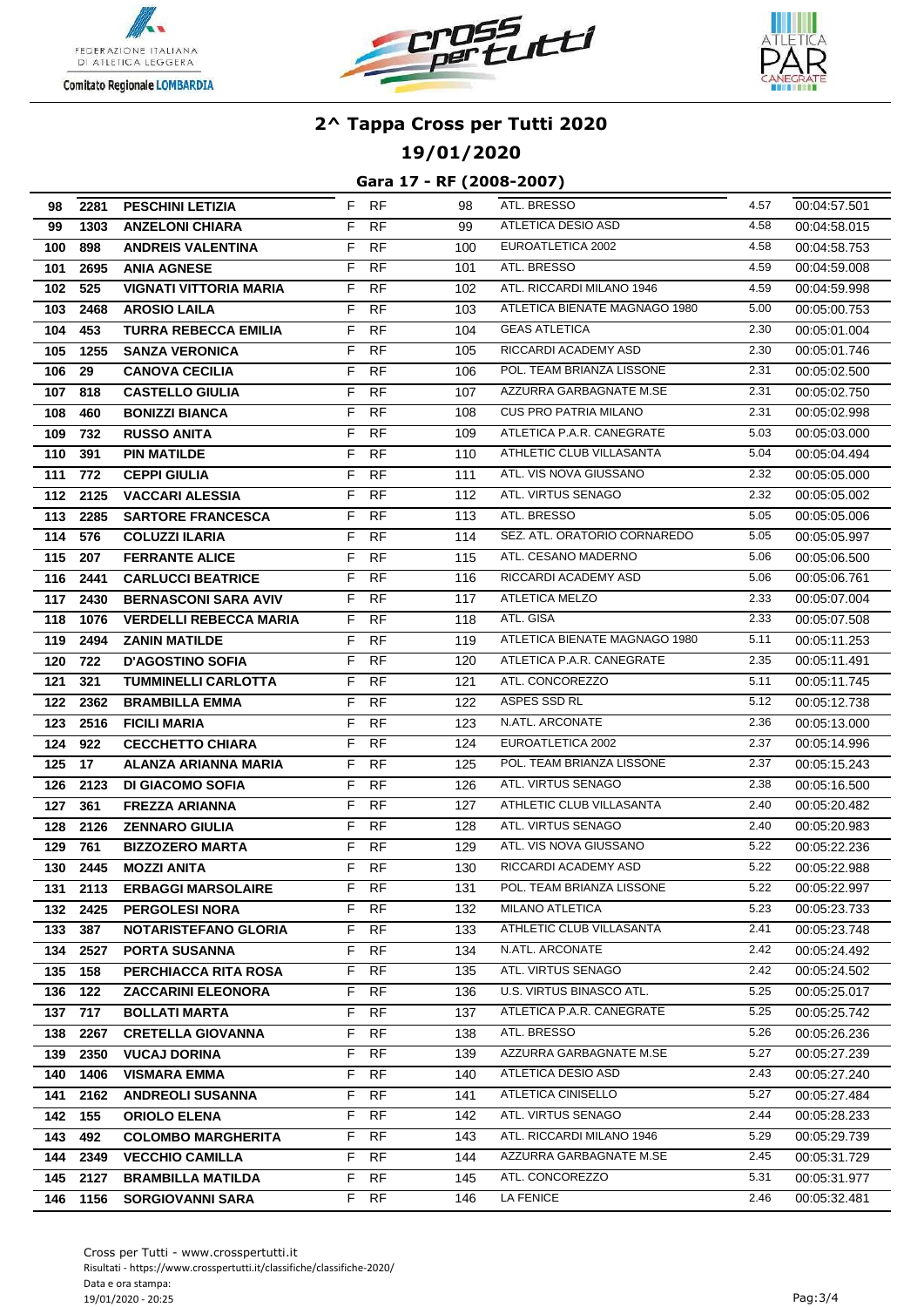





**19/01/2020**

| 147 | 1995 | <b>REALE CALAFINO ALICE MARIA</b> | F  | <b>RF</b> | 147 | ATLETICA CINISELLO            | 2.46 | 00:05:33.736 |
|-----|------|-----------------------------------|----|-----------|-----|-------------------------------|------|--------------|
| 148 | 726  | <b>MANDAGLIO SARAH</b>            | F. | <b>RF</b> | 148 | ATLETICA P.A.R. CANEGRATE     | 2.47 | 00:05:35.729 |
| 149 | 2315 | <b>PIROVANO LETIZIA</b>           | F. | <b>RF</b> | 149 | ATL. VIS NOVA GIUSSANO        | 5.38 | 00:05:38.478 |
| 150 | 2313 | <b>MARTURANO MADDALENA</b>        | F. | <b>RF</b> | 150 | ATL. VIS NOVA GIUSSANO        | 5.39 | 00:05:39.985 |
| 151 | 612  | <b>COLOMBO EMMA</b>               | F. | <b>RF</b> | 151 | P.B.M. BOVISIO MASCIAGO       | 5.43 | 00:05:43.728 |
| 152 | 2481 | <b>GUIDA GIADA</b>                | F. | <b>RF</b> | 152 | ATLETICA BIENATE MAGNAGO 1980 | 2.53 | 00:05:46.730 |
| 153 | 1152 | <b>PERATELLO CAMILLA</b>          | F. | <b>RF</b> | 153 | <b>LA FENICE</b>              | 5.52 | 00:05:52.483 |
| 154 | 2160 | <b>VENERITO VITTORIA</b>          | F. | <b>RF</b> | 154 | ATL, U.S. NERVIANESE 1919     | 5.58 | 00:05:58.732 |
| 155 | 681  | <b>IALONGO NIVES</b>              | F. | RF        | 155 | G.S.A. BRUGHERIO              | 3.06 | 00:06:12.941 |
| 156 | 1243 | <b>BURLA VICTORIA</b>             | F. | RF        | 156 | RICCARDI ACADEMY ASD          | 6.17 | 00:06:17.480 |
| 157 | 2096 | <b>CIARALLO LEA</b>               | F. | <b>RF</b> | 157 | AZZURRA GARBAGNATE M.SE       | 6.21 | 00:06:21.979 |
| 158 | 188  | <b>BRAMBILLASCA DIANA</b>         | F. | <b>RF</b> | 158 | ATL. CESANO MADERNO           | 3.13 | 00:06:26.230 |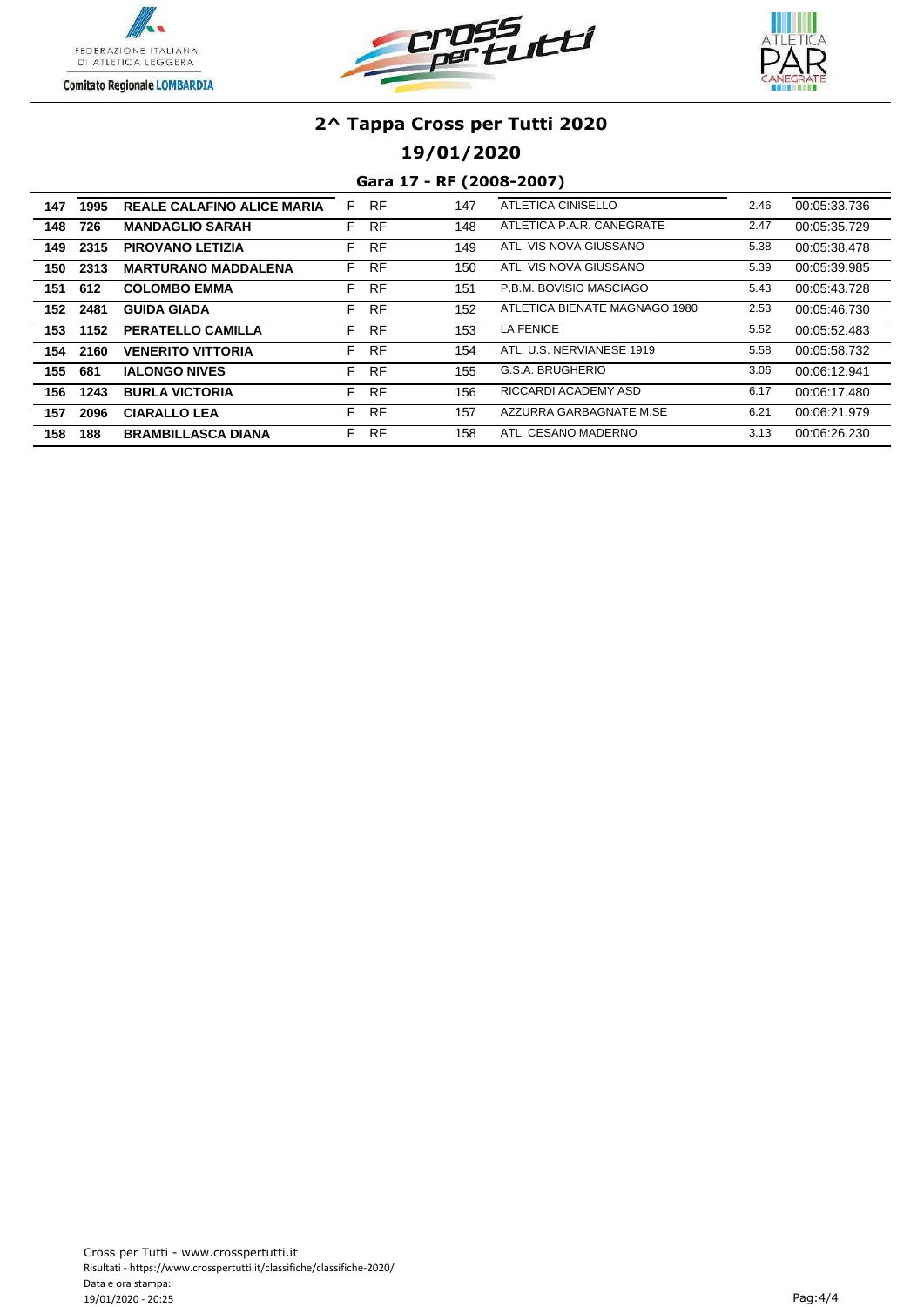





**19/01/2020**

| <b>Pos</b>     | Pet         | <b>Cognome Nome</b>                                         | S      | Cat             | Pos. Cat       | Società                                      | min/km       | <b>Tempo</b>                 |
|----------------|-------------|-------------------------------------------------------------|--------|-----------------|----------------|----------------------------------------------|--------------|------------------------------|
| $\mathbf{1}$   | 2206        | <b>RAVA' ROMEO</b>                                          | м      | <b>RM</b>       | 1              | <b>CUS PRO PATRIA MILANO</b>                 | 1.49         | 00:03:38.204                 |
| $\mathbf{2}$   | 637         | <b>ORIZIO TOMMASO</b>                                       | M      | <b>RM</b>       | 2              | P.B.M. BOVISIO MASCIAGO                      | 1.49         | 00:03:38.705                 |
| 3              | 457         | <b>ALAMIA MICHELE</b>                                       | м      | <b>RM</b>       | 3              | <b>CUS PRO PATRIA MILANO</b>                 | 1.53         | 00:03:47.465                 |
| 4              | 967         | ZANGHI ALESSANDRO                                           | М      | <b>RM</b>       | $\overline{4}$ | EUROATLETICA 2002                            | 1.54         | 00:03:48.458                 |
| 5              | 515         | PIAZZOLLA EDOARDO                                           | м      | <b>RM</b>       | 5              | ATL. RICCARDI MILANO 1946                    | 1.54         | 00:03:49.951                 |
| 6              | 314         | <b>SECCHI GIACOMO</b>                                       | м      | <b>RM</b>       | 6              | ATL. CONCOREZZO                              | 1.55         | 00:03:51.466                 |
| $\overline{7}$ | 1245        | <b>COLOMBO THOMAS</b>                                       | М      | <b>RM</b>       | $\overline{7}$ | RICCARDI ACADEMY ASD                         | 3.56         | 00:03:56.156                 |
| 8              | 464         | <b>JAPPELLI LUDOVICO</b>                                    | м      | <b>RM</b>       | 8              | <b>CUS PRO PATRIA MILANO</b>                 | 1.58         | 00:03:56.205                 |
| 9              | 1327        | <b>CASTELLAZZI LUCA</b>                                     | М      | <b>RM</b>       | 9              | ATLETICA DESIO ASD                           | 1.58         | 00:03:56.207                 |
| 10             | 2233        | <b>ROSSI PIETRO GIOVANNI</b>                                | м      | <b>RM</b>       | 10             | ATL. RICCARDI MILANO 1946                    | 1.58         | 00:03:56.962                 |
| 11             | 980         | <b>OUALI JAMEL</b>                                          | м      | <b>RM</b>       | 11             | ATL. SOVICO                                  | 1.59         | 00:03:58.714                 |
| 12             | 783         | <b>DUOCCIO GIANLUCA</b>                                     | M      | <b>RM</b>       | 12             | ATL. VIS NOVA GIUSSANO                       | 3.58         | 00:03:58.952                 |
| 13             | 411         | <b>TORNAGHI GIOELE</b>                                      | М      | <b>RM</b>       | 13             | ATHLETIC CLUB VILLASANTA                     | 3.59         | 00:03:59.208                 |
| 14             | 524         | <b>TARANTA EDOARDO</b>                                      | м      | <b>RM</b>       | 14             | ATL. RICCARDI MILANO 1946                    | 2.00         | 00:04:00.708                 |
| 15             | 658         | <b>TERRAGNI FEDERICO CARLO</b>                              | м      | <b>RM</b>       | 15             | P.B.M. BOVISIO MASCIAGO                      | 4.00         | 00:04:00.960                 |
| 16             | 880         | <b>ARABIA GABRIELE</b>                                      | м      | <b>RM</b>       | 16             | ATL. MUGGIO'                                 | 4.01         | 00:04:01.211                 |
| 17             | 328         | <b>GIAMBUSSO ANDREA GIUSEPPE</b>                            | м      | <b>RM</b>       | 17             | SCUOLA SPORTIVA ATL. PUNTO IT                | 2.00         | 00:04:01.706                 |
| 18             | 1091        | <b>TAGLIA GUGLIELMO</b>                                     | м      | <b>RM</b>       | 18             | ABC PROGETTO AZZURRI                         | 2.01         | 00:04:02.707                 |
| 19             | 590         | <b>GALLIANI MATTEO</b>                                      | м      | <b>RM</b>       | 19             | POL. BESANESE                                | 2.01         | 00:04:02.710                 |
| 20             | 62          | <b>MILIANTI LORENZO</b>                                     | м      | <b>RM</b>       | 20             | POL. TEAM BRIANZA LISSONE                    | 2.02         | 00:04:04.467                 |
| 21             | 261         | <b>ALBANESE LUCA</b>                                        | M      | <b>RM</b>       | 21             | ATL. CONCOREZZO                              | 2.02         | 00:04:05.702                 |
| 22             | 2307        | <b>TERZUOLO ALESSANDRO</b>                                  | M      | <b>RM</b>       | 22             | POL. NOVATE                                  | 4.05         | 00:04:05.704                 |
| 23             | 2333        | <b>MORELLI DANIELE</b>                                      | м      | <b>RM</b>       | 23             | <b>U.S. SANGIORGESE</b>                      | 2.03         | 00:04:06.703                 |
| 24             | 434         | <b>DUEVI TSIBIAKU DOTE' ELIAS</b>                           | м      | <b>RM</b>       | 24             | ATLETICA CINISELLO                           | 2.03         | 00:04:06.955                 |
| 25             | 51          | <b>GIORGINI GIACOMO</b>                                     | м      | <b>RM</b>       | 25             | POL. TEAM BRIANZA LISSONE                    | 2.03         | 00:04:07.204                 |
| 26             | 913         | <b>CAIMI FEDERICO</b>                                       | м      | <b>RM</b>       | 26             | EUROATLETICA 2002                            | 4.07         | 00:04:07.456                 |
| 27             | 1239        | <b>ARDOINO DARIO</b>                                        | Μ      | <b>RM</b>       | 27             | RICCARDI ACADEMY ASD                         | 4.07         | 00:04:07.712                 |
| 28             | 883         | <b>BUZZINI FEDERICO</b>                                     | м      | <b>RM</b>       | 28             | ATL. MUGGIO'                                 | 4.07         | 00:04:07.923                 |
| 29             | 603         | <b>ALFIERI RICCARDO</b>                                     | м      | <b>RM</b>       | 29             | P.B.M. BOVISIO MASCIAGO                      | 4.07         | 00:04:07.926                 |
| 30             | 645         | <b>REBOSIO MARCO</b>                                        | м      | <b>RM</b>       | 30             | P.B.M. BOVISIO MASCIAGO                      | 4.08         | 00:04:08.461                 |
| 31             | 712         | <b>VERGANI MATTEO</b>                                       | М      | <b>RM</b>       | 31             | ATL. GESSATE                                 | 2.05         | 00:04:11.453                 |
| 32             | 2268        | <b>FORZINETTI EDOARDO</b>                                   | м      | <b>RM</b>       | 32             | ATL. BRESSO                                  | 2.05         | 00:04:11.456                 |
| 33             | 108         | <b>LEMMA FEDERICO MATTIA</b>                                | м      | <b>RM</b>       | 33             | ATL. COGLIATE                                | 2.06         | 00:04:12.454                 |
| 34             | 9           | <b>SALOGNI TOMMASO</b>                                      | M      | RM              | 34             | <b>CLUB PANTERA ROSA</b><br>G.S.A. BRUGHERIO | 2.06         | 00:04:12.708                 |
| 35             | 2297        | <b>ATTA NOMAIR</b>                                          | М      | RM              | 35             |                                              | 2.06         | 00:04:13.708                 |
| 36             | 794         | <b>MONTENEGRO ANDREA</b>                                    | M      | RM              | 36             | ATL. VIS NOVA GIUSSANO<br>U.S. SANGIORGESE   | 4.13<br>4.14 | 00:04:13.710                 |
| 37             | 2331        | <b>LONGO MASSIMILIANO</b>                                   | м      | RM              | 37             | ATL. RICCARDI MILANO 1946                    | 2.07         | 00:04:14.952                 |
| 38<br>39       | 491<br>2687 | <b>COLLIER LORNE JOHAN</b><br><b>ZINGARO BERETTA THOMAS</b> | М<br>М | RM<br><b>RM</b> | 38<br>39       | <b>CUS PRO PATRIA MILANO</b>                 | 2.07         | 00:04:15.202<br>00:04:15.707 |
|                |             |                                                             | М      | RM              | 40             | SCUOLA SPORTIVA ATL. PUNTO IT                | 2.07         | 00:04:15.958                 |
| 40<br>41       | 326<br>679  | <b>BERTOLINI DIEGO</b><br><b>FRIGERIO MICHELE</b>           | М      | RM              | 41             | G.S.A. BRUGHERIO                             | 2.07         | 00:04:15.963                 |
| 42             | 1301        | <b>AMEHOU NICOLAS</b>                                       | M      | RM              | 42             | ATLETICA DESIO ASD                           | 2.08         | 00:04:16.451                 |
| 43             | 2200        | <b>ODORICO EZIO</b>                                         | М      | RM              | 43             | <b>CUS PRO PATRIA MILANO</b>                 | 4.16         | 00:04:16.455                 |
| 44             | 653         | <b>SCHIAVOLIN MATTIA</b>                                    | М      | RM              | 44             | P.B.M. BOVISIO MASCIAGO                      | 4.16         | 00:04:16.902                 |
| 45             | 2490        | <b>RIVOLTA ANDREA</b>                                       | м      | RM              | 45             | ATLETICA BIENATE MAGNAGO 1980                | 2.08         | 00:04:17.192                 |
| 46             | 2201        | <b>OHANDJA DANI'</b>                                        | м      | RM              | 46             | <b>CUS PRO PATRIA MILANO</b>                 | 2.08         | 00:04:17.682                 |
| 47             | 503         | <b>IACOMETTI EMILIANO</b>                                   | М      | RM              | 47             | ATL. RICCARDI MILANO 1946                    | 4.18         | 00:04:18.218                 |
| 48             | 868         | <b>MARSILI NICOLO'</b>                                      | M      | RM              | 48             | ASPES SSD RL                                 | 4.18         | 00:04:18.223                 |
|                |             |                                                             |        |                 |                |                                              |              |                              |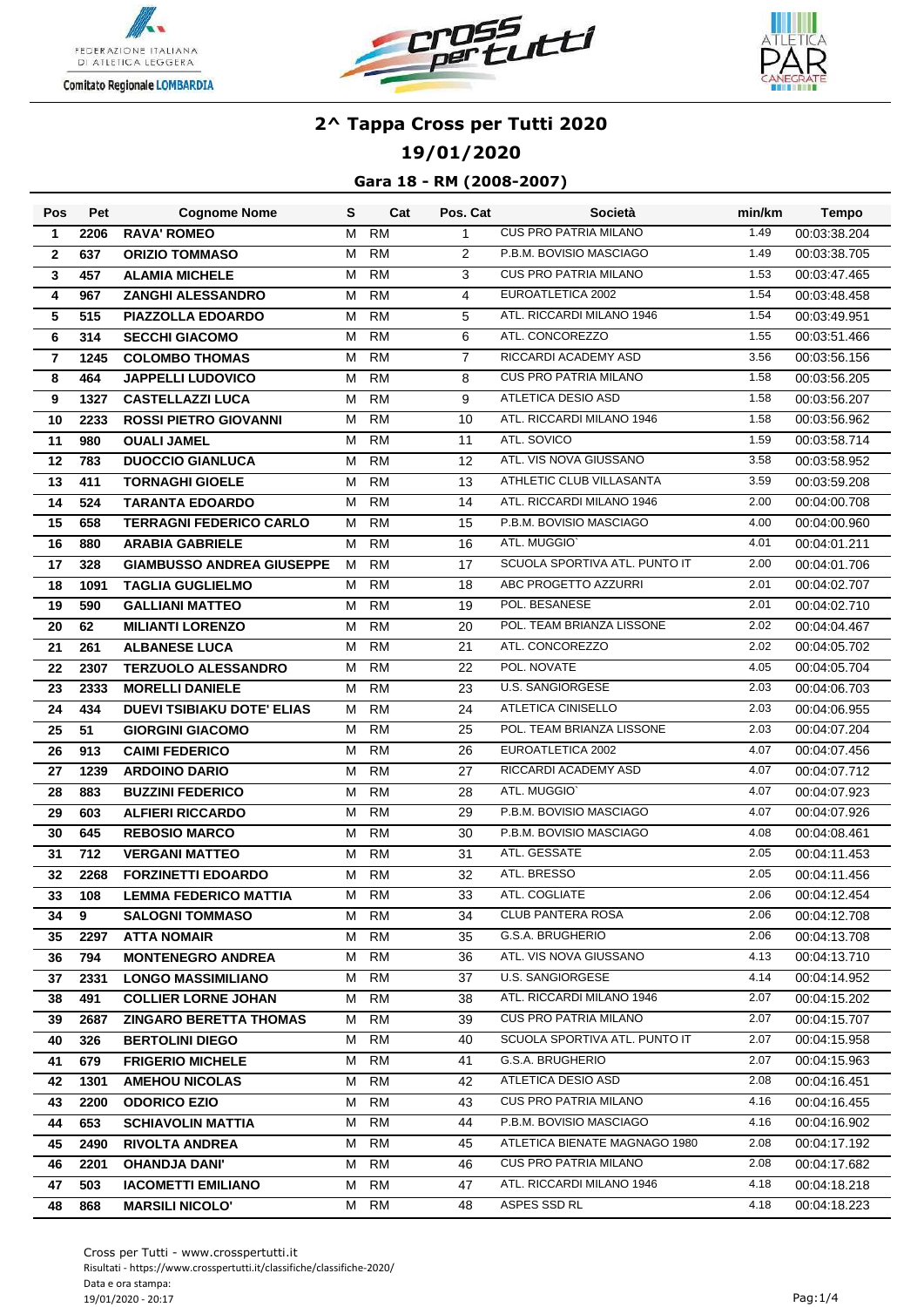





## **19/01/2020**

| 49 |      | 2482 IANNANTUONO DAVIDE         |   | M RM      | 49 | ATLETICA BIENATE MAGNAGO 1980 | 2.09 | 00:04:18.465 |
|----|------|---------------------------------|---|-----------|----|-------------------------------|------|--------------|
| 50 | 1339 | <b>FAINI DIEGO</b>              | M | <b>RM</b> | 50 | ATLETICA DESIO ASD            | 2.09 | 00:04:18.953 |
| 51 | 2318 | <b>ROSSI EMANUELE GIOVANN</b>   | M | <b>RM</b> | 51 | ATL. VIS NOVA GIUSSANO        | 4.19 | 00:04:19.951 |
| 52 | 2242 | <b>ATTILA THOMAS OWEN</b>       | м | RM        | 52 | <b>CENTRO SCHUSTER</b>        | 4.20 | 00:04:20.466 |
| 53 | 2463 | <b>LEANZA GIORGIO</b>           | M | <b>RM</b> | 53 | FORTI E LIBERI MONZA 1878 ASD | 2.10 | 00:04:20.955 |
| 54 | 2143 | <b>CREMONINI DAVIDE</b>         | М | <b>RM</b> | 54 | ATHLETIC CLUB VILLASANTA      | 2.10 | 00:04:21.451 |
| 55 | 836  | <b>RASO DIEGO</b>               | м | <b>RM</b> | 55 | AZZURRA GARBAGNATE M.SE       | 2.10 | 00:04:21.461 |
| 56 | 462  | <b>COLLI MATTEO</b>             | М | <b>RM</b> | 56 | <b>CUS PRO PATRIA MILANO</b>  | 4.21 | 00:04:21.955 |
| 57 | 563  | <b>SANTAMBROGIO DAVIDE</b>      | M | <b>RM</b> | 57 | 5 CERCHI SEREGNO              | 4.21 | 00:04:21.959 |
| 58 | 2385 | <b>DI BARRBORA PIETRO</b>       | м | RM        | 58 | POL. CIRCOLO GIOVANILE BRESSO | 2.11 | 00:04:22.195 |
| 59 | 817  | <b>CASTELLO MASSIMO</b>         | м | <b>RM</b> | 59 | AZZURRA GARBAGNATE M.SE       | 4.22 | 00:04:22.935 |
| 60 | 2287 | <b>TURATI FRANCESCO</b>         | M | RM        | 60 | ATL. BRESSO                   | 2.11 | 00:04:23.459 |
| 61 | 821  | D'AMBROSIO NICCOLO'             | M | <b>RM</b> | 61 | AZZURRA GARBAGNATE M.SE       | 2.11 | 00:04:23.713 |
| 62 | 733  | <b>TOSO MATTIA</b>              | M | <b>RM</b> | 62 | ATLETICA P.A.R. CANEGRATE     | 2.12 | 00:04:25.962 |
| 63 | 439  | <b>LOVATI DAVIDE</b>            | м | <b>RM</b> | 63 | ATLETICA CINISELLO            | 2.13 | 00:04:26.707 |
| 64 | 2452 | <b>GALAZZI EDOARDO</b>          | м | <b>RM</b> | 64 | <b>ALMOSTHERE ASD</b>         | 4.26 | 00:04:26.964 |
| 65 | 553  | <b>MILLI ALESSIO</b>            | М | RM        | 65 | 5 CERCHI SEREGNO              | 4.27 | 00:04:27.964 |
| 66 | 2415 | <b>BACCILIERI GIULIO</b>        | M | RM        | 66 | <b>MILANO ATLETICA</b>        | 4.28 | 00:04:28.217 |
| 67 | 555  | <b>PARENTE TOMAS</b>            | M | RM        | 67 | 5 CERCHI SEREGNO              | 2.14 | 00:04:29.214 |
| 68 | 1404 | <b>VILLA SAMUELE</b>            | M | <b>RM</b> | 68 | ATLETICA DESIO ASD            | 2.14 | 00:04:29.458 |
| 69 | 1325 | <b>CASELLA LEONARDO</b>         | M | <b>RM</b> | 69 | ATLETICA DESIO ASD            | 2.14 | 00:04:29.962 |
| 70 | 181  | <b>BIZZOZERO AGOSTINO MARIA</b> | M | RM        | 70 | ATL. CESANO MADERNO           | 2.15 | 00:04:30.208 |
| 71 | 30   | <b>CARUGATI LEONARDO</b>        | M | <b>RM</b> | 71 | POL. TEAM BRIANZA LISSONE     | 4.30 | 00:04:30.215 |
| 72 | 256  | <b>VERGA LUCA</b>               | М | <b>RM</b> | 72 | ATL. CESANO MADERNO           | 2.15 | 00:04:30.960 |
| 73 | 433  | <b>DI GRIGOLI GABRIELE</b>      | м | <b>RM</b> | 73 | ATLETICA CINISELLO            | 2.15 | 00:04:31.460 |
| 74 | 2402 | <b>BARRELLA VALENTINO</b>       | M | RM        | 74 | ATLETICA MENEGHINA            | 2.16 | 00:04:32.204 |
| 75 | 540  | <b>CATTANEO THOMAS</b>          | M | RM        | 75 | 5 CERCHI SEREGNO              | 4.32 | 00:04:32.213 |
| 76 | 727  | <b>MERLOTTI MATTEO</b>          |   | M RM      | 76 | ATLETICA P.A.R. CANEGRATE     | 4.32 | 00:04:32.467 |
| 77 | 2340 | <b>DURANTE GIULIO</b>           | M | <b>RM</b> | 77 | AZZURRA GARBAGNATE M.SE       | 2.16 | 00:04:32.694 |
| 78 | 2351 | <b>BRUSA MATTEO</b>             | М | <b>RM</b> | 78 | A.ATL. CASOREZZO              | 4.33 | 00:04:33.137 |
| 79 | 599  | <b>SAMBRUNA JACOPO</b>          | M | RM        | 79 | POL. BESANESE                 | 2.16 | 00:04:33.204 |
| 80 | 2319 | <b>SANTAMBROGIO DANIELE</b>     | M | RM        | 80 | ATL. VIS NOVA GIUSSANO        | 4.34 | 00:04:34.141 |
| 81 | 421  | <b>CALEFFI ALESSANDRO</b>       | м | <b>RM</b> | 81 | ATLETICA CINISELLO            | 4.35 | 00:04:35.951 |
| 82 | 443  | <b>SOLONI GIULIO</b>            |   | M RM      | 82 | ATLETICA CINISELLO            | 2.18 | 00:04:36.204 |
| 83 | 2353 | <b>COSTA SIMONE</b>             |   | M RM      | 83 | A.ATL. CASOREZZO              | 2.18 | 00:04:36.456 |
| 84 | 213  | <b>KOLCHAKOV DANIEL IVAYLOV</b> | M | RM        | 84 | ATL. CESANO MADERNO           | 4.37 | 00:04:37.207 |
| 85 | 2373 | <b>ROSSO STEFANO</b>            |   | M RM      | 85 | EUROATLETICA 2002             | 2.18 | 00:04:37.208 |
| 86 | 2386 | <b>FRULIO MATTIA</b>            | М | RM        | 86 | POL. CIRCOLO GIOVANILE BRESSO | 2.18 | 00:04:37.464 |
| 87 | 197  | <b>CERMENATI PIETRO</b>         | M | <b>RM</b> | 87 | ATL. CESANO MADERNO           | 4.37 | 00:04:37.948 |
| 88 | 613  | <b>CORBETTA FEDERICO</b>        | M | RM        | 88 | P.B.M. BOVISIO MASCIAGO       | 2.19 | 00:04:38.192 |
| 89 | 2418 | <b>BUSSI FEDERICO</b>           | M | RM        | 89 | <b>MILANO ATLETICA</b>        | 4.39 | 00:04:39.213 |
| 90 | 1369 | <b>MERLINI STEFANO</b>          | M | RM        | 90 | ATLETICA DESIO ASD            | 4.39 | 00:04:39.457 |
| 91 | 2341 | <b>FABRIS MATTEO EMANUELE</b>   | M | RM        | 91 | AZZURRA GARBAGNATE M.SE       | 2.19 | 00:04:39.706 |
| 92 | 2305 | <b>INVOLTI ALEX</b>             |   | M RM      | 92 | POL. NOVATE                   | 4.39 | 00:04:39.934 |
| 93 | 2094 | <b>STREPPONI ANDREAS</b>        | M | RM        | 93 | AZZURRA GARBAGNATE M.SE       | 2.20 | 00:04:40.204 |
| 94 | 2095 | <b>RESTELLI PIETRO</b>          | M | RM        | 94 | AZZURRA GARBAGNATE M.SE       | 2.20 | 00:04:40.711 |
| 95 | 5    | <b>FACCHINETTI DIEGO</b>        | M | RM        | 95 | CLUB PANTERA ROSA             | 2.20 | 00:04:40.712 |
| 96 | 199  | <b>CHECCHETTO MATTIA</b>        | M | RM        | 96 | ATL. CESANO MADERNO           | 2.20 | 00:04:40.932 |
| 97 | 896  | <b>AMORUSO MARIO</b>            |   | M RM      | 97 | EUROATLETICA 2002             | 2.20 | 00:04:41.182 |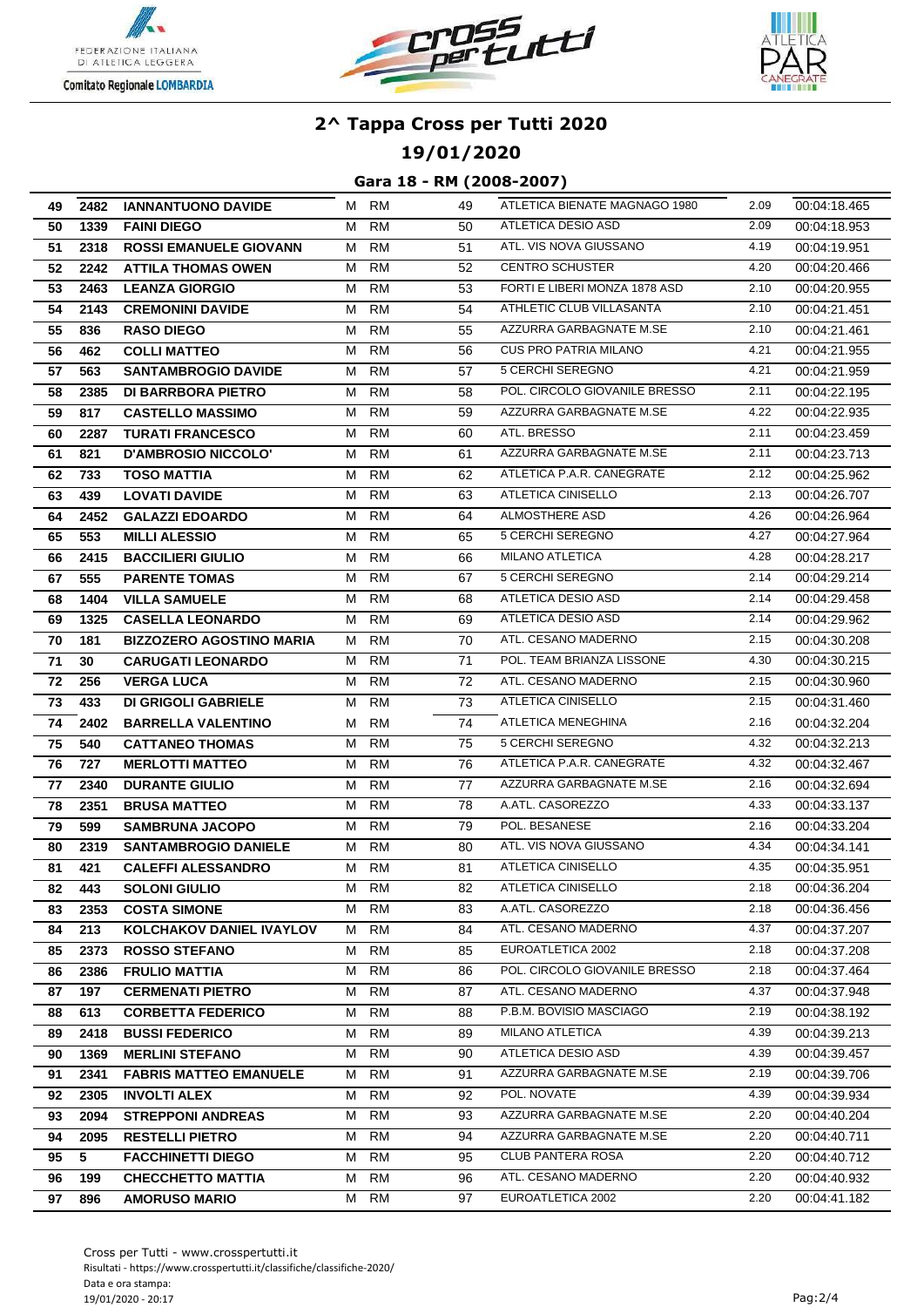





### **19/01/2020**

| 98         | 792              | <b>MAMBRETTI FILIPPO</b>                           |        | M RM      | 98         | ATL. VIS NOVA GIUSSANO                        | 4.41         | 00:04:41.465                 |
|------------|------------------|----------------------------------------------------|--------|-----------|------------|-----------------------------------------------|--------------|------------------------------|
| 99         | 2375             | <b>TREMOLADA GREGORIO</b>                          | M      | <b>RM</b> | 99         | ATL. SOVICO                                   | 4.41         | 00:04:41.918                 |
| 100        | 1158             | <b>TERRAGNI DAVIDE</b>                             | M      | <b>RM</b> | 100        | LA FENICE                                     | 2.21         | 00:04:42.201                 |
| 101        | 908              | <b>BORGONOVO LORENZO</b>                           | M      | RM        | 101        | EUROATLETICA 2002                             | 2.21         | 00:04:43.204                 |
| 102        | 2087             | <b>FOSSO MARCO</b>                                 | М      | <b>RM</b> | 102        | FORTI E LIBERI MONZA 1878 ASD                 | 4.43         | 00:04:43.461                 |
| 103        | 394              | <b>PIVARO ANDREA</b>                               | M      | RM        | 103        | ATHLETIC CLUB VILLASANTA                      | 4.44         | 00:04:44.453                 |
| 104        | 1168             | <b>BOCQUET COUSIN BASTIEN</b>                      | M      | <b>RM</b> | 104        | ATLETICA MENEGHINA                            | 2.22         | 00:04:44.457                 |
| 105        | 2158             | <b>TREROTOLA FEDERICO</b>                          | M      | RM        | 105        | ATL. U.S. NERVIANESE 1919                     | 4.44         | 00:04:44.710                 |
| 106        | 2208             | <b>RAVA' ELIA</b>                                  | M      | RM        | 106        | <b>CUS PRO PATRIA MILANO</b>                  | 4.46         | 00:04:46.964                 |
| 107        | 715              | <b>BARDELLI JIN MING DAVIDE</b>                    |        | M RM      | 107        | ATLETICA P.A.R. CANEGRATE                     | 2.23         | 00:04:47.211                 |
| 108        | 870              | <b>MAZZONI FLAVIO MATTIA</b>                       | M      | <b>RM</b> | 108        | ASPES SSD RL                                  | 4.47         | 00:04:47.711                 |
| 109        | 2683             | <b>PESARE LUCA</b>                                 | M      | <b>RM</b> | 109        | ASPES SSD RL                                  | 2.23         | 00:04:47.962                 |
| 110        | 499              | <b>GOLA GIOVANNI MARIA</b>                         | M      | RM        | 110        | ATL. RICCARDI MILANO 1946                     | 2.24         | 00:04:48.710                 |
| 111        | 2688             | <b>ROMERO PERALTA MIRKO</b>                        | M      | <b>RM</b> | 111        | <b>CUS PRO PATRIA MILANO</b>                  | 2.24         | 00:04:49.201                 |
| 112        | 2255             | <b>PICASSO MATTEO</b>                              | м      | <b>RM</b> | 112        | SEZ. ATL. ORATORIO CORNAREDO                  | 4.49         | 00:04:49.209                 |
| 113        | 1424             | <b>MEUCCI MAURO</b>                                | м      | <b>RM</b> | 113        | AICS ATL. BIASSONO                            | 4.49         | 00:04:49.470                 |
| 114        | 573              | <b>BASON LUCA</b>                                  | M      | RM        | 114        | SEZ. ATL. ORATORIO CORNAREDO                  | 4.49         | 00:04:49.962                 |
| 115        | 376              | <b>MAGNI ROBERTO</b>                               | M      | RM        | 115        | ATHLETIC CLUB VILLASANTA                      | 4.51         | 00:04:51.457                 |
| 116        | 2641             | <b>CONFORTINI FEDERICO</b>                         | M      | RM        | 116        | ATLETICA CINISELLO                            | 2.25         | 00:04:51.965                 |
| 117        | 348              | <b>COLOMBO ALESSIO</b>                             | M      | <b>RM</b> | 117        | ATHLETIC CLUB VILLASANTA                      | 2.26         | 00:04:52.463                 |
| 118        | 2262             | <b>COLOMBO GAETANO</b>                             | M      | <b>RM</b> | 118        | POL. BESANESE                                 | 2.26         | 00:04:53.209                 |
| 119        | 731              | <b>PORRI CESARE</b>                                | м      | RM        | 119        | ATLETICA P.A.R. CANEGRATE                     | 4.53         | 00:04:53.212                 |
| 120        | 345              | <b>CARZANIGA DARIO</b>                             | м      | RM        | 120        | ATHLETIC CLUB VILLASANTA                      | 4.53         | 00:04:53.467                 |
| 121        | 2296             | <b>MONTRASIO CHRISTIAN</b>                         | м      | <b>RM</b> | 121        | AICS ATL. BIASSONO                            | 4.53         | 00:04:53.470                 |
| 122        | 66               | <b>PALEARI MATTEO</b>                              | М      | <b>RM</b> | 122        | POL. TEAM BRIANZA LISSONE                     | 4.54         | 00:04:54.167                 |
| 123        | 915              | <b>CAMPOLO FRANCESCO PIO</b>                       | M      | RM        | 123        | EUROATLETICA 2002                             | 4.54         | 00:04:54.170                 |
| 124        | 2219             | <b>BATTAGLINI MATTEO</b>                           | M      | RM        | 124        | ATL. RICCARDI MILANO 1946                     | 4.54         | 00:04:54.955                 |
| 125        | 310              | <b>ROSSI STEFANO</b>                               | M      | RM        | 125        | ATL. CONCOREZZO                               | 2.27         | 00:04:54.957                 |
| 126        | 2508             | <b>PEREGO ALESSIO</b>                              | M      | <b>RM</b> | 126        | <b>CUS INSUBRIA</b>                           | 2.27         | 00:04:55.472                 |
| 127        | 627              | <b>LORUSSO ELIA</b>                                | М      | <b>RM</b> | 127        | P.B.M. BOVISIO MASCIAGO                       | 2.28         | 00:04:56.463                 |
| 128        | 2707             | <b>CASATI MARTINO</b>                              | М      | RM        | 128        | ATLETICA P.A.R. CANEGRATE<br><b>LA FENICE</b> | 4.56<br>4.56 | 00:04:56.468                 |
| 129        | 1157             | <b>SPENNACCHIO LUCA</b>                            | M      | RM        | 129        | 5 CERCHI SEREGNO                              | 2.28         | 00:04:56.962                 |
| 130        | 529              | <b>BATTILANA ALBERTO</b>                           | М      | RM        | 130        | ATL. CESANO MADERNO                           | 2.28         | 00:04:57.219                 |
| 131        | 244              | <b>ROMANO ALBERTO</b>                              | M      | RM        | 131        | POL. NOVATE                                   | 4.58         | 00:04:57.714<br>00:04:58.452 |
|            | 132 2304<br>2057 | <b>DI SEVO LORENZO</b>                             |        | M RM      | 132        | SEZ. ATL. ORATORIO CORNAREDO                  | 4.59         |                              |
| 133<br>134 |                  | <b>CUSCIANNA PAOLO</b><br><b>NAVARRA CHRISTIAN</b> | M<br>M | RM<br>RM  | 133<br>134 | ATLETICA DESIO ASD                            | 2.29         | 00:04:59.207                 |
| 135        | 1378<br>2145     | <b>GAVIRAGHI MATTIA</b>                            | M      | <b>RM</b> | 135        | ATHLETIC CLUB VILLASANTA                      | 2.29         | 00:04:59.457<br>00:04:59.965 |
| 136        | 2448             | <b>SERENO EDOARDO</b>                              | м      | <b>RM</b> | 136        | RICCARDI ACADEMY ASD                          | 2.30         | 00:05:00.209                 |
| 137        | 562              | <b>SALVADOR MANUEL</b>                             | М      | RM        | 137        | 5 CERCHI SEREGNO                              | 5.00         | 00:05:00.708                 |
| 138        | 61               | <b>MAZZOLA SIMONE</b>                              | M      | RM        | 138        | POL. TEAM BRIANZA LISSONE                     | 2.30         | 00:05:00.955                 |
| 139        | 2511             | <b>TIZZA LEONARDO</b>                              | M      | RM        | 139        | <b>CUS INSUBRIA</b>                           | 5.01         | 00:05:01.203                 |
| 140        | 205              | <b>FAVORIDO ALESSANDRO</b>                         | M      | RM        | 140        | ATL. CESANO MADERNO                           | 5.01         | 00:05:01.699                 |
| 141        | 1996             | <b>CIVERO ALESSIO</b>                              | M      | RM        | 141        | ATLETICA CINISELLO                            | 2.31         | 00:05:02.969                 |
| 142        | 910              | <b>BUCCELE' LORENZO</b>                            | M      | RM        | 142        | EUROATLETICA 2002                             | 5.03         | 00:05:03.206                 |
| 143        | 578              | <b>LEONI PIETRO</b>                                | M      | <b>RM</b> | 143        | SEZ. ATL. ORATORIO CORNAREDO                  | 5.04         | 00:05:04.710                 |
| 144        | 2480             | <b>GILARDENGO GUGLIELMO</b>                        | м      | <b>RM</b> | 144        | ATLETICA BIENATE MAGNAGO 1980                 | 5.05         | 00:05:05.962                 |
| 145        | 587              | <b>CAZZANIGA NICHOLAS</b>                          | м      | <b>RM</b> | 145        | POL. BESANESE                                 | 2.33         | 00:05:06.965                 |
|            | 146 2329         | <b>FACCINI DAVIDE</b>                              |        | M RM      | 146        | U.S. SANGIORGESE                              | 5.09         | 00:05:09.203                 |
|            |                  |                                                    |        |           |            |                                               |              |                              |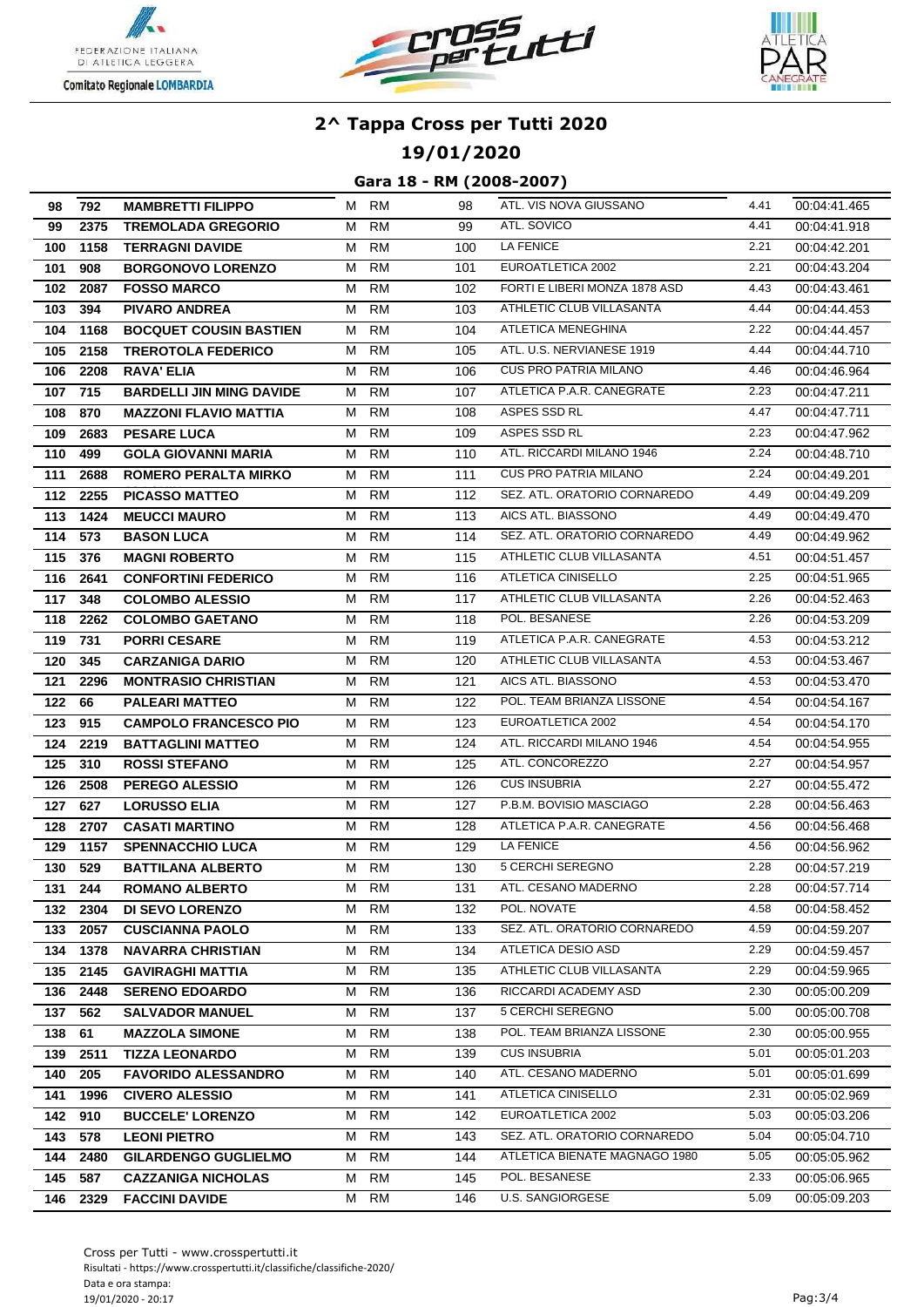





**19/01/2020**

| 147 | 2338 | <b>VIOLA SIMONE</b>       | M | RM        | 147 | <b>U.S. SANGIORGESE</b>       | 2.36 | 00:05:12.208 |
|-----|------|---------------------------|---|-----------|-----|-------------------------------|------|--------------|
| 148 | 287  | <b>GUADALUPI LORENZO</b>  | м | <b>RM</b> | 148 | ATL. CONCOREZZO               | 2.36 | 00:05:13.961 |
| 149 | 2269 | <b>GHILARDI MATTIA</b>    | М | <b>RM</b> | 149 | ATL. BRESSO                   | 2.37 | 00:05:14.727 |
| 150 | 2150 | <b>CARDINALE ANDREA</b>   | М | RM        | 150 | ATL. U.S. NERVIANESE 1919     | 5.15 | 00:05:15.709 |
| 151 | 136  | <b>CAMPONOVO ALESSIO</b>  | M | <b>RM</b> | 151 | ATL. VIRTUS SENAGO            | 2.38 | 00:05:17.208 |
| 152 | 2163 | <b>BERNA LEONARDO</b>     | М | <b>RM</b> | 152 | ATLETICA CINISELLO            | 2.38 | 00:05:17.453 |
| 153 | 2137 | <b>MAGNANI DAVIDE</b>     | М | <b>RM</b> | 153 | SCUOLA SPORTIVA ATL. PUNTO IT | 5.18 | 00:05:18.201 |
| 154 | 2256 | <b>ROCCATO ARON</b>       | М | <b>RM</b> | 154 | SEZ. ATL. ORATORIO CORNAREDO  | 2.39 | 00:05:18.709 |
| 155 | 594  | <b>MINGHETTI RICCARDO</b> | М | <b>RM</b> | 155 | POL. BESANESE                 | 2.41 | 00:05:22.457 |
| 156 | 2419 | <b>CIONI ALESSIO</b>      | М | <b>RM</b> | 156 | <b>MILANO ATLETICA</b>        | 5.24 | 00:05:24.451 |
| 157 | 2523 | <b>PEZZI SASHA</b>        | М | <b>RM</b> | 157 | N.ATL. ARCONATE               | 2.43 | 00:05:26.453 |
| 158 | 2131 | <b>MONDONICO DAVIDE</b>   | М | <b>RM</b> | 158 | ATL. CONCOREZZO               | 2.44 | 00:05:28.202 |
| 159 | 228  | <b>MORNATA MATTEO</b>     | M | RM        | 159 | ATL. CESANO MADERNO           | 2.45 | 00:05:30.703 |
| 160 | 309  | <b>ROSSI ANDREA</b>       | M | <b>RM</b> | 160 | ATL. CONCOREZZO               | 2.45 | 00:05:31.703 |
| 161 | 1148 | <b>GAMBINO MANUEL</b>     | M | <b>RM</b> | 161 | LA FENICE                     | 5.33 | 00:05:33.701 |
| 162 | 189  | <b>BRIGUGLIO LUCA</b>     | М | <b>RM</b> | 162 | ATL. CESANO MADERNO           | 2.46 | 00:05:33.704 |
| 163 | 2166 | <b>VIGANO' MATTIA</b>     | М | <b>RM</b> | 163 | ATLETICA CINISELLO            | 2.47 | 00:05:35.701 |
| 164 | 923  | <b>COSSALTER DENNIS</b>   | М | <b>RM</b> | 164 | EUROATLETICA 2002             | 5.51 | 00:05:51.953 |
| 165 | 2509 | <b>PONTI MATTEO</b>       | M | <b>RM</b> | 165 | <b>CUS INSUBRIA</b>           | 3.02 | 00:06:05.697 |
| 166 | 577  | <b>FERRERI GIANMARCO</b>  | М | <b>RM</b> | 166 | SEZ. ATL. ORATORIO CORNAREDO  | 6.20 | 00:06:20.205 |
| 167 | 625  | <b>LEON ROMERO ETTORE</b> | М | <b>RM</b> | 167 | P.B.M. BOVISIO MASCIAGO       | 7.05 | 00:07:05.935 |
| 168 | 963  | <b>UBOLDI ANDREA</b>      | М | <b>RM</b> | 168 | EUROATLETICA 2002             | 3.45 | 00:07:31.943 |
| 169 | 1389 | <b>ROSSI GIOVANNI</b>     | M | <b>RM</b> | 169 | <b>ATLETICA DESIO ASD</b>     | 4.13 | 00:08:26.672 |
| 170 | 638  | <b>PARO MARCO</b>         | M | RM        | 170 | P.B.M. BOVISIO MASCIAGO       | 9.10 | 00:09:10.419 |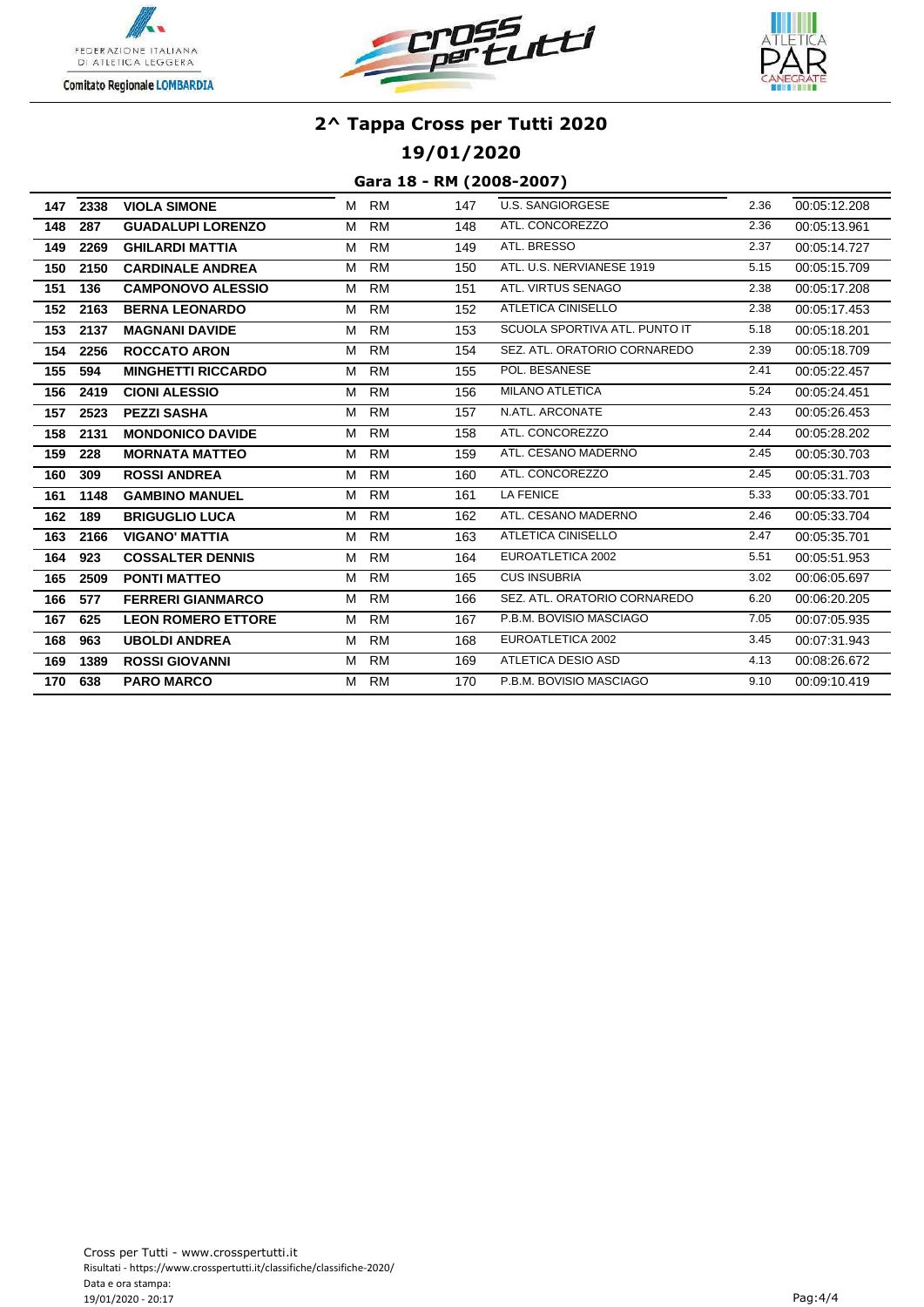





## **19/01/2020**

#### **Gara 19 - CF**

| Pos             | Pet          | <b>Cognome Nome</b>           | s  | Cat       | Pos. Cat       | Società                        | <b>Distacco</b> | min/km  | Tempo        |
|-----------------|--------------|-------------------------------|----|-----------|----------------|--------------------------------|-----------------|---------|--------------|
| 1               |              | 2215 ZAGHLOUL SARAH SOLIMAN   | F  | <b>CF</b> | $\mathbf{1}$   | <b>CUS PRO PATRIA MILANO</b>   |                 | 7693.78 | 00:07:41.627 |
| $\overline{2}$  | 2421         | <b>DONZUSO IOLANDA</b>        | F  | <b>CF</b> | 2              | <b>MILANO ATLETICA</b>         | 00:00:04.495    | 7768.70 | 00:07:46.122 |
| 3               |              | 2532 ANTONIOTTI COSTANZA      | F  | <b>CF</b> | 3              | <b>BUGELLA SPORT</b>           | 00:00:07.745    | 7822.87 | 00:07:49.372 |
| $\overline{4}$  |              | <b>1271 FALASCONI MARTINA</b> | F  | <b>CF</b> | $\overline{4}$ | FORTI E LIBERI MONZA 1878 ASD  | 00:00:11.243    | 7881.17 | 00:07:52.870 |
| 5               |              | <b>1304 ARCERI MARTINA</b>    | F  | <b>CF</b> | 5              | ATLETICA DESIO ASD             | 00:00:12.743    | 7906.17 | 00:07:54.370 |
| $6\phantom{1}6$ | $\mathbf{2}$ | <b>GATTI MARIS</b>            | F  | <b>CF</b> | 6              | POL. ATL. BREMBATE SOPRA       | 00:00:21.491    | 8051.97 | 00:08:03.118 |
| $\overline{7}$  |              | <b>1084 SIDENIUS SOFIA</b>    | F  | <b>CF</b> | $\overline{7}$ | ATLETICRALS2-TEATRO ALLA SCALA | 00:00:24.991    | 8110.30 | 00:08:06.618 |
| 8               |              | <b>2519 MARANGONI SILVIA</b>  | F  | <b>CF</b> | 8              | N.ATL. ARCONATE                | 00:00:26.998    | 8143.75 | 00:08:08.625 |
| 9               | 1401         | <b>TERRANI CAROLINA</b>       | F  | <b>CF</b> | 9              | ATLETICA DESIO ASD             | 00:00:27.237    | 8147.73 | 00:08:08.864 |
| 10              | 414          | <b>VILLA ELEONORA</b>         | F  | CF        | 10             | ATHLETIC CLUB VILLASANTA       | 00:00:28.490    | 8168.62 | 00:08:10.117 |
| 11              | 327          | <b>GIAMBUSSO ALICE</b>        | F  | CF        | 11             | SCUOLA SPORTIVA ATL. PUNTO IT  | 00:00:29.501    | 8185.47 | 00:08:11.128 |
| 12              | 482          | <b>BELLOMO ADRIANA MARIA</b>  | F  | <b>CF</b> | 12             | ATL. RICCARDI MILANO 1946      | 00:00:31.240    | 8214.45 | 00:08:12.867 |
| 13              | 979          | <b>OUALI TESNIM</b>           | F  | <b>CF</b> | 13             | ATL. SOVICO                    | 00:00:35.995    | 8293.70 | 00:08:17.622 |
| 14              | 916          | <b>CANDIO SOFIA</b>           | F  | <b>CF</b> | 14             | EUROATLETICA 2002              | 00:00:38.988    | 8343.58 | 00:08:20.615 |
| 15              | 526          | <b>ZAMBONI GRETA</b>          | F  | CF        | 15             | ATL. RICCARDI MILANO 1946      | 00:00:39.986    | 8360.22 | 00:08:21.613 |
| 16              | 10           | <b>ULIANO ANNA</b>            | F  | <b>CF</b> | 16             | <b>CLUB PANTERA ROSA</b>       | 00:00:40.990    | 8376.95 | 00:08:22.617 |
| 17              | 121          | <b>REPOSSI GRETA</b>          | F  | CF        | 17             | U.S. VIRTUS BINASCO ATL.       | 00:00:49.233    | 8514.33 | 00:08:30.860 |
| 18              | 2500         | <b>LAZZARI GRETA</b>          | F  | <b>CF</b> | 18             | RASCHIANI TRIATHLON PAVESE     | 00:00:50.234    | 8531.02 | 00:08:31.861 |
| 19              | 735          | <b>BONACINA MATILDE</b>       | F  | <b>CF</b> | 19             | POL. NOVATE                    | 00:00:51.486    | 8551.88 | 00:08:33.113 |
| 20              |              | <b>1283 PAINDELLI NADIA</b>   | F  | <b>CF</b> | 20             | FORTI E LIBERI MONZA 1878 ASD  | 00:00:52.985    | 8576.87 | 00:08:34.612 |
| 21              | $\mathbf{1}$ | <b>AMBROSINI LUCREZIA</b>     | F  | CF        | 21             | POL. ATL. BREMBATE SOPRA       | 00:00:56.745    | 8639.53 | 00:08:38.372 |
| 22              | 388          | <b>PADOVANI ELENA ANITA</b>   | F  | <b>CF</b> | 22             | ATHLETIC CLUB VILLASANTA       | 00:00:58.233    | 8664.33 | 00:08:39.860 |
| 23              | 465          | <b>MELOSSI MARGHERITA</b>     | F  | <b>CF</b> | 23             | <b>CUS PRO PATRIA MILANO</b>   | 00:01:05.233    | 8781.00 | 00:08:46.860 |
| 24              | 2427         | <b>SANDRELLI ANNA</b>         | F  | <b>CF</b> | 24             | <b>MILANO ATLETICA</b>         | 00:01:05.733    | 8789.33 | 00:08:47.360 |
| 25              | 313          | <b>SECCHI CAROLINA</b>        | F  | <b>CF</b> | 25             | ATL. CONCOREZZO                | 00:01:10.481    | 8868.47 | 00:08:52.108 |
| 26              |              | 1086 BARUFFI OLIMPIA AGOSTINA | F  | <b>CF</b> | 26             | ABC PROGETTO AZZURRI           | 00:01:10.482    | 8868.48 | 00:08:52.109 |
| 27              | 352          | <b>D'AGOSTO VITTORIA</b>      | F  | <b>CF</b> | 27             | ATHLETIC CLUB VILLASANTA       | 00:01:13.483    | 8918.50 | 00:08:55.110 |
| 28              |              | 832 PAGANI GAIA               | F  | CF        | 28             | AZZURRA GARBAGNATE M.SE        | 00:01:13.486    | 8918.55 | 00:08:55.113 |
| 29              | 517          | <b>QUARTODIPALO ANGELICA</b>  | F  | CF        | 29             | ATL. RICCARDI MILANO 1946      | 00:01:15.982    | 8960.15 | 00:08:57.609 |
| 30              |              | <b>1253 PLEBANI ERICA</b>     | F  | CF        | 30             | RICCARDI ACADEMY ASD           | 00:01:17.477    | 8985.07 | 00:08:59.104 |
| 31              | 468          | <b>PAOLIN VICTORIA</b>        | F  | CF        | 31             | <b>CUS PRO PATRIA MILANO</b>   | 00:01:18.476    | 9001.72 | 00:09:00.103 |
| 32              | 548          | <b>GENOVESE GRETA</b>         | F  | <b>CF</b> | 32             | 5 CERCHI SEREGNO               | 00:01:19.984    | 9026.85 | 00:09:01.611 |
| 33              | 519          | <b>REBOSIO AURORA</b>         | F  | CF        | 33             | ATL. RICCARDI MILANO 1946      | 00:01:20.993    | 9043.67 | 00:09:02.620 |
| 34              | 329          | <b>MOCCHETTI MARGHERITA</b>   | F  | <b>CF</b> | 34             | SCUOLA SPORTIVA ATL. PUNTO IT  | 00:01:22.980    | 9076.78 | 00:09:04.607 |
| 35              |              | 837 ROCCASALVO SARA           | F  | CF        | 35             | AZZURRA GARBAGNATE M.SE        | 00:01:28.723    | 9172.50 | 00:09:10.350 |
| 36              | 384          | <b>MOTTA SERENA</b>           | F  | CF        | 36             | ATHLETIC CLUB VILLASANTA       | 00:01:28.727    | 9172.57 | 00:09:10.354 |
| 37              |              | 799 ROSSI IRENE MARIA         |    | F CF      | 37             | ATL. VIS NOVA GIUSSANO         | 00:01:31.230    | 9214.28 | 00:09:12.857 |
| 38              |              | 474 TETTAMANTI ANNA           | F. | <b>CF</b> | 38             | <b>CUS PRO PATRIA MILANO</b>   | 00:01:35.379    | 9283.43 | 00:09:17.006 |
| 39              |              | 2396 AL KHOURY EMMA           | F. | CF        | 39             | ATLETICA MENEGHINA             | 00:01:35.477    | 9285.07 | 00:09:17.104 |
| 40              |              | 2248 MORABITO ANNA            | F. | <b>CF</b> | 40             | <b>CENTRO SCHUSTER</b>         | 00:01:38.976    | 9343.38 | 00:09:20.603 |
| 41              | 765          | <b>BRENNA GIORGIA</b>         | F. | CF        | 41             | ATL. VIS NOVA GIUSSANO         | 00:01:44.473    | 9435.00 | 00:09:26.100 |
| 42              | 224          | <b>MELOTTO MAYA</b>           | F. | <b>CF</b> | 42             | ATL. CESANO MADERNO            | 00:01:48.725    | 9505.87 | 00:09:30.352 |
| 43              |              | 2320 SERRAO BENEDETTA MARIA   | F. | CF        | 43             | ATL. VIS NOVA GIUSSANO         | 00:01:49.726    | 9522.55 | 00:09:31.353 |
| 44              | 222          | <b>MATACENA GIULIA</b>        | F. | <b>CF</b> | 44             | ATL. CESANO MADERNO            | 00:01:52.478    | 9568.42 | 00:09:34.105 |
| 45              |              | 2332 MENDEZ URUENA LAURA      | F. | CF        | 45             | <b>U.S. SANGIORGESE</b>        | 00:01:53.225    | 9580.87 | 00:09:34.852 |
| 46              |              | 456 ACCORNERO MARGHERITA      | F. | <b>CF</b> | 46             | <b>CUS PRO PATRIA MILANO</b>   | 00:01:55.222    | 9614.15 | 00:09:36.849 |
| 47              |              | 105 HAMZA YASMIN              | F. | CF        | 47             | ATL. COGLIATE                  | 00:01:55.727    | 9622.57 | 00:09:37.354 |
| 48              |              | 2485 MUSUMECI LUCIA           | F. | <b>CF</b> | 48             | ATLETICA BIENATE MAGNAGO 1980  | 00:02:00.724    | 9705.85 | 00:09:42.351 |
| 49              |              | 830 MOTTA NOEMI               | F  | <b>CF</b> | 49             | AZZURRA GARBAGNATE M.SE        | 00:02:01.224    | 9714.18 | 00:09:42.851 |
| 50              |              | 1411 LANGE' GAIA              | F. | <b>CF</b> | 50             | ATLETICA BIENATE MAGNAGO 1980  | 00:02:01.727    | 9722.57 | 00:09:43.354 |
| 51              |              | 2156 ROMEO ASIA               | F  | CF        | 51             | ATL. U.S. NERVIANESE 1919      | 00:02:02.474    | 9735.02 | 00:09:44.101 |
| 52              |              | 807 INCALZA GIORGIA           | F. | <b>CF</b> | 52             | <b>BRACCO ATLETICA</b>         | 00:02:04.984    | 9776.85 | 00:09:46.611 |
| 53              |              | 280 FARINA CECILIA            |    | F CF      | 53             | ATL. CONCOREZZO                | 00:02:06.972    | 9809.98 | 00:09:48.599 |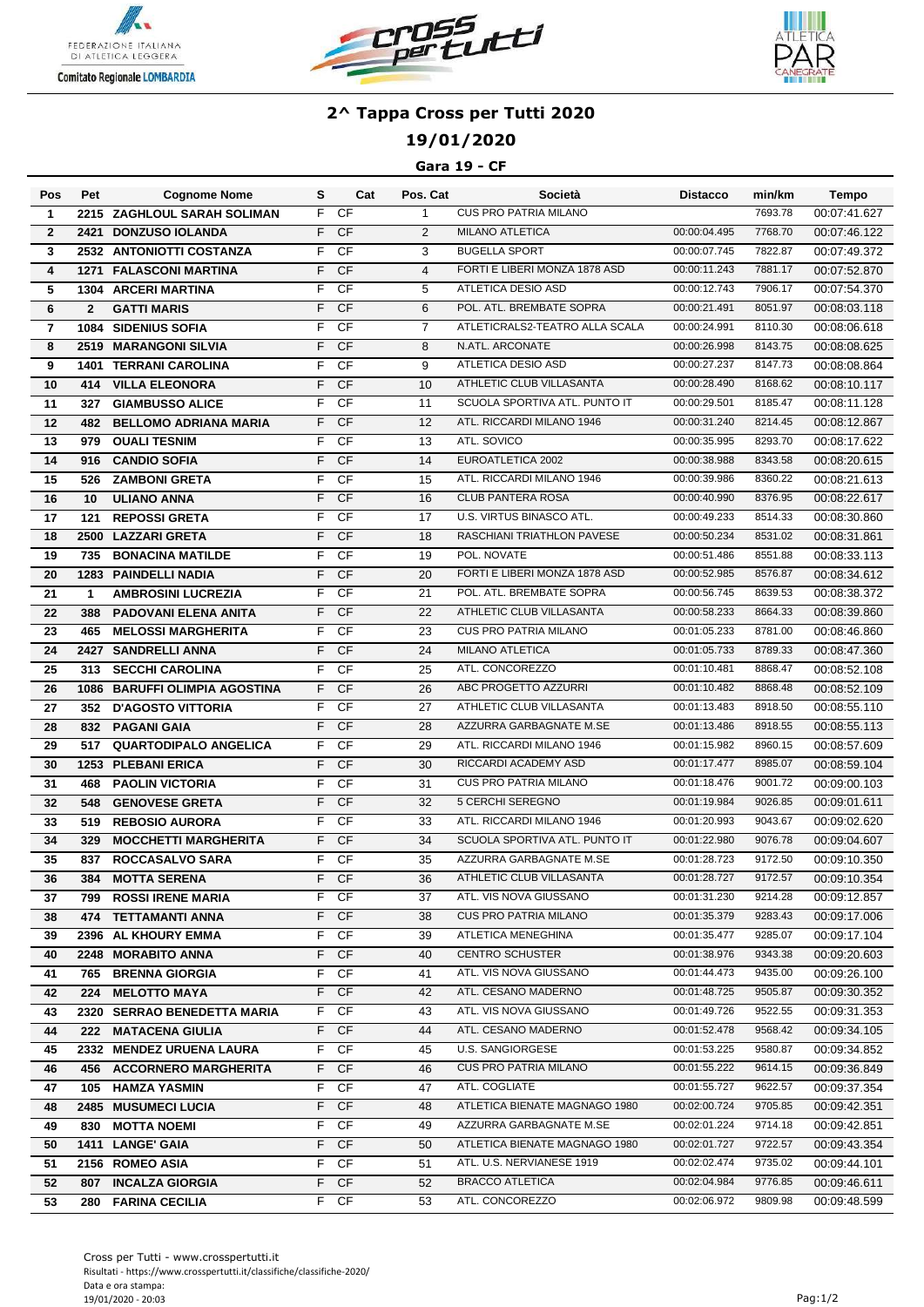





## **19/01/2020**

#### **Gara 19 - CF**

| 54 |     | 277 DE ANTONI ALICE            |                | F CF            | 54 | ATL. CONCOREZZO               | 00:02:07.222 | 9814.15  | 00:09:48.849 |
|----|-----|--------------------------------|----------------|-----------------|----|-------------------------------|--------------|----------|--------------|
| 55 |     | 2091 TONDINI MARTINA           | F.             | $\overline{CF}$ | 55 | ATLETICA CINISELLO            | 00:02:08.226 | 9830.88  | 00:09:49.853 |
| 56 |     | 2395 ZOTICA LORENA TEODORA     |                | F CF            | 56 | LA FENICE                     | 00:02:08.474 | 9835.02  | 00:09:50.101 |
| 57 | 554 | <b>PANDULLO JASMINE EVELIN</b> |                | F CF            | 57 | 5 CERCHI SEREGNO              | 00:02:13.223 | 9914.17  | 00:09:54.850 |
| 58 | 275 | <b>CONTOTTO EMMA</b>           |                | F CF            | 58 | ATL. CONCOREZZO               | 00:02:16.725 | 9972.53  | 00:09:58.352 |
| 59 | 284 | <b>GALIMBERTI CHIARA</b>       | F              | <b>CF</b>       | 59 | ATL. CONCOREZZO               | 00:02:17.475 | 9985.03  | 00:09:59.102 |
| 60 |     | 2394 ZAPPATERRA ALESSIA        | F              | <b>CF</b>       | 60 | LA FENICE                     | 00:02:27.221 | 10147.47 | 00:10:08.848 |
| 61 |     | 1194 MAZZUZI MARIA GABIJA      | F.             | CF              | 61 | <b>ATLETICA MENEGHINA</b>     | 00:02:34.470 | 10268.28 | 00:10:16.097 |
| 62 | 193 | <b>CAPEDRI GLORIA</b>          | F.             | <b>CF</b>       | 62 | ATL. CESANO MADERNO           | 00:02:37.720 | 10322.45 | 00:10:19.347 |
| 63 |     | 2678 BOCQUET COUSIN ZOE        | F.             | CF              | 63 | ATLETICA MENEGHINA            | 00:02:42.469 | 10401.60 | 00:10:24.096 |
| 64 |     | 2403 BIANCHI MICOL             |                | F CF            | 64 | ATLETICA MENEGHINA            | 00:02:44.972 | 10443.32 | 00:10:26.599 |
| 65 |     | 815 CACCIATO CONNY             | F.             | <b>CF</b>       | 65 | AZZURRA GARBAGNATE M.SE       | 00:02:45.475 | 10451.70 | 00:10:27.102 |
| 66 |     | 2076 FROSI ELISA               |                | $F$ CF          | 66 | SCUOLA SPORTIVA ATL. PUNTO IT | 00:02:46.472 | 10468.32 | 00:10:28.099 |
| 67 |     | 2407 LUONI REBECCA             | F              | CF              | 67 | ATLETICA MENEGHINA            | 00:02:49.468 | 10518.25 | 00:10:31.095 |
| 68 |     | 135 CAMPACI ELISA              | F.             | <b>CF</b>       | 68 | ATL. VIRTUS SENAGO            | 00:02:50.970 | 10543.28 | 00:10:32.597 |
| 69 | 640 | <b>POGLIANI ASIA</b>           | F              | $\overline{CF}$ | 69 | P.B.M. BOVISIO MASCIAGO       | 00:02:54.719 | 10605.77 | 00:10:36.346 |
| 70 | 184 | <b>BOSIO VITTORIA</b>          | F.             | $\overline{CF}$ | 70 | ATL. CESANO MADERNO           | 00:02:58.220 | 10664.12 | 00:10:39.847 |
| 71 |     | 1320 CARRARA ALESSANDRA        | F.             | <b>CF</b>       | 71 | ATLETICA DESIO ASD            | 00:02:58.721 | 10672.47 | 00:10:40.348 |
| 72 |     | 952 SCIOCCATI GAIA             | F.             | <b>CF</b>       | 72 | EUROATLETICA 2002             | 00:03:10.971 | 10876.63 | 00:10:52.598 |
| 73 | 92  | <b>CAMPI ALESSIA</b>           | F.             | - CF            | 73 | ATL. COGLIATE                 | 00:03:14.219 | 10930.77 | 00:10:55.846 |
| 74 |     | 2138 MESSA ALICE               | F.             | <b>CF</b>       | 74 | SCUOLA SPORTIVA ATL. PUNTO IT | 00:03:16.218 | 10964.08 | 00:10:57.845 |
| 75 | 128 | <b>BRAMBILLA ALESSIA</b>       | F              | CF              | 75 | ATL. VIRTUS SENAGO            | 00:03:18.720 | 11005.78 | 00:11:00.347 |
| 76 |     | <b>1393 SCALICI FRANCESCA</b>  | F.             | CF              | 76 | ATLETICA DESIO ASD            | 00:03:24.469 | 11101.60 | 00:11:06.096 |
| 77 |     | 2135 CIRIGIONI ANNA            | F              | CF              | 77 | SCUOLA SPORTIVA ATL. PUNTO IT | 00:03:28.970 | 11176.62 | 00:11:10.597 |
| 78 |     | 2139 NODARI SERENA             | F.             | CF              | 78 | SCUOLA SPORTIVA ATL. PUNTO IT | 00:03:33.970 | 11259.95 | 00:11:15.597 |
| 79 |     | <b>1409 ZAPPULLA GAIA</b>      | F.             | CF              | 79 | ATLETICA DESIO ASD            | 00:03:36.466 | 11301.55 | 00:11:18.093 |
| 80 |     | 177 BASILE ILARIA              | F              | <b>CF</b>       | 80 | ATL. CESANO MADERNO           | 00:03:40.968 | 11376.58 | 00:11:22.595 |
| 81 |     | 1385 POLZATO LINDA             | $\overline{F}$ | CF              | 81 | ATLETICA DESIO ASD            | 00:03:58.963 | 11676.50 | 00:11:40.590 |
| 82 |     | 2149 BONAZZA BEATRICE          | F              | <b>CF</b>       | 82 | ATL. U.S. NERVIANESE 1919     | 00:03:59.715 | 11689.03 | 00:11:41.342 |
| 83 |     | <b>566 TAGLIABUE ILARIA</b>    |                | F CF            | 83 | 5 CERCHI SEREGNO              | 00:04:32.204 | 12230.52 | 00:12:13.831 |
| 84 | 569 | <b>TRAVERSA CHIARA DILETTA</b> | F.             | CF              | 84 | 5 CERCHI SEREGNO              | 00:04:32.456 | 12234.72 | 00:12:14.083 |
| 85 |     | 2339 BRANDTS GIULIA            | F.             | $\overline{CF}$ | 85 | AZZURRA GARBAGNATE M.SE       | 00:04:36.452 | 12301.32 | 00:12:18.079 |
| 86 | 254 | <b>VAILATI REBECCA</b>         |                | $F$ CF          | 86 | ATL. CESANO MADERNO           | 00:04:53.450 | 12584.62 | 00:12:35.077 |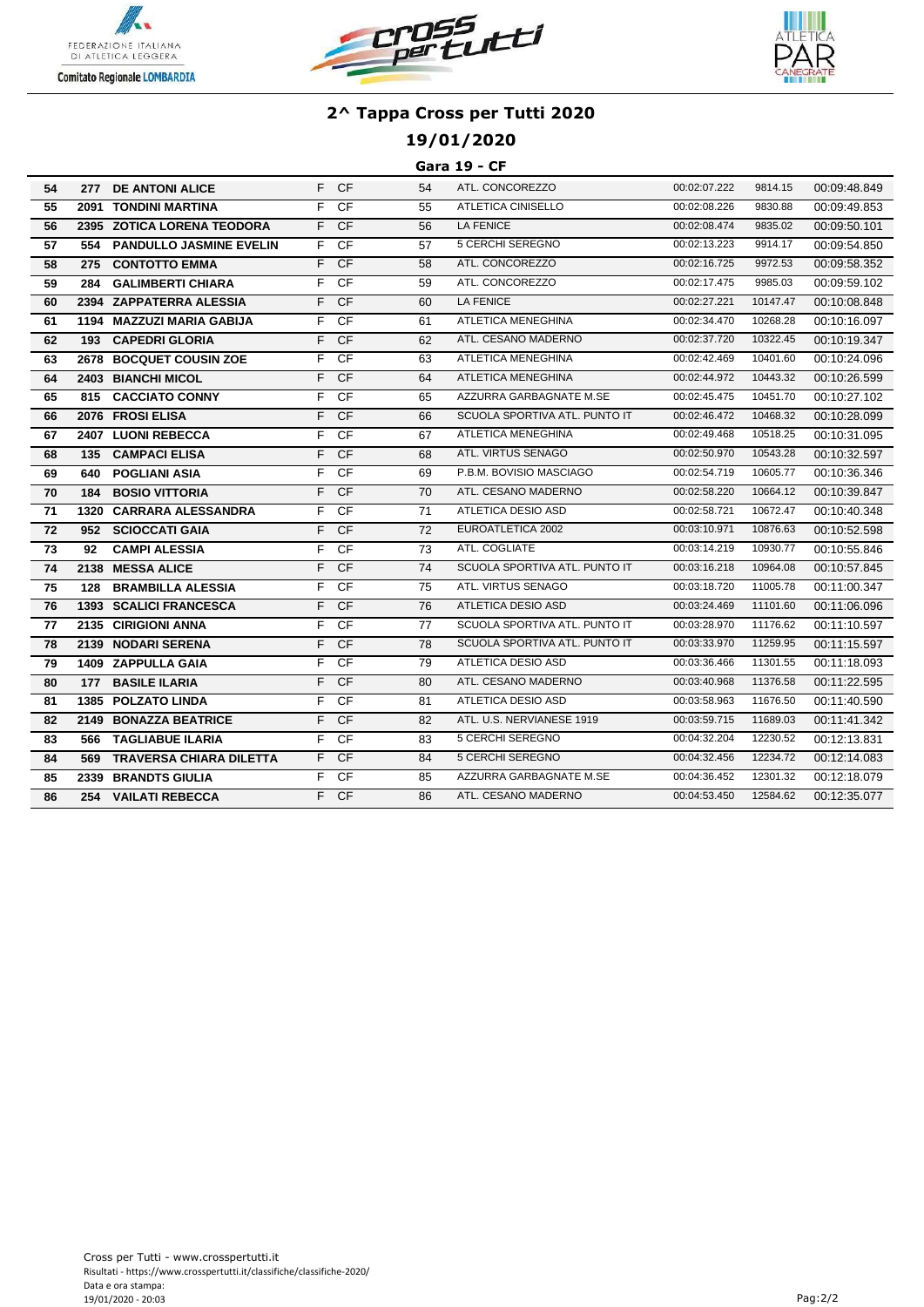





/01/2020

Gara 20 - CM

| Pos            | Pet  | Cognome Nome                      | S | Cat       | Pos. Cat       | <b>Società</b>                | Tempo        |
|----------------|------|-----------------------------------|---|-----------|----------------|-------------------------------|--------------|
| $\mathbf{1}$   | 924  | <b>DELAINI DAVIDE</b>             | M | <b>CM</b> | $\mathbf{1}$   | <b>EUROATLETICA 2002</b>      | 00:06:52,012 |
| 2              | 2321 | <b>AFFRONTI ABEBE</b>             | M | <b>CM</b> | 2              | <b>BRACCO ATLETICA</b>        | 00:06:53,549 |
| 3              | 751  | <b>UBOLDI MATTIA</b>              | M | <b>CM</b> | 3              | <b>POL. NOVATE</b>            | 00:06:54,994 |
| 4              | 1090 | <b>TAGLIA GIACOMO</b>             | M | CM        | 3              | <b>ABC PROGETTO AZZURRI</b>   | 00:06:56,297 |
| 5              | 886  | DE ROCCHI MATTIA                  | M | <b>CM</b> | $\overline{4}$ | ATL. MUGGIO'                  | 00:06:57,293 |
| 6              | 579  | <b>MONTANI EMANUELE</b>           | M | <b>CM</b> | 5              | SEZ. ATL. ORATORIO CORNAREDO  | 00:07:03,399 |
| $\overline{7}$ | 1075 | TABAKU GANI                       | M | <b>CM</b> | 5              | ATL. GISA                     | 00:07:04,109 |
| $\,8\,$        | 15   | <b>GIOSSI DAVIDE</b>              | M | CM        | 6              | ASD NUOVA VIRTUS CREMA        | 00:07:05,374 |
| 9              | 1410 | <b>CARNIELETTO ALBERTO</b>        | M | <b>CM</b> | $\overline{7}$ | ATLETICA BIENATE MAGNAGO 1980 | 00:07:07,279 |
| 10             | 707  | CLIMA ALESSANDRO MAXIM            | M | <b>CM</b> | 8              | ATL. GESSATE                  | 00:07:12,690 |
| 11             | 2649 | <b>FUMAGALLI ENRICO</b>           | M | <b>CM</b> | 9              | ATHLETIC CLUB VILLASANTA      | 00:07:19,947 |
| 12             | 452  | <b>TURRA JACOPO</b>               | Μ | CM        | 10             | <b>GEAS ATLETICA</b>          | 00:07:22,853 |
| 13             | 2259 | <b>SARTORI DIEGO</b>              | M | <b>CM</b> | 11             | SEZ. ATL. ORATORIO CORNAREDO  | 00:07:25,490 |
| 14             | 2420 | <b>CIPRIANI FEDERICO ALDO</b>     | M | <b>CM</b> | 12             | <b>MILANO ATLETICA</b>        | 00:07:25,497 |
| 15             | 2142 | <b>CONFORTI ANDREONI GABRIELE</b> | M | <b>CM</b> | 13             | ATHLETIC CLUB VILLASANTA      | 00:07:27,201 |
| 16             | 520  | <b>REBOSIO GABRIELE</b>           | M | <b>CM</b> | 14             | ATL. RICCARDI MILANO 1946     | 00:07:27,290 |
| 17             | 622  | <b>GRASSI EDOARDO</b>             | M | <b>CM</b> | 15             | P.B.M. BOVISIO MASCIAGO       | 00:07:27,306 |
| 18             | 1138 | PARI NIMO                         | M | <b>CM</b> | 16             | POL. CIRCOLO GIOVANILE BRESSO | 00:07:28,196 |
| 19             | 809  | <b>ARFOUI AMRO</b>                | M | <b>CM</b> | 17             | <b>U.S. SANGIORGESE</b>       | 00:07:28,496 |
| 20             | 925  | DEPICOLZUANE MATTIA               | Μ | CM        | 18             | EUROATLETICA 2002             | 00:07:28,838 |
| 21             | 1227 | <b>COLOMBO UMBERTO</b>            | M | <b>CM</b> | 19             | @TLETICA MEDA 014             | 00:07:34,585 |
| 22             | 803  | ZANETTO ANDREA BENVENUTO          | M | <b>CM</b> | 20             | ATL. VIS NOVA GIUSSANO        | 00:07:35,397 |
| 23             | 932  | <b>GHEZZI SIMONE</b>              | M | <b>CM</b> | 21             | <b>EUROATLETICA 2002</b>      | 00:07:37,002 |
| 24             | 784  | ELLI ALESSANDRO                   | Μ | <b>CM</b> | 22             | ATL. VIS NOVA GIUSSANO        | 00:07:37,207 |
| 25             | 947  | PATELLA LORENZO                   | M | CM        | 23             | EUROATLETICA 2002             | 00:07:39,392 |
| 26             | 662  | <b>VISCONTI RICCARDO</b>          | M | <b>CM</b> | 24             | P.B.M. BOVISIO MASCIAGO       | 00:07:40,492 |
| 27             | 644  | REBOSIO ALESSANDRO                | M | <b>CM</b> | 25             | P.B.M. BOVISIO MASCIAGO       | 00:07:41,102 |
| 28             | 2685 | <b>COFFERATI RICCARDO</b>         | Μ | CM        | 26             | <b>CUS INSUBRIA</b>           | 00:07:41,432 |
| 29             | 1307 | <b>BERTOTTO ANDREA</b>            | M | CM        | 27             | <b>ATLETICA DESIO ASD</b>     | 00:07:41,953 |
| 30             | 1041 | <b>TURRIN LUIGI ALESSIO</b>       | M | CM        | 28             | ATL. VIGNATE                  | 00:07:41,954 |
| 31             | 367  | <b>GIRASA FRANCESCO</b>           | M | <b>CM</b> | 29             | ATHLETIC CLUB VILLASANTA      | 00:07:42,027 |
| 32             | 934  | <b>GIURANNA OSSEE MERVEILLE</b>   | Μ | CM        | 30             | EUROATLETICA 2002             | 00:07:43,289 |
| 33             | 2520 | NAGGI FEDERICO CARLO              | M | <b>CM</b> | 31             | N.ATL. ARCONATE               | 00:07:43,529 |
| 34             | 1291 | VIGANO' ANDREA                    | Μ | CM        | 32             | FORTI E LIBERI MONZA 1878 ASD | 00:07:44,834 |
| 35             | 2417 | <b>BUCCERI TOMMASO</b>            | M | <b>CM</b> | 33             | <b>MILANO ATLETICA</b>        | 00:07:46,098 |
| 36             | 2416 | <b>BOELLA JACOPO</b>              | M | CM        | 34             | MILANO ATLETICA               | 00:07:46.784 |
| 37             | 2176 | <b>CANTINI LORENZO</b>            | M | CM.       | 35             | <b>CUS PRO PATRIA MILANO</b>  | 00:07:49,900 |
| 38             | 882  | <b>BUZZINI EDOARDO</b>            | M | CM        | 36             | ATL. MUGGIO'                  | 00:07:51,210 |
| 39             | 964  | <b>VACCA SAMUELE</b>              | M | <b>CM</b> | 37             | <b>EUROATLETICA 2002</b>      | 00:07:53,408 |
| 40             | 892  | MORETTO LORENZO                   | Μ | CM        | 38             | ATL. MUGGIO'                  | 00:07:55,311 |
| 41             | 173  | AMBROSIANO RICCARDO               | M | CM        | 39             | ATL. CESANO MADERNO           | 00:07:55,890 |
| 42             | 297  | MEZZANOTTE FEDERICO               | M | CM        | 40             | ATL. CONCOREZZO               | 00:07:56,506 |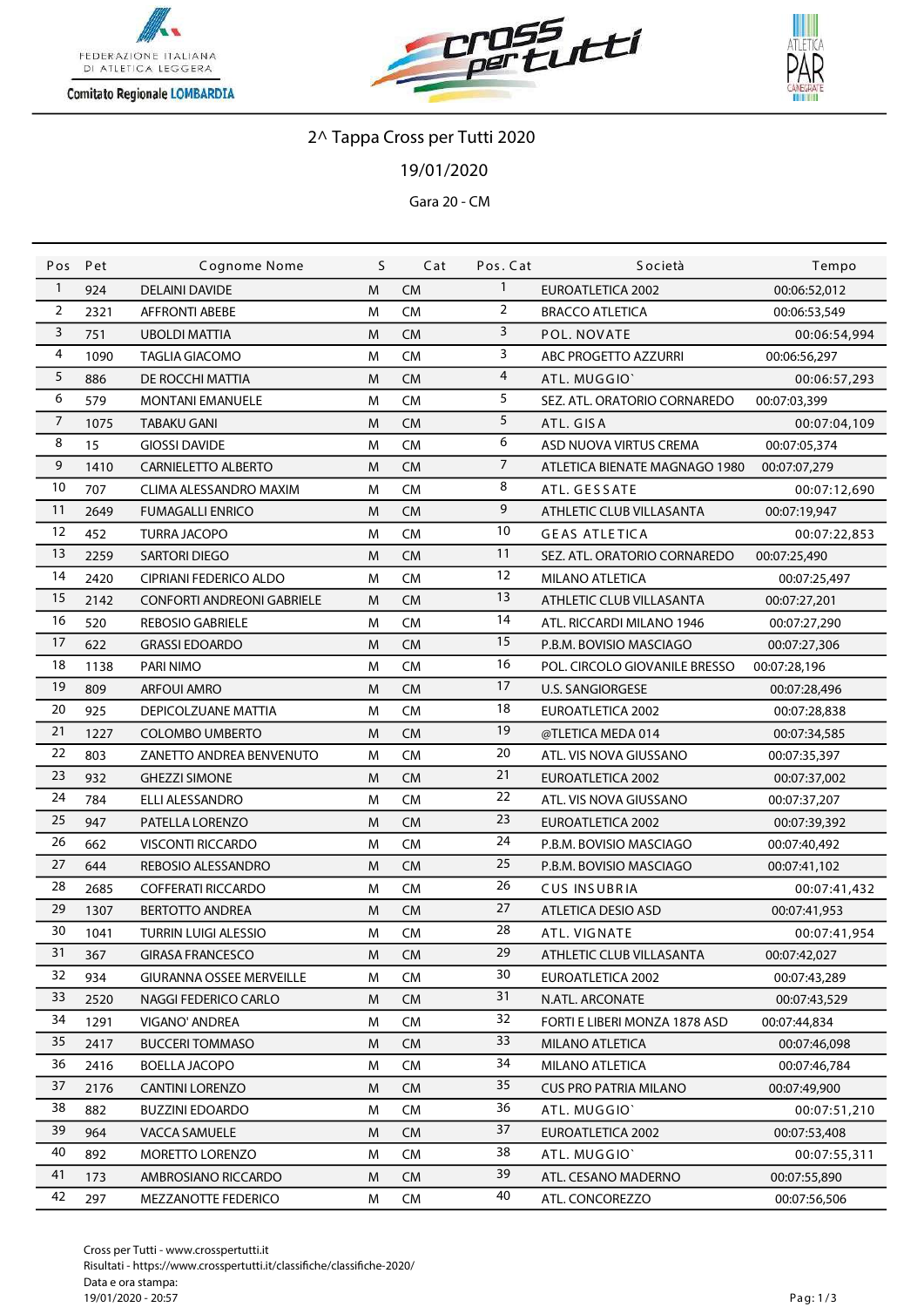





/01/2020

Gara 20 - CM

| 43      | 223  | <b>MAURI FRANCESCO</b>       | M | <b>CM</b> | 41              | ATL. CESANO MADERNO           | 00:07:58,009 |
|---------|------|------------------------------|---|-----------|-----------------|-------------------------------|--------------|
| 44      | 466  | <b>MELOSSI GIACOMO</b>       | M | <b>CM</b> | 42              | <b>CUS PRO PATRIA MILANO</b>  | 00:07:58,378 |
| 45      | 2397 | <b>ANTONAZZO LUIGI</b>       | M | <b>CM</b> | 43              | ATLETICA MENEGHINA            | 00:07:58,835 |
| 46      | 942  | <b>MISSONI FEDERICO</b>      | M | <b>CM</b> | 44              | <b>EUROATLETICA 2002</b>      | 00:07:59,140 |
| 47      | 618  | <b>FAPPANNI ANDREA</b>       | M | <b>CM</b> | 45              | P.B.M. BOVISIO MASCIAGO       | 00:07:59,340 |
| 48      | 841  | VANDELLI EDOARDO GIOVANNI    | M | <b>CM</b> | 46              | AZZURRA GARBAGNATE M.SE       | 00:08:00,004 |
| 49      | 1040 | <b>GAROLI LUCA</b>           | M | <b>CM</b> | 47              | ATL. VIGNATE                  | 00:08:04,547 |
| 50      | 1282 | <b>ORSINI ALBERTO</b>        | M | <b>CM</b> | 48              | FORTI E LIBERI MONZA 1878 ASD | 00:08:06,411 |
| 51      | 305  | <b>RESNATI ANDREA</b>        | M | <b>CM</b> | 49              | ATL. CONCOREZZO               | 00:08:07,374 |
| 52      | 186  | <b>BRAMBILLA MIRKO</b>       | M | <b>CM</b> | 50              | ATL. CESANO MADERNO           | 00:08:10,270 |
| 53      | 1133 | <b>DAELLI SAMUELE</b>        | M | <b>CM</b> | 51              | POL. CIRCOLO GIOVANILE BRESSO | 00:08:11,279 |
| 54      | 2254 | <b>CHECCHIA ALESSANDRO</b>   | M | <b>CM</b> | 52              | SEZ. ATL. ORATORIO CORNAREDO  | 00:08:11,672 |
| 55      | 954  | SIOLI MATTEO                 | M | <b>CM</b> | 53              | EUROATLETICA 2002             | 00:08:12,144 |
| 56      | 834  | PIGA MARCO                   | M | <b>CM</b> | 54              | AZZURRA GARBAGNATE M.SE       | 00:08:12,726 |
| 57      | 315  | SPINELLI SAMUELE             | M | <b>CM</b> | 55              | ATL. CONCOREZZO               | 00:08:12,831 |
| 58      | 2134 | <b>BALDO ANDREA</b>          | M | <b>CM</b> | 56              | SCUOLA SPORTIVA ATL. PUNTO IT | 00:08:13,500 |
| 59      | 132  | <b>BURKE ROBERTO ANTONIO</b> | M | <b>CM</b> | 57              | ATL. VIRTUS SENAGO            | 00:08:13,619 |
| 60      | 2090 | <b>PAGNIN SIMONE</b>         | M | <b>CM</b> | 58              | <b>ATLETICA CINISELLO</b>     | 00:08:14,812 |
| 61      | 2381 | <b>CANZIANI FILIPPO</b>      | M | <b>CM</b> | 59              | ABC PROGETTO AZZURRI          | 00:08:15,954 |
| 62      | 970  | <b>CERNUSCHI GIORGIO</b>     | м | <b>CM</b> | 60              | ATL. SOVICO                   | 00:08:16,105 |
| 63      | 299  | PANEDURO GIORGIO             | M | <b>CM</b> | 61              | ATL. CONCOREZZO               | 00:08:16,425 |
| 64      | 912  | <b>CAIMI DAVIDE</b>          | M | <b>CM</b> | 62              | <b>EUROATLETICA 2002</b>      | 00:08:16,931 |
| 65      | 364  | <b>GIARDINA DAVIDE</b>       | M | <b>CM</b> | 63              | ATHLETIC CLUB VILLASANTA      | 00:08:18,378 |
| 66      | 1344 | FIORAVANTI JOELE             | M | <b>CM</b> | 64              | <b>ATLETICA DESIO ASD</b>     | 00:08:19,248 |
| 67      | 2169 | ANTONIAZZI LEONARDO          | M | <b>CM</b> | 65              | <b>CUS PRO PATRIA MILANO</b>  | 00:08:19,503 |
| 68      | 919  | CAVALLO MASSIMO              | M | <b>CM</b> | 66              | <b>EUROATLETICA 2002</b>      | 00:08:19,537 |
| 69      | 2521 | PAGANINI FILIPPO             | M | <b>CM</b> | 67              | N.ATL. ARCONATE               | 00:08:20,134 |
| 70      | 1375 | NALON TOMMASO LUIGI          | M | <b>CM</b> | 68              | <b>ATLETICA DESIO ASD</b>     | 00:08:20,645 |
| 71      | 448  | REBATTINI SANTIAGO           | M | <b>CM</b> | 69              | <b>GEAS ATLETICA</b>          | 00:08:21,230 |
| 72      | 368  | <b>IANNE MARCO</b>           | M | <b>CM</b> | 70              | ATHLETIC CLUB VILLASANTA      | 00:08:21,532 |
| 73      | 956  | THIAM SERIGNE SALIOU         | M | <b>CM</b> | 71              | EUROATLETICA 2002             | 00:08:21,533 |
| 74      | 2264 | <b>TRIPODI ELIA</b>          | M | <b>CM</b> | $\overline{72}$ | POL. BESANESE                 | 00:08:22,473 |
| 75      | 450  | <b>TREZZI FILIPPO</b>        | M | <b>CM</b> | 73              | <b>GEAS ATLETICA</b>          | 00:08:25,954 |
| 76      | 2371 | PRESUTTI JORDI               | M | CM        | 74              | <b>EUROATLETICA 2002</b>      | 00:08:30,102 |
| $77 \,$ | 2312 | <b>BOFFILUCA</b>             | M | <b>CM</b> | 75              | ATL. VIS NOVA GIUSSANO        | 00:08:32,322 |
| 78      | 987  | STEFANI DAVIDE               | M | <b>CM</b> | 76              | ATL. SOVICO                   | 00:08:32,890 |
| 79      | 160  | ROGNONI FRANCESCO            | M | <b>CM</b> | 77              | ATL. VIRTUS SENAGO            | 00:08:33,554 |
| 80      | 33   | <b>CASSINA MATTIA</b>        | м | <b>CM</b> | 78              | POL. TEAM BRIANZA LISSONE     | 00:08:34,056 |
| 81      | 842  | VISMARA MATTEO               | M | <b>CM</b> | 79              | AZZURRA GARBAGNATE M.SE       | 00:08:36,915 |
| 82      | 813  | <b>ASSINNATO LUCA</b>        | M | <b>CM</b> | 80              | AZZURRA GARBAGNATE M.SE       | 00:08:39,455 |
| 83      | 1316 | <b>CAMNASIO LUCA</b>         | M | <b>CM</b> | 81              | <b>ATLETICA DESIO ASD</b>     | 00:08:40,268 |
| 84      | 32   | <b>CASSINA DANIELE</b>       | M | <b>CM</b> | 82              | POL. TEAM BRIANZA LISSONE     | 00:08:41,156 |
| 85      | 2323 | <b>FLORES KLIEN CARVIN</b>   | M | <b>CM</b> | 83              | <b>BRACCO ATLETICA</b>        | 00:08:41,402 |